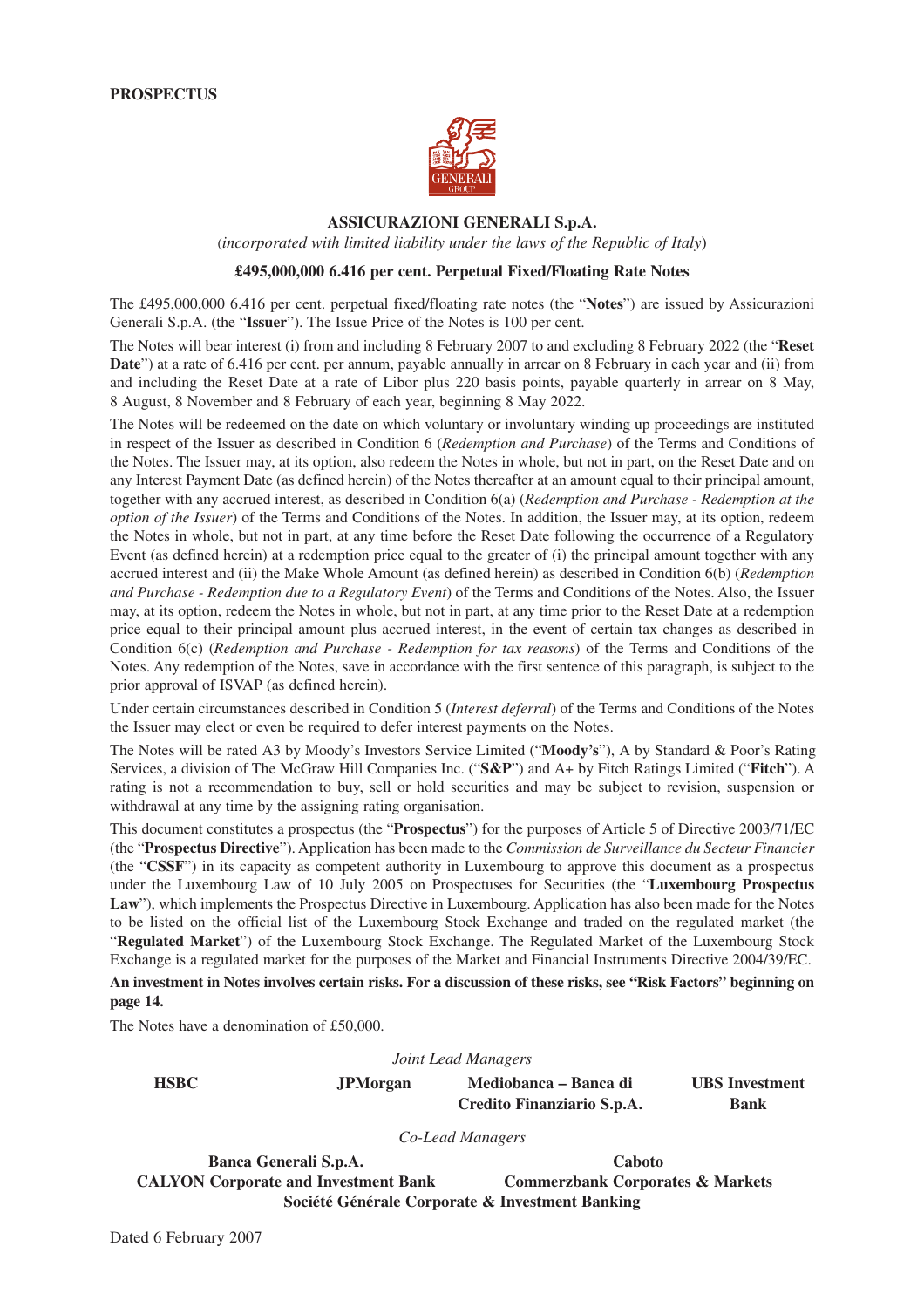#### **IMPORTANT NOTICES**

The Issuer accepts responsibility for the information contained in this Prospectus and declares that, having taken all reasonable care to ensure that such is the case, the information contained in this Prospectus to the best of its knowledge is in accordance with the facts and contains no omission likely to affect its import.

This Prospectus should be read and construed together with any documents incorporated by reference herein.

The Issuer has confirmed to the Managers named under "Subscription and Sale" below (the "**Managers**") that this Prospectus contains all information regarding the Issuer, and the Issuer and its consolidated subsidiaries (the "**Generali Group**") and the Notes that is (in the context of the issue of the Notes) material; that such information is true and accurate in all material respects and is not misleading in any material respect; that any opinions, predictions or intentions expressed herein are honestly held or made and are not misleading in any material respect; that this Prospectus does not omit to state any material fact necessary to make such information, opinions, predictions or intentions (in such context) not misleading in any material respect; and that all proper enquiries have been made to verify the foregoing.

No person has been authorised to give any information or to make any representation not contained in or not consistent with this Prospectus or any other document entered into in relation to the Notes or any information supplied by the Issuer or such other information as is in the public domain and, if given or made, such information or representation should not be relied upon as having been authorised by the Issuer or any of the Managers.

No representation or warranty is made or implied by the Managers or any of their respective affiliates, and none of the Managers nor any of their respective affiliates makes any representation or warranty or accepts any responsibility as to the accuracy or completeness of the information contained in this Prospectus. Neither the delivery of this Prospectus nor the offering, sale or delivery of any Note shall, in any circumstances, create any implication that the information contained in this Prospectus is true subsequent to the date hereof or that there has been no adverse change, or any event reasonably likely to involve any adverse change, in the condition (financial or otherwise) of the Issuer since the date hereof or that any other information supplied in connection with the Notes is correct at any time subsequent to the date on which it is supplied or, if different, the date indicated in the document containing the same.

This Prospectus may only be used for the purposes for which it has been published. The distribution of this Prospectus and the offering, sale and delivery of the Notes in certain jurisdictions may be restricted by law. Persons into whose possession this Prospectus comes are required by the Issuer and the Managers to inform themselves about and to observe any such restrictions. For a description of certain restrictions on offers, sales and deliveries of Notes and on the distribution of this Prospectus and other offering material relating to the Notes, see "Subscription and Sale". In particular, the Notes have not been and will not be registered under the United States Securities Act of 1933 (the "**Securities Act**") and are subject to U.S. tax law requirements. Subject to certain exceptions, Notes may not be offered, sold or delivered within the United States or to U.S. persons. In addition, this Prospectus has not been submitted to the clearance procedure of *Commissione Nazionale per le Società e la Borsa* (the Italian Securities and Exchange Commission or "**CONSOB**") and may not be used in connection with any offering of the Notes in Italy other than to professional investors, as defined by and in accordance with applicable Italian securities laws and regulations.

This Prospectus does not constitute an offer or an invitation to subscribe for or purchase any Notes and should not be considered as a recommendation by the Issuer, the Managers or any of them that any recipient of this Prospectus should subscribe for or purchase any Notes. Each recipient of this Prospectus shall be taken to have made its own investigation and appraisal of the condition (financial or otherwise) of each of the Issuer and the Generali Group.

The Notes will be eligible to form part of the regulatory capital of the Issuer and, as such, it is the intention of the Issuer to redeem the Notes only to the extent that the Issuer or any of its financing subsidiaries has, in the period of six months preceding any redemption, raised funds in an amount at least equal to the aggregate principal amount of the Notes by the issuance and sale of any ordinary shares or any securities that have equal or greater equity characteristics than the Notes.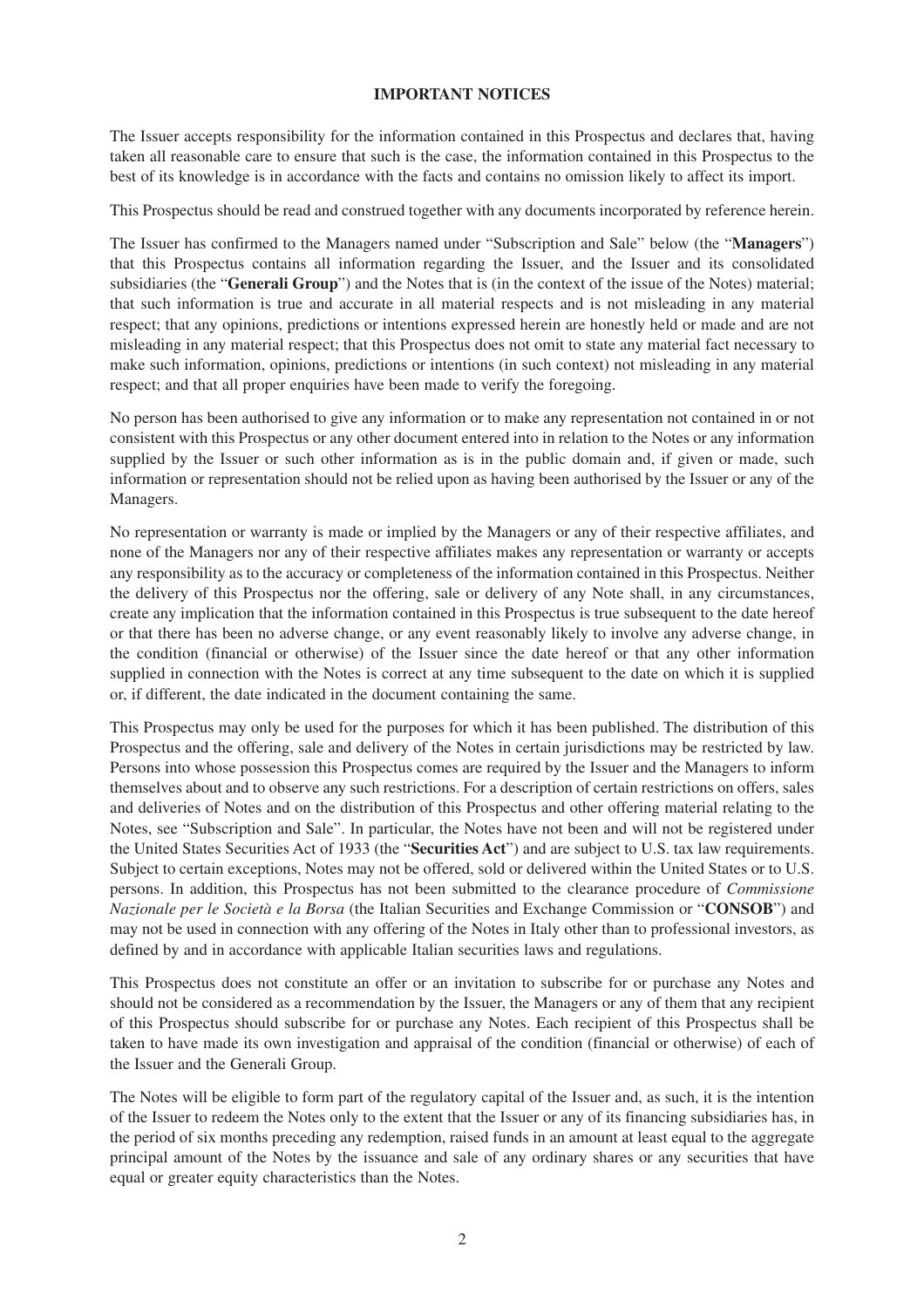In this Prospectus, unless otherwise specified, references to "**EUR**", "**euro**", "**Euro**" or "**€**" are to the single currency introduced at the start of the third stage of European Economic and Monetary Union pursuant to the Treaty establishing the European Community, as amended; references to "**GBP**" or "**£**" are to the lawful currency for the time being of the United Kingdom of Great Britain and Northern Ireland; references to "**US Dollars**" are to the lawful currency of the United States of America; and references to "**Swiss Franc**" are to the lawful currency of Switzerland. Unless otherwise specified or where the context requires, references to laws and regulations are to the laws and regulations of Italy.

*Certain figures included in this Prospectus have been subject to rounding adjustments; accordingly, figures shown for the same category presented in different tables may vary slightly and figures shown as totals in certain tables may not be an arithmetic aggregation of the figures which precede them.*

*This Prospectus includes forward-looking statements. These include statements relating to, among other things, the future financial performance of the Issuer and the Generali Group, plans and expectations regarding developments in the business, growth and profitability of the Generali Group and general industry and business conditions applicable to the Generali Group. The Generali Group has based these forwardlooking statements on its current expectations, assumptions, estimates and projections about future events. These forward-looking statements are subject to a number of risks, uncertainties and assumptions that may cause the actual results, performance or achievements of the Generali Group or those of its industry to be materially different from or worse than these forward-looking statements. The Issuer does not assume any obligation to update such forward-looking statements and to adapt them to future events or developments except to the extent required by law.*

#### **STABILISATION**

**In connection with the issue of the Notes, J.P. Morgan Securities Ltd. (the "Stabilising Manager") (or persons acting on behalf of the Stabilising Manager) may over-allot Notes (provided that, the aggregate principal amount of Notes allotted does not exceed 105 per cent. of the aggregate principal amount of the Notes) or effect transactions with a view to supporting the market price of the Notes at a level higher than that which might otherwise prevail. However, there is no assurance that the Stabilising Manager (or persons acting on behalf of the Stabilising Manager) will undertake stabilisation action. Any stabilisation action may begin on or after the date on which adequate public disclosure of the terms of the offer of the Notes is made and, if begun, may be ended at any time, but it must end no later than the earlier of 30 days after the issue date of the Notes and 60 days after the date of the allotment of the Notes. Such stabilisation shall be in accordance with all applicable laws and regulations.**

#### **MARKET STATISTICS**

Information and statistics presented in this Prospectus regarding business trends, market trends, market volumes and the market share of the Issuer or the Generali Group are either derived from, or are based on, internal data or publicly available data from various independent sources. Although the Issuer believes that the external sources used are reliable, the Issuer has not independently verified the information provided by such sources.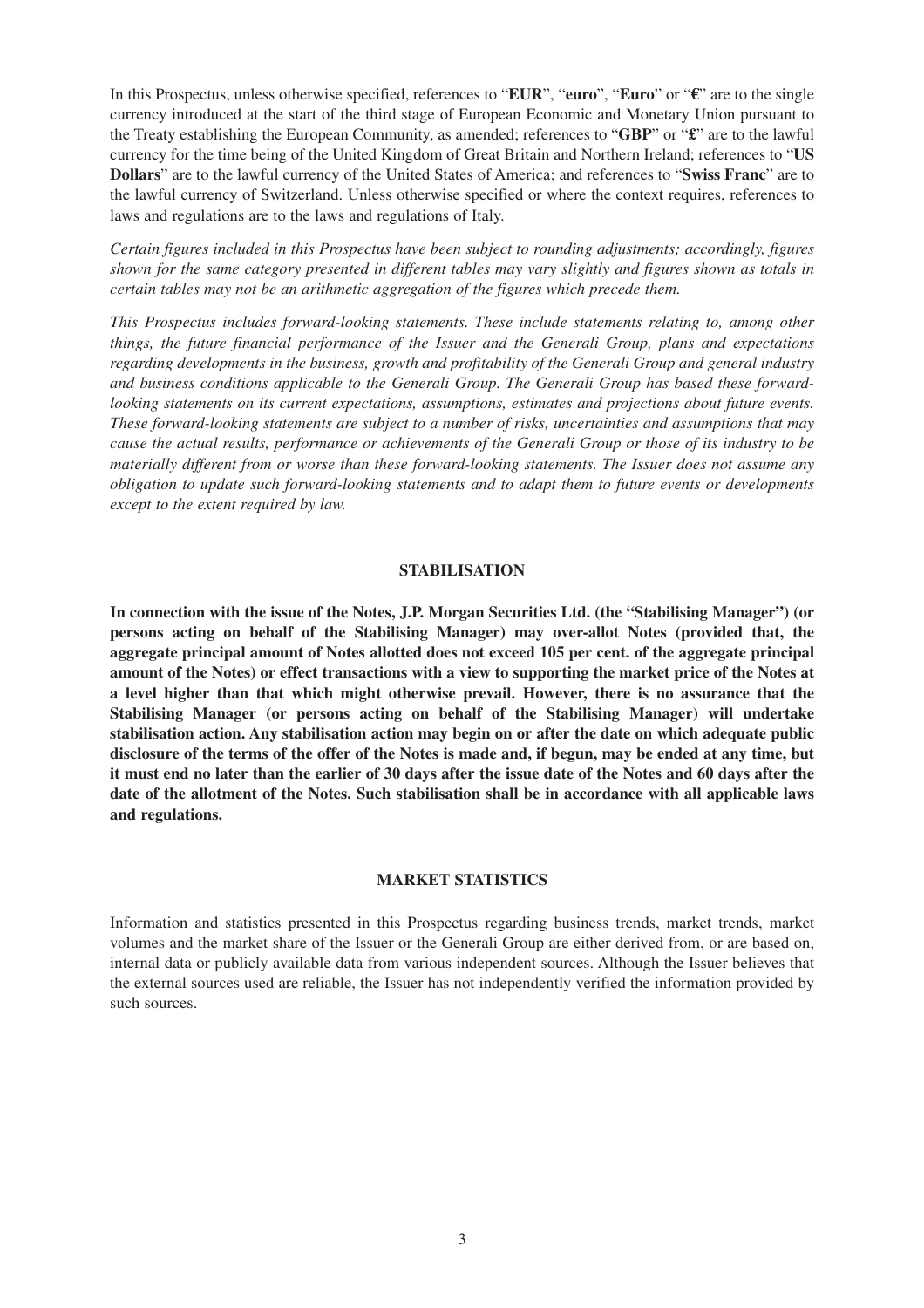# **TABLE OF CONTENTS**

|                                                                  | 5  |
|------------------------------------------------------------------|----|
|                                                                  | 14 |
|                                                                  | 23 |
|                                                                  | 25 |
| SUMMARY OF PROVISIONS RELATING TO THE NOTES WHILE IN GLOBAL FORM | 45 |
|                                                                  | 47 |
|                                                                  | 48 |
|                                                                  | 72 |
| SUMMARY FINANCIAL INFORMATION OF ASSICURAZIONI GENERALI S.p.A.   | 73 |
|                                                                  | 80 |
|                                                                  | 87 |
|                                                                  | 90 |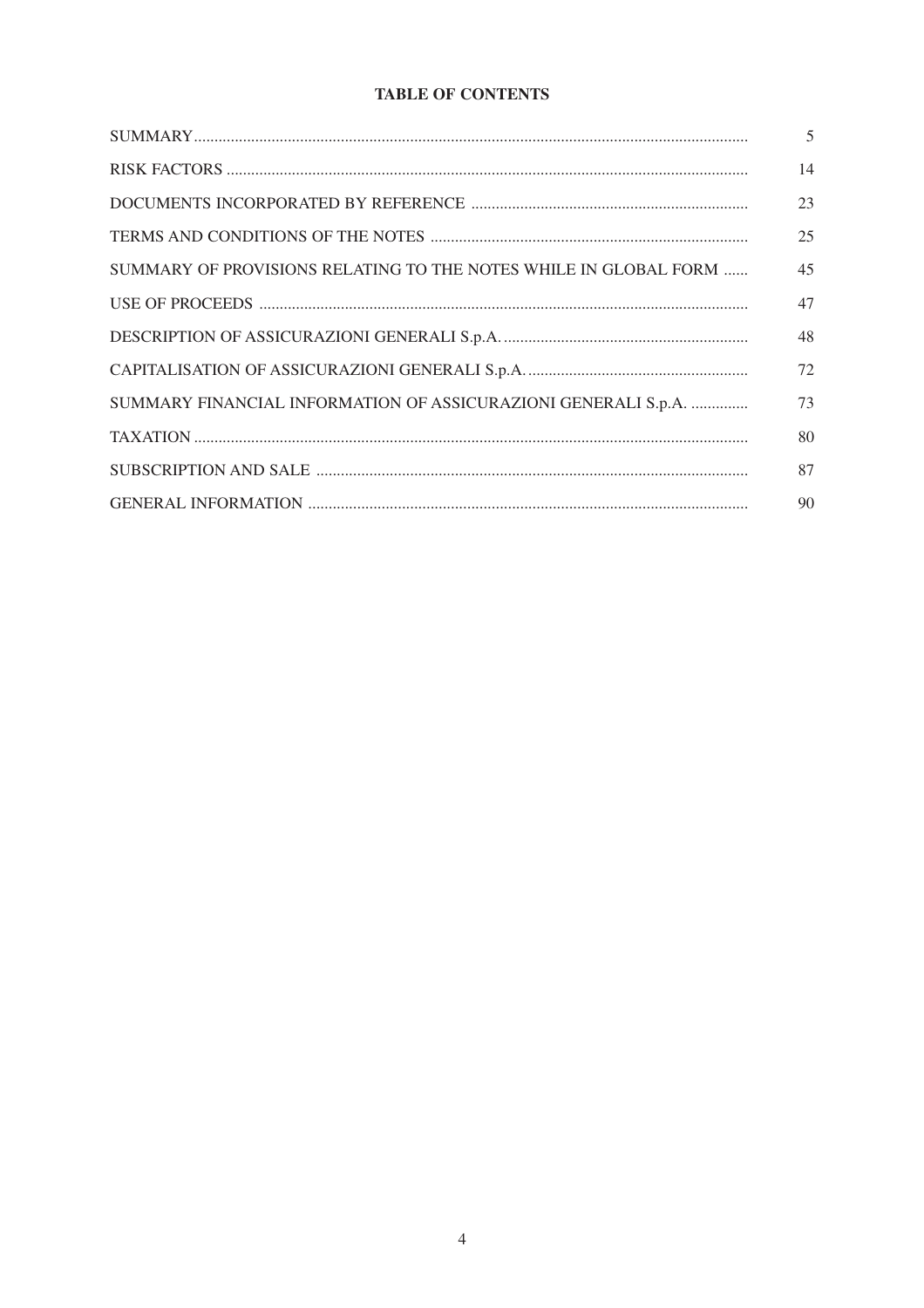#### **SUMMARY**

*This summary must be read as an introduction to this Prospectus and any decision to invest in the Notes should be based on a consideration of the Prospectus as a whole, including the documents incorporated by reference. No civil liability attaches to the Issuer in any Member State of the European Economic Area which has implemented the Prospectus Directive solely on the basis of this summary, including any translation thereof, unless it is misleading, inaccurate or inconsistent when read together with the other parts of this Prospectus. Where a claim relating to the information contained in this Prospectus is brought before a court in a Member State of the European Economic Area, the plaintiff may, under the national legislation of the Member State where the claim is brought, be required to bear the costs of translating the Prospectus before the legal proceedings are initiated.*

*Words and expressions defined in the "Terms and Conditions of the Notes" below or elsewhere in this Prospectus have the same meanings in this summary and references to a "Condition" is to such numbered condition in the Terms and Conditions of the Notes.*

#### **Summary in Respect of the Notes**

| <b>Issuer:</b>                | Assicurazioni Generali S.p.A.                                                                                                                                                                                                                                                                                                                                                                                                                                                                                                                                                                  |
|-------------------------------|------------------------------------------------------------------------------------------------------------------------------------------------------------------------------------------------------------------------------------------------------------------------------------------------------------------------------------------------------------------------------------------------------------------------------------------------------------------------------------------------------------------------------------------------------------------------------------------------|
| <b>Joint Lead Managers:</b>   | <b>HSBC</b> Bank plc<br>J.P. Morgan Securities Ltd.<br>Mediobanca - Banca di Credito Finanziario S.p.A.<br><b>UBS</b> Limited                                                                                                                                                                                                                                                                                                                                                                                                                                                                  |
| <b>Managers:</b>              | Banca Caboto S.p.A.<br>Banca Generali S.p.A.<br><b>CALYON</b><br>Commerzbank Aktiengesellschaft<br>Société Générale                                                                                                                                                                                                                                                                                                                                                                                                                                                                            |
| <b>Principal Amount:</b>      | £495,000,000                                                                                                                                                                                                                                                                                                                                                                                                                                                                                                                                                                                   |
| <b>Issue Price:</b>           | 100 per cent. of the principal amount of the Notes.                                                                                                                                                                                                                                                                                                                                                                                                                                                                                                                                            |
| <b>Issue Date:</b>            | 8 February 2007.                                                                                                                                                                                                                                                                                                                                                                                                                                                                                                                                                                               |
| <b>Form and Denomination:</b> | The Notes will be issued in bearer form in a denomination of<br>£50,000 each.                                                                                                                                                                                                                                                                                                                                                                                                                                                                                                                  |
| Status of the Notes:          | The Notes will constitute direct, unsecured and subordinated<br>obligations of the Issuer ranking (i) pari passu without any<br>preference among themselves and <i>pari passu</i> with the Parity<br>Securities, (ii) junior in right of payment to the payment of any<br>present or future claims of all unsubordinated creditors of the Issuer<br>(including obligations to policyholders) and to all Less Deeply<br>Subordinated Obligations, and (iii) senior in right of payments to<br>the Junior Securities.                                                                            |
| <b>Redemption:</b>            | The Notes will mature and be redeemed on the date on which<br>voluntary or involuntary winding up proceedings are instituted in<br>respect of the Issuer, in accordance with, as the case may be, (i) a<br>resolution of the shareholders' meeting of the Issuer, (ii) any<br>provision of the by-laws of the Issuer (currently, maturity of the<br>Issuer is set at 31 December 2131 though if this is extended,<br>redemption of the Notes will be equivalently adjusted), or (iii) any<br>applicable legal provision, or any decision of any jurisdictional or<br>administrative authority. |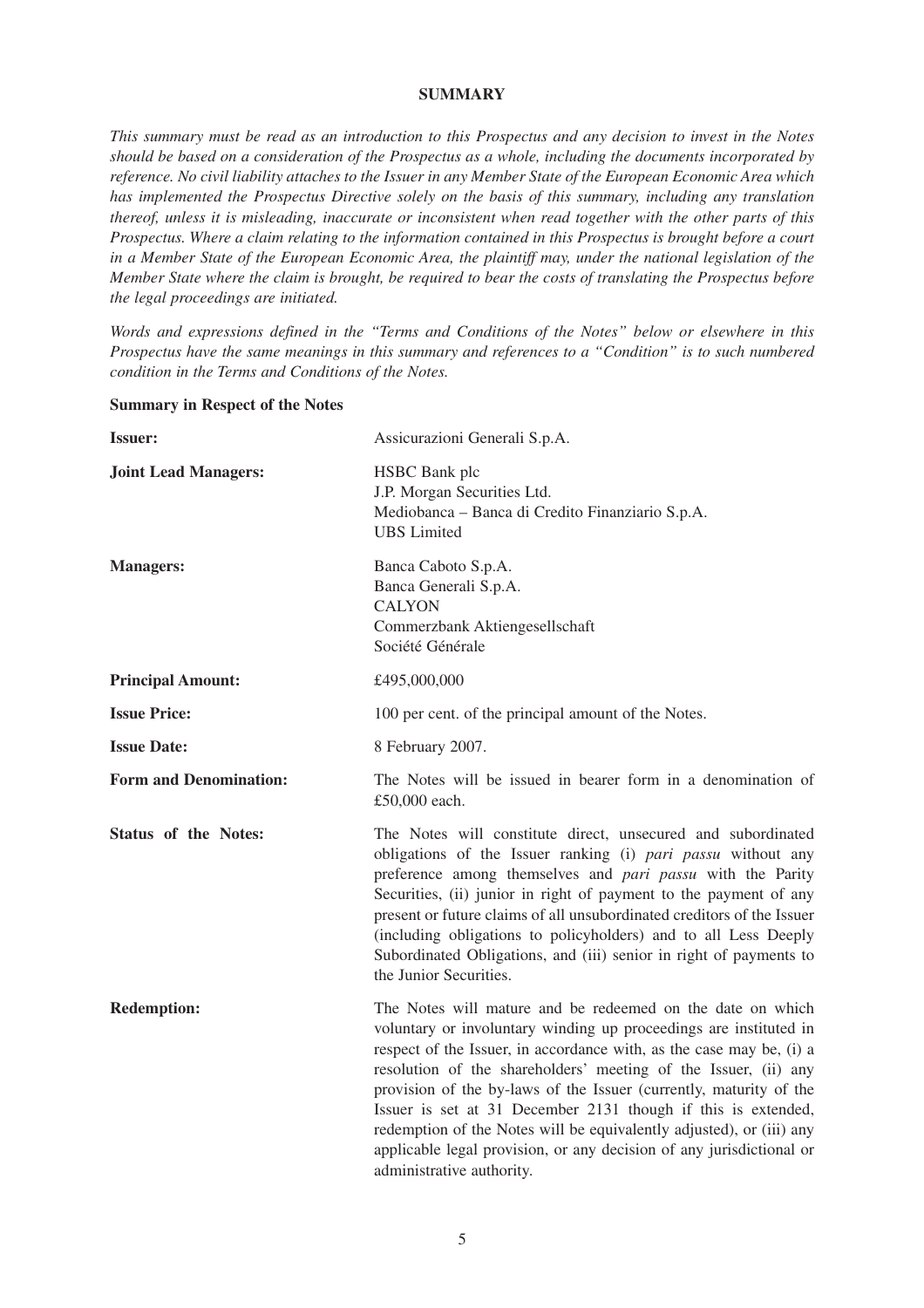The Issuer may, at its option, also redeem the Notes in whole, but not in part, on the Reset Date and on any Interest Payment Date thereafter at an amount equal to their principal amount, together with any accrued interest, as described in Condition 6(a) (*Redemption and Purchase – Redemption at the option of the Issuer*).

In addition, the Issuer may, at its option, redeem the Notes in whole, but not in part, at any time before the Reset Date following the occurrence of a Regulatory Event (as defined herein) at a redemption price equal to the greater of (i) the principal amount together with any accrued interest and (ii) the Make Whole Amount (as defined herein) as described in Condition 6(b) (*Redemption and Purchase – Redemption due to a Regulatory Event*).

Also, the Issuer may, at its option, redeem the Notes in whole, but not in part, at any time prior to the Reset Date at a redemption price equal to their principal amount plus accrued interest, in the event of certain tax changes as described in Condition 6(c) (*Redemption and Purchase – Redemption for tax reasons*).

Any redemption of the Notes, save in accordance with the first paragraph of this section "*Redemption*", is subject to the prior approval of ISVAP (as defined herein).

"**Regulatory Event**" means that the Issuer (i) is no longer subject to the consolidated regulatory supervision of a Lead Regulator; or (ii) is subject to the consolidated regulatory supervision of a Lead Regulator and is not permitted under the applicable rules and regulations adopted by such Lead Regulator, or an official application or interpretation of those rules and regulations including a decision of any court or tribunal, at any time whilst any of the Notes are outstanding to treat the Notes as own funds for the purposes of the determination of the Solvency Margin eligible to count for (a) up to 50 per cent. of the Required Solvency Margin, under the Italian Legislation on Solvency Margin, or (b), in case of future amendments to the Italian Legislation on Solvency Margin, up to such other fraction of the Required Solvency Margin as will apply to perpetual subordinated instruments or liabilities as opposed to dated subordinated instruments or liabilities.

**Interest:** The Notes will bear interest (i) from and including 8 February 2007 to and excluding 8 February 2022 (the "**Reset Date**") at a rate of 6.416 per cent. per annum, payable annually in arrear on 8 February in each year and (ii) from and including the Reset Date at a rate of Libor plus 220 basis points, payable quarterly in arrear on 8 May, 8 August, 8 November and 8 February of each year, beginning 8 May 2022.

**Optional Deferral of Interest:** The Issuer may elect by giving notice to the Noteholders pursuant to Condition 15 (*Notices*) below to defer payment (A) of all (or some only) of the interest accrued to an Interest Payment Date if (i) during the 12-month (or 6-month or 3-month for securities (other than shares) where remuneration is paid, respectively, every 6 or 3 months) period prior to such Interest Payment Date no dividend or other distribution has been declared, made, approved or set aside for payment in respect of any Junior Securities or Parity Securities, or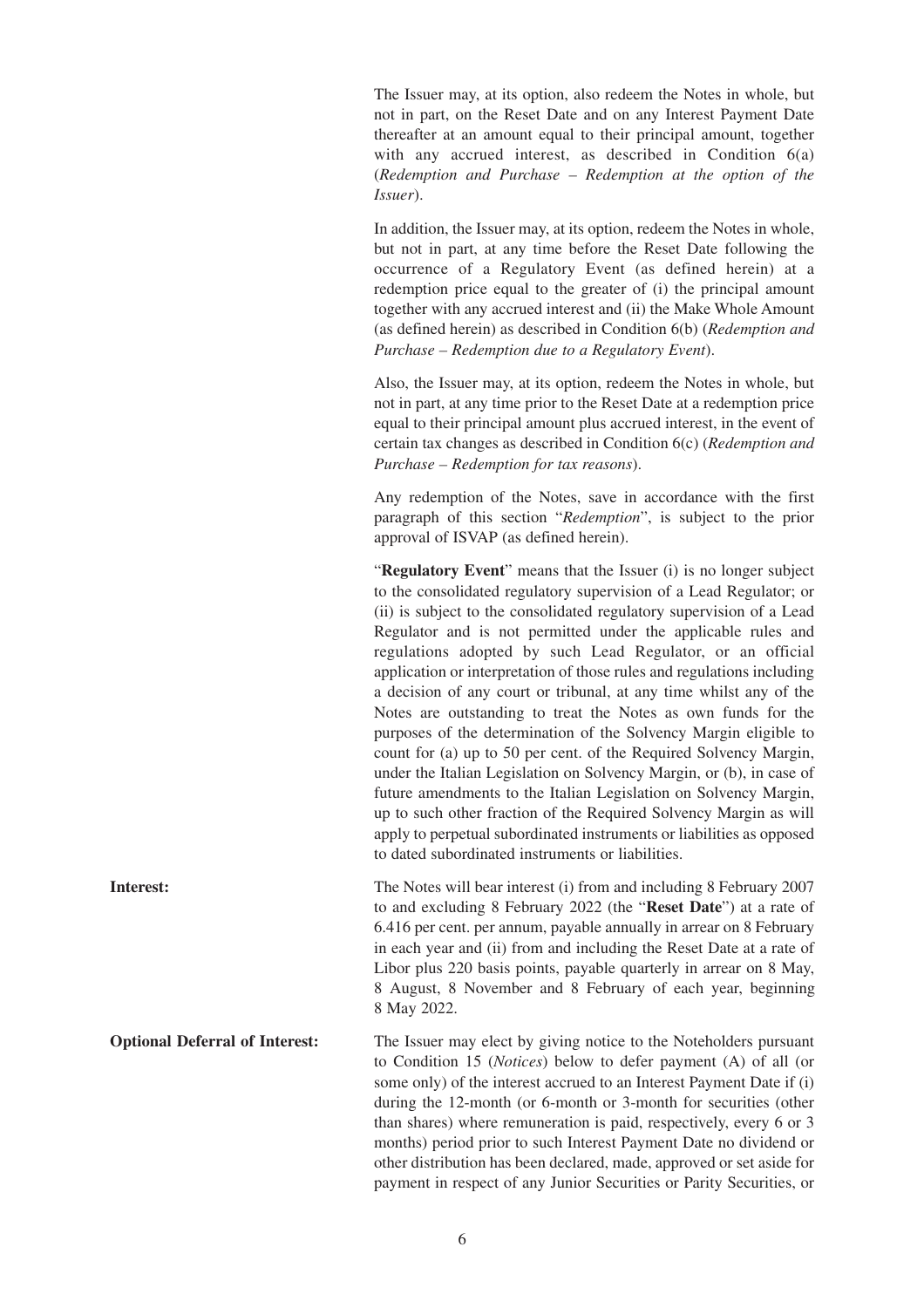in case there has been any such applicable declaration or payment, so long as such had itself been triggered by previous declaration or payment of dividend or other distribution on any Parity Securities or Junior Securities or by the redemption, repurchase or acquisition of any Parity Securities or Junior Securities; and (ii) during the 12 month (or 6-month or 3-month for securities (other than shares) where remuneration is paid, respectively, every 6 or 3 months) period prior to such Interest Payment Date neither the Issuer nor any of its Subsidiaries has redeemed, repurchased or acquired any Junior Securities (other than a Permitted Repurchase) or Parity Securities; or (B) of part only, *pari passu* and *pro rata*, of the interest accrued to an Interest Payment Date if and to the extent that during the 12-month (or 6-month or 3-month for securities (other than shares) where remuneration is paid, respectively, every 6 or 3 months) period prior to such Interest Payment Date a partial distribution has been declared, made, approved or set aside for payment in respect of any Parity Securities.

"**Permitted Repurchase**" means (1) any redemption, repurchase or other acquisition of such Junior Securities held by any member of the Group, (2) a reclassification of the equity share capital of the Issuer or any of its Subsidiaries or the exchange or conversion of one class or series of equity share capital for another class or series of equity share capital, (3) the purchase of fractional interests in the share capital of the Issuer or any of its Subsidiaries pursuant to the conversion or exchange provisions of such security being converted or exchanged, (4) any redemption or other acquisition of Junior Securities in connection with a levy of execution for the satisfactions of a claim by the Issuer or any of its Subsidiaries, or (5) any redemption or other acquisition of Junior Securities in connection with the satisfaction by the Issuer or any of its Subsidiaries of its obligations under any employee benefit plan or similar arrangement.

In the event that the Issuer may elect to defer part of the interest *pro rata* with distributions on any Parity Securities, such interest may be deferred in the same proportion that the distribution on such Parity Security bears to the stated scheduled distribution to be paid on such Parity Security.

Where the Issuer elects to defer an interest payment pursuant to Condition 5(a) (*Interest deferral – Optional deferral of interest*) it shall not have any obligation to make such interest payment on the relevant Interest Payment Date and the failure to pay such interest shall not constitute a default of the Issuer or any other breach of obligations under the Conditions or for any purpose.

**Mandatory Deferral of Interest:** The Issuer will be required to defer payment of all (but not some only) of the interest accrued to an Interest Payment Date if the Fiscal Agent has received written notice from the Issuer confirming that (A) a Regulatory Intervention regarding the Issuer has occurred and such Regulatory Intervention is continuing on such Interest Payment Date; or (B) a Mandatory Deferral Event has occurred.

> If the Issuer is required to defer a payment of interest following the occurrence of a Mandatory Deferral Event on an Interest Payment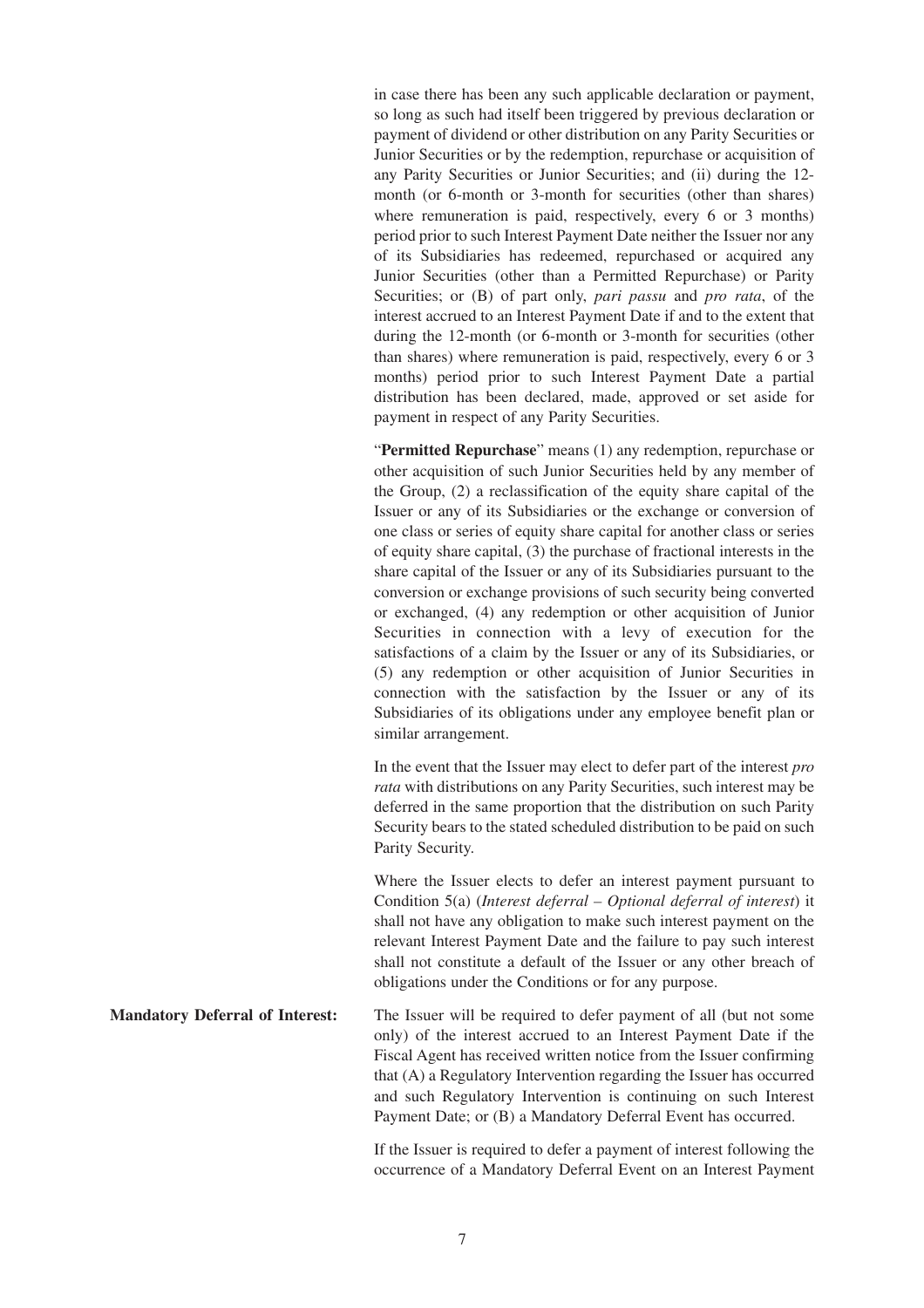Date, then the Issuer will also be required to defer on one or more subsequent Interest Payment Dates the interest that would otherwise be due, save in the case that all Mandatory Deferral Events have been cured.

"**Regulatory Intervention**" means a request from ISVAP or any other relevant supervisory authority to restore any Required Solvency Margin.

"**Required Solvency Margin**" means the Solvency Margin required from time to time by a Lead Regulator;

A "**Mandatory Deferral Event**" shall have occurred if up to the end of the tenth Business Day preceding any Interest Payment Date:

- (i) the aggregate Net Income of the Issuer for two consecutive Reporting Periods ending on the Lagged Reporting Date is less than zero, and
- (ii) the Adjusted Equity Amount of the Issuer as at the Lagged Reporting Date has declined by more than 10 per cent. as compared to the Adjusted Equity Amount as at the Reporting Date that is 24 months prior to such Lagged Reporting Date, and
- (iii) the Adjusted Capital Amount of the Issuer as at the Current Reporting Date has declined by more than 10 per cent. as compared to the Adjusted Equity Amount as at the Reporting Date that is 30 months prior to such Current Reporting Date.

**Payment of Deferred Interest:** Arrears of interest that have accrued pursuant to Conditions 5(a) (*Interest deferral – Optional deferral of interest*) and 5(b) (*Interest deferral – Mandatory deferral of interest*) may at the option of the Issuer be paid in whole or in part at any time only with funds raised by way of the ACSM in accordance with Condition 5(d) (*Interest deferral – Alternative Coupon Satisfaction Mechanism (ACSM)*).

Arrears of interest shall become due and payable:

in part *pari passu* and *pro rata* if and to the extent that the Issuer makes payments in part of or in respect of amounts of interest on or in relation to any other *pari passu* claims; and

in full on the earlier of:

- (a) the Interest Payment Date falling immediately on or after the date on which dividends or other distributions on any Junior Securities or Parity Securities have been declared or paid;
- (b) the Interest Payment Date falling immediately on or after the date on which any Parity Securities or any Junior Securities are redeemed, repurchased or acquired by the Issuer or any of its Subsidiaries;
- (c) the Interest Payment Date immediately following the date upon which (x) no Regulatory Intervention is or will be continuing on such Interest Payment Date and (y) no new Mandatory Deferral Event has occurred and any of the previous Mandatory Deferral Events have been cured,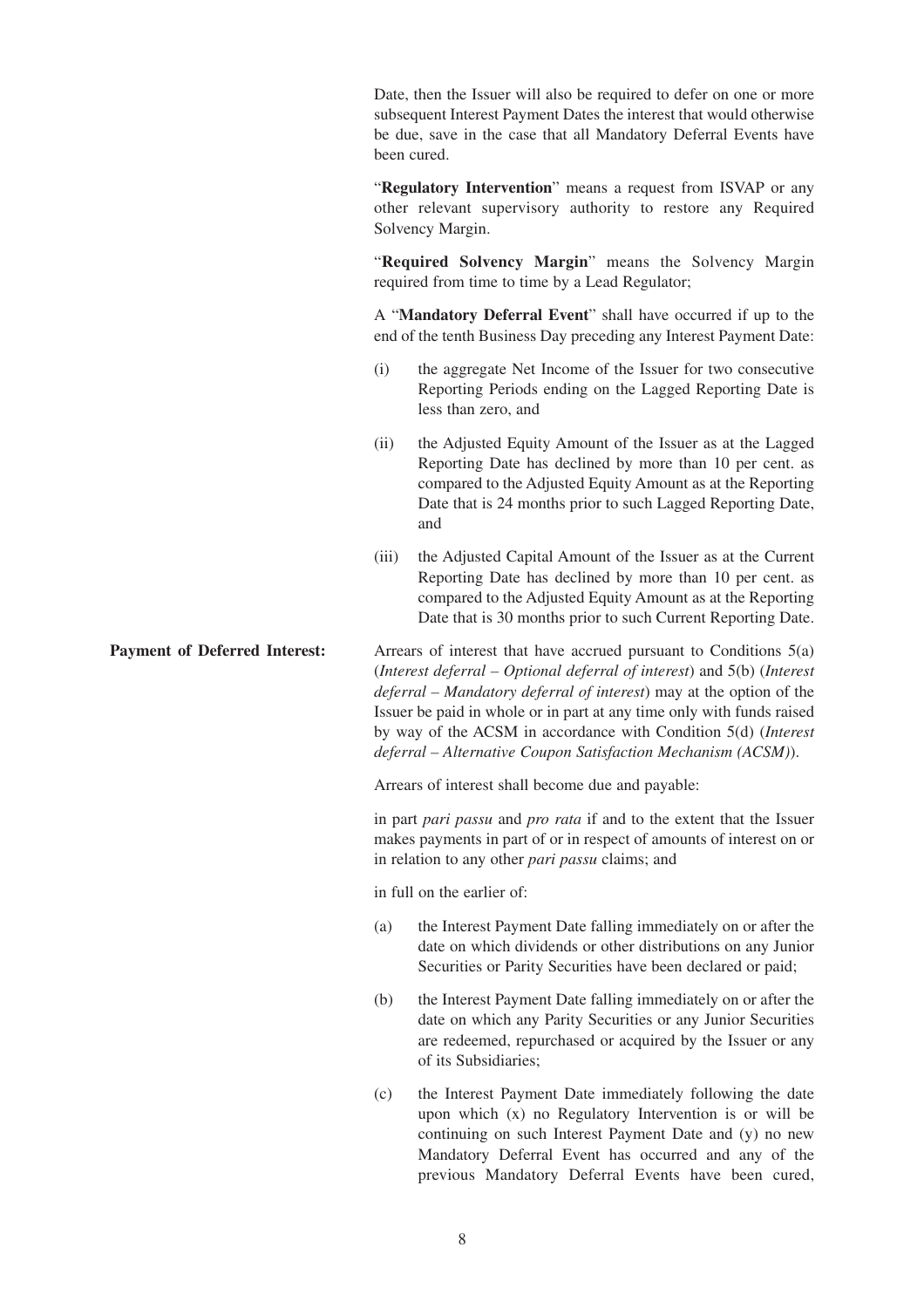provided, in each case, that the Issuer would not, as at such Interest Payment Date, be entitled to defer payment of interest pursuant to Condition 5(a) (*Interest deferral – Optional deferral of interest*);

- (d) the date fixed for any redemption of the Notes pursuant to Condition 6 (*Redemption and Purchase*);
- (e) the date on which the *Liquidazione Coatta Amministrativa* of the Issuer is commenced pursuant to the Consolidated Law on Private Insurance Companies or on which voluntary winding up proceedings of the Issuer are instituted or on which the Issuer becomes subject to a liquidation order; and
- (f) the date falling five years after the Interest Payment Date on which payment of interest has first been deferred.

Arrears of interest will become payable only where the Issuer is able to make the payment with funds raised by way of the ACSM in accordance with Condition 5(d) (*Interest deferral – Alternative Coupon Satisfaction Mechanism (ACSM)*). If, despite the Issuer using its best efforts and/or doing all that is reasonably possible to raise funds by way of the ACSM in accordance with Condition 5(d) (*Interest deferral – Alternative Coupon Satisfaction Mechanism (ACSM)*), the Issuer fails to make the payment with funds raised by way of the ACSM, then, notwithstanding the occurrence of any of the events or circumstances described in Condition  $5(c)(ii)(A)$  or (B), arrears of interest will not be required to be paid.

Payment of amounts in respect of interest under the ACSM may only be made to the extent of funds raised by either (I) issuing new shares of the Issuer (save that, in the case of deferral of interest due to a Mandatory Deferral Event, the Issuer shall not, in any year, issue new ordinary shares for the purposes of the ACSM (including any new shares for the purposes of any equivalent ACSM provisions of any Parity Securities or any Junior Securities) in excess of 2 per cent. of the market value of the Issuer's ordinary share capital, such market value to be determined by the Calculation Agent as at the end of each financial year of the Issuer on the basis of the *Prezzo Ufficiale* of the Issuer's ordinary shares and for the avoidance of doubt any such funds so raised shall be applied firstly pro rata in respect of any amounts to be settled in relation to Parity Securities and only thereafter in respect of any amounts to be settled in relation to any Junior Securities) or selling treasury shares of the Issuer (save that for the purposes of selling treasury shares no treasury shares can be sold that have been purchased within the preceding six months), subject to the existence of the appropriate necessary corporate powers applicable to the Issuer at the time of the issuance or the disposal of the shares; or (II) issuing new Issuer securities ranking junior to or *pari passu* with the Notes and having features at least similar to the Notes. In the case of deferral of interest due to a Mandatory Deferral Event, such junior or *pari passu* ranking securities can only be issued up to a nominal amount of 15 per cent. of the aggregate principal amount of the Notes outstanding from time to time for this purpose.

**Alternative Coupon Satisfaction Mechanism (ACSM):**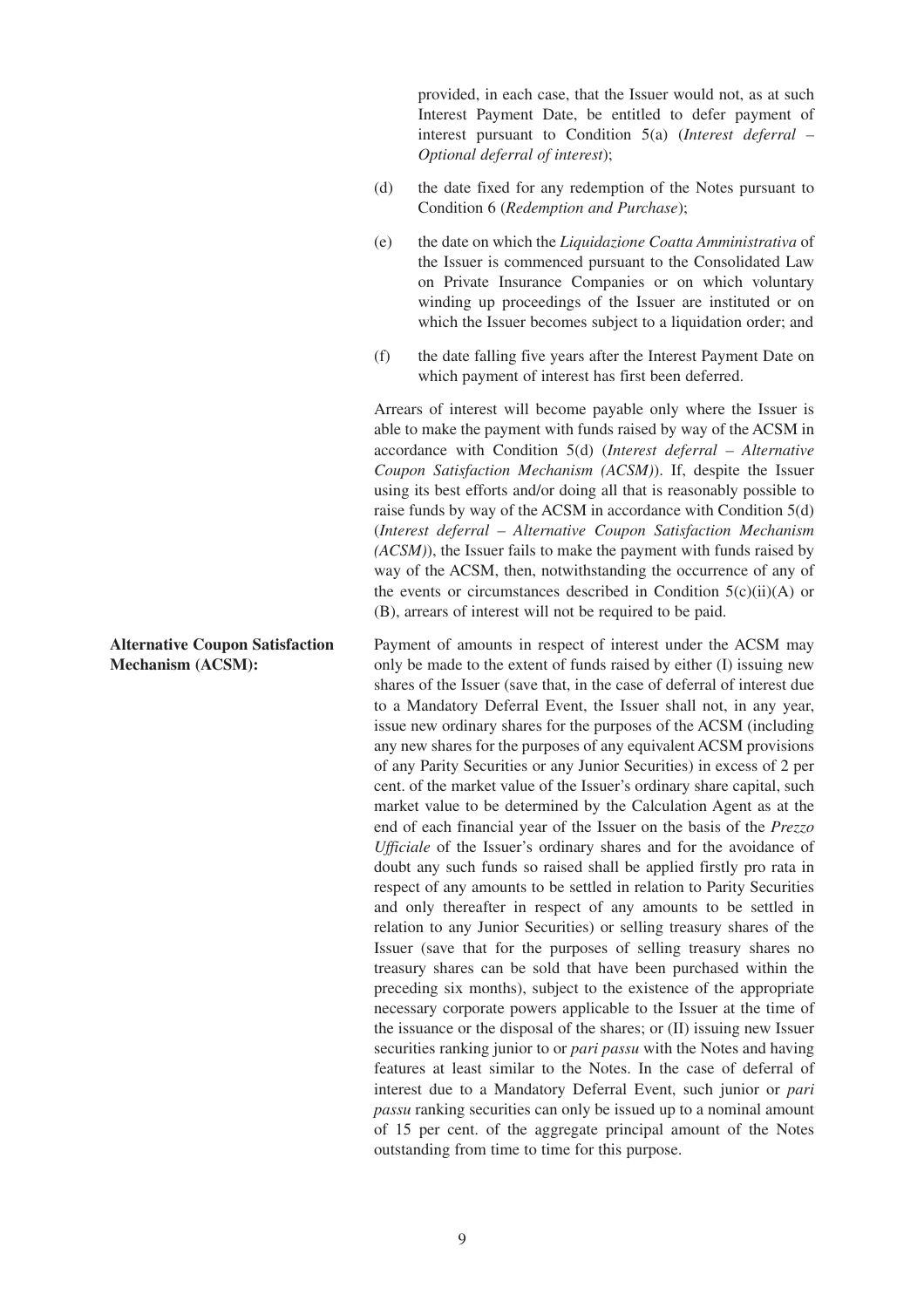For any five-year period following the date on which deferred interest becomes payable (the "**ACSM Period**") pursuant to Condition 5(c) (*Interest deferral – Payment of deferred interest*), (I) the Issuer shall use its best efforts to settle any such deferred amount in accordance with the ACSM and (II) the Issuer shall do all that is reasonably possible to obtain and maintain delegated authority to issue sufficient new ordinary shares and/or to hold and sell treasury shares, in each case to cover one year of Coupons and any outstanding deferred amount of interest payable by the Issuer.

If at the end of any ACSM Period in respect of any deferred interest payment the Issuer has been unable to make full payment of such deferred interest in accordance with the ACSM, the obligation of the Issuer to satisfy the amount of interest that was deferred and became due and payable at the beginning of such ACSM Period shall, to the extent not already settled under the ACSM, be cancelled, provided that contingently upon *Liquidazione Coatta Amministrativa* of the Issuer being commenced pursuant to the Consolidated Law on Private Insurance Companies or voluntary winding up proceedings of the Issuer being instituted or the Issuer becoming subject to a liquidation order, Noteholders shall be entitled to claim such unsettled amount in the liquidation of the Issuer under the Notes, and such claim shall rank *pari passu* with the obligations of the Issuer in respect of its saving shares.

To the extent that the Issuer at any time suffers losses (also taking into account profits and losses relating to previous financial years) which would result in the Solvency Margin being reduced below the Required Solvency Margin (a "**Solvency Margin Event**"), the obligations of the Issuer to make payments in respect of the Notes, will be deferred to the extent necessary to enable the Issuer to continue to carry on its activities in accordance with applicable regulatory requirements. In any such case, interest will continue to accrue on the nominal value of the Notes. The obligations of the Issuer to make payments in respect of the Notes, will, subject to the provisions of Conditions 5(a) to (d), be reinstated (in priority to any Junior Securities and on a *pari passu* basis with any Parity Securities), as if such obligations of the Issuer had not been so deferred:

- (i) in whole, in the event of winding up, dissolution, liquidation or bankruptcy (including, *inter alia, Liquidazione Coatta Amministrativa*) of the Issuer and with effect immediately prior to the commencement of such winding up, dissolution, liquidation or bankruptcy (including, *inter alia*, *Liquidazione Coatta Amministrativa*); and
- (ii) in whole, in the event of early redemption of the Notes pursuant to Conditions 6(a) (*Redemption and Purchase – Redemption at the option of the Issuer*), 6(b) (*Redemption and Purchase – Redemption due to a Regulatory Event*) or 6(c) (*Redemption and Purchase – Redemption for tax reasons*); and
- (iii) in whole or in part, from time to time, to the extent that the Solvency Margin Event is no longer continuing and,

## **Loss Absorption and Solvency Margin Event:**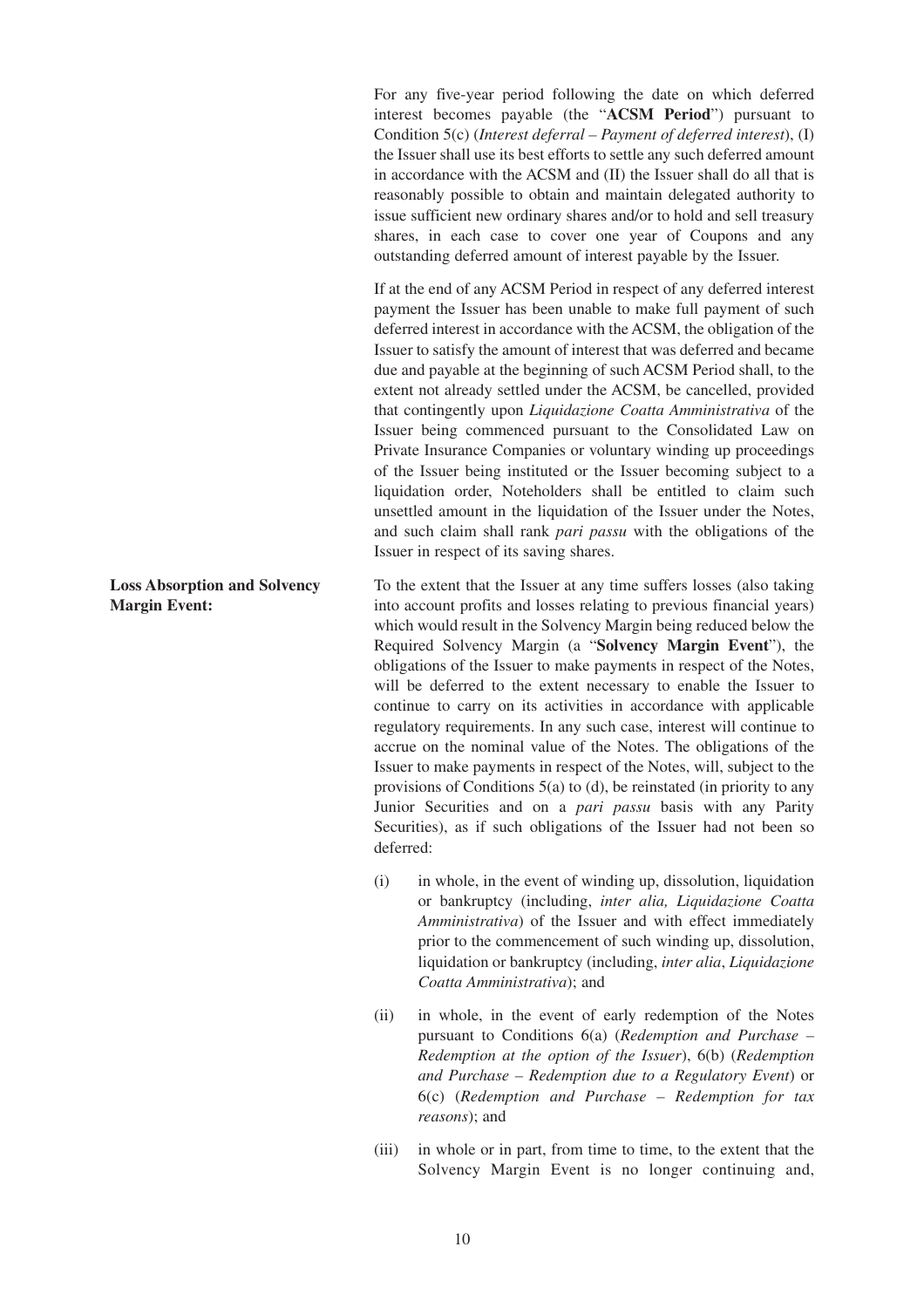|                              | therefore, the Solvency Margin is again at least equal to the<br>Required Solvency Margin.                                                                                                                                                                                                                                                                                                                                                                                                                             |
|------------------------------|------------------------------------------------------------------------------------------------------------------------------------------------------------------------------------------------------------------------------------------------------------------------------------------------------------------------------------------------------------------------------------------------------------------------------------------------------------------------------------------------------------------------|
| <b>Taxation:</b>             | All payments in respect of Notes will be made free and clear of<br>withholding taxes of the Republic of Italy, as the case may be (and<br>subject to certain customary exceptions), unless the withholding is<br>required by law. In that event, the Issuer will (subject as provided in<br>Condition 8 ( <i>Taxation</i> )) pay such additional amounts as will result<br>in the Noteholders receiving such amounts as they would have<br>received in respect of such Notes had no such withholding been<br>required. |
| <b>Governing Law:</b>        | The Notes will be governed by English law.                                                                                                                                                                                                                                                                                                                                                                                                                                                                             |
| <b>Listing and Trading:</b>  | Application has been made for the Notes to be listed on the official<br>list of the Luxembourg Stock Exchange and traded on the Regulated<br>Market of the Luxembourg Stock Exchange. Total expenses related<br>to listing and to admission to trading are estimated to be Euro 2,600.                                                                                                                                                                                                                                 |
| <b>Rating:</b>               | The Notes will be rated A3 by Moody's, A by S&P and A+ by Fitch.<br>A rating is not a recommendation to buy, sell or hold securities<br>and may be subject to revision, suspension or withdrawal at any<br>time by the assigning rating organisation.                                                                                                                                                                                                                                                                  |
| <b>Selling Restrictions:</b> | For a description of certain restrictions on offers, sales and<br>deliveries of Notes and on the distribution of offering material in the<br>United States of America, the United Kingdom and Italy, see<br>"Subscription and Sale" below.                                                                                                                                                                                                                                                                             |
| <b>Clearing Systems:</b>     | Euroclear Bank S.A./N.A. ("Euroclear") and Clearstream Banking,<br>société anonyme, Luxembourg ("Clearstream, Luxembourg").                                                                                                                                                                                                                                                                                                                                                                                            |
| ISIN:                        | XS0283627908                                                                                                                                                                                                                                                                                                                                                                                                                                                                                                           |
| <b>Common Code:</b>          | 028362790                                                                                                                                                                                                                                                                                                                                                                                                                                                                                                              |

## **Summary in Respect of the Risk Factors**

## *Risks Relating to the Notes*

An investment in the Notes involves certain risks associated with the characteristics of the Notes. Such risks could result in principal or interest not being paid by the Issuer and/or a material impairment of the market price of the Notes. Risks result especially from the fact that:

- the Issuer has no obligation to redeem the Notes and the Noteholders have no right to call for their redemption;
- the Notes may be subject to early redemption (A) at a redemption price equal to their principal amount, together with any accrued interest, (i) at any time prior to the Reset Date, in the event of certain tax changes and (ii) on the Reset Date and on any Interest Payment Date thereafter (B) at a redemption price equal to the greater of (i) the principal amount, together with any accrued interest, and (ii) the Make Whole Amount following the occurrence of a Regulatory Event;
- there is no restriction on the amount of debt which the Issuer may incur in the future;
- the payment obligations of the Issuer under the Notes constitute subordinated obligations of the Issuer;
- the Issuer may elect or even be required to defer interest payments if certain requirements are satisfied;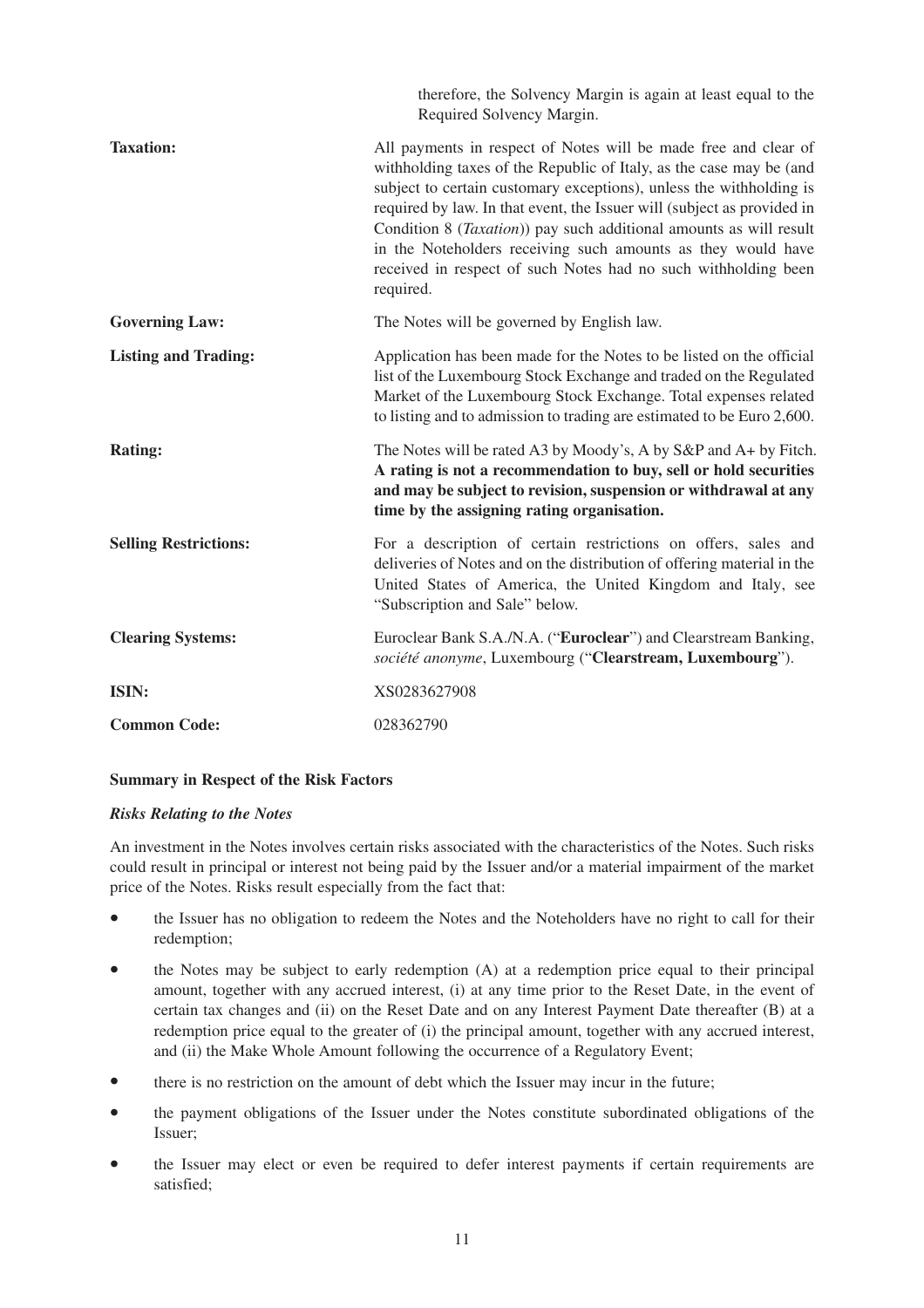- there are certain Italian taxation considerations in respect of the qualification of the Notes; and
- the ratings of the Notes may be affected by changes in rating agencies' methodologies.

# *Risks Relating to the Issuer*

The Generali Group's business, and as a result the value of the Notes, are exposed to a number of risks. The following is a description of certain risks, which may materially adversely affect its financial position and results of operations:

- the Generali Group's financial results may be affected by fluctuations in the financial markets;
- the Generali Group's financial results may be affected by interest rates;
- the Generali Group's financial results may be affected by fluctuations in exchange rates;
- the Generali Group is subject to government regulation in the jurisdictions in which it conducts its business. Failure to comply with regulation or changes in government policy may adversely affect the Generali Group's business;
- the Generali Group is subject to credit risk;
- the Generali Group's financial results may be affected by insurance claims;
- risk management policies, procedures and methods may leave the Generali Group exposed to unidentified or unanticipated risks;
- the Generali Group is subject to operational risk:
- the Generali Group may be affected by increased competition; and
- the Generali Group is exposed to certain risks in connection with its acquisition of Toro Assicurazioni S.p.A.

## **Summary in Respect of the Issuer**

Established in Trieste in 1831 as a company limited by shares (*Società per Azioni*) with a duration of 300 years, Assicurazioni Generali S.p.A. ("**Assicurazioni Generali**") and its consolidated subsidiaries (together the "**Generali Group**") is the largest insurance group in Italy and the third largest in Europe in terms of total gross premiums written. The Generali Group operates in some 40 countries worldwide through branch offices and subsidiaries. The registered address of Assicurazioni Generali is Piazza Duca degli Abruzzi 2, 34132 Trieste, Italy and the telephone number is +39 040 671111. Assicurazioni Generali is registered at the Companies' Registry of the Chamber of Commerce of Trieste, Italy under registration no. 00079760328.

## *Overview*

The corporate purpose of Assicurazioni Generali, as provided by Articles 4.1 and 4.2 of its by-laws, is to: (i) engage in and carry out the business of insurance, reinsurance and capitalisation of every kind and to operate and manage any forms of supplementary pensions, including through the creation of open funds, in Italy and abroad, or the undertaking of any other activities reserved or admitted by the law to insurance companies; and (ii) in general engage in and perform any activity and carry out any transaction that is related to, connected with or conducive to the attainment of the corporate purpose, also through the participation in Italian or foreign companies and bodies.

Assicurazioni Generali has a dual function within the Generali Group, acting as an insurer in its own right, operating through branch offices in Italy and other countries, and also acting as the parent company of the Generali Group. The Generali Group undertakes a wide range of direct life and non-life insurance business, assumed reinsurance business and activities in fund and asset management and related areas. As at 30 September 2006, the Generali Group fully consolidates 310 companies: 115 insurance companies, 57 financial holding companies, 70 real estate companies and 68 services companies. The Group controls 10 subsidiaries that are accounted for on an equity basis. Such subsidiaries operate in insurance-related areas,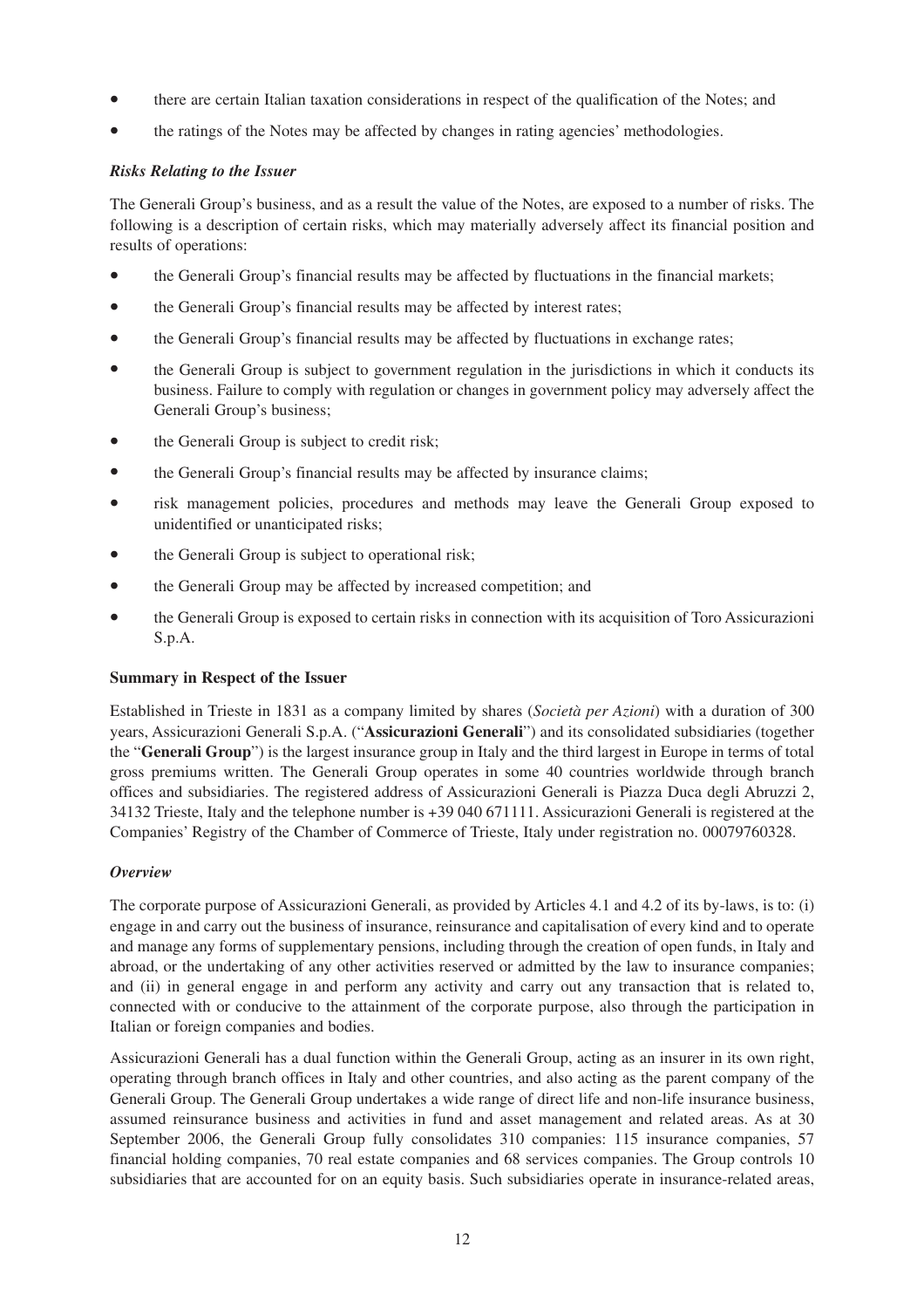such as fund and asset management. Assicurazioni Generali controls a further 313 non-consolidated subsidiaries and has a significant influence on a further 68 companies which are accounted for on a cost method basis.

On 4 October 2006, Assicurazioni Generali acquired a controlling stake in the share capital of Toro Assicurazioni S.p.A. ("**Toro**") and on 19 December 2006, Assicurazioni Generali completed a tender offer for the remaining ordinary shares of Toro. See "Description of Assicurazioni Generali S.p.A.—Recent Developments".

Assicurazioni Generali was first quoted on the Trieste stock exchange in 1857. Since 15 April 1994, Assicurazioni Generali shares have been listed on the *Mercato Telematico Azionario*, the electronic stock market of the Italian Stock Exchange.

## *Selected Financial Information*

The following table sets out certain selected consolidated financial information of the Generali Group as at and for the nine months ended 30 September 2006 and as at and for the year ended 31 December 2005.

|                                                            | As at and for<br>the nine<br>months ended<br>30 September<br>2006 | As at and for<br>the year ended<br>31 December<br>2005 |
|------------------------------------------------------------|-------------------------------------------------------------------|--------------------------------------------------------|
|                                                            | <b>IFRS</b><br>(unaudited)                                        | <b>IFRS</b><br>(audited)                               |
|                                                            | (in billions of Euro,<br>except percentages)                      |                                                        |
|                                                            | 45.35                                                             | 62.68                                                  |
|                                                            | 7.06                                                              | 9.44                                                   |
|                                                            | 320.61                                                            | 307.42                                                 |
|                                                            | 9.51                                                              | 11.70                                                  |
| Net insurance provisions (net of consolidated adjustments) | 287.14                                                            | 275.14                                                 |
|                                                            | 12.51                                                             | 12.03                                                  |
|                                                            | 1.94                                                              | 1.92                                                   |
|                                                            | $10.2\%$                                                          | 9.4%                                                   |
|                                                            | 69.7%                                                             | 70.6%                                                  |
| Combined ratio (non-life, net of consolidated adjustments) | 95.9%                                                             | 97.9%                                                  |

## *Management*

The Board of Directors of Assicurazioni Generali consists of 17 members who are Antoine Bernheim (Chairman), Gabriele Galateri di Genola, Sergio Balbinot, Giovanni Perissinotto, Luigi Arturo Bianchi, Ana Patricia Botin, Gerardo Broggini, Claudio Consolo, Laurent Dassault, Diego Della Valle, Piergaetano Marchetti, Klaus-Peter Müller, Alberto Nicola Nagel, Alessandro Ovi, Alessandro Pedersoli, Reinfried Pohl and Vittorio Ripa di Meana.

The Board of Statutory Auditors of Assicurazioni Generali consists of three permanent auditors and two alternate auditors who are Gianfranco Barbato (Chairman), Gaetano Terrin, Paolo D'Agnolo, Giuseppe Alessio-Vernì (alternate auditor) and Paolo Bruno (alternate auditor).

## *Independent Auditors*

The current independent auditors of Assicurazioni Generali are PricewaterhouseCoopers S.p.A. who were appointed for a term of 6 years at an Ordinary General Meeting of Assicurazioni Generali held on 29 April 2006 to audit the annual non-consolidated and consolidated financial statements of Assicurazioni Generali.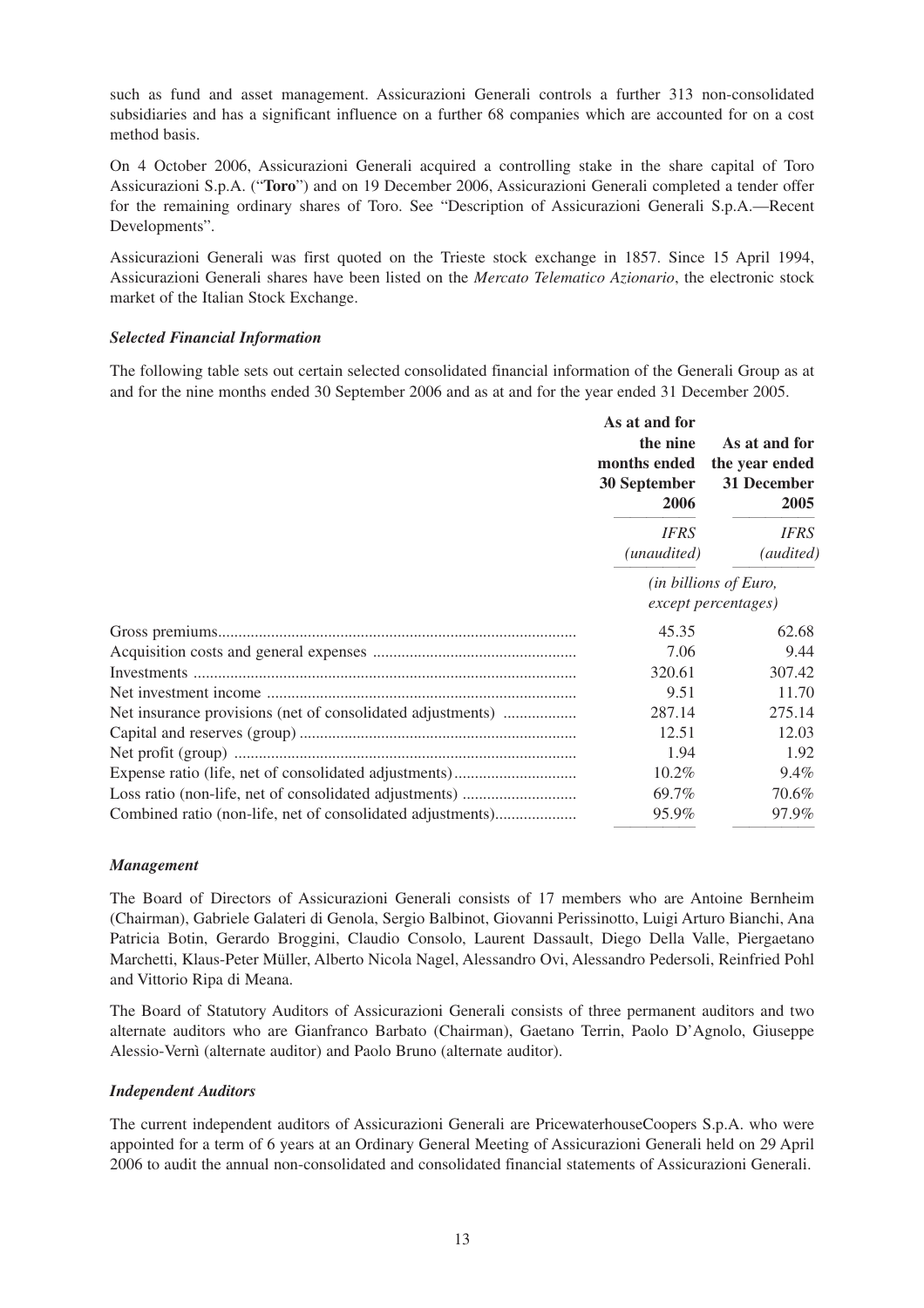#### **RISK FACTORS**

*The Issuer believes that the following factors may affect its ability to fulfil its obligations under the Notes. Most of these factors are contingencies which may or may not occur and the Issuer is not in a position to express a view on the likelihood of any such contingency occurring. In addition, factors which are material for the purpose of assessing the market risks associated with the Notes are also described below.*

*The Issuer believes that the factors described below represent the principal risks inherent in investing in the Notes, but the inability of the Issuer to pay interest, principal or other amounts on or in connection with the Notes may occur for other reasons which may not be considered significant risks by the Issuer based on information currently available to it or which it may not currently be able to anticipate.*

*Prospective investors should also read the detailed information set out elsewhere in this Prospectus and reach their own views prior to making any investment decision.*

*Words and expressions defined in "Terms and Conditions of the Notes" or elsewhere in this Prospectus have the same meaning in this section. References to a "Condition" is to such numbered condition in the Terms and Conditions of the Notes. Prospective investors should read the entire Prospectus.*

#### **Risks Relating to the Notes**

An investment in the Notes involves certain risks associated with the characteristics of the Notes. Such risks could result in principal or interest not being paid by the Issuer and/or a material impairment of the market price of the Notes. The following is a description of certain risk factors in relation to the Notes.

#### *The Notes may not be a suitable investment for all investors*

Each potential investor in the Notes must determine the suitability of that investment in light of its own circumstances. In particular, each potential investor should:

- (i) have sufficient knowledge and experience to make a meaningful evaluation of the Notes, the merits and risks of investing in the Notes and the information contained or incorporated by reference in this Prospectus;
- (ii) have access to, and knowledge of, appropriate analytical tools to evaluate, in the context of its particular financial situation, an investment in the Notes and the impact the Notes will have on its overall investment portfolio;
- (iii) have sufficient financial resources and liquidity to bear all of the risks of an investment in the Notes, including where the currency for principal or interest payments is different from the potential investor's currency;
- (iv) understand thoroughly the terms of the Notes and be familiar with the behaviour of any relevant financial markets; and
- (v) be able to evaluate (either alone or with the help of a financial adviser) possible scenarios for economic, interest rate and other factors that may affect its investment and its ability to bear the applicable risks.

The Notes are complex financial instruments. Sophisticated institutional investors generally do not purchase complex financial instruments as stand-alone investments. They purchase complex financial instruments as a way to reduce risk or enhance yield with an understood, measured, appropriate addition of risk to their overall portfolios. A potential investor should not invest in the Notes which are complex financial instruments unless it has the expertise (either alone or with a financial adviser) to evaluate how the Notes will perform under changing conditions, the resulting effects on the value of the Notes and the impact this investment will have on the potential investor's overall investment portfolio.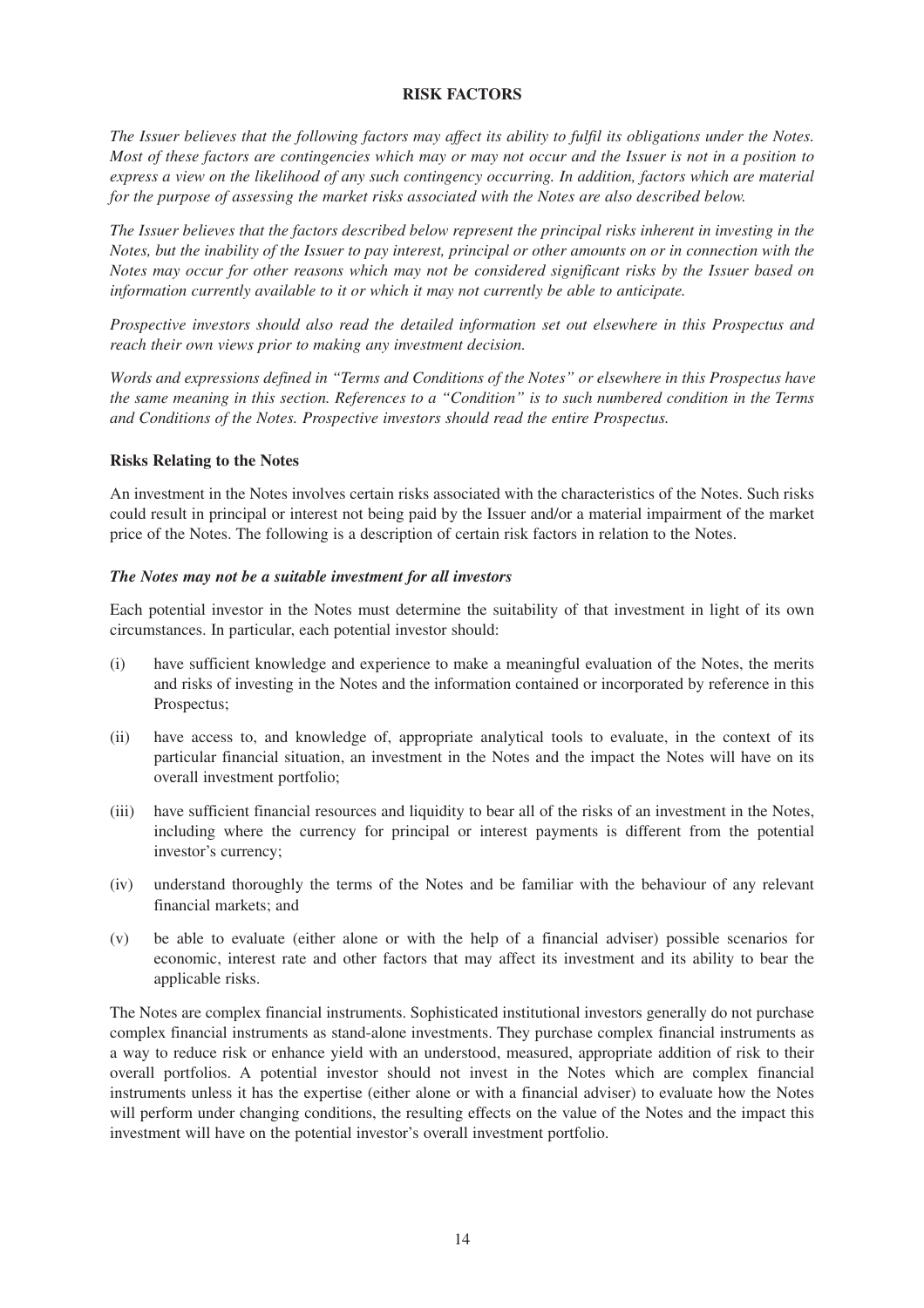#### *The Notes have an indefinite term and, thus, Noteholders' rights are limited*

The Notes have an indefinite term. The Issuer is under no obligation to redeem the Notes at any time before the date on which voluntary or involuntary winding up proceedings are instituted in respect of the Issuer and the Noteholders have no right to call for their redemption.

#### *There is redemption risk associated with the Notes*

The Notes will be redeemed on the date on which voluntary or involuntary winding up proceedings are instituted in respect of the Issuer or as described in Condition 6 (*Redemption and Purchase*). In addition, the Issuer may, at its option, also redeem the Notes in whole, but not in part, on the Reset Date and on any Interest Payment Date thereafter at an amount equal to their principal amount, together with any accrued interest, as described in Condition 6(a) (*Redemption and Purchase - Redemption at the option of the Issuer*). In addition, the Issuer may, at its option, redeem the Notes in whole, but not in part, at any time before the Reset Date following the occurrence of a Regulatory Event at a redemption price equal to the greater of (i) the principal amount together with any accrued interest and (ii) the Make Whole Amount as described in Condition 6(b) (*Redemption and Purchase - Redemption due to a Regulatory Event*). Also, the Issuer may, at its option, redeem the Notes in whole, but not in part, at any time prior to the Reset Date at a redemption price equal to their principal amount plus accrued interest, in the event of certain tax changes as described in Condition 6(c) (*Redemption and Purchase - Redemption for tax reasons*). Any redemption of the Notes, save in accordance with the first sentence of this paragraph, is subject to the prior approval of ISVAP. If the Issuer calls and redeems the Notes in any of the circumstances mentioned above, the Noteholders may only be able to reinvest the redemption proceeds in securities with a lower yield.

# *There are no restrictions on the amount of liabilities which Assicurazioni Generali may issue or guarantee*

There is no restriction on the amount of liabilities which the Issuer may issue or guarantee which rank senior to the Notes or on the amount of liabilities which the Issuer may issue or guarantee which rank *pari passu* with the Notes.

The occurrence of such issue or guarantee may reduce the amount recoverable by Noteholders on liquidation, dissolution, insolvency, composition or other proceeding for the avoidance of insolvency of, or against, the Issuer.

## *The Notes will be a subordinated obligation of Assicurazioni Generali*

The Notes will be undated, unsecured, subordinated obligations of the Issuer. Upon the occurrence of any winding-up proceedings of the Issuer, payments on the Notes will be subordinated in right of payment to the prior payment in full of all other liabilities of the Issuer (including dated subordinated obligations), except those liabilities which rank *pari passu* with, or junior to, the Notes. In liquidation, dissolution, insolvency, composition or other proceedings for the avoidance of insolvency of, or against, the Issuer , the Noteholders may recover proportionally less than the holders of unsubordinated and dated subordinated liabilities of the Issuer.

The Noteholders explicitly accept that, in the circumstances described above, payments in respect of the Notes will be made by the Issuer pursuant to the Notes only in accordance with the subordination described above.

# *The Terms and Conditions of the Notes provide for, in certain circumstances, optional deferral or cancellation of interest payments*

Noteholders should be aware that the Issuer may, by giving not less than 15 days prior notice, elect in its discretion to defer payment (A) of all (or some only) of the interest accrued to an Interest Payment Date if (i) during the 12-month (or 6-month or 3-month for securities (other than shares) where remuneration is paid, respectively, every 6 or 3 months) period prior to such Interest Payment Date no dividend or other distribution has been declared, made, approved or set aside for payment in respect of any Junior Securities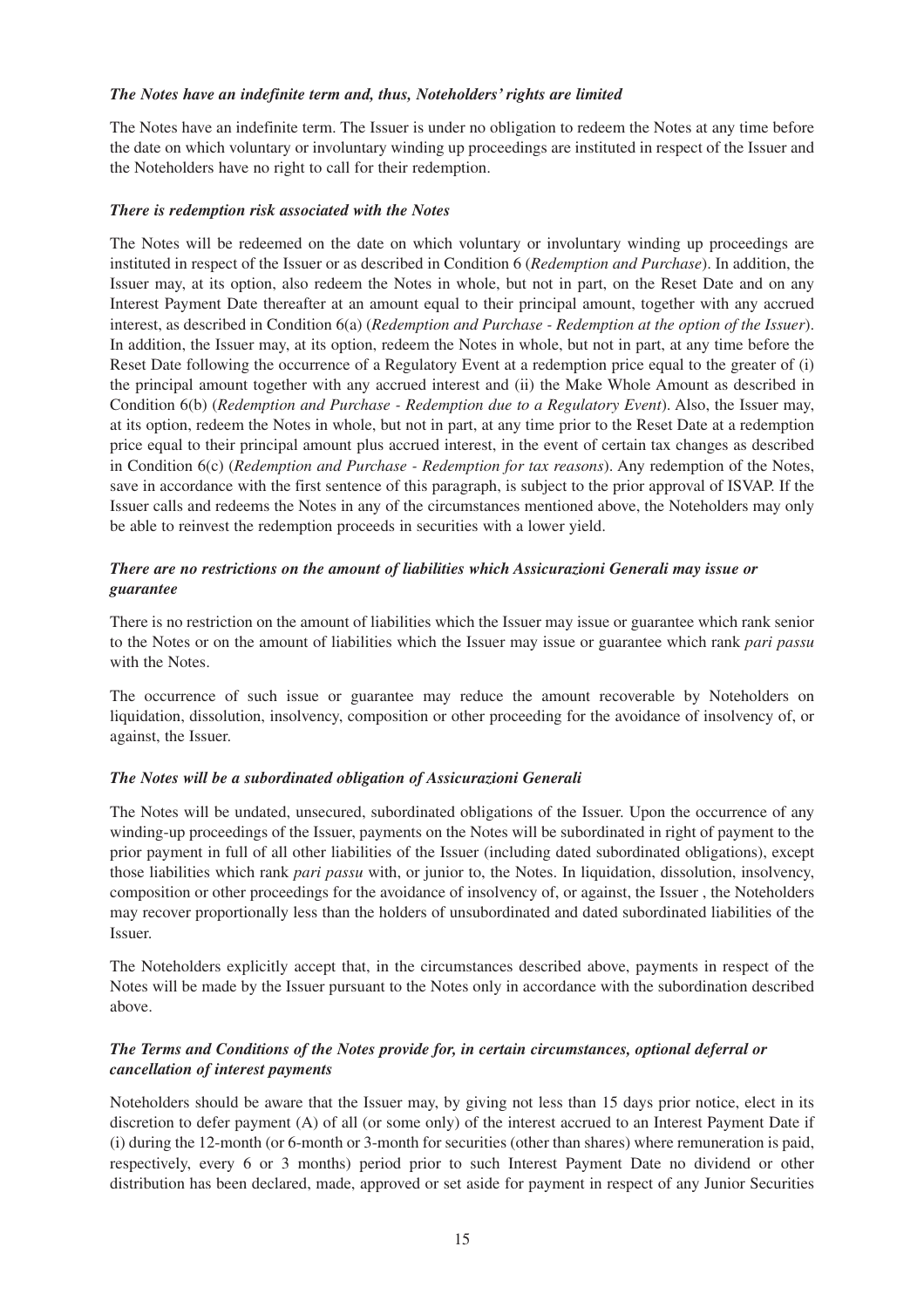or Parity Securities; and (ii) during the 12-month (or 6-month or 3-month for securities (other than shares) where remuneration is paid, respectively, every 6 or 3 months) period prior to such Interest Payment Date neither the Issuer nor any of its Subsidiaries has redeemed, repurchased or acquired any Junior Securities (other than a Permitted Repurchase) or Parity Securities; or (B) of part only, *pari passu* and *pro rata*, of the interest accrued to an Interest Payment Date if and to the extent that during the 12-month (or 6-month or 3 month for securities (other than shares) where remuneration is paid, respectively, every 6 or 3 months) period prior to such Interest Payment Date a partial distribution has been declared, made, approved or set aside for payment in respect of any Parity Securities. For further details see Condition 5(a) (*Deferral of interest - Optional deferral of interest*).

The Issuer may elect in its discretion to satisfy any interest payment it defers only to the extent of funds raised by way of the ACSM. Under certain circumstances the Issuer must use best efforts and do what is reasonably possible to cause settlement in accordance with the ACSM.

Noteholders will not receive any additional interest or compensation for the optional deferral of payment. Noteholders should be aware that under certain limited circumstances a payment of interest may be cancelled and only subsequently be claimed in case of a liquidation, in which circumstance such claim will rank *pari passu* with savings shares of the Issuer. For further details see Condition 5 (*Interest deferral*).

# *The Terms and Conditions of the Notes provide for, in certain circumstances, mandatory deferral or cancellation of interest payments*

Noteholders should be aware that if on an Interest Payment Date (A) a Regulatory Intervention regarding the Issuer has occurred and such Regulatory Intervention is continuing on such Interest Payment Date or (B) a Mandatory Deferral Event has occurred, then the Issuer will be required to defer interest which accrued during the interest period to but excluding such Interest Payment Date. For further details see Condition 5(b) (*Interest deferral - Mandatory deferral of interest*).

If on an Interest Payment Date a Mandatory Deferral Event has occurred, then the Issuer will be required to defer payment of interest. If the Issuer is required to defer a payment of interest following the occurrence of a Mandatory Deferral Event on an Interest Payment Date, then the Issuer will also be required to defer on one or more subsequent Interest Payment Dates until all Mandatory Deferral Events have been cured.

The Issuer may elect in its discretion to satisfy any interest payment it defers only to the extent of funds raised by way of the ACSM. Under certain circumstances the Issuer must use best efforts and do what is reasonably possible to cause settlement in accordance with the ACSM.

Noteholders will not receive any additional interest or compensation for the mandatory deferral of payment. Noteholders should be aware that under certain limited circumstances a payment of interest may be cancelled and only subsequently be claimed in case of a liquidation, in which circumstance such claim will rank *pari passu* with savings shares of the Issuer. For further details see Condition 5 (*Interest deferral*).

## *The Notes current have no established trading market, and such markets may never develop*

The Notes have no established trading markets, and such markets may never develop. If markets do develop, they may not be very liquid. Therefore, investors may not be able to sell their Notes easily or at prices that will provide them with a yield comparable to similar investments that have a developed secondary market. Illiquidity may have a severely adverse effect on the market value of the Notes.

## *In certain instances, the Notes may be exposed to interest rate risk*

Until the Reset Date, the Notes will carry fixed interest. A holder of a security with a fixed interest rate is exposed to the risk that the price of such security falls as a result of changes in the current interest rate on the capital market (the "Market Interest Rate"). While the nominal interest rate of a security with a fixed interest rate is fixed during the life of such security or during a certain period of time, the Market Interest Rate typically changes on a daily basis. As the Market Interest Rate changes, the price of such security changes in the opposite direction. If the Market Interest Rate increases, the price of such security typically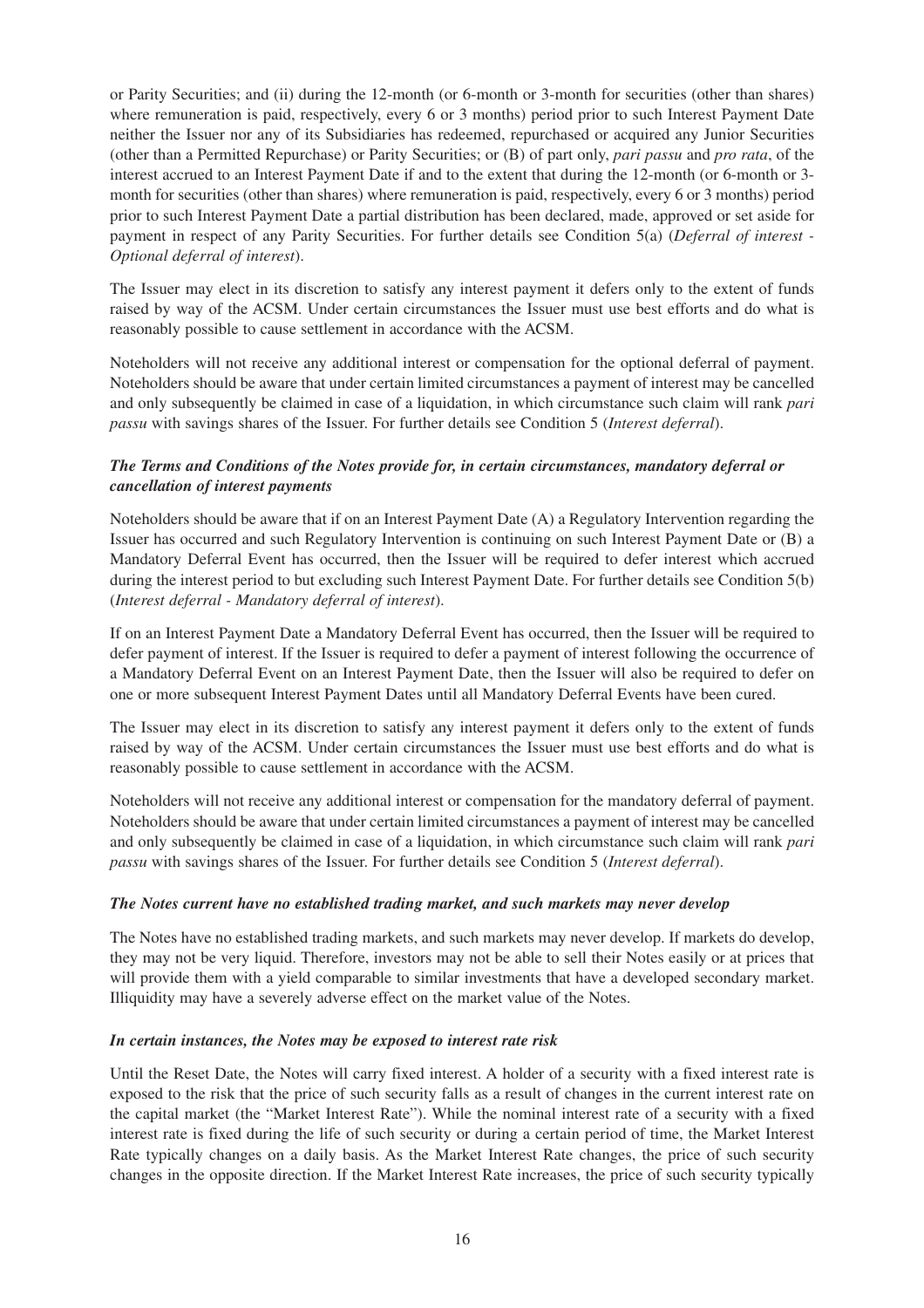falls, until the yield of such security is approximately equal to the Market Interest Rate. If the Market Interest Rate falls, the price of a security with a fixed interest rate typically increases, until the yield of such security is approximately equal to the Market Interest Rate. Investors should be aware that movements of the Market Interest Rate could adversely affect the market price of the Notes and lead to losses for Noteholders if they sell Notes before the Reset Date.

# *The Notes do not contain covenants governing the Generali Group's operations and do not limit its ability to merge, effect asset sales or otherwise effect significant transactions that may have a material and adverse effect on the Notes and the holders thereof*

The Notes do not contain covenants governing its operations and do not limit the Generali Group's ability to enter into a merger, asset sale or other significant transaction that could materially alter its existence, jurisdiction of organization or regulatory regime and/or its composition and its business. In the event the Generali Group was to enter into such a transaction, Noteholders could be materially and adversely affected.

#### *Qualification of the Notes under Italian tax law*

Italian tax law does not provide for any specific and proper definition of the categories of "bonds" and "debentures similar to bonds" referred to in Article 1 and following of Legislative Decree No. 239 of 1 April 1996 ("**Decree No. 239**"). The statements contained in the section "Taxation. 1. Italy", regarding the applicability of the tax regime provided for by Decree No. 239 to the Notes, are based on the clarifications given by the Italian Revenue Agency in Circular No. 4/E of 18 January 2006, according to which bonds may have a maturity which is not scheduled at a specific date, but it is linked to the maturity of the issuing company (as in the case of the Notes whose maturity is linked to the maturity of the Issuer) or to the liquidation thereof, if the company has been set-up with an undetermined maturity pursuant to Article 2328 (2), No. 13, of the Italian Civil Code. Prospective purchasers and holders of the Notes must take into account that the above clarifications (as well as the Italian tax provisions in effect as of the date of this Prospectus) are subject to changes, which could also have retroactive effects. Should, following a change in the Italian tax provisions or in the interpretation followed by the Italian tax authorities, the Notes be qualified as "atypical securities" pursuant to Article 5 of Law Decree No. 512 of 30 September 1983 (instead of being qualified as "bonds" or "debentures similar to bonds" subject to the tax regime described in the section "Taxation. 1. Italy"), interest and other proceeds (including the difference between the redemption amount and the issue price) in respect of the Notes could be subject to an Italian withholding tax at a rate of 27 per cent. if owed to beneficial owners that are not resident of Italy for tax purposes or to certain categories of Italian resident beneficial owners, depending on the legal status of the beneficial owner of such interest and other proceeds. Reduced rates provided for by double taxation treaties entered into by Italy would be applicable in relation to interest and other proceeds paid to non-Italian resident beneficial owners, provided that the relevant requirements are met. The applicability of such a withholding tax in relation to interest and other proceeds paid to non-Italian resident beneficial owners would give rise to an obligation of the Issuer to pay additional amounts pursuant to Condition 8(a) of the "Terms and Conditions of the Notes" (except that no additional amount would be payable in respect of any Note or Coupon presented for payment by a non-Italian resident person who is not resident for tax purposes in one of the countries or territories allowing the Italian tax authorities to obtain appropriate information in respect of the beneficiary of the payments made from the Republic of Italy (listed in the Ministerial Decree of 4 September 1996)) and would, as a consequence, allow the Issuer to redeem the Notes at their principal amount together with interest accrued pursuant to Condition 6(c) of the "Terms and Conditions of the Notes". On the other hand, based on Conditions 8(a)(ii) and 8(a)(iii) of the "Terms and Conditions of the Notes", the above withholding tax, when levied in respect of interest and other proceeds paid to certain Italian resident beneficial owners and to non-Italian resident persons who are not resident for tax purposes in one of the countries or territories allowing the Italian tax authorities to obtain appropriate information in respect of the beneficiary of the payments made from the Republic of Italy (listed in the Ministerial Decree of 4 September 1996), would not give rise to any obligation of the Issuer to pay additional amounts.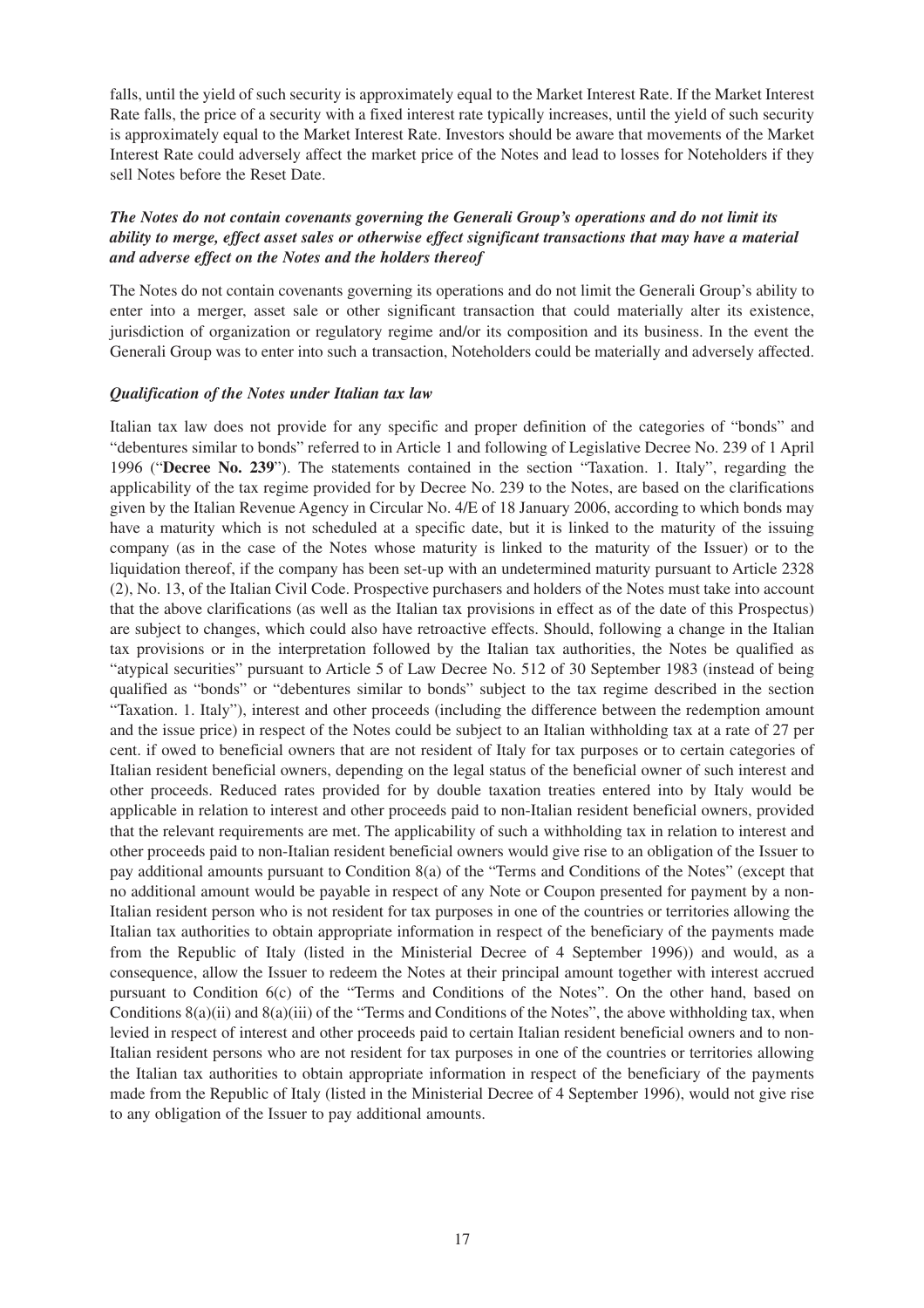#### *The EU Savings Directive may be applicable to certain payments made under the Notes*

Under EC Council Directive 2003/48/EC on the taxation of savings income, Member States are required, to provide to the tax authorities of another Member State details of payments of interest (or similar income) paid by a person within its jurisdiction to an individual resident in that other Member State. However, for a transitional period, Belgium, Luxembourg and Austria are instead required (unless during that period they elect otherwise) to operate a withholding system in relation to such payments (the ending of such transitional period being dependent upon the conclusion of certain other agreements relating to information exchange with certain other countries). A number of non-EU countries and territories including Switzerland have agreed to adopt similar measures (a withholding system in the case of Switzerland). If, following implementation of this Directive, a payment were to be made or collected through a Member State which has opted for a withholding system and an amount of, or in respect of, tax were to be withheld from that payment, neither the Issuer nor any Paying Agent nor any other person would be obliged to pay additional amounts with respect to any Note as a result of the imposition of such withholding tax. If a withholding tax is imposed on payment made by a Paying Agent following implementation of this Directive, the Issuer will be required to maintain a Paying Agent in a Member State that will not be obliged to withhold or deduct tax pursuant to the Directive.

#### *Because the Global Notes are held by or on behalf of Euroclear and Clearstream, Luxembourg, investors will have to rely on their procedures for transfer, payment and communication with the Issuer*

The Notes are represented by Global Notes. Such Global Notes will be deposited with a common depositary for Euroclear and Clearstream, Luxembourg. Except in the circumstances described in the relevant Global Note, investors will not be entitled to receive definitive Notes. Euroclear and Clearstream, Luxembourg will maintain records of the beneficial interests in the Global Notes. While the Notes are represented by a Global Note, investors will be able to trade their beneficial interests only through Euroclear and Clearstream, Luxembourg. While the Notes are represented by one or more Global Notes the Issuer will discharge its payment obligations under the Notes by making payments to the common depositary for Euroclear and Clearstream, Luxembourg for distribution to their account holders. A holder of a beneficial interest in a Global Note must rely on the procedures of Euroclear and Clearstream, Luxembourg to receive payments under the relevant Notes. The Issuer has no responsibility or liability for the records relating to, or payments made in respect of, beneficial interests in the Global Notes. Holders of beneficial interests in the Global Notes will not have a direct right to vote in respect of the relevant Notes. Instead, such holders will be permitted to act only to the extent that they are enabled by Euroclear and Clearstream, Luxembourg to appoint appropriate proxies.

#### *Credit ratings assigned to the Notes may not reflect all the risks associated with the Notes*

The credit ratings assigned to the Notes may not reflect the potential impact of all risks related to structure, market, additional factors discussed above, and other factors that may affect the value of the Notes. A credit rating is not a recommendation to buy, sell or hold securities and may be revised or withdrawn by the rating agency at any time.

#### *Ratings of the Notes may be affected by changes in rating agencies' methodologies*

In November 2006, Moody's proposed new guidelines for rating hybrid securities such as the Notes. In addition to the existing guidelines, which address severity of loss in the event of a default, the new guidelines would also take into account the ability of an issuer to defer or otherwise omit scheduled interest payments without triggering a default. If adopted as proposed, it is likely that the new guidelines would result in a lower rating for the Notes than would be achieved under the current guidelines. It cannot be predicted whether these guidelines will be adopted as proposed, or if they are adopted as proposed or with modifications, what impact they would have on the Notes. If, as a result of the application of these or any other subsequent new rating agency guidelines, the rating of the Notes is downgraded, the market price of the Notes may be adversely affected.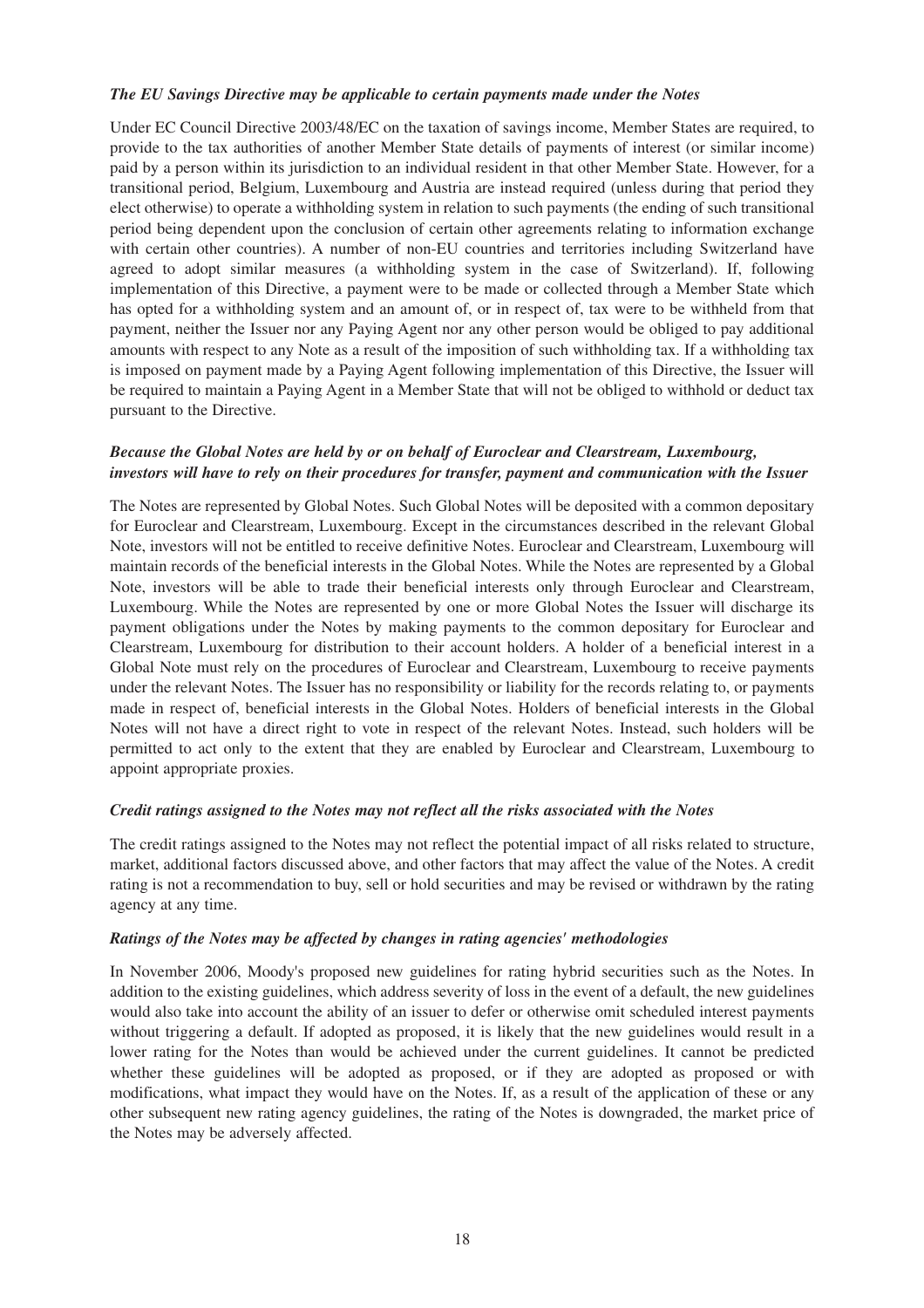#### *Legal investment considerations may restrict certain investors from purchasing the Notes*

The investment activities of certain investors are subject to legal investment laws and regulations, or review or regulation by certain authorities. Each potential investor should consult its legal advisers to determine whether and to what extent (i) Notes are legal investments for it, (ii) Notes can be used as collateral for various types of borrowing and (iii) other restrictions apply to the purchase or pledge of any Notes. Financial institutions should consult their legal advisors or the appropriate regulators to determine the appropriate treatment of Notes under any applicable risk-based capital or similar rules.

# **Risks Relating to the Issuer**

The realisation of any of the risks described below may affect the Issuer's ability to fulfil its payment obligations under the Notes and/or may adversely affect the market price of the Notes and could lead to losses for Noteholders if they sell Notes before they fall due for redemption. As a result, investors are exposed to the risk of losing their investment in whole or in part.

# *The Generali Group's financial results may be affected by fluctuations in the financial markets*

Market levels and investments returns are an important part of the Generali Group's overall profitability and fluctuations in the financial markets such as the fixed income or equity markets can have a material effect on the consolidated results of operations. Changes in these factors can be very difficult to predict. Any adverse changes in the economies and/or financial markets in which funds under management are invested could have a material adverse effect on the Generali Group's consolidated financial condition, results of operations and cash flows.

Fluctuations in interest rates may affect returns on fixed income investments and their market value. Generally, investment income may be reduced during sustained periods of lower interest rates as higher yielding fixed income securities are called, mature or are sold and the proceeds are reinvested at lower rates even though prices of fixed income securities tend to rise and gains realised upon their sale tend to increase. During periods of rising interest rates, prices of fixed income securities tend to fall and gains made upon their sale are lower or the losses made are greater.

In addition, the Generali Group invests a substantial portion of its assets in equities, which are generally subject to greater risks and more volatility than fixed income securities. General economic conditions, stock market conditions and many other factors beyond the control of the Generali Group can adversely affect the equity markets.

In addition to the general insurance and shareholder portfolios, the Generali Group has substantial exposure to fixed income securities, equities and real estate within its life assurance portfolios worldwide. The investment risk on life assurance portfolios is often shared in whole or in part with policyholders, depending on the product sold. Fluctuations in the fixed income and equity markets will directly or indirectly affect the financial results of life assurance operations, in particular through its impact on the levels of charges made on investment policies which in most cases are related to the value of the assets backing the policy liabilities. In addition, such fluctuations will affect the financial condition of the Generali Group as a result of changes to the capital requirements of the life assurance businesses.

The revenues of the Generali Group's asset management businesses around the world are derived primarily from investment management fees, which are based primarily on the market value of funds under management. Consequently, the asset management business's financial results depend on changes in the economic conditions and financial markets in which the funds under management are invested.

Investment returns are also susceptible to changes in general economic conditions, including changes affecting the general creditworthiness of the issuer of debt securities and equity securities held in the businesses' portfolios. The value of fixed income securities may be affected by, amongst other things, changes in the issuer's credit rating. Where the credit rating of the issuer of a debt security drops, the value of the security may also decline. Should the credit rating of the issuer drop to a level such that regulatory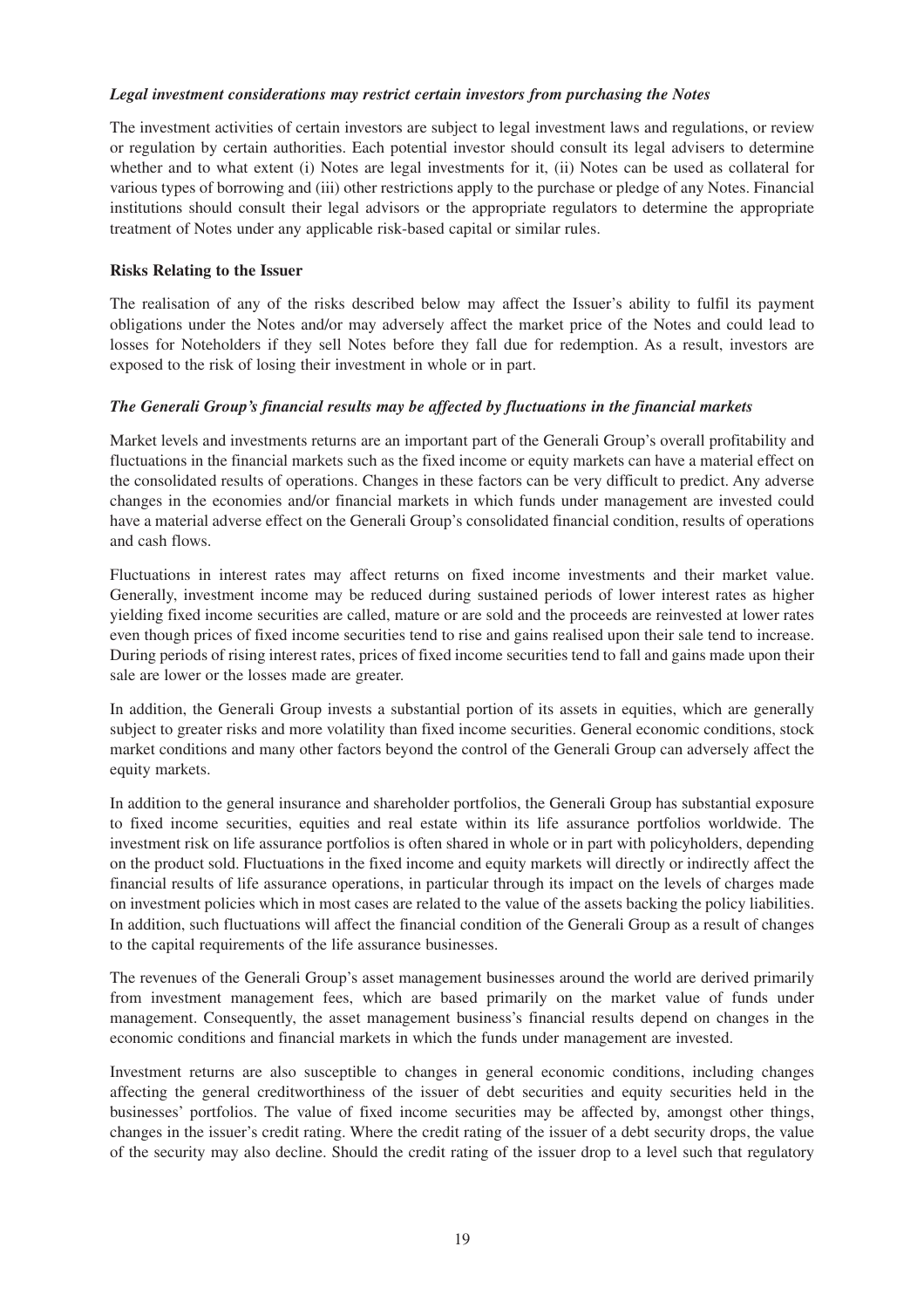guidelines prohibit the holding of such securities to back insurance liabilities, the resulting disposal may lead to a significant loss on the Generali Group's investment.

The value of real estate can be affected by, among other things, changes in economic conditions, disposable income and in interest rate levels.

## *The Generali Group's financial results may be affected by interest rates*

Significant changes in interest rates could materially and adversely affect the Generali Group's business and financial performance. The level of and changes in interest rates (including changes in the difference between the levels of prevailing short-term and long-term rates) can affect the Generali Group's life insurance, banking and asset management results and interest payable on debt. In particular, interest rates can affect the availability of disposable income for investment in life assurance and other savings products, asset values, levels of bad debts, levels of investment income gains and losses on investments, funding costs and interest margins. Whilst interest rates increase the margin spread potential for the banking business, they are also likely to result in a decrease in fixed income asset values for life insurance companies. Generally, the impact of rising interest rates on the asset management business is driven by the change in value of funds under management.

Fluctuations in interest rates and returns from equity markets also have an impact on consumer behaviour, especially in the life and asset accumulation businesses, where demand for fixed income products may decline when interest rates fall and equity markets are performing well. The demand of general insurance, particularly commercial lines, can also vary with the overall level of economic activity.

# *The Generali Group's financial results may be affected by fluctuations in exchange rates*

The Generali Group presents its consolidated financial statements in euro but a substantial proportion of its operations are accounted for in currencies other than euro, principally the Swiss Franc and the US Dollar.

As a result of the accounting for operations in currencies other than euro, fluctuations in the relevant value of the euro to the Swiss Franc, the US dollar and other currencies could be significant because, amongst other things, these fluctuations could cause the Generali Group's earnings to fluctuate; and affect the comparability between results in one financial period and those in the preceding financial period.

# *The Generali Group is subject to significant government regulation and may be exposed to changes in such regulation*

The Generali Group's insurance, asset management and banking subsidiaries are subject to government regulation in the jurisdictions in which they conduct business. Regulatory agencies - in particular, *Istituto per la Vigilanza sulle Assicurazioni Private e di Interesse Collettivo* ("**ISVAP**") (in the case of the Issuer) - have broad jurisdiction over many aspects of these businesses, which may include capital adequacy, premium rates, marketing and selling practices, advertising, licensing agents, policy forms, terms of business and permitted investments.

All financial services groups face the risk that regulators may find that they have failed to comply with applicable regulations or have not undertaken corrective action as required. Regulatory proceedings could result in adverse publicity for, or negative perceptions regarding, the Generali Group, as well as diverting management's attention away from the day-to-day management of the business. A significant regulatory action against a member of the Generali Group could have a material adverse effect on the business of the Generali Group, its results of operations and/or financial condition.

In addition, changes in government policy, legislation or regulatory interpretation applying to the financial services industry in the markets in which the Generali Group operates may adversely affect its product range, distribution channels, capital requirements and, consequently, its results and financing requirements. These changes, which may occur at any time, include possible changes in government pension requirements and policies, the regulation of selling practices and solvency requirements.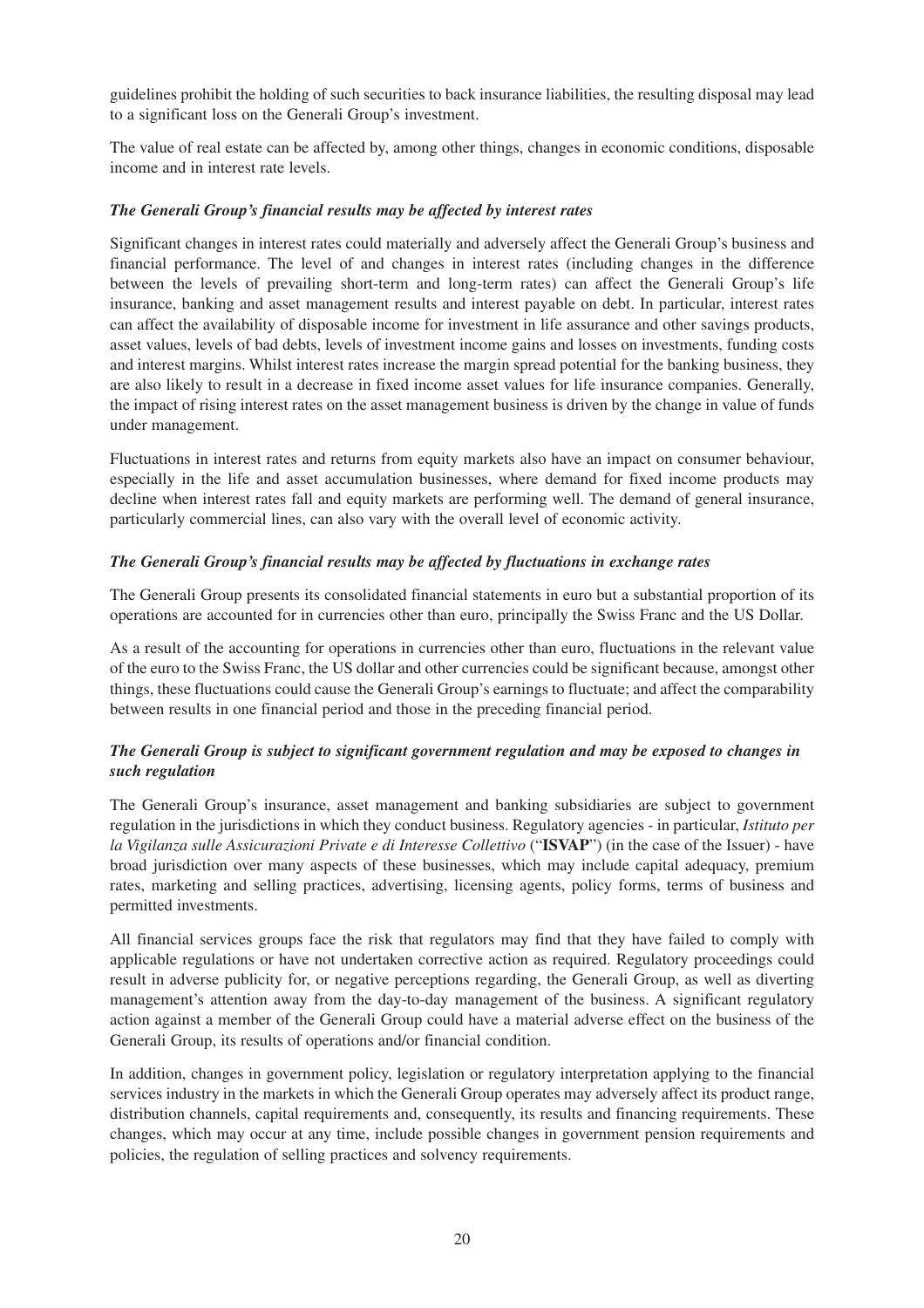#### *The Generali Group is subject to credit risk*

The Generali Group has counterparty risk in relation to third parties. A failure by its counterparties to meet their obligations could have a material impact on its financial position. The Generali Group is exposed to credit risk, amongst other things, through holdings of fixed income instruments and loan advances.

Additionally, the Generali Group's life assurance and general insurance businesses have substantial exposure to reinsurers through reinsurance arrangements. Under such arrangements, other insurers assume a portion of the costs, losses and expenses associated with policy claims and maturities and reported and unreported losses in exchange for a portion of policy premiums. The availability, amount and cost of reinsurance depend on general market conditions and may vary significantly. Any decrease in the amount of reinsurance cover purchased will increase the Generali Group's risk of loss. When reinsurance is obtained, the Generali Group is still liable for those transferred risks if the reinsurer does not meet its obligations. Therefore, the inability or failure of reinsurers to meet their financial obligations could materially affect the Generali Group's operations and financial condition.

A default by an institution or even concerns as to its credit-worthiness could lead to significant liquidity problems, losses or defaults by other institutions because the stability of many financial institutions may be closely linked to credit, trading, clearing or other relationships between institutions. This risk may adversely affect financial intermediaries, such as clearing agencies, clearing houses, banks, securities firms and exchanges with which the Generali Group interacts on a daily basis and therefore could adversely affect the Generali Group.

## *The Generali Group's financial results may be affected by insurance claims*

The frequency and severity of incurred and reported insurance claims are an important part of the Generali Group's overall profitability and fluctuations in insurance claims can have a material effect on the consolidated results of operations. In addition any adverse changes in the rate of claims inflation or in the cost of reinsurance protection could have a material adverse effect on the Generali Group's consolidated financial condition, results of operations and cash flows. Changes in these factors can be very difficult to predict.

# *Risk management policies, procedures and methods may leave the Generali Group exposed to unidentified or unanticipated risks*

The Generali Group has devoted significant resources to developing policies, procedures and assessment methods to manage market, credit, liquidity and operating risk and intends to continue to do so in the future. Nonetheless, the Generali Group's risk management techniques and strategies may not be fully effective in mitigating its risk exposure in all market environments or against all types of risks, including risks that the Generali Group fails to identify or anticipate. If existing or potential customers believe that the Generali Group's risk management policies and procedures are inadequate, the Issuer's reputation as well as its revenues and profits may be negatively affected.

#### *The Generali Group is subject to operational risk*

The Generali Group, like all financial services groups, is exposed to many types of operational risk, including the risk of fraud by employees and outsiders, unauthorised transactions by employees or operational errors, including errors resulting from faulty computer or telecommunication systems. The Generali Group's systems and processes are designed to ensure that the operational risks associated with the Generali Group's activities are appropriately monitored. Any failure or weakness in these systems or processes, however, could adversely affect the Generali Group's financial performance and business activities.

## *The Generali Group may be affected by increased competition*

The Italian insurance market has experienced significant changes in recent years due to the introduction of several laws and regulations as a result of the implementation of a number of insurance directives issued by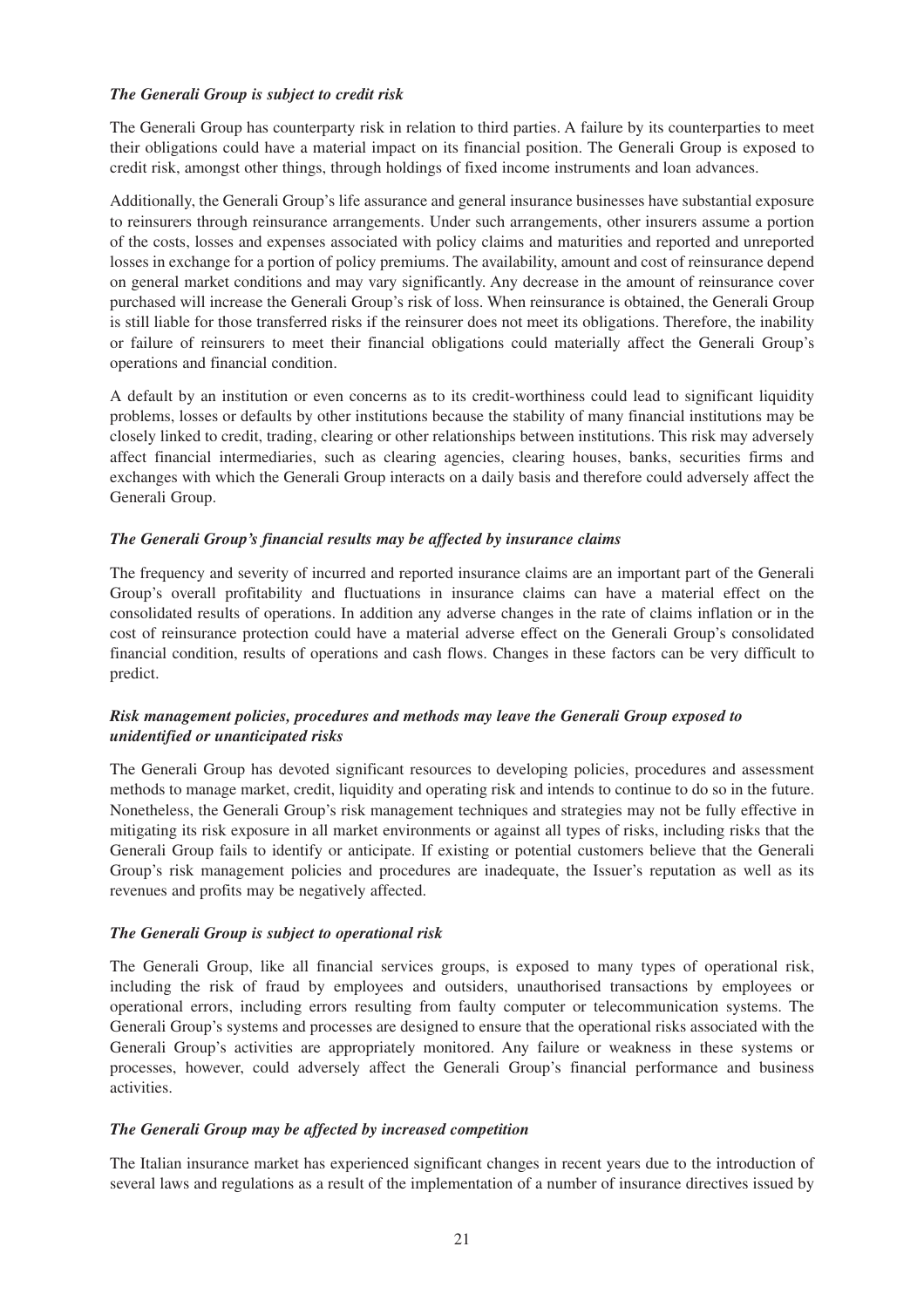the European Union (EU). As a result, direct marketing of non-life and life insurance may be carried out on a cross-border basis and therefore for insurance companies it is much easier to operate outside their home state. The development of a single European market together with the reduction of regulatory restrictions is also facilitating the growth of new distribution systems, partially replacing the traditional reliance on insurance intermediaries such as agents. Changes in the regulatory regime have also increased competitive pressure on insurance companies in the Italian market in general. There is no assurance that the Generali Group will be able to compete successfully in the future against existing or potential competitors or that the Generali Group's business, financial condition and results of operations will not be adversely affected by increased competition.

# *The business of Toro is subject to operational risks similar to the operational risks the Generali Group faces*

In 2006, the Generali Group acquired Toro Assicurazioni S.p.A. ("**Toro**"). For further details, see "Description of Assicurazioni Generali S.p.A.—Recent Developments".

The business of Toro is affected by market risks and other risks described with respect to the Generali Group elsewhere in this section and in this Prospectus. In particular, its business is subject to many of the same risks that could potentially affect the Generali Group's business and its operating results, including: exposure to fluctuation in the financial markets; interest rate exposure; exposure to fluctuations in exchange rates; regulatory actions; credit risk; insurance claims; competition and operational risk. Any of these risks could have material adverse effects on the Generali Group's future consolidated financial condition, results of operations and cash flows.

Additionally, the business of Toro could be adversely affected by the Italian Antitrust Authority's requirement that Assicurazioni Generali sell Nuova Tirrena S.p.A. di Assicurazioni, Riassicurazioni e Capitalizzazioni ("Nuova Tirrena"), a subsidiary of the Toro group which operates primarily in the non-life insurance sector, as a condition to its approval of the Generali Group's acquisition of Toro. However, Assicurazioni Generali has appealed this requirement of the Italian Antitrust Authority. See "Description of Assicurazioni Generali S.p.A.—Recent Developments."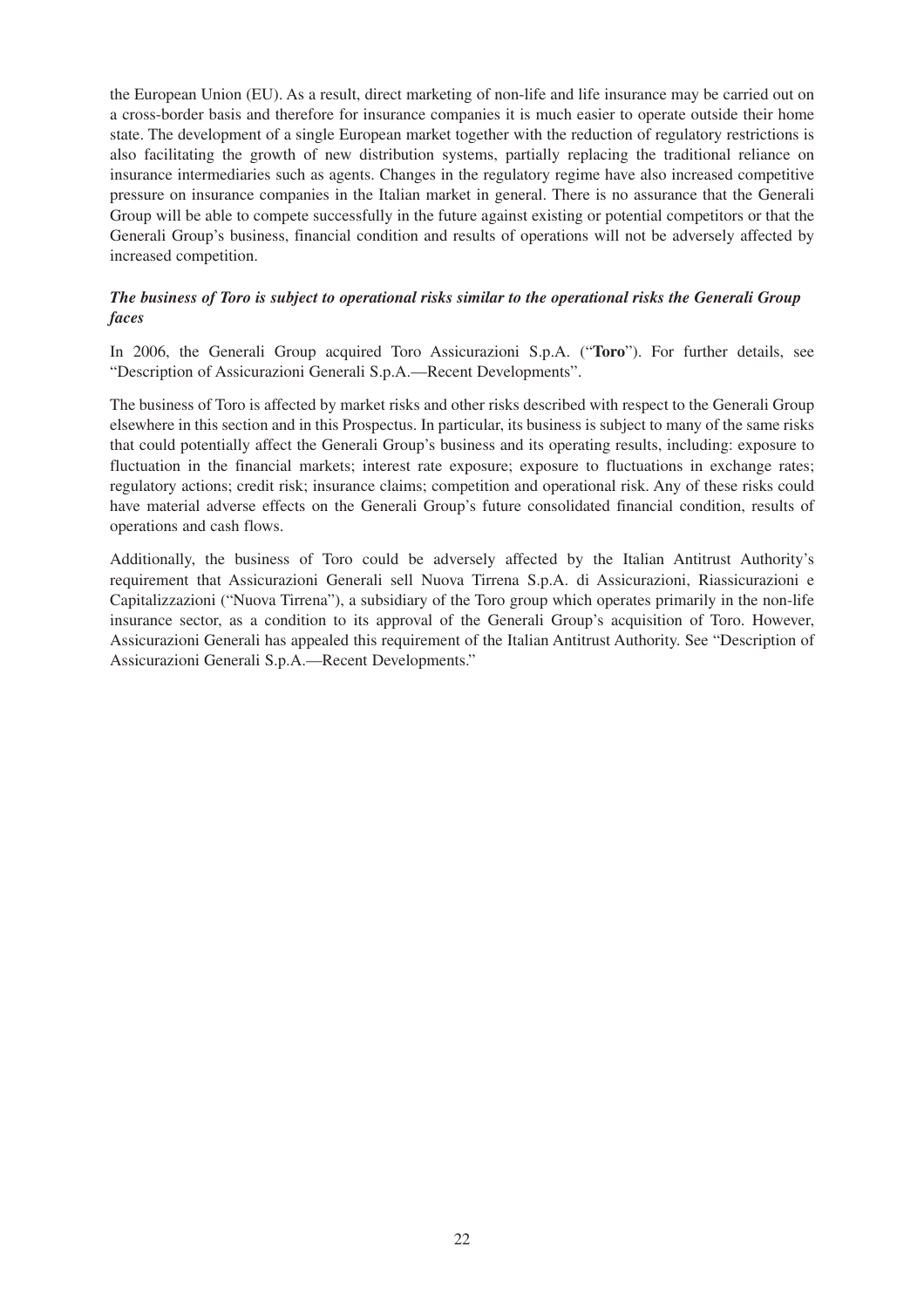# **DOCUMENTS INCORPORATED BY REFERENCE**

The following documents shall be deemed to be incorporated in, and to form part of, this Prospectus:

- (1) the audited consolidated annual financial statements of the Issuer as at and for the years ended 31 December 2004 and 2005;
- (2) the unaudited consolidated interim financial statements of the Issuer as at and for the six months ended 30 June 2005 and 2006;
- (3) the auditor's limited review report on the unaudited consolidated interim financial statements of the Issuer as at and for the six months ended 30 June 2006; and
- (4) the unaudited consolidated interim financial statements of the Issuer as at and for the nine months ended 30 September 2005 and 2006,

in each case together with the accompanying notes and auditor's reports where relevant.

The Issuer will provide, without charge, to each person to whom a copy of this Prospectus has been delivered, upon the request of such person, a copy of any or all the documents deemed to be incorporated by reference herein. Requests for such documents should be directed to the Issuer at its offices set out at the end of this Prospectus. In addition such documents will be available, without charge, at the principal office of the Fiscal Agent in Luxembourg and on the Luxembourg Stock Exchange's website (*www.bourse.lu*).

The consolidated financial statements of the Issuer incorporated by reference herein as at and for the year ended 31 December 2005 have been prepared in accordance with international accounting standards IAS/IFRS (International Accounting Standards/ International Financial Reporting Standards) as referred to herein and the consolidated financial statements of the Issuer incorporated by reference herein as at and for the year ended 31 December 2004 have been prepared in accordance with Italian generally accepted accounting principles ("**Italian GAAP**") and have been restated in accordance with international accounting standards IAS/IFRS as referred to herein. Such restatement is included in the consolidated financial statements of the Issuer as at and for the year ended 31 December 2005.

The unaudited consolidated financial statements of the Issuer as at and for the six months ended 30 June 2005 and 2006 incorporated by reference herein have been prepared in accordance with international accounting standards IAS/IFRS as referred to herein. The unaudited consolidated financial statements of the Issuer as at and for the nine months ended 30 September 2005 and 2006 incorporated by reference herein have been prepared in accordance with Art. 82 of Rules for Issuers No. 11971/99, amended by CONSOB resolution No. 14990 of 14 April 2005. Profit and loss account and balance sheet data has been presented based on Annex 3D, adopting IAS/IFRS.

The consolidated financial statements of the Issuer as at and for the years ended 31 December 2004 and 2005 incorporated by reference herein have been audited by PricewaterhouseCoopers S.p.A. The unaudited consolidated financial statements of the Issuer as at and for the six months ended 30 June 2005 and 2006 incorporated by reference herein have been reviewed by PricewaterhouseCoopers S.p.A. The unaudited consolidated financial statements of the Issuer as at and for the nine months ended 30 September 2005 and 2006 incorporated by reference herein have not been audited or reviewed.

The audit reports of PricewaterhouseCoopers S.p.A. described above in respect of the foregoing audited financial statements of the Issuer are included in such financial statements incorporated by reference herein.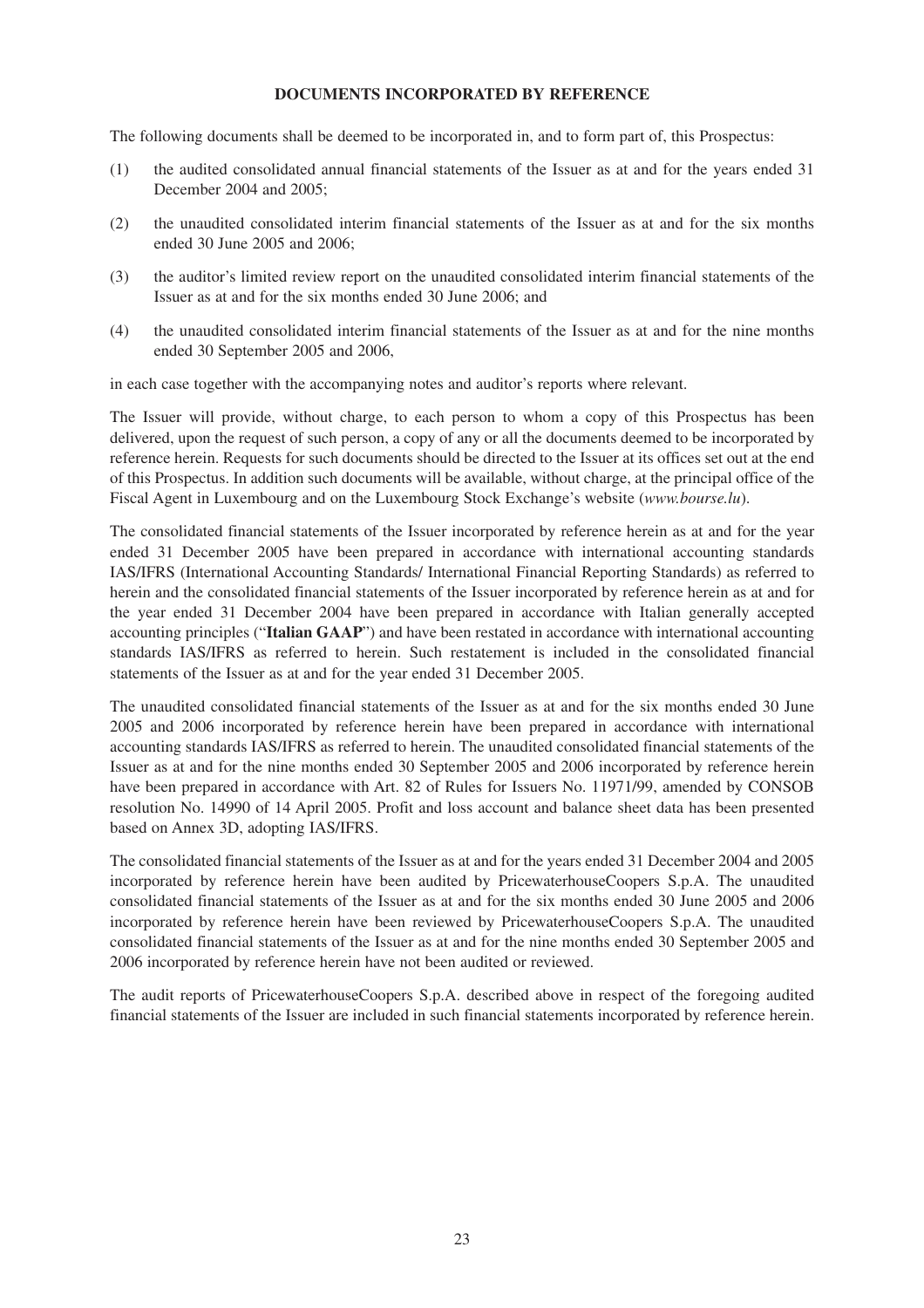# **Cross reference list**

The following table shows where the information required under Annex IX, paragraph 11.1 of Commission Regulation (EC) No. 809/2004 can be found in the above-mentioned documents.

#### *Assicurazioni Generali - Consolidated annual financial statements*

| Commission Regulation (EC) No. 809/2004, Annex IX, Paragraph 11.1 | 2005          | 2004          |
|-------------------------------------------------------------------|---------------|---------------|
| Balance sheet                                                     | Pages 52-53   | Pages 42-50   |
| Statement of income                                               | Page 55       | Pages 52-58   |
| Cash flow statement                                               | Page 58       | Page 93       |
| Accounting policies and explanatory notes                         | Pages 61-150  | Pages 63-93   |
| Auditors' review/reports                                          | Pages 197-198 | Pages 141-142 |

#### *Assicurazioni Generali – Consolidated six month financial statements*

| Commission Regulation (EC) No. 809/2004, Annex IX, Paragraph 11.1 | 2006        | 2005          |
|-------------------------------------------------------------------|-------------|---------------|
| Balance sheet                                                     | Pages 54-55 | Page 48       |
| Statement of income                                               | Page 57     | Page 49       |
| Cash flow statement                                               | Page 60     | Page 56       |
| Accounting policies and explanatory notes                         | Pages 65-83 | Pages 59-113  |
| Auditors' review/reports                                          |             | Pages 140-143 |

## *Assicurazioni Generali – Auditors' Limited Review Report on consolidated six month financial statements*

| Commission Regulation (EC) No.809/2004, Annex IX, Paragraph 11.1 | 2006      |
|------------------------------------------------------------------|-----------|
| Auditors' review/reports                                         | Pages 1-2 |

#### *Assicurazioni Generali - Consolidated nine month financial statements*

|                                           | 2006        | 2005        |
|-------------------------------------------|-------------|-------------|
| Balance sheet                             | Pages 48-49 | Page 40     |
| Statement of income                       | Page 51     | Page 41     |
| Accounting policies and explanatory notes | Pages 59-60 | Pages 49-51 |

Any information not listed in the cross-reference list, but included in the documents incorporated by reference, is given for information purposes only.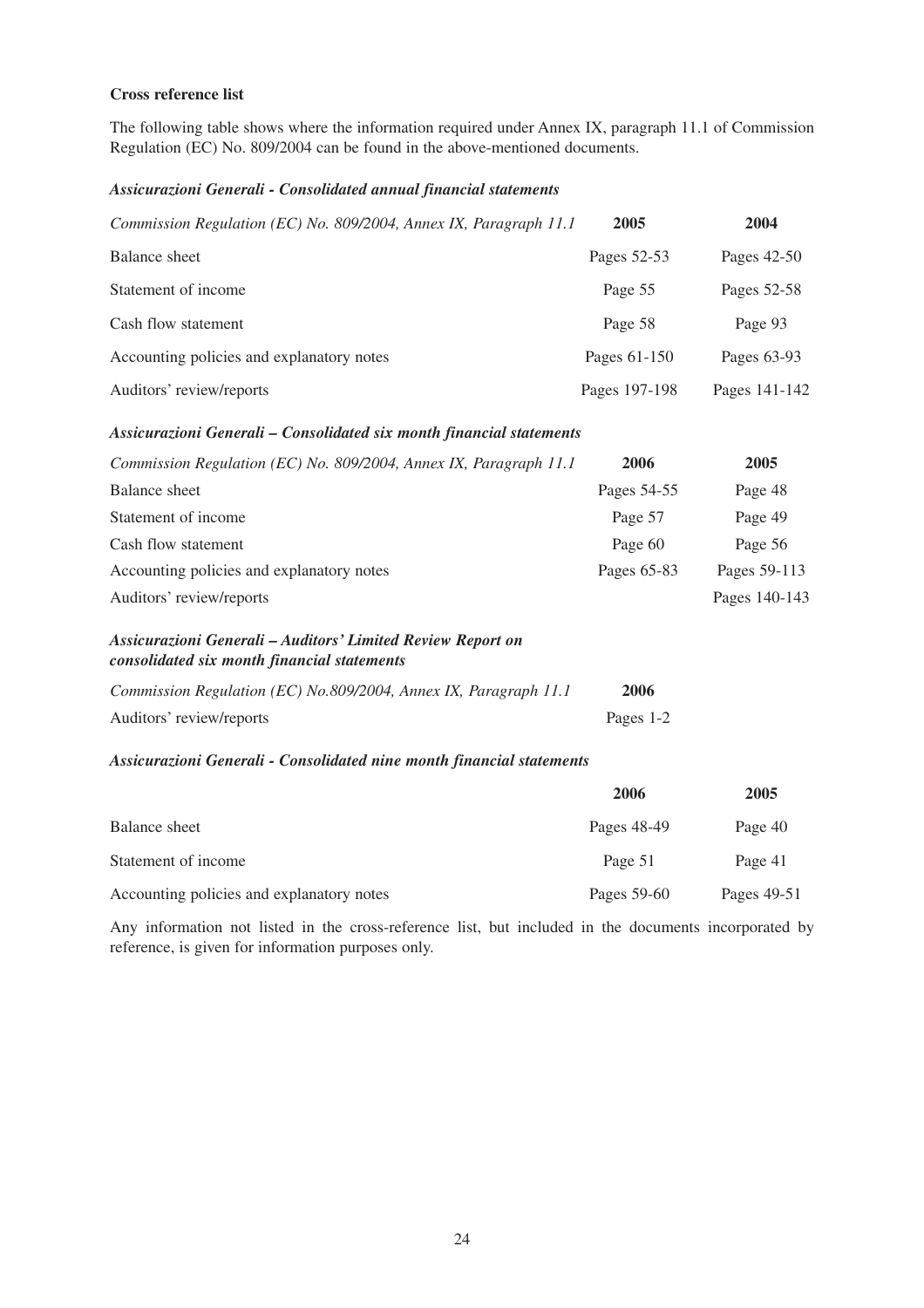#### **TERMS AND CONDITIONS OF THE NOTES**

*The following is the text of the terms and conditions which will be endorsed on each Note in definitive form. The terms and conditions applicable to any Note in global form will differ from those terms and conditions which would apply to the Note were it in definitive form to the extent described under "Summary of Provisions Relating to the Notes While in Global Form" below.*

The issue of the GBP 495,000,000 Fixed/Floating Rate Perpetual Subordinated Notes (the "**Notes**") issued by Assicurazioni Generali S.p.A. (the "**Issuer**") was authorised by a resolution of the board of directors of the Issuer passed on 7 September 2006. The Notes are the subject of a fiscal agency agreement dated 8 February 2007 (as amended or supplemented from time to time, the "**Agency Agreement**") between the Issuer, BNP Paribas Securities Services, Luxembourg Branch as fiscal agent (the "**Fiscal Agent**", which expression includes any successor fiscal agent appointed from time to time in connection with the Notes) and the paying agent named therein (together with the Fiscal Agent, the "**Paying Agents**", which expression includes any successor or additional paying agents appointed from time to time in connection with the Notes). Certain provisions of these Conditions are a summary of the Agency Agreement and are subject to its detailed provisions. The holders of the Notes (the "**Noteholders**") and the holders of the related interest coupons (the "**Couponholders**" and the "**Coupons**", respectively) are bound by, and are deemed to have notice of, all the provisions of the Agency Agreement applicable to them. Copies of the Agency Agreement are available for inspection during normal business hours at the Specified Offices of each of the Paying Agents, the initial Specified Offices of which are set out below.

#### 1. **Interpretation**

(a) *Definitions*: In these Conditions the following expressions have the following meanings:

"**ACSM**" is the Alternative Coupon Satisfaction Mechanism described in Condition 5(d) (*Interest deferral – Alternative Coupon Satisfaction Mechanism (ACSM)*);

"**ACSM Period**" has the meaning given in Condition 5(d) (*Interest deferral – Alternative Coupon Satisfaction Mechanism (ACSM)*);

"**Adjusted Capital Amount**" means the Adjusted Equity Amount plus the New Capital Amount, in each case as determined in accordance with Applicable Accounting Standards;

"**Adjusted Equity Amount**" means, as at the relevant date, total shareholders' equity before minorities as shown in the consolidated balance sheet of the Issuer, as at the end of any Reporting Period of the Issuer, minus/plus foreign currency translation adjustments and minus/plus net unrealised gains/losses included in the consolidated balance sheet of the Issuer, as determined in accordance with Applicable Accounting Standards;

"**Applicable Accounting Standards**" means the accounting standards applied by the Issuer for its published consolidated financial statements as applicable at the relevant dates and for the relevant periods;

"**Business Day**" means a day, other than a Saturday, Sunday or public holiday, on which commercial banks and foreign exchange markets are open for general business in London;

"**Business Day Convention**", in relation to any particular date means that the relevant date shall be postponed to the first following day that is a Business Day unless that day falls in the next calendar month in which case that date will be the first preceding day that is a Business Day;

"**Calculation Agent**" means the Fiscal Agent or any successor calculation agent appointed from time to time in connection with the Notes;

"**Consolidated Law on Private Insurance Companies**" means Italian Legislative Decree No. 449 of 13 February 1959, as amended from time to time;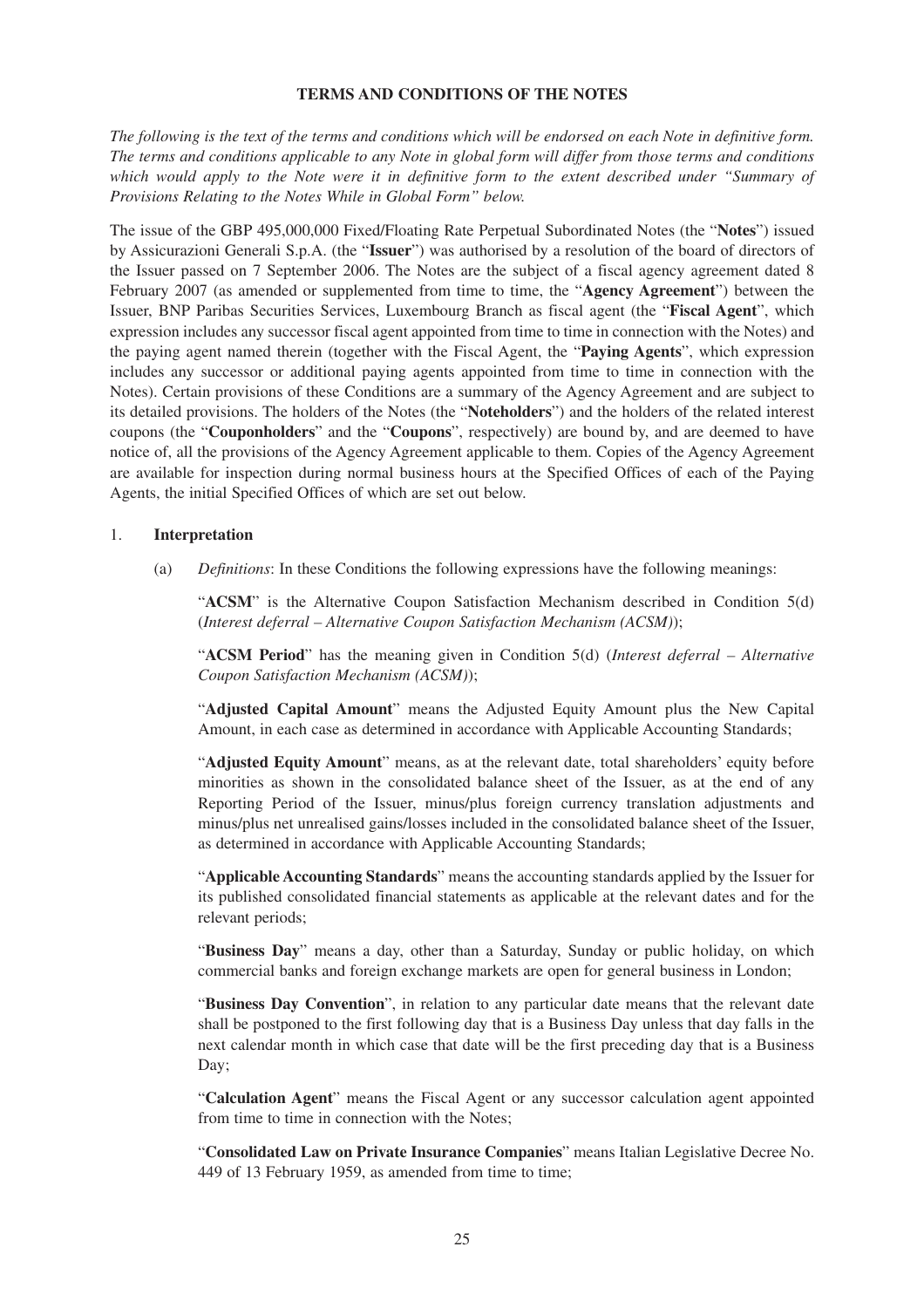"**Coupon Sheet**" means, in respect of a Note, a coupon sheet relating to the Note;

"**Current Reporting Date**" means the most recent Reporting Date;

"**Deed of Covenant**" means the deed of covenant relating to the Notes dated 8 February 2007 (as amended or supplemented from time to time) entered into by the Issuer;

"**Extraordinary Resolution**" has the meaning given in the Agency Agreement;

"**Fixed Rate Day Count Fraction**" means in respect of the calculation of an amount for any period of time in the Fixed Rate Interest Period (for the purposes of this definition, the "Calculation Period") the actual number of days in the Calculation Period divided by the actual number of days in the relevant calendar year;

"**Fixed Rate Interest Payment Date**" means 8 February of each year beginning on 8 February 2008 up to and including the Reset Date;

"**Fixed Rate Interest Period**" means each period beginning on (and including) the Issue Date or any Interest Payment Date and ending on (but excluding) the next Interest Payment Date for so long as Condition 4(a) (*Interest – Fixed Rate*) applies;

"**Fixed Rate of Interest**" has the meaning given in Condition 4(a) (*Interest – Fixed Rate*);

"**Floating Rate Day Count Fraction**" means in respect of the calculation of an amount for any period of time in the Floating Rate Interest Period (for the purposes of this definition, the "Calculation Period") the actual number of days in the Calculation Period divided by 365;

"**Floating Rate Interest Determination Date**" has the meaning given in Condition 4(b) (*Interest – Floating Rate*);

"**Floating Rate Interest Payment Date**" means 8 May, 8 August, 8 November and 8 February of each year beginning on 8 May 2022 up to and including the date of redemption of the Notes;

"**Floating Rate Interest Period**" means each period beginning on (and including) the Reset Date or any Interest Payment Date and ending on (but excluding) the next Interest Payment Date when Condition 4(b) (*Interest – Floating Rate*) applies;

"**Floating Rate of Interest**" has the meaning given in Condition 4(b) (*Interest – Floating Rate*);

"**Generali 2006 Perpetual Notes**" means the GBP 350,000,000 Fixed/Floating Rate Perpetual Subordinated Notes issued by Assicurazioni Generali S.p.A. on 16 June 2006;

"**Generali Finance Perpetual Notes**" means (i) the €1,275,000,000 Fixed/Floating Rate Perpetual Guaranteed Subordinated Notes and the GBP 700,000,000 Fixed/Floating Rate Perpetual Guaranteed Subordinated Notes, in each case issued by Generali Finance B.V. on 16 June 2006 and guaranteed by Assicurazioni Generali S.p.A. and (ii) the  $\epsilon$ 1,250,000,000 Fixed/Floating Rate Perpetual Guaranteed Subordinated Notes issued by Generali Finance B.V. on or about the Issue Date and guaranteed by Assicurazioni Generali S.p.A.;

"**Gross Redemption Yield**" means, with respect to a security, the gross redemption yield on such security as calculated by the Calculation Agent on the basis set out in the United Kingdom Debt Management Office in the paper "Formulae for Calculating Gilt Prices from Yields" page 4, Section One: Price/Yield Formulae "Conventional Gilts; Double-dated and Undated Gilts with Assumed (or Actual) Redemption on a Quasi-Coupon Date" (published on 8 June 1998 and updated on 15 January 2002 and as further updated or amended) on an annual compounding basis (and rounded up (if necessary) to four decimal places);

"**Group**" means the Issuer and its Subsidiaries;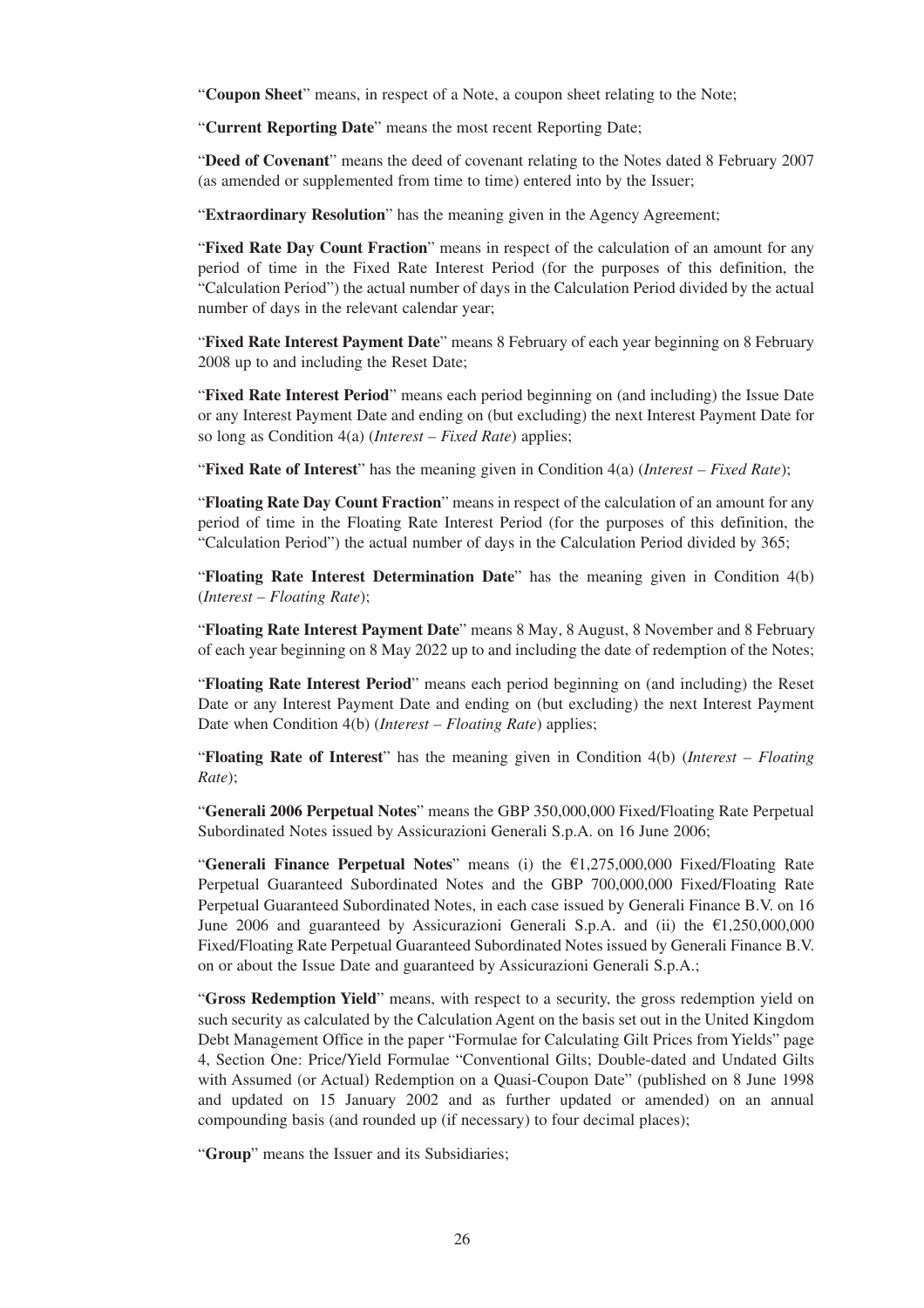"**Interest Amount**" means, in relation to a Note and an Interest Period, the amount of interest payable in respect of that Note for that Interest Period;

"**Interest Payment Date**" means a Fixed Rate Interest Payment Date or a Floating Rate Interest Payment Date, as the case may be;

"**Interest Period**" means a Fixed Rate Interest Period or a Floating Rate Interest Period, as the case may be;

"**ISVAP**" means the *Istituto per la Vigilanza sulle Assicurazioni Private e di Interesse Collettivo*, the Italian supervisory body for private insurance;

"**Issue Date**" means 8 February 2007;

"**Italian Legislation on Solvency Margin**" means provisions of Italian law in force as at the Issue Date governing the instruments or liabilities taken into account in calculating the Solvency Margin;

"**Junior Securities**" means (A) all classes of share capital (including preference shares – *azioni privilegiate* – and savings shares – *azioni di risparmio*) of the Issuer, (B) any obligation, including preferred securities, guarantee or similar instrument issued by the Issuer which ranks junior to the Notes, and (C) any guarantee or similar instrument from the Issuer, ranking junior to the Notes, covering the preferred securities or preferred or preference shares issued by a Subsidiary of the Issuer;

"**Lagged Reporting Date**" means the Reporting Date immediately prior to the Current Reporting Date;

"**Lead Regulator**" means ISVAP, or any successor entity of ISVAP, or any other competent lead regulator to which the Issuer becomes subject;

"**Legislative Decree No. 239**" has the meaning given in Condition 8 (*Taxation*);

"**Less Deeply Subordinated Obligations**" means any obligation of the Issuer, whether or not having a fixed maturity date, which by its terms is, or is expressed to be, subordinated in the event of liquidation or insolvency of the Issuer to the claims of any unsubordinated creditors of the Issuer but senior to the Notes, including (but without limitation to the generality of the foregoing) obligations of the Issuer deriving from instruments or liabilities (or subordinated guarantees relating to instruments issued by a Subsidiary of the Issuer) eligible for a regulatory treatment of (a) up to 25 per cent. of the Required Solvency Margin, in accordance with the Italian Legislation on Solvency Margin, or (b) in case of future amendments to the Italian Legislation on Solvency Margin, up to such other fraction of the Required Solvency Margin as will apply to dated instruments or liabilities, as opposed to perpetual instruments or liabilities;

"*Liquidazione Coatta Amministrativa*" means *Liquidazione Coatta Amministrativa* as described in Articles 245 and 276 of the Consolidated Law on Private Insurance Companies;

"**Make Whole Amount**" in respect of each Note means the amount, expressed as a percentage (rounded to the nearest one hundred-thousandth of a percentage point, 0.00005 being rounded upwards) at which the Gross Redemption Yield on the Note on the Reset Date (assuming for this purpose that the Notes are to be redeemed at their principal amount on the Reset Date) is equal to the Gross Redemption Yield (determined by reference to the middle market price) at 11.00 a.m. (London time) on the Regulatory Event Redemption Date of the Reference Bond plus 0.60 per cent., all as determined by the Calculation Agent;

A "**Mandatory Deferral Event**" shall have occurred if up to the end of the tenth Business Day preceding any Interest Payment Date:

(i) the aggregate Net Income of the Issuer for two consecutive Reporting Periods ending on the Lagged Reporting Date is less than zero, and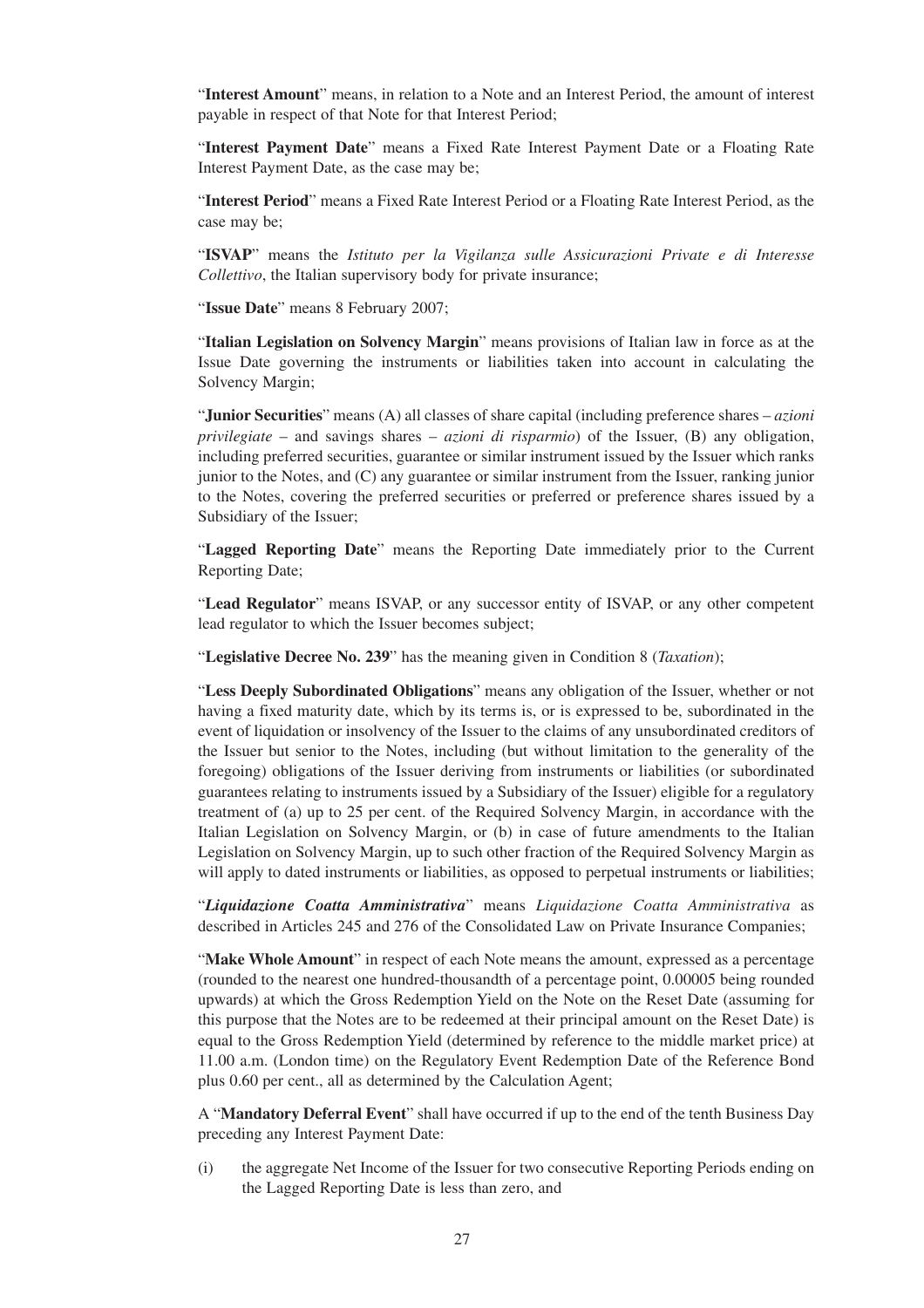- (ii) the Adjusted Equity Amount of the Issuer as at the Lagged Reporting Date has declined by more than 10 per cent. as compared to the Adjusted Equity Amount as at the Reporting Date that is 24 months prior to such Lagged Reporting Date, and
- (iii) the Adjusted Capital Amount of the Issuer as at the Current Reporting Date has declined by more than 10 per cent. as compared to the Adjusted Equity Amount as at the Reporting Date that is 30 months prior to such Current Reporting Date;

"**Net Income**" means, for the relevant period, reported net income as shown in the consolidated income statement of the Issuer, for any Reporting Period of the Issuer, as determined in accordance with Applicable Accounting Standards;

"**New Capital Amount**" means the net proceeds received by the Issuer or any other member of the Group from the external issuance and/or sale of ordinary shares and/or saving shares from the Lagged Reporting Date up to the relevant Interest Payment Date;

"**Parity Securities**" means (A) any obligations, guarantees or instruments issued by the Issuer which rank equally with the Notes (including the obligations of the Issuer deriving from a subordinated guarantee granted in connection with the issue of the Generali Finance Perpetual Notes and the obligations of the Issuer in its capacity as issuer of the Generali 2006 Perpetual Notes), and (B) any instruments issued by a Subsidiary of the Issuer which have the benefit of a guarantee or similar instrument from the Issuer, which guarantee or similar instrument ranks equally with the Notes;

"**Permitted Repurchase**" has the meaning given in Condition 5(a) (*Interest deferral – Optional deferral of interest*);

"**Person**" means any individual, company, corporation, firm, partnership, joint venture, association, organisation, state or agency of a state or other entity, whether or not having separate legal personality;

"*Prezzo Ufficiale*" has the meaning given to it in article 1.3 of the Italian Stock Exchange Regulations (*Regolamento dei Mercati Organizzati e Gestiti dalla Borsa Italiana S.p.A.*), as amended, modified or supplemented, from time to time, by the Italian Stock Exchange and CONSOB;

"**Rate of Interest**" means the Fixed Rate of Interest or the Floating Rate of Interest, as the case may be;

"**Reference Bond**" means the 4.75 per cent. Treasury Stock due March 2020, or if such stock is no longer in issue such other United Kingdom government stock with a maturity date as near as possible to the Reset Date, as the Calculation Agent may, with the advice of the Reference Market Makers, determine to be appropriate;

"**Reference Market Makers**" means three brokers or market makers of gilts selected by the Calculation Agent in consultation with the Issuer or such other three persons operating in the gilt-edged market as are selected by the Calculation Agent in consultation with the Issuer;

"**Regulatory Event**" means that the Issuer (i) is no longer subject to the consolidated regulatory supervision of a Lead Regulator; or (ii) is subject to the consolidated regulatory supervision of a Lead Regulator and is not permitted under the applicable rules and regulations adopted by such Lead Regulator, or an official application or interpretation of those rules and regulations including a decision of any court or tribunal, at any time whilst any of the Notes are outstanding to treat the Notes as own funds for the purposes of the determination of the Solvency Margin eligible to count for (a) up to 50 per cent. of the Required Solvency Margin, under the Italian Legislation on Solvency Margin, or (b), in case of future amendments to the Italian Legislation on Solvency Margin, up to such other fraction of the Required Solvency Margin as will apply to perpetual subordinated instruments or liabilities as opposed to dated subordinated instruments or liabilities;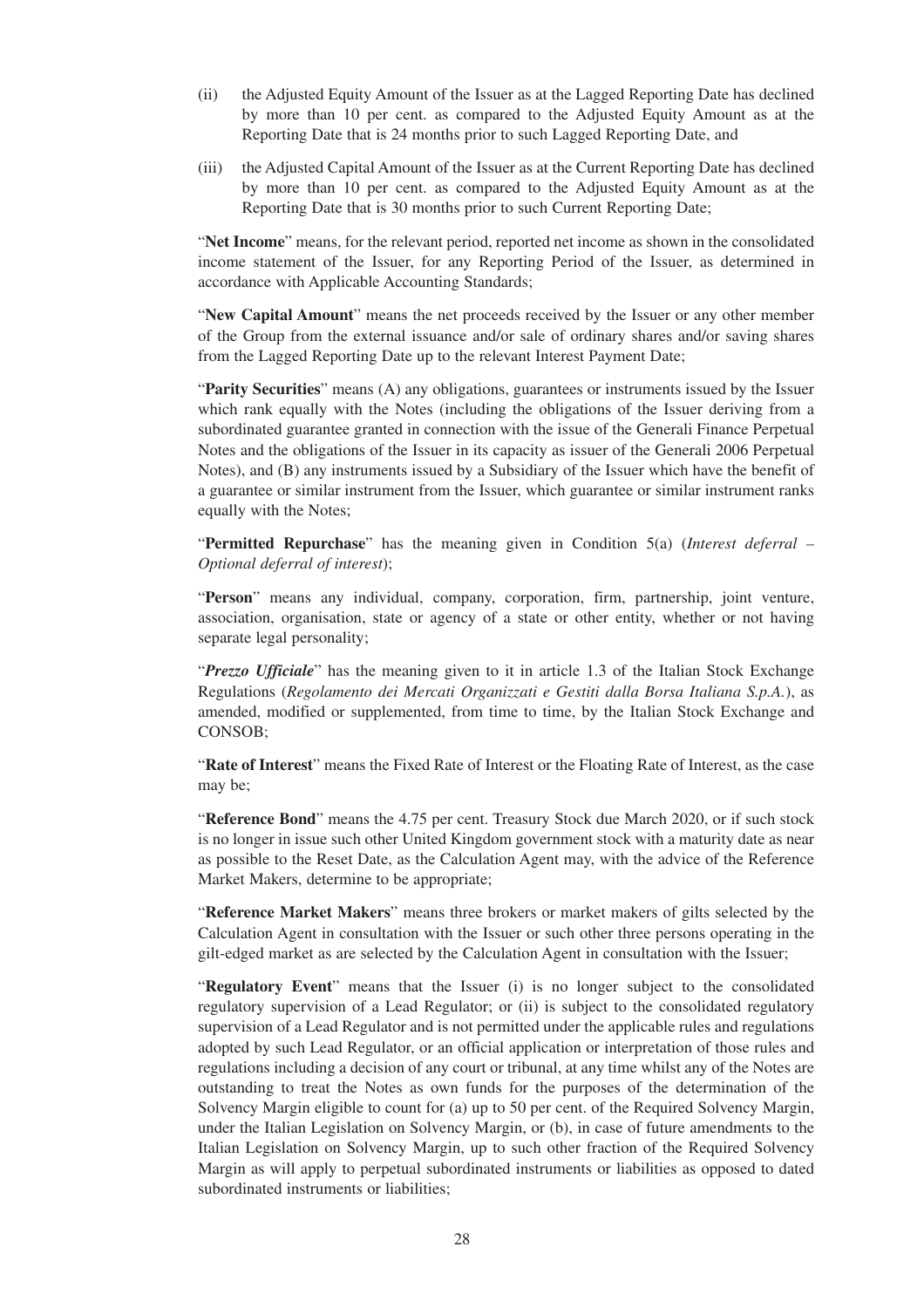"**Regulatory Intervention**" means a request from ISVAP or any other relevant supervisory authority to restore any Required Solvency Margin;

"**Regulatory Event Redemption Date**" means the date fixed for redemption of the Notes in a notice delivered by the Issuer pursuant to Condition 6(b) (*Redemption and Purchase – Redemption due to a Regulatory Event*) following a Regulatory Event;

"**Relevant Date**" means, in relation to any payment, whichever is the later of (a) the date on which the payment in question first becomes due and (b) if the full amount payable has not been received by the Fiscal Agent on or prior to such due date, the date on which (the full amount having been so received) notice to that effect has been given to the Noteholders;

"**Reporting Date**" means 30 June or 31 December in any year;

"**Reporting Period**" means a six month period ending on a Reporting Date;

"**Required Solvency Margin**" means the Solvency Margin required from time to time by a Lead Regulator;

"**Reserved Matter**" means any proposal to change any date fixed for payment of principal or interest in respect of the Notes, to reduce the amount of principal or interest payable on any date in respect of the Notes, to alter the method of calculating the amount of any payment in respect of the Notes or the date for any such payment, to change the currency of any payment under the Notes or to change the quorum requirements relating to meetings or the majority required to pass an Extraordinary Resolution;

"**Reset Date**" has the meaning given in Condition 4(a) (*Interest – Fixed Rate*);

"**Solvency Margin**" means the Issuer's consolidated and non-consolidated solvency margins (*margine di solvibilità*) as determined pursuant to the rules of a Lead Regulator;

"**Solvency Margin Event**" has the meaning given in Condition 5(e) (*Interest deferral – Loss absorption provisions*);

"**Specified Office**" has the meaning given in the Agency Agreement;

"**Subsidiary**" means, in relation to any Person (the "**first Person**") at any particular time, any other Person (the "**second Person**"):

- (i) whose affairs and policies the first Person controls or has the power to control, whether by ownership of share capital, contract, the power to appoint or remove members of the governing body of the second Person or otherwise; or
- (ii) whose financial statements are, in accordance with applicable law and generally accepted accounting principles, consolidated with those of the first Person;

"**Talon**" means a talon for further Coupons; and

"**Treaty**" means the Treaty establishing the European Communities, as amended.

- (b) *Interpretation*: In these Conditions:
	- (i) any reference to principal shall be deemed to include the principal amount of the Notes, any additional amounts in respect of principal which may be payable under Condition 8 (*Taxation*), any premium payable in respect of a Note and any other amount in the nature of principal payable pursuant to these Conditions;
	- (ii) any reference to interest shall be deemed to include any additional amounts in respect of interest which may be payable under Condition 8 (*Taxation*) and any other amount in the nature of interest payable pursuant to these Conditions; and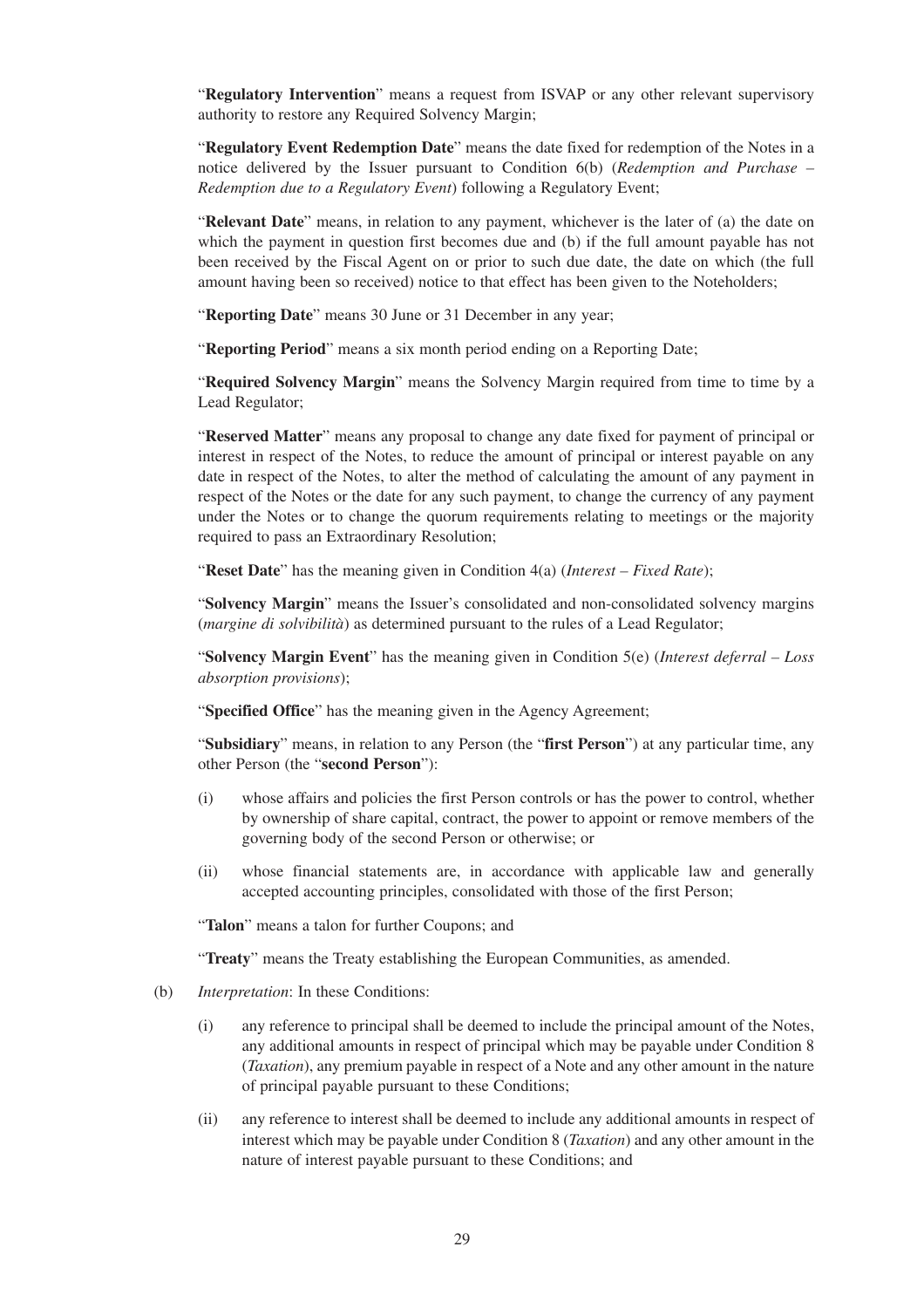(iii) references to Notes being "outstanding" shall be construed in accordance with the Agency Agreement.

#### 2. **Form, Denomination and Title**

The Notes are in bearer form in denominations of GBP 50,000 with Coupons and Talons attached at the time of issue. Title to the Notes and the Coupons will pass by delivery. The holder of any Note or Coupon shall (except as otherwise required by law) be treated as its absolute owner for all purposes (whether or not it is overdue and regardless of any notice of ownership, trust or any other interest therein, any writing thereon or any notice of any previous loss or theft thereof) and no Person shall be liable for so treating such holder. No Person shall have any right to enforce any term or condition of any Note under the Contracts (Rights of Third Parties) Act 1999.

#### 3. **Status and Subordination of the Notes**

- (a) *Status of the Notes*: The Notes constitute direct, unsecured and subordinated obligations of the Issuer and rank:
	- (i) *pari passu* without any preference among themselves and *pari passu* with the Parity Securities;
	- (ii) junior in right of payment to the payment of any present or future claims of all unsubordinated creditors of the Issuer (including obligations to policyholders) and to all Less Deeply Subordinated Obligations; and
	- (iii) senior in right of payments to the Junior Securities.
- (b) *Subordination*: By virtue of such subordination, payments to Noteholders will, in the event of the winding up, dissolution, liquidation or bankruptcy (including, *inter alia*, *Liquidazione Coatta Amministrativa*) of the Issuer, only be made after, and any set-off by any Noteholders shall be excluded until, the payment of any present or future claims of all unsubordinated creditors of the Issuer (including obligations to policyholders) and of all Less Deeply Subordinated Obligations in any such winding up, dissolution, liquidation or bankruptcy (including, *inter alia*, *Liquidazione Coatta Amministrativa*) of the Issuer have been satisfied in full or after an arrangement or composition has been arrived at with them under which they have given full discharge against receipt of part of their claim.

## 4. **Interest**

- (a) *Fixed Rate:* The Notes bear interest from and including the Issue Date to but excluding the Interest Payment Date falling on 8 February 2022 (the "**Reset Date**") at the rate of 6.416 per cent. per annum (the "**Fixed Rate of Interest**"), payable, subject as provided in these Conditions, annually in arrear on each Fixed Rate Interest Payment Date. The first interest payment shall be made on 8 February 2008 in respect of the period from (and including) the Issue Date to (but excluding) 8 February 2008 and shall be in the amount of GBP 3,208.00 per Note of GBP 50,000 denomination. The amount of interest payable in respect of each Note for any period which is not equal to a Fixed Rate Interest Period shall be calculated by applying the Fixed Rate of Interest to the principal amount of such Note, multiplying the product by the Fixed Rate Day Count Fraction and rounding the resulting figure to the nearest pence (half a pence being rounded upwards).
- (b) *Floating Rate*:
	- (i) If the Issuer does not redeem the Notes in accordance with Condition 6(a) (*Redemption and Purchase – Redemption at the option of the Issuer*) on the Reset Date, the Notes will bear interest for each Floating Rate Interest Period at the Floating Rate of Interest (as defined below) payable, subject as provided in these Conditions, in arrear on each Floating Rate Interest Payment Date.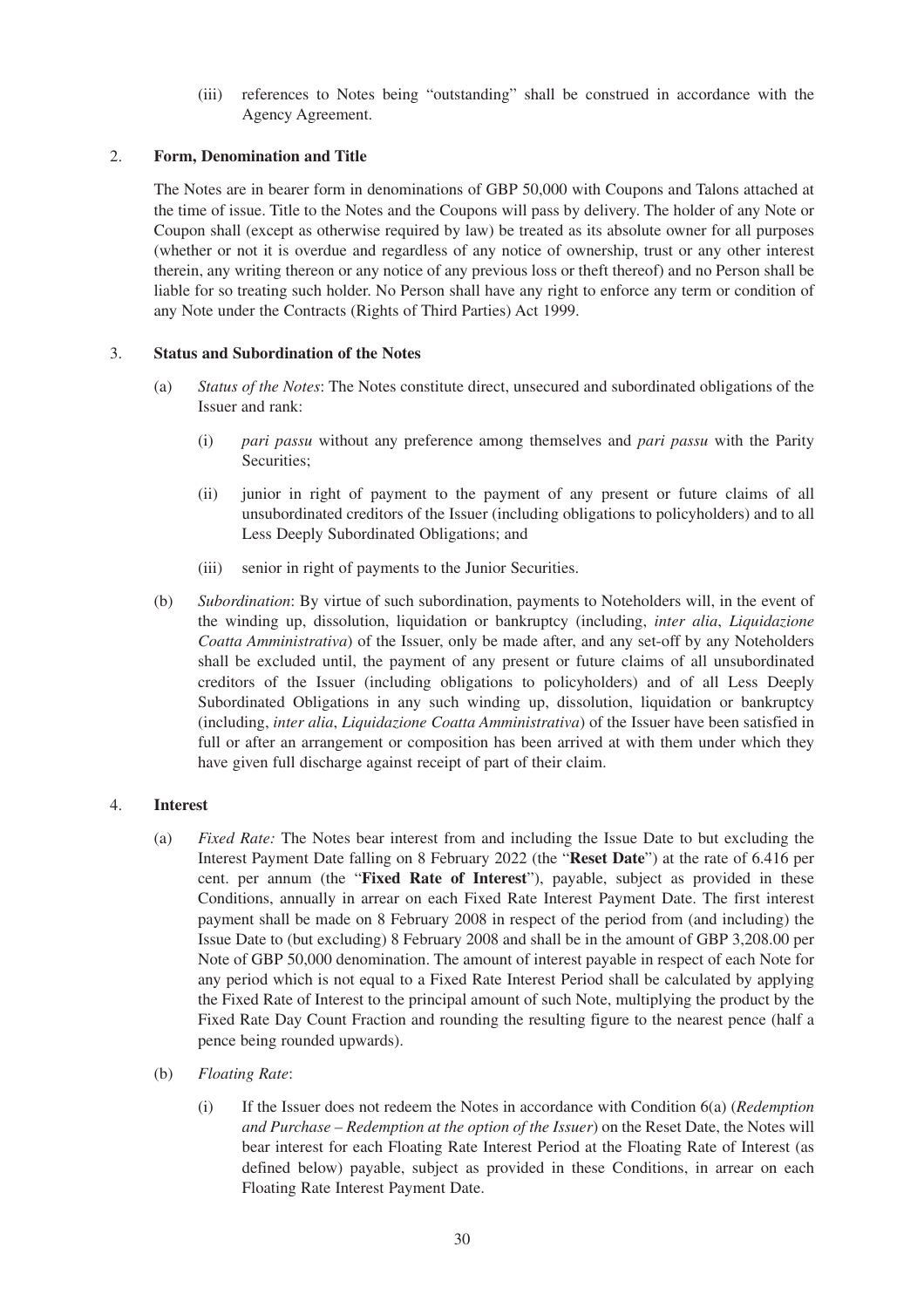- (ii) The rate of interest applicable to the Notes (the "**Floating Rate of Interest**") for each Floating Rate Interest Period will be determined by the Calculation Agent on the following basis:
	- (A) the Calculation Agent will determine the rate for deposits in Sterling for a period equal to the relevant Floating Rate Interest Period which appears on the display page designated 3750 on the Moneyline Telerate Service (or such other page as may replace that page on that service, or such other service as may be nominated as the information vendor, for the purpose of displaying comparable rates) as of 11.00 a.m. (London time) on the second Business Day before the first day of the relevant Floating Rate Interest Period (the "**Floating Rate Interest Determination Date**");
	- (B) if such rate does not appear on that page, the Calculation Agent will:
		- (1) request the principal London office of each of four major banks in the London interbank market to provide a quotation of the rate at which deposits in Sterling are offered by it in the London interbank market at approximately 11.00 a.m. (London time) on the Floating Rate Interest Determination Date to prime banks in the London interbank market for a period equal to the relevant Floating Rate Interest Period and in an amount that is representative for a single transaction in that market at that time; and
		- (2) determine the arithmetic mean (rounded, if necessary, to the nearest one hundred-thousandth of a percentage point, 0.000005 being rounded upwards) of such quotations; and
	- (C) if fewer than two such quotations are provided as requested, the Calculation Agent will determine the arithmetic mean (rounded, if necessary, as aforesaid) of the rates quoted by major banks in London, selected by the Calculation Agent, at approximately 11.00 a.m. (London time) on the first day of the relevant Interest Period for loans in Sterling to leading banks in London for a period equal to the relevant Floating Rate Interest Period and in an amount that is representative for a single transaction in that market at that time,

and the Floating Rate of Interest for such Floating Rate Interest Period shall be the sum of 2.20 per cent. per annum and the rate or (as the case may be) the arithmetic mean so determined; *provided, however, that* if the Calculation Agent is unable to determine a rate or (as the case may be) an arithmetic mean in accordance with the above provisions in relation to any Floating Rate Interest Period, the Floating Rate of Interest applicable to the Notes during such Floating Rate Interest Period will be the sum of 2.20 per cent. per annum and the rate or (as the case may be) arithmetic mean last determined in relation to the Notes in respect of a preceding Floating Rate Interest Period, or, where there has been no such previous determination, the Floating Rate of Interest shall be equal to the Fixed Rate of Interest plus 1 per cent. per annum.

- (iii) *Calculation of Interest Amount*: The Calculation Agent will, as soon as practicable after the time at which the Floating Rate of Interest is to be determined in relation to each Floating Rate Interest Period, calculate the Interest Amount payable in respect of each Note for such Floating Rate Interest Period. The Interest Amount will be calculated by applying the Floating Rate of Interest for such Floating Rate Interest Period to the principal amount of such Note during such Floating Rate Interest Period and multiplying the product by the relevant Floating Rate Day Count Fraction.
- (iv) *Publication*: The Calculation Agent will cause each Floating Rate of Interest and Interest Amount determined by it, together with the relevant Floating Rate Interest Payment Date, and any other amount(s) required to be determined by it together with any relevant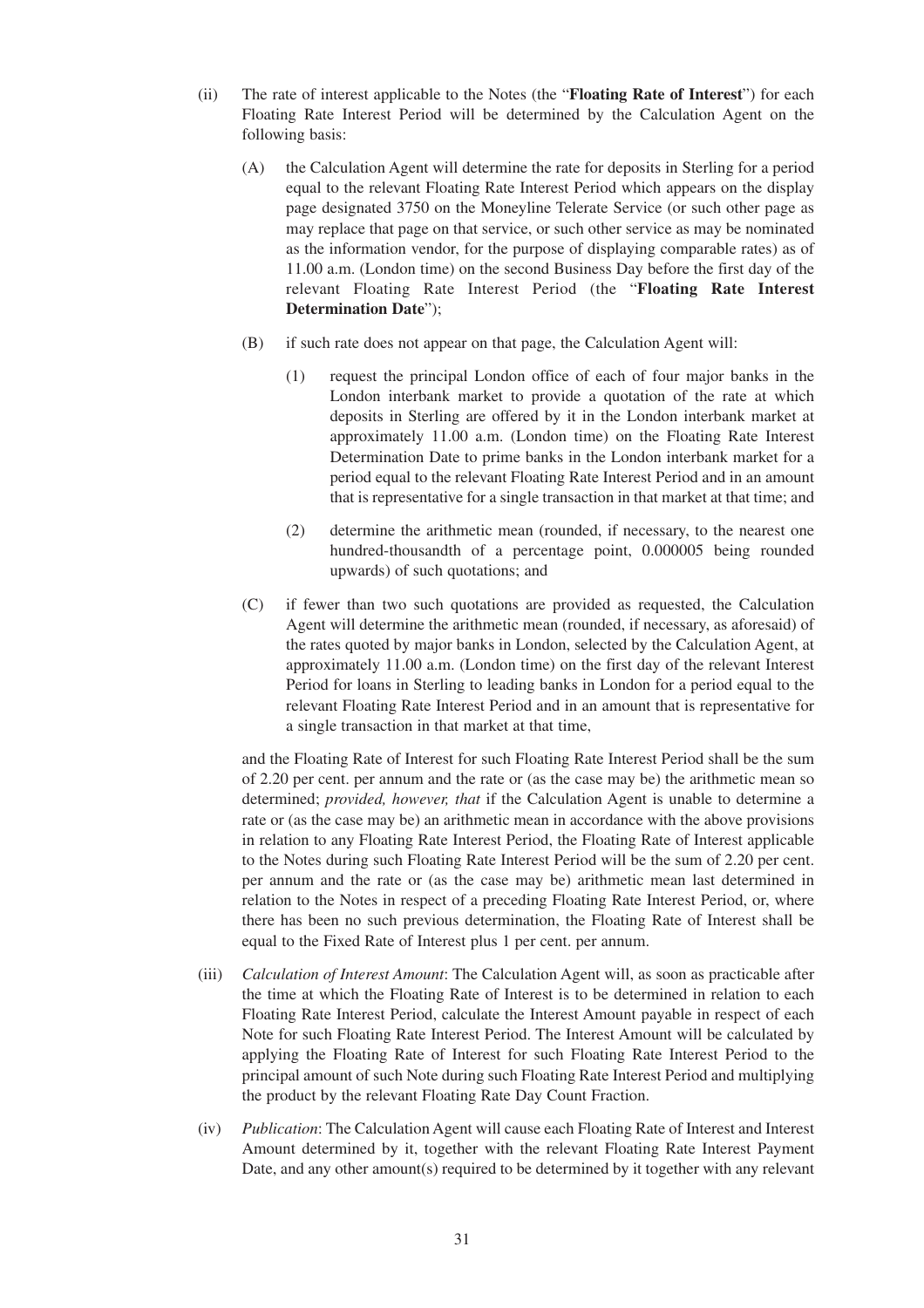payment date(s) to be notified to the Paying Agents and each listing authority, stock exchange and/or quotation system (if any) by which the Notes have then been admitted to listing, trading and/or quotation as soon as practicable after such determination but (in the case of each Floating Rate of Interest, Interest Amount and Floating Rate Interest Payment Date) in any event not later than the first day of the relevant Floating Rate Interest Period. Notice thereof shall also promptly be given to the Noteholders. The Calculation Agent will be entitled to recalculate any Interest Amount (on the basis of the foregoing provisions) without notice in the event of an extension or shortening of the relevant Floating Rate Interest Period.

- (v) *Notifications etc*: All notifications, opinions, determinations, certificates, calculations, quotations and decisions given, expressed, made or obtained for the purposes of this Condition by the Calculation Agent will (in the absence of manifest error) be binding on the Issuer, the Paying Agents, the Noteholders and the Coupon holders and (subject as aforesaid) no liability to any such Person will attach to the Calculation Agent in connection with the exercise or non-exercise by it of its powers, duties and discretions for such purposes.
- (c) *Interest accrual*: Each Note will cease to bear interest from (but excluding) maturity or the due date for redemption pursuant to Conditions 6(a) (*Redemption and Purchase – Redemption at the option of the Issuer*), 6(b) (*Redemption and Purchase – Redemption due to a Regulatory Event*) or 6(c) (*Redemption and Purchase – Redemption for tax reasons*) unless, upon due presentation, payment of principal in respect of the Notes is improperly withheld or refused, in which case it will continue to bear interest in accordance with this Condition (as well after as before judgment) until whichever is the earlier of (i) the day on which all sums due in respect of such Note up to that day are received by or on behalf of the relevant Noteholder and (ii) the day which is seven days after the Fiscal Agent has notified the Noteholders that it has received all sums due in respect of the Notes up to such seventh day (except to the extent that there is any subsequent default in payment).

#### 5. **Interest deferral**

- (a) *Optional deferral of interest*: The Issuer may elect, by giving notice to the Noteholders pursuant to Condition 14 (*Notices*) below, to defer payment:
	- (A) of all (or some only) of the interest accrued to an Interest Payment Date if (i) during the 12-month (or 6-month or 3-month for securities (other than shares) where remuneration is paid, respectively, every 6 or 3 months) period prior to such Interest Payment Date no dividend or other distribution has been declared, made, approved or set aside for payment in respect of any Junior Securities or Parity Securities, or in case there has been any such applicable declaration or payment, so long as such had itself been triggered by the previous declaration or payment of dividend or other distribution on any Parity Securities or Junior Securities or by the redemption, repurchase or acquisition of any Parity Securities or Junior Securities; and (ii) during the 12-month (or 6-month or 3 month for securities (other than shares) where remuneration is paid, respectively, every 6 or 3 months) period prior to such Interest Payment Date neither the Issuer nor any of its Subsidiaries has redeemed, repurchased or acquired any Junior Securities (other than a Permitted Repurchase) or Parity Securities; or
	- (B) of part only, *pari passu* and *pro rata*, of the interest accrued to an Interest Payment Date if and to the extent that during the 12-month (or 6-month or 3-month for securities (other than shares) where remuneration is paid, respectively, every 6 or 3 months) period prior to such Interest Payment Date a partial distribution has been declared, made, approved or set aside for payment in respect of any Parity Securities.

The Issuer shall give not more than 25 nor less than 15 days prior notice to the Paying Agents and to the Noteholders in accordance with Condition 14 (*Notices*) of any Interest Payment Date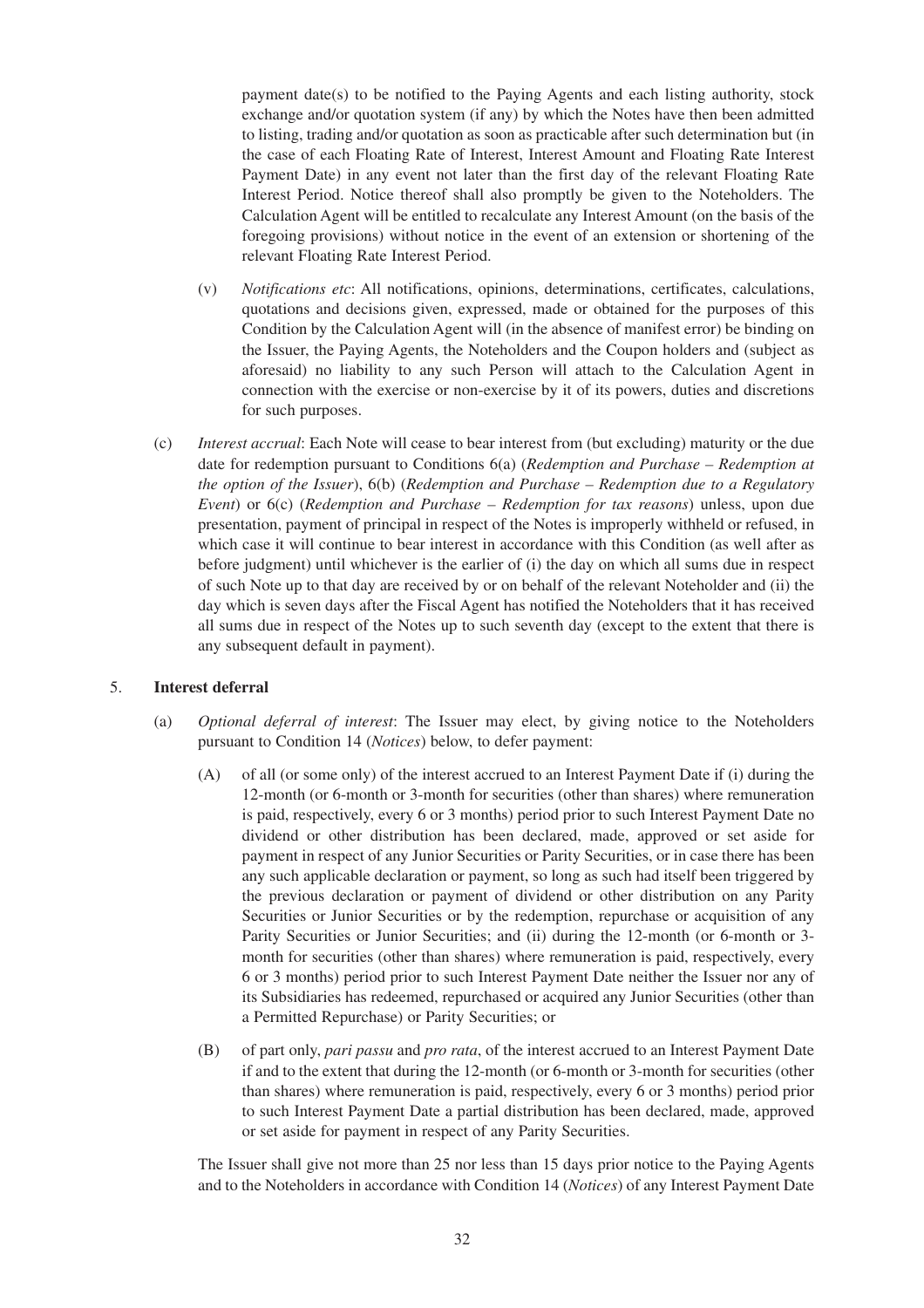on which, pursuant to the provisions of this Condition 5(a), it elects not to pay interest and such notice shall include a confirmation of the Issuer's entitlement to defer interest, together with details of the amount of interest to be deferred on such Interest Payment Date and the amount of interest (if any) to be paid on such Interest Payment Date.

"**Permitted Repurchase**" means (1) any redemption, repurchase or other acquisition of such Junior Securities held by any member of the Group, (2) a reclassification of the equity share capital of the Issuer or any of its Subsidiaries or the exchange or conversion of one class or series of equity share capital for another class or series of equity share capital, (3) the purchase of fractional interests in the share capital of the Issuer or any of its Subsidiaries pursuant to the conversion or exchange provisions of such security being converted or exchanged, (4) any redemption or other acquisition of Junior Securities in connection with a levy of execution for the satisfactions of a claim by the Issuer or any of its Subsidiaries, or (5) any redemption or other acquisition of Junior Securities in connection with the satisfaction by the Issuer or any of its Subsidiaries of its obligations under any employee benefit plan or similar arrangement.

In the event that the Issuer may elect to defer part of the interest *pro rata* with distributions on any Parity Securities, such interest may be deferred in the same proportion that the distribution on such Parity Security bears to the stated scheduled distribution to be paid on such Parity Security.

Where the Issuer elects to defer an interest payment pursuant to this Condition 5(a) it shall not have any obligation to make such interest payment on the relevant Interest Payment Date, and the failure to pay such interest shall not constitute a default of the Issuer or any other breach of obligations under the Conditions or for any purpose.

- (b) *Mandatory deferral of interest*: The Issuer will be required to defer payment of all (but not some only) of the interest accrued to an Interest Payment Date if the Fiscal Agent has received written notice from the Issuer confirming that:
	- (A) a Regulatory Intervention regarding the Issuer has occurred and such Regulatory Intervention is continuing on such Interest Payment Date; or
	- (B) a Mandatory Deferral Event has occurred.

If the Issuer is required to defer a payment of interest following the occurrence of a Mandatory Deferral Event in accordance with this Condition 5(b) on an Interest Payment Date, then the Issuer will also be required to defer on one or more subsequent Interest Payment Dates the interest that would otherwise be due without application of this Condition 5(b) on such Interest Payment Dates until all Mandatory Deferral Events have been cured (in accordance with Condition 5(c) (*Deferral of Interest – Payment of deferred interest*)) on any subsequent Interest Payment Date.

- (c) *Payment of deferred interest*: Any unpaid amounts of interest that have been deferred in accordance with this Condition 5 will constitute arrears of interest and no interest will accrue on such arrears of interest.
	- (i) *Optional payment*: Arrears of interest that have accrued pursuant to Conditions 5(a) (*Interest deferral – Optional deferral of interest*) and 5(b) (*Interest deferral – Mandatory deferral of interest*) may at the option of the Issuer be paid in whole or in part at any time only with funds raised by way of the ACSM in accordance with Condition 5(d) (*Interest deferral – Alternative Coupon Satisfaction Mechanism (ACSM)*).
	- (ii) *Mandatory payment*: Arrears of interest shall become due and payable:
		- (A) in part *pari passu* and *pro rata* if and to the extent that the Issuer makes payments in part of or in respect of amounts of interest on or in relation to any other *pari passu* claims; and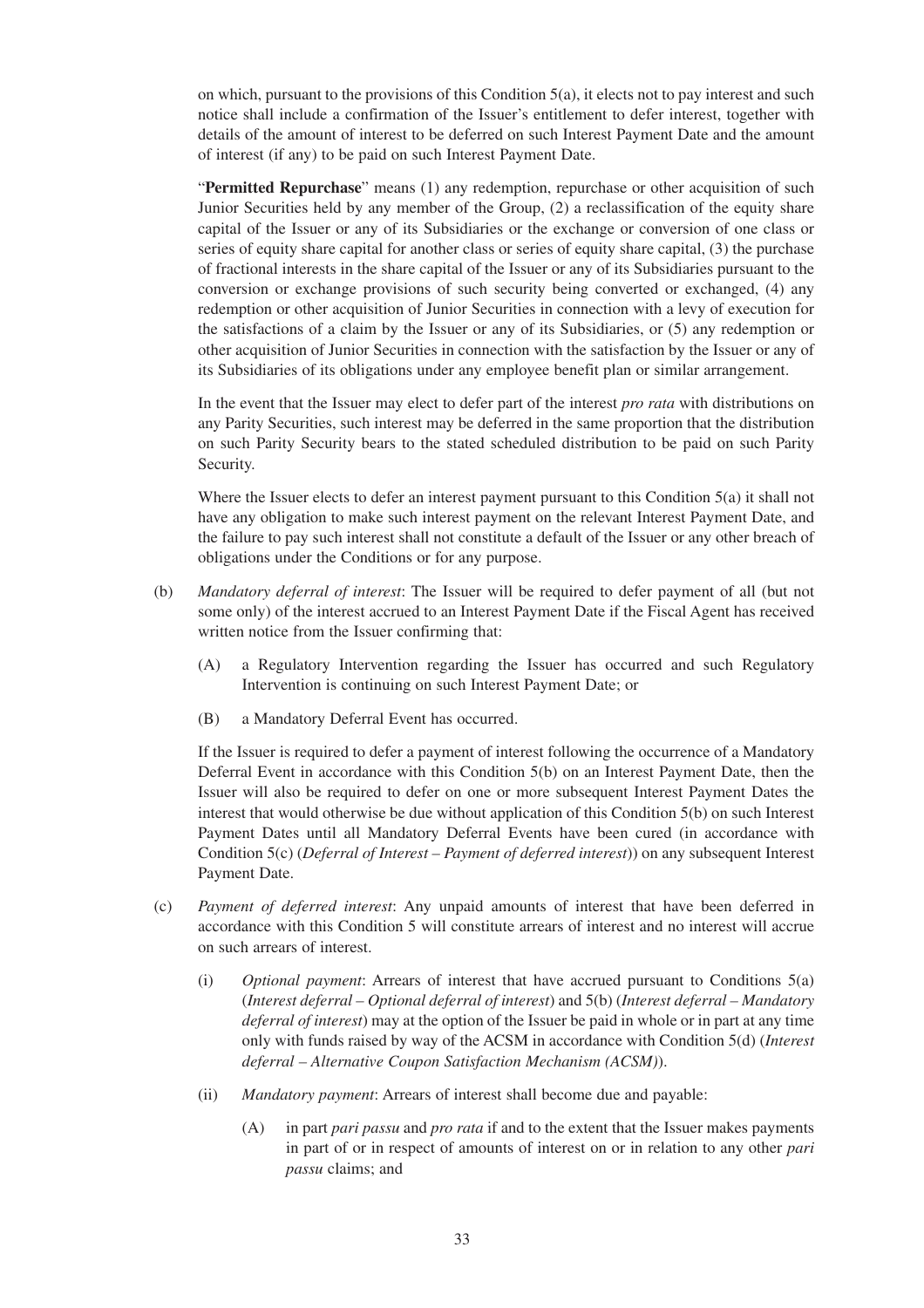- (B) in full on the earlier of:
	- (1) the Interest Payment Date falling immediately on or after the date on which dividends or other distributions on any Junior Securities or Parity Securities have been declared or paid;
	- (2) the Interest Payment Date falling immediately on or after the date on which any Parity Securities or any Junior Securities are redeemed, repurchased or acquired by the Issuer or any of its Subsidiaries;
	- (3) the Interest Payment Date immediately following the date upon which (x) no Regulatory Intervention is or will be continuing on such Interest Payment Date and (y) no new Mandatory Deferral Event has occurred and any of the previous Mandatory Deferral Events have been cured, provided, in each case, that the Issuer would not, as at such Interest Payment Date, be entitled to defer payment of interest pursuant to Condition 5(a) (*Interest deferral – Optional deferral of interest*);
	- (4) the date fixed for any redemption of the Notes pursuant to Condition 6 (*Redemption and Purchase*);
	- (5) the date on which the *Liquidazione Coatta Amministrativa* of the Issuer is commenced pursuant to the Consolidated Law on Private Insurance Companies or on which voluntary winding up proceedings of the Issuer are instituted or on which the Issuer becomes subject to a liquidation order; and
	- (6) the date falling five years after the Interest Payment Date on which payment of interest has first been deferred.

Notwithstanding the foregoing, arrears of interest will become payable in accordance with this Condition 5(c) only where the Issuer is able to make the payment with funds raised by way of the ACSM in accordance with Condition 5(d) (*Interest deferral – Alternative Coupon Satisfaction Mechanism (ACSM)*). If, despite the Issuer using its best efforts and/or doing all that is reasonably possible to raise funds by way of the ACSM in accordance with Condition 5(d) (*Interest deferral – Alternative Coupon Satisfaction Mechanism (ACSM)*), the Issuer fails to make the payment with funds raised by way of the ACSM, then, notwithstanding the occurrence of any of the events or circumstances described in Condition 5(c)(ii)(A) or (B), arrears of interest will not be required to be paid.

For the purpose of this Condition 5, a Mandatory Deferral Event that was triggered will have been cured if the Adjusted Capital Amount of the Issuer as at the Current Reporting Date is less than 10 per cent. below the Adjusted Equity Amount as originally measured as at the date the Mandatory Deferral Event was triggered.

- (d) *Alternative Coupon Satisfaction Mechanism (ACSM)*:
	- (i) Payment of amounts in respect of interest under the ACSM may only be made to the extent of funds raised by either (I) issuing new shares of the Issuer (save that, in the case of deferral of interest due to a Mandatory Deferral Event, the Issuer shall not, in any year, issue new ordinary shares for the purposes of the ACSM (including any new shares for the purposes of any equivalent ACSM provisions of any Parity Securities or any Junior Securities) in excess of 2 per cent. of the market value of the Issuer's ordinary share capital, such market value to be determined by the Calculation Agent as at the end of each financial year of the Issuer on the basis of the *Prezzo Ufficiale* of the Issuer's ordinary shares and for the avoidance of doubt any such funds so raised shall be applied firstly pro rata in respect of any amounts to be settled in relation to Parity Securities and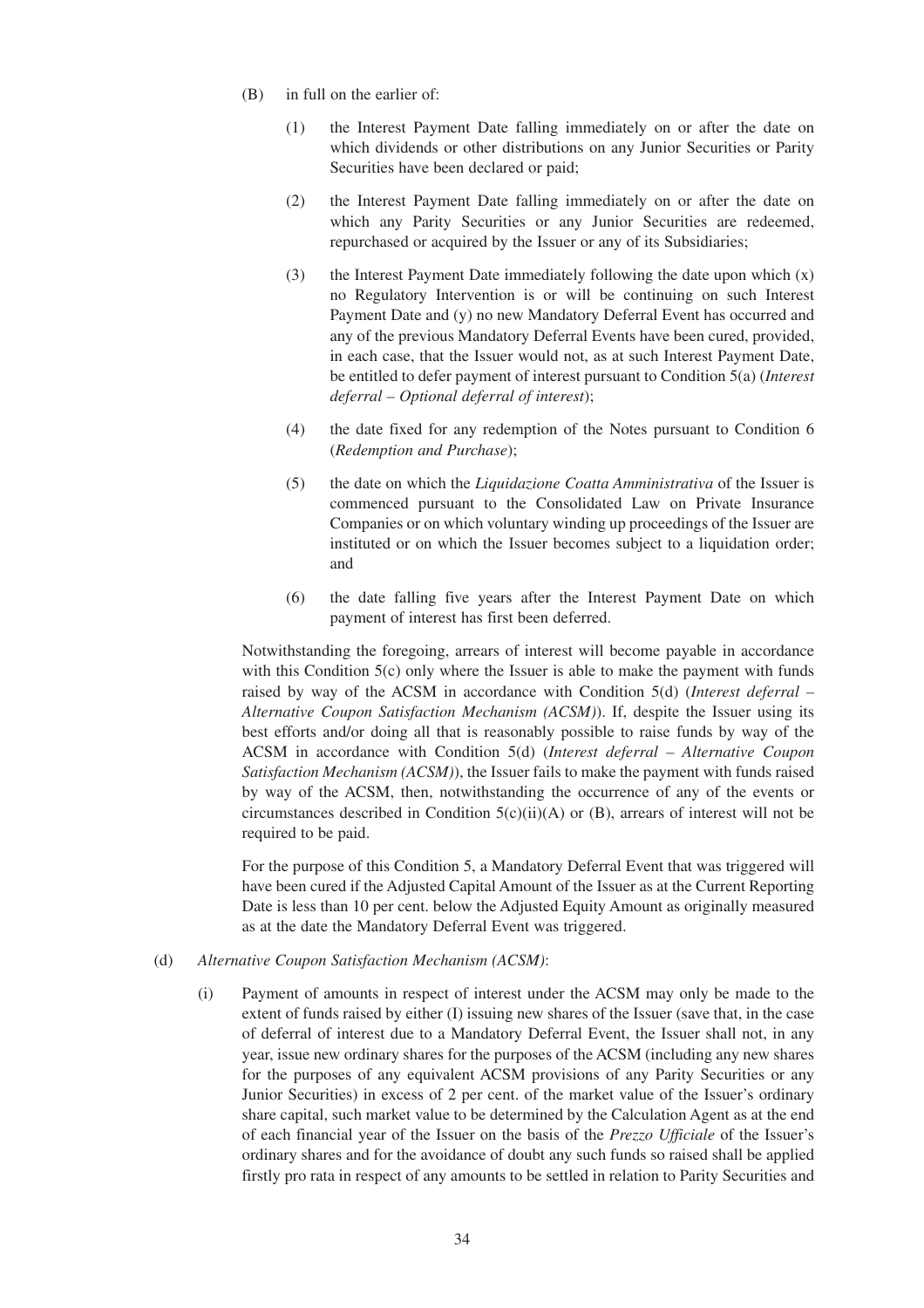only thereafter in respect of any amounts to be settled in relation to any Junior Securities) or selling treasury shares of the Issuer (save that for the purposes of selling treasury shares no treasury shares can be sold that have been purchased within the preceding six months), subject to the existence of the appropriate necessary corporate powers applicable to the Issuer at the time of the issuance or the disposal of the shares; or (II) issuing new Issuer securities ranking junior to or *pari passu* with the Notes and having features at least similar to the Notes. In the case of deferral of interest due to a Mandatory Deferral Event, such junior or *pari passu* ranking securities can only be issued up to a nominal amount of 15 per cent. of the aggregate principal amount of the Notes outstanding from time to time for this purpose.

- (ii) For any five-year period following the date on which deferred interest becomes payable (the "**ACSM Period**") pursuant to Condition 5(c)(ii) (*Interest deferral – Payment of deferred interest*), (I) the Issuer shall use its best efforts to settle any such deferred amount in accordance with the ACSM and (II) the Issuer shall do all that is reasonably possible to obtain and maintain delegated authority to issue sufficient new ordinary shares and/or to hold and sell treasury shares, in each case to cover one year of Coupons and any outstanding deferred amount of interest payable by the Issuer.
- (iii) If at the end of any ACSM Period in respect of any deferred interest payment the Issuer has been unable to make full payment of such deferred interest in accordance with the ACSM, the obligation of the Issuer to satisfy the amount of interest that was deferred and became due and payable at the beginning of such ACSM Period shall, to the extent not already settled under the ACSM, be cancelled, provided that contingently upon *Liquidazione Coatta Amministrativa* of the Issuer being commenced pursuant to the Consolidated Law on Private Insurance Companies or voluntary winding up proceedings of the Issuer being instituted or the Issuer becoming subject to a liquidation order, Noteholders shall be entitled to claim such unsettled amount in the liquidation of the Issuer under the Notes, and such claim shall rank *pari passu* with the obligations of the Issuer in respect of its saving shares.
- (iv) For the avoidance of doubt, under no circumstances shall there be an obligation on the part of the Issuer to issue new shares or sell treasury shares, which may be restricted by provisions of applicable Italian law.
- (e) *Loss absorption provisions*: To the extent that the Issuer at any time suffers losses (also taking into account profits and losses relating to previous financial years) which would result in the Solvency Margin being reduced below the Required Solvency Margin (a "**Solvency Margin Event**"), the obligations of the Issuer to make payments in respect of the Notes, will be deferred to the extent necessary to enable the Issuer to continue to carry on its activities in accordance with applicable regulatory requirements. In any such case, interest will continue to accrue on the nominal value of the Notes. The obligations of the Issuer to make payments in respect of the Notes, will, subject to the provisions of Conditions 5(a) to (d), be reinstated (in priority to any Junior Securities and on a *pari passu* basis with any Parity Securities), as if such obligations of the Issuer had not been so deferred:
	- (i) in whole, in the event of winding up, dissolution, liquidation or bankruptcy (including, *inter alia*, *Liquidazione Coatta Amministrativa*) of the Issuer and with effect immediately prior to the commencement of such winding up, dissolution, liquidation or bankruptcy (including, *inter alia*, *Liquidazione Coatta Amministrativa*); and
	- (ii) in whole, in the event of early redemption of the Notes pursuant to Conditions 6(a) (*Redemption and Purchase – Redemption at the option of the Issuer*), 6(b) (*Redemption and Purchase – Redemption due to a Regulatory Event*) or 6(c) (*Redemption and Purchase – Redemption for tax reasons*); and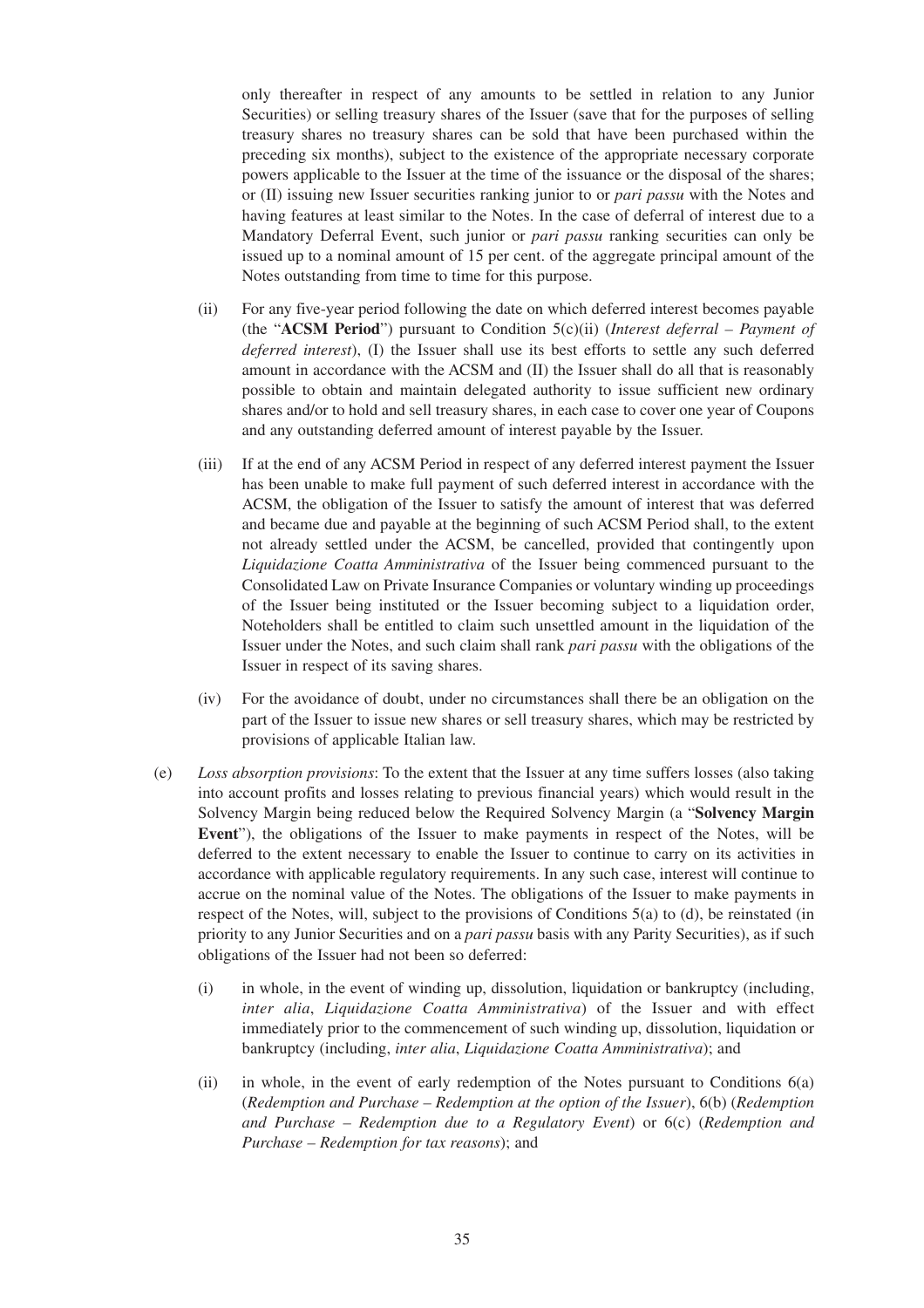(iii) in whole or in part, from time to time, to the extent that the Solvency Margin Event is no longer continuing and, therefore, the Solvency Margin is again at least equal to the Required Solvency Margin.

The Issuer shall forthwith give notice of any such reduction and/or reinstatement to the Noteholders in accordance with Condition 14 (*Notices*) below and such notice shall include a confirmation of the Issuer's entitlement to such reduction and/or reinstatement, together with details of the amounts to be so reduced and/or reinstated.

#### 6. **Redemption and Purchase**

The Notes will mature and be redeemed by the Issuer on the date on which voluntary or involuntary winding up proceedings are instituted in respect of the Issuer, in accordance with, as the case may be, (i) a resolution of the shareholders' meeting of the Issuer, (ii) any provision of the by-laws of the Issuer (currently, maturity of the Issuer is set at 31 December 2131 though if this is extended, redemption of the Notes will be equivalently adjusted), or (iii) any applicable legal provision, or any decision of any jurisdictional or administrative authority. The Notes may not be redeemed at the option of the Issuer except in accordance with the provisions of this Condition 6. Any redemption in accordance with this Condition 6, save in accordance with the first sentence of this paragraph, is subject to the prior approval of ISVAP. The Notes may not be redeemed at the option of the Noteholders.

- (a) *Redemption at the option of the Issuer*: The Notes may be redeemed at the option of the Issuer in whole, but not in part, on the Reset Date and on any Interest Payment Date thereafter at a redemption price equal to their principal amount together with interest accrued (if any) up to, but excluding, the date fixed for redemption on the Issuer's giving not less than 30 nor more than 60 days' notice to the Noteholders in accordance with Condition 14 (*Notices*) (which notice shall be irrevocable and shall oblige the Issuer to redeem the Notes on the date specified therein).
- (b) *Redemption due to a Regulatory Event*: The Notes may be redeemed at the option of the Issuer on giving not less than 30 nor more than 60 days' notice to the Noteholders in accordance with Condition 14 (*Notices*) (which notice shall be irrevocable and shall oblige the Issuer to redeem the Notes in the amount and on the date specified therein) in whole, but not in part, at any time before the Reset Date following the occurrence of a Regulatory Event at a redemption price equal to the greater of  $(x)$  the principal amount of the Notes together with interest accrued (if any) up to, but excluding, the Regulatory Event Redemption Date and (y) the Make Whole Amount.
- (c) *Redemption for tax reasons*: The Notes may be redeemed at the option of the Issuer on giving not less than 30 nor more than 60 days' notice to the Noteholders in accordance with Condition 14 (*Notices*) (which notice shall be irrevocable and shall oblige the Issuer to redeem the Notes in the amount and on the date specified therein) in whole, but not in part, at any time before the Reset Date at a redemption price equal to their principal amount together with interest accrued (if any) up to, but excluding, the date fixed for redemption if:
	- (A) (1) the Issuer has or will become obliged to pay additional amounts as provided or referred to in Condition 8 (*Taxation*) as a result of any change in, or amendment to, the laws or regulations of the Republic of Italy or any political subdivision or any authority thereof or therein having power to tax, or any change in the application or official interpretation of such laws or regulations (including a holding by a court of competent jurisdiction), which change or amendment becomes effective on or after the date of issue of the Notes and (2) such obligation cannot be avoided by the Issuer taking reasonable measures available to it; or
	- (B) (1) interest payable by the Issuer in respect of the Notes is no longer, or will no longer be, fully deductible by the Issuer for Italian income tax purposes as a result of any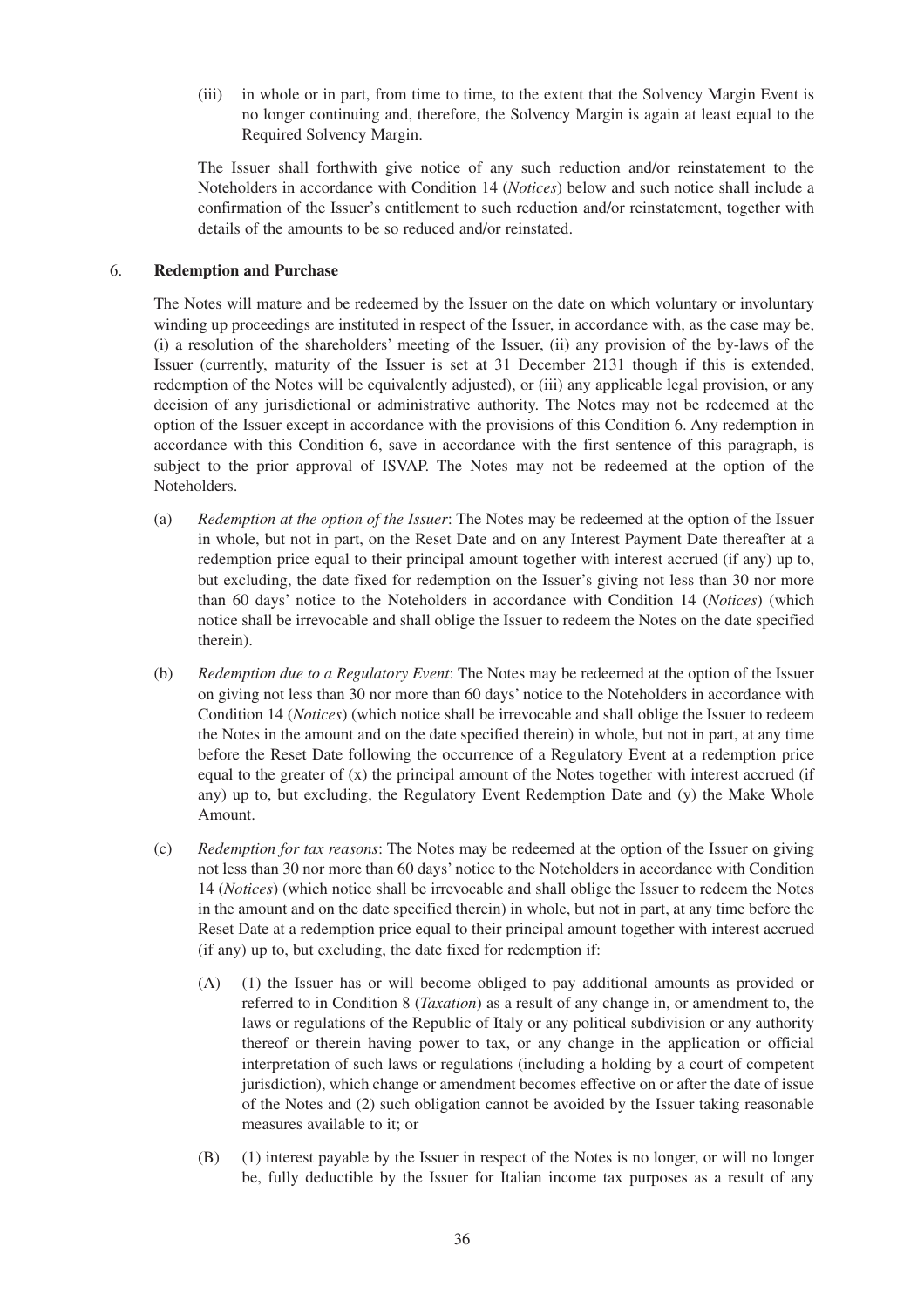change in, or amendment to, the laws or regulations or applicable accounting standards of the Republic of Italy, or any political subdivision or any authority thereof or therein having power to tax, or any change in the application or official interpretation of such laws or regulations, which change or amendment becomes effective on or after the date of issue of the Notes; and (2) such obligation cannot be avoided by the Issuer taking reasonable measures available to it;

*provided, however, that* no such notice of redemption shall be given earlier than 90 days prior to the earliest date on which interest starts accruing in respect of which the Issuer would, in the case of (A), be obliged to pay such additional amounts if a payment in respect of the Notes were then due, or, in the case of (B), be unable to deduct such amounts for Italian income tax purposes.

Prior to the publication of any notice of redemption pursuant to Conditions 6(b) or (c), the Issuer shall deliver or procure that there is delivered to the Fiscal Agent (1) a certificate signed by a legal representative of the Issuer stating that the Issuer is entitled to effect such redemption and setting forth a statement of facts showing that the conditions precedent to the right of the Issuer so to redeem have occurred and (2) in the case of Condition 6(c), an opinion of independent legal advisers of recognised standing to the effect that, in the case of (A), the Issuer has or will become obliged to pay such additional amounts or, in the case of (B), the Issuer is unable to deduct such amounts for Italian income tax purposes, in each case as a result of such change or amendment.

Upon the expiry of any such notice as is referred to in this Condition 6, the Issuer shall be bound to redeem the Notes in accordance with this Condition 6.

- (d) *No other redemption*: The Issuer shall not be entitled to redeem the Notes otherwise than as provided in paragraphs (a) to (c) above or upon maturity.
- (e) *Purchase*: The Issuer or any of its Subsidiaries may at any time purchase Notes in the open market or otherwise and at any price, provided that all unmatured Coupons are purchased therewith.
- (f) *Cancellation*: All Notes so redeemed or purchased by the Issuer and any unmatured Coupons attached to or surrendered with them shall be cancelled and may not be reissued or resold. All Notes so purchased by any Subsidiary of the Issuer may be held or resold or may be surrendered for cancellation together with any unmatured Coupons.

# 7. **Payments**

- (a) *Principal*: Payments of principal shall be made only against presentation and (provided that payment is made in full) surrender of Notes at the Specified Office of any Paying Agent outside the United States by Sterling cheque drawn on, or by transfer to a Sterling account maintained by the payee with, a bank in London.
- (b) *Interest*: Payments of interest shall, subject to paragraph (f) (*Payments other than in respect of matured Coupons*) below, be made only against presentation and (provided that payment is made in full) surrender of the appropriate Coupons at the Specified Office of any Paying Agent outside the United States in the manner described in paragraph (a) (*Principal*) above.
- (c) *Payments subject to fiscal laws*: All payments in respect of the Notes are subject in all cases to any applicable fiscal or other laws and regulations in the place of payment, but without prejudice to the provisions of Condition 8 (*Taxation*). No commissions or expenses shall be charged to the Noteholders or Couponholders in respect of such payments.
- (d) *Unmatured Coupons void*: On the due date for redemption of any Note upon maturity or pursuant to Conditions 6(a) (*Redemption and Purchase – Redemption at the option of the Issuer*), 6(b) (*Redemption and Purchase – Redemption due to a Regulatory Event*) or 6(c)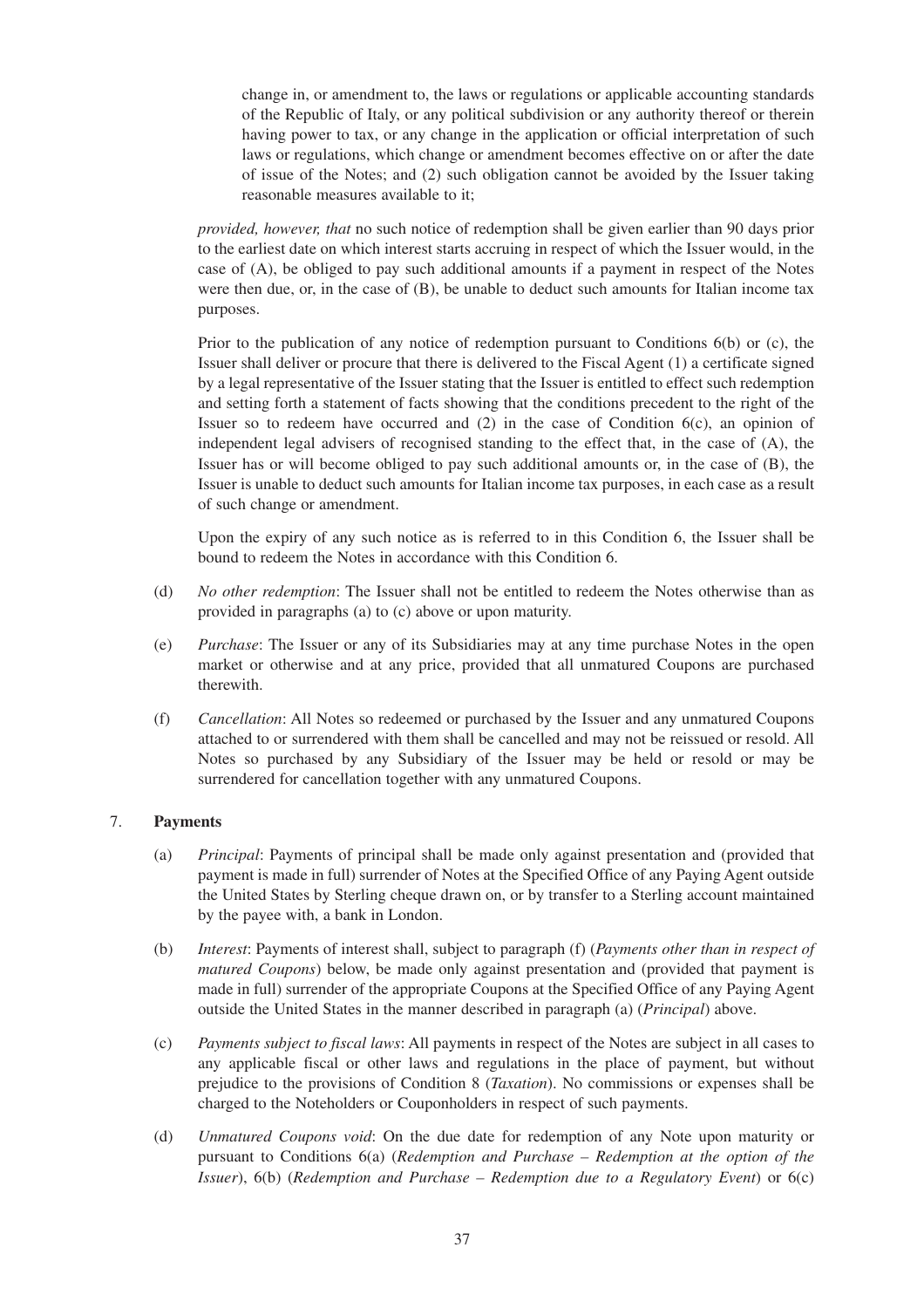(*Redemption and Purchase – Redemption for tax reasons*), all unmatured Coupons relating thereto (whether or not still attached) shall become void and no payment will be made in respect thereof. If the date on which the Notes become due is not an Interest Payment Date, the interest accrued (if any) from the preceding Interest Payment Date (or the Issue Date, as the case may be) on any Note shall be payable only against surrender or endorsement of the relevant Coupon, subject to the provisions of Conditions 4 (*Interest*) and 5 (*Interest deferral*) regarding the payment of interest.

- (e) *Payments on business days*: If the due date for payment of any amount in respect of any Note or Coupon is not a Business Day in the place of presentation, the holder shall not be entitled to payment in such place of the amount due until the next succeeding Business Day in such place and shall not be entitled to any further interest or other payment in respect of any such delay.
- (f) *Payments other than in respect of matured Coupons*: Payments of interest other than in respect of matured Coupons shall be made only against presentation of the relevant Notes at the Specified Office of any Paying Agent outside the United States.
- (g) *Partial payments*: If a Paying Agent makes a partial payment in respect of any Note or Coupon presented to it for payment, such Paying Agent will endorse thereon a statement indicating the amount and date of such payment.
- (h) *Exchange of Talons*: On or after the maturity date of the final Coupon which is (or was at the time of issue) part of a Coupon Sheet relating to the Notes, the Talon forming part of such Coupon Sheet may be exchanged at the Specified Office of the Fiscal Agent for a further Coupon Sheet (including, if appropriate, a further Talon but excluding any Coupons in respect of which claims have already become void pursuant to Condition 9 (*Prescription*). Upon the due date for redemption of any Note, any unexchanged Talon relating to such Note shall become void and no Coupon will be delivered in respect of such Talon.

# 8. **Taxation**

- (a) *Gross up*: All payments of principal and interest in respect of the Notes and the Coupons by or on behalf of the Issuer shall be made free and clear of, and without withholding or deduction for, any present or future taxes, duties, assessments or governmental charges of whatsoever nature imposed, levied, collected, withheld or assessed by or on behalf of the Republic of Italy or any political subdivision therein or any authority therein or thereof having power to tax, unless the withholding or deduction of such taxes, duties, assessments or governmental charges is required by law. In that event, the Issuer shall pay such additional amounts as will result in receipt by the Noteholders and the Couponholders after such withholding or deduction of such amounts as would have been received by them had no such withholding or deduction been required, except that no such additional amounts shall be payable in respect of any Note or Coupon presented for payment:
	- (i) in the Republic of Italy; or
	- (ii) by or on behalf of a holder which is liable to such taxes, duties, assessments or governmental charges in respect of such Note or Coupon by reason of its having some connection with the Republic of Italy other than the mere holding of such Note or Coupon; or
	- (iii) to the extent that interest or any other amount payable is paid to a non-Italian resident entity or a non-Italian resident individual which is not resident for tax purposes in one of the countries or territories allowing the Italian tax authorities to obtain appropriate information in respect of the beneficiary of the payments made from the Republic of Italy (listed in Ministerial Decree of 4 September 1996, as subsequently amended and supplemented); or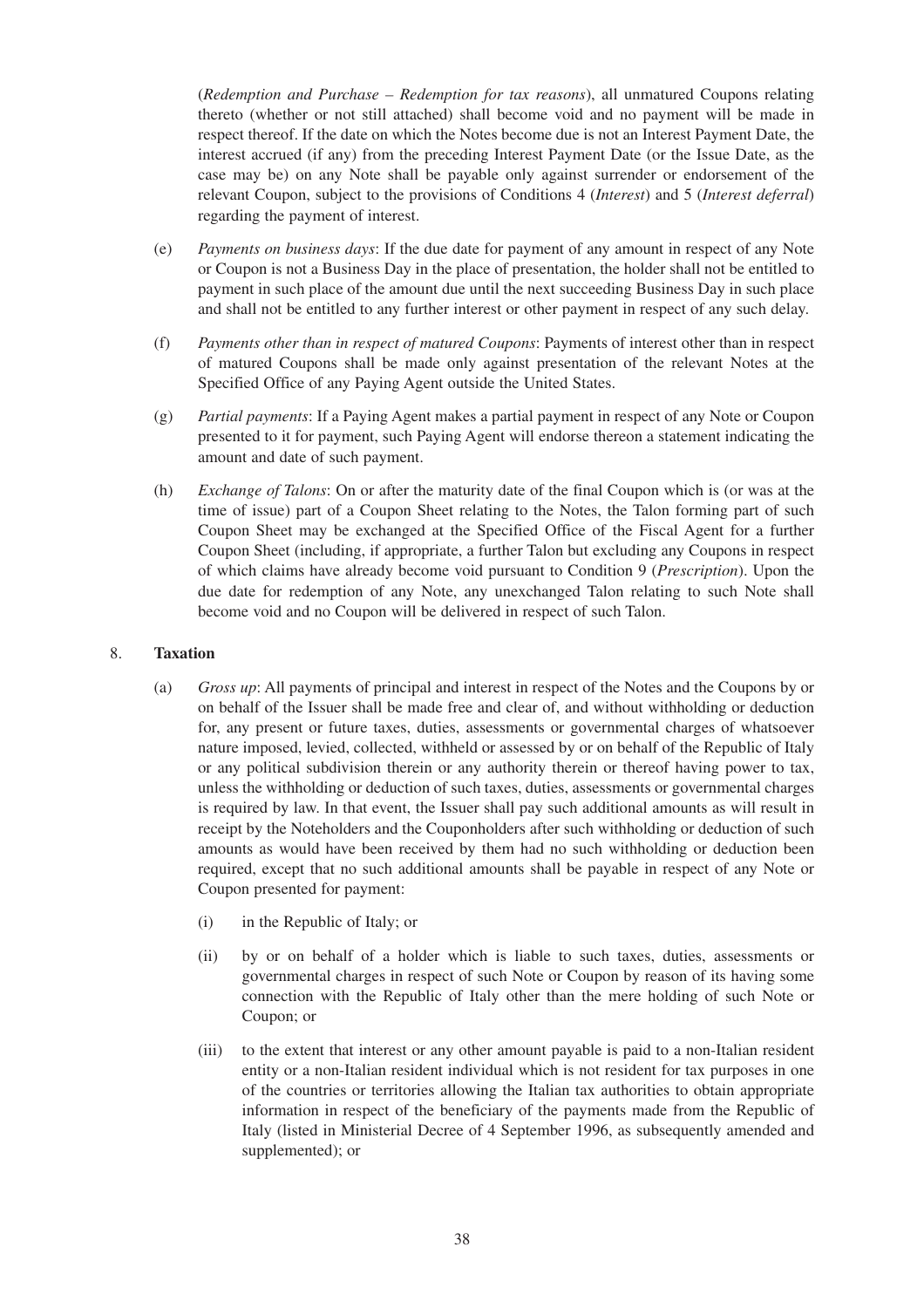- (iv) by an Italian resident, to the extent that interest is paid to an Italian individual or an Italian legal entity not carrying out commercial activities (in particular (A) partnerships, de facto partnerships not carrying out commercial activities and professional associations, (B) public and private resident entities, other than companies, not carrying out commercial activities, (C) real estate investment funds referred to in Law No. 86 of 25 January 1994, and (D) certain other Persons exempt from corporate income tax) or to such other Italian resident entities which have been or may be identified by Legislative Decree No. 239 of 1 April 1996 and related regulations of implementation which have been or may subsequently be enacted ("**Legislative Decree No. 239**"); or
- (v) in all circumstances in which the requirements and procedures set forth in Legislative Decree No. 239 have not been met or complied with except where such requirements and procedures have not been met or complied with due to the actions or omissions of the Issuer or its agents; or
- (vi) where such withholding or deduction is imposed on a payment to an individual and is required to be made pursuant to European Council Directive 2003/48/EC or any other law implementing or complying with, or introduced in order to conform to, such Directive; or
- (vii) by or on behalf of a holder who would have been able to avoid such withholding or deduction by presenting the relevant Note or Coupon to another Paying Agent in a Member State of the EU; or
- (viii) more than 30 days after the Relevant Date except to the extent that the relevant holder would have been entitled to such additional amounts if it had presented such Note or Coupon on the last day of such period of 30 days.
- (b) *Taxing jurisdiction*: If the Issuer becomes subject at any time to any taxing jurisdiction other than the Republic of Italy, references in these Conditions to the Republic of Italy shall be construed as references to such other jurisdiction.

# 9. **Prescription**

Claims for principal shall become void unless the relevant Notes are presented for payment within ten years of the appropriate Relevant Date. Claims for interest shall become void unless the relevant Coupons are presented for payment within five years of the appropriate Relevant Date.

# 10. **Replacement of Notes and Coupons**

If any Note or Coupon is lost, stolen, mutilated, defaced or destroyed, it may be replaced at the Specified Office of the Fiscal Agent (and, if the Notes are then admitted to listing, trading and/or quotation by any listing authority, stock exchange and/or quotation system which requires the appointment of a Paying Agent in any particular place, the Paying Agent having its Specified Office in the place required by such listing authority, stock exchange and/or quotation system), subject to all applicable laws and listing authority, stock exchange and/or quotation system requirements, upon payment by the claimant of the expenses incurred in connection with such replacement and on such terms as to evidence, security, indemnity and otherwise as the Issuer may reasonably require. Mutilated or defaced Notes or Coupons must be surrendered before replacements will be issued.

# 11. **Agents**

In acting under the Agency Agreement and in connection with the Notes and the Coupons, the Paying Agents act solely as agents of the Issuer and do not assume any obligations towards or relationship of agency or trust for or with any of the Noteholders or Couponholders.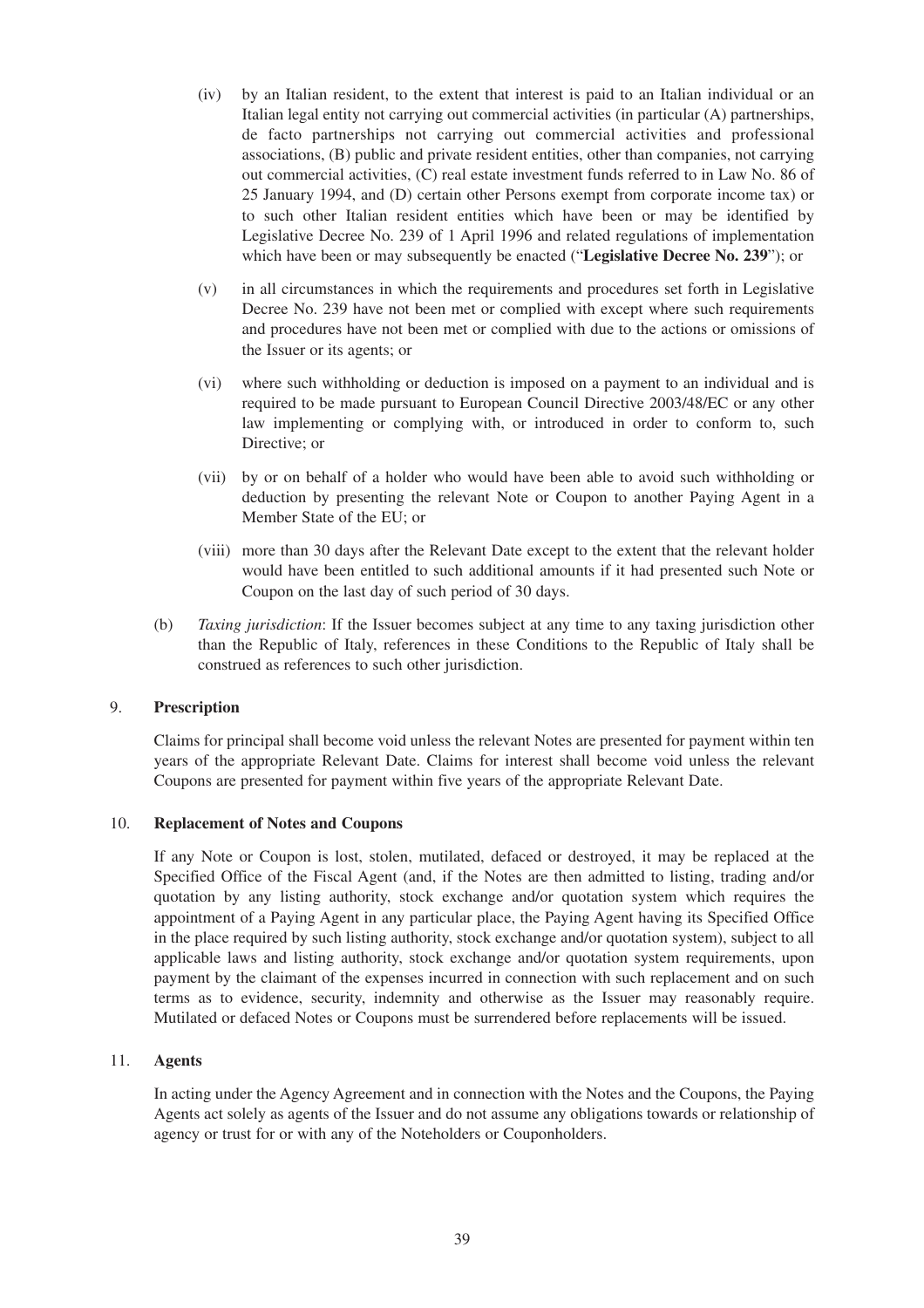The initial Paying Agents and their initial Specified Offices are listed below. The Issuer reserves the right at any time to vary or terminate the appointment of any Paying Agent and to appoint a successor fiscal agent or Calculation Agent and additional or successor paying agents; *provided, however, that*:

- (a) the Issuer shall at all times maintain a Fiscal Agent; and
- (b) the Issuer undertakes that it will ensure that it maintains a Paying Agent in a Member State of the European Union that is not obliged to withhold or deduct tax pursuant to European Council Directive 2003/48/EC or any law implementing or complying with, or introduced in order to conform to, such Directive; and
- (c) the Issuer shall at all times maintain a Calculation Agent; and
- (d) if and for so long as the Notes are admitted to listing, trading and/or quotation by any listing authority, stock exchange and/or quotation system the rules of which require the appointment of a Paying Agent in any particular place, the Issuer shall maintain a Paying Agent having its Specified Office in the place required by the rules of such listing authority, stock exchange and/or quotation system; and
- (e) there will at all times be a Paying Agent in a jurisdiction within continental Europe, other than the jurisdiction in which the Issuer is incorporated.

Notice of any change in any of the Paying Agents or in their Specified Offices shall promptly be given to the Noteholders.

# 12. **Meetings of Noteholders; Modification and Waiver; Substitution**

(a) *Meetings of Noteholders*: The Agency Agreement contains provisions for convening meetings of Noteholders to consider matters relating to the Notes, including the modification of any provision of these Conditions. Any such modification may be made if sanctioned by an Extraordinary Resolution. Any Extraordinary Resolution duly passed at any such meeting shall be binding on all the Noteholders and Couponholders, whether present or not.

In relation to the convening of meetings, quorums and the majorities required to pass an Extraordinary Resolution, the following provisions shall apply in respect of the Notes:

- (A) a meeting may be convened by the Issuer or the Noteholders' Representative and shall be convened by either of them upon the request in writing of Noteholders holding not less than one-twentieth of the aggregate principal amount of the outstanding Notes;
- (B) a meeting of Noteholders will be validly held if (i) there are one or more persons present, being or representing Noteholders holding at least one half of the aggregate principal amount of the outstanding Notes, or (ii) in the case of a second meeting following adjournment of the first meeting for want of quorum, there are one or more persons present being or representing Noteholders holding more than one third the aggregate principal amount of the outstanding Notes, or (iii) in the case of any subsequent meeting following any further adjournments for want of quorum, there are one or more persons present being or representing Noteholders holding at least one fifth of the aggregate principal amount of the outstanding Notes provided, however, that the quorum shall always be at least one half of the aggregate principal amount of the outstanding Notes for the purposes of considering a Reserved Matter and provided further that the by-laws of the Issuer may from time to time require a higher quorum;
- (C) the majority required to pass an Extraordinary Resolution (including any meeting convened following adjournment of the previous meeting for want of quorum) will be one or more persons holding or representing at least two thirds of the aggregate principal amount of the Notes represented at the meeting, provided, however, that a Reserved Matter may only be sanctioned by an Extraordinary Resolution passed at a meeting of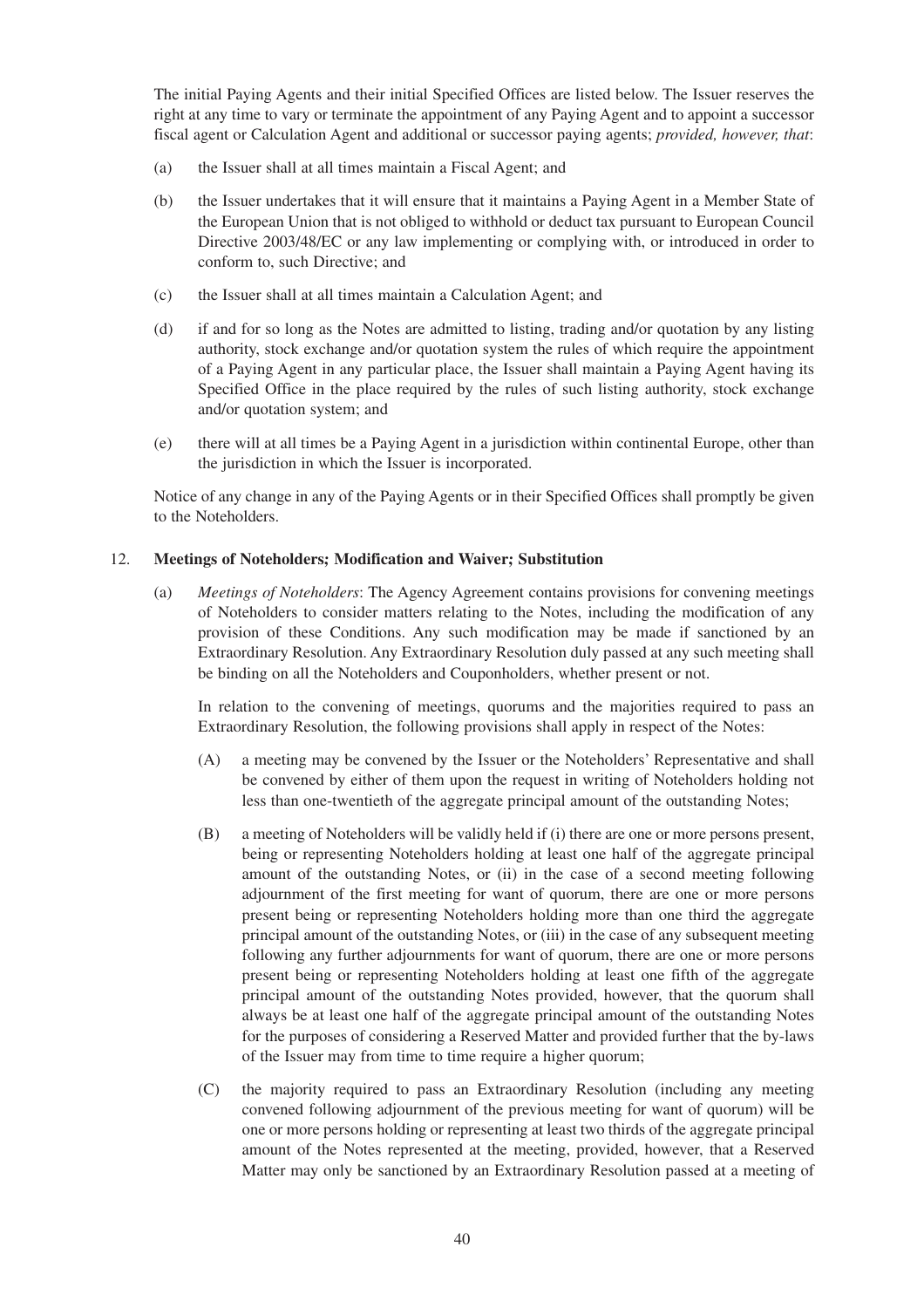Noteholders by one or more persons holding or representing at least one half of the aggregate principal amount of the outstanding Notes and provided further that the bylaws of the Issuer may from time to time require a larger majority.

- (b) *Noteholders' Representative*: Pursuant to Articles 2415 and 2417 of the Italian Civil Code, a Noteholders' Representative (*rappresentante comune*) may be appointed, *inter alia*, to represent the interests of Noteholders in respect of the Notes, such appointment to be made by an Extraordinary Resolution or by an order of a competent court at the request of one or more Noteholders or the Issuer. The Noteholders' Representative shall have the powers and duties set out in Article 2418 of the Italian Civil Code.
- (c) *Modification*: These Conditions may not be amended without the prior approval of ISVAP. The Notes and these Conditions may be amended without the consent of the Noteholders or the Couponholders to correct a manifest error. In addition, the parties to the Agency Agreement may agree to modify any provision thereof, but the Issuer shall not agree without the consent of the Noteholders to any such modification unless it is of a formal, minor or technical nature, it is made to correct a manifest error or it is, in the opinion of such parties, not materially prejudicial to the interests of the Noteholders.
- (d) *Substitution*: Any duly incorporated Subsidiary of the Issuer in good standing under the laws of its jurisdiction may, without the consent of the Noteholders, but with the prior written approval of the Issuer, assume liability as the principal debtor in respect of the Notes (the "**Substituted Debtor**"), provided that:
	- (i) a deed poll and such other documents (if any) shall be executed by the Substituted Debtor and the other parties to the Agency Agreement, as may be necessary to give full effect to the substitution (the "**Documents**") and (without limiting the generality of the foregoing) pursuant to which the Substituted Debtor shall undertake in favour of each Noteholder and each Accountholder (as defined in the Deed of Covenant) to be bound by these Conditions, the Deed of Covenant and the Agency Agreement as fully as if the Substituted Debtor had been named in the Notes, the Deed of Covenant and the Agency Agreement as the principal debtor in respect of the Notes in place of the Issuer. An unconditional and irrevocable deed of guarantee substantially in the form annexed to the Agency Agreement shall be executed by Assicurazioni Generali S.p.A. whereby Assicurazioni Generali S.p.A. shall guarantee in favour of each Noteholder and each Accountholder the payment of all sums payable by the Substituted Debtor as such principal debtor to substantially to the extent of, and in the terms specified in, the form of deed of guarantee annexed to the Agency Agreement (such guarantee is herein referred to as the "**Substitution Guarantee**" and such guarantor as the "**Guarantor**");
	- (ii) the Documents and the Substitution Guarantee shall contain a warranty and representation by the Substituted Debtor and the Guarantor (a) that each of the Substituted Debtor and the Guarantor has obtained all necessary governmental and regulatory approvals and consents for such substitution and the giving of the Substitution Guarantee, (b) that each of the Substituted Debtor and the Guarantor has obtained all necessary governmental and regulatory approvals and consents for the performance by each of the Substituted Debtor and the Guarantor of its obligations under the Documents and the Substitution Guarantee and that all such approvals and consents are in full force and effect and (c) that the obligations assumed by each of the Substituted Debtor and the Guarantor are legal, valid and binding in accordance with their respective terms and enforceable by each Noteholder and each Accountholder (subject to all applicable bankruptcy, insolvency or similar laws affecting the enforcement of creditors' rights generally and general equitable principles);
	- (iii) a legal opinion shall have been delivered to the Fiscal Agent from whom copies will be available to Noteholders (and if applicable Accountholders) (a) from lawyers of recognised standing as to matters of law of the jurisdiction of the place of incorporation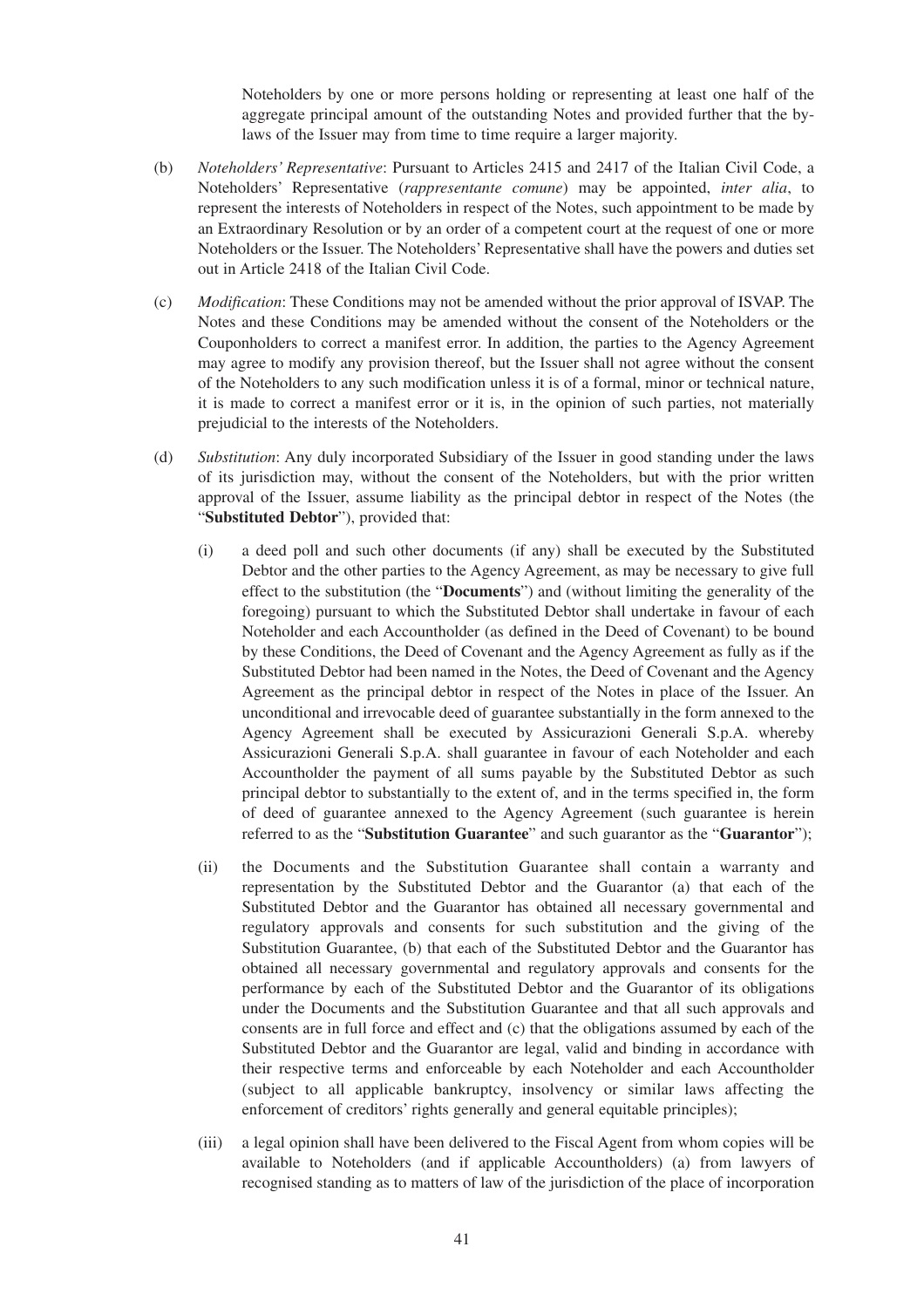of the Substituted Debtor confirming that upon the substitution taking place (1) the requirements of this Condition 12(d), save as to the giving of notice to the Noteholders, have been met, (2) the Notes, the Deed of Covenant and the Agency Agreement are legal, valid, binding and enforceable obligations of the Substituted Debtor (subject to all applicable bankruptcy, insolvency or similar laws affecting the enforcement of creditors' rights generally and general equitable principles), (3) the Substituted Debtor is validly incorporated under the laws of its jurisdiction, and (4) that the Substituted Debtor has obtained all necessary governmental and regulatory approvals and consents for the substitution and for the entry into and performance of the Documents and (b) from the legal counsel to the Guarantor confirming that upon the substitution taking place, (1) the Substitution Guarantee and the Documents are legal, valid, binding and enforceable obligations of the Guarantor and (2) the Guarantor has the power to enter into and perform the obligations to be assumed by the Guarantor in the Documents and the Substitution Guarantee;

- (iv) Standard & Poor's Rating Services, a division of McGraw-Hill Companies, Inc., Moody's Investors Service Limited and Fitch Ratings Limited or its or their successors shall have confirmed to the Substituted Debtor, the Guarantor and the Fiscal Agent that after giving effect to such substitution and the giving of the Substitution Guarantee, the Notes shall continue to be rated the same as immediately prior to the substitution;
- (v) no right of redemption pursuant to Condition 6 (*Redemption and Purchase*), any of the Documents or the Substitution Guarantee would become applicable on or as a result of such substitution;
- (vi) the appropriate regulatory authorities in Luxembourg shall have confirmed to the Substituted Debtor, the Guarantor and the Fiscal Agent that, after giving effect to such substitution and the giving of the Substitution Guarantee, the Notes shall continue to be listed on the Luxembourg Stock Exchange; and
- (vii) a certificate of solvency of the Substituted Debtor, signed by two directors of the Substituted Debtor shall have been delivered to the Fiscal Agent.

Upon the execution of the Documents and the delivery of the legal opinions as referred to in paragraph (a) above; (i) the Substituted Debtor shall be deemed to be named in the Notes, the Deed of Covenant and the Agency Agreement as the principal debtor in place of the Issuer and the Notes, the Deed of Covenant and the Agency Agreement shall thereupon be deemed to be amended to give effect to the substitution and (ii) the Issuer shall be released from all of its obligations under or in respect of the Notes, the Deed of Covenant and the Agency Agreement.

Counterparts of each of the Documents shall be deposited with and held by the Fiscal Agent for so long as any of the Notes remains outstanding and for so long as any claim made against the Substituted Debtor or the Guarantor by any Noteholder or Accountholder in relation to the Notes, the Documents or the Substitution Guarantee shall not have been finally adjudicated, settled or discharged. The Substituted Debtor and the Guarantor shall acknowledge in the Documents and the Substitution Guarantee the right of every Noteholder and Accountholder to the production of the Documents for the enforcement of any of the Notes, Documents or Substitution Guarantee.

Not later than 20 days after the execution of the Documents, the Substituted Debtor together with the Issuer shall give notice thereof to the Noteholders in accordance with Condition 14 (*Notices*).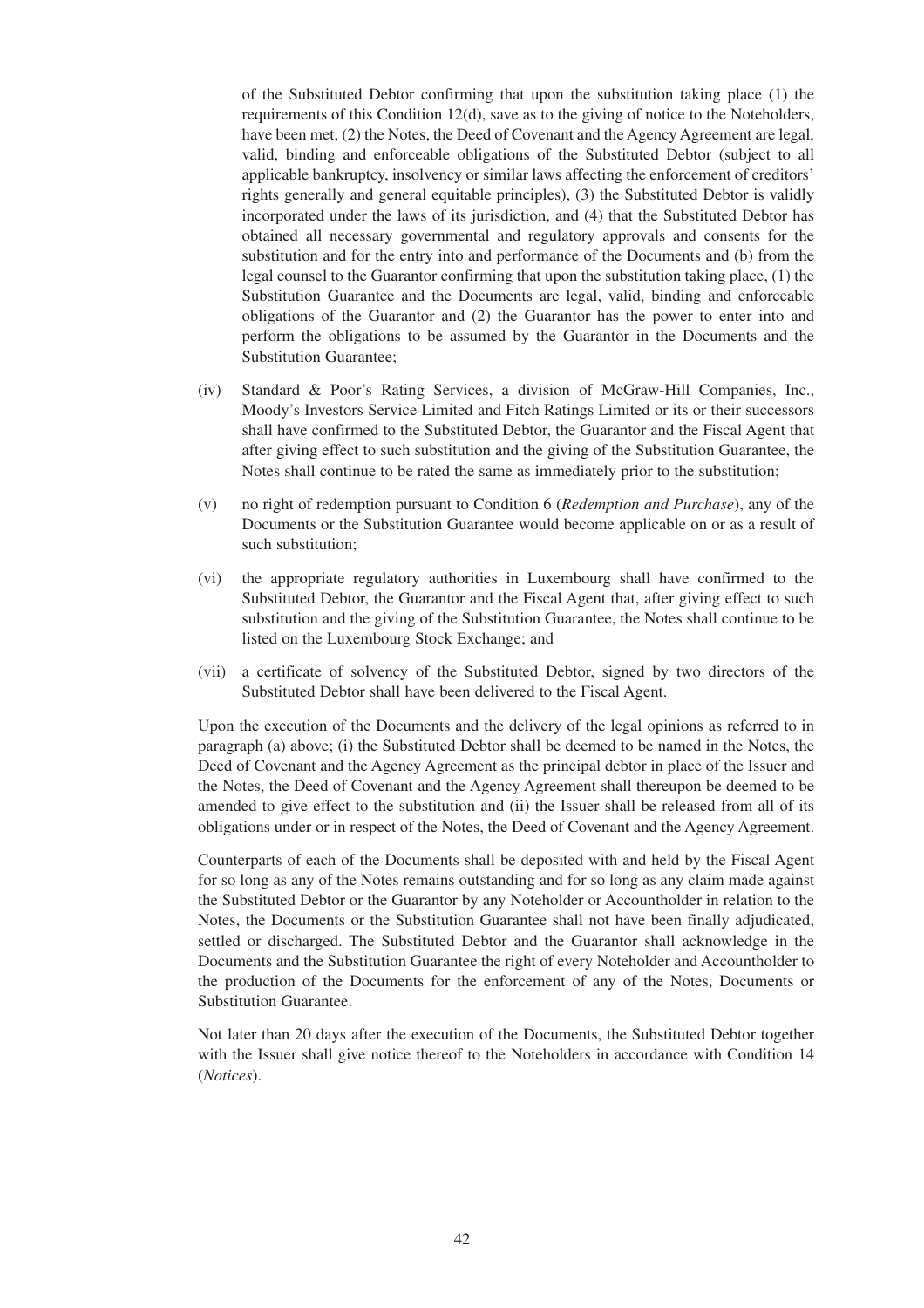### 13. **Further Issues**

The Issuer may from time to time, without the consent of the Noteholders or the Couponholders, create and issue further notes having the same terms and conditions as the Notes in all respects (or in all respects except for the first payment of interest) so as to form a single series with the Notes.

### 14. **Notices**

Notices to the Noteholders shall be valid if published in a leading English language daily newspaper published in London (which is expected to be the *Financial Times*) and, if the Notes which are listed or admitted to trading on the Luxembourg Stock Exchange and the rules of that exchange so require, on the website of the Luxembourg Stock Exchange (*www.bourse.lu*) or, if such publication is not practicable, in a leading English language daily newspaper having general circulation in Europe. Any such notice shall be deemed to have been given on the date of first publication (or if required to be published in more than one newspaper, on the first date on which publication shall have been made in all the required newspapers). Couponholders shall be deemed for all purposes to have notice of the contents of any notice given to the Noteholders.

# 15. **Currency Indemnity**

If any sum due from the Issuer in respect of the Notes or the Coupons or any order or judgment given or made in relation thereto has to be converted from the currency (the "**first currency**") in which the same is payable under these Conditions or such order or judgment into another currency (the "**second currency**") for the purpose of (a) making or filing a claim or proof against the Issuer, (b) obtaining an order or judgment in any court or other tribunal or (c) enforcing any order or judgment given or made in relation to the Notes, the Issuer shall indemnify each Noteholder, on the written demand of such Noteholder addressed to the Issuer and delivered to the Issuer or to the Specified Office of the Fiscal Agent, against any loss suffered as a result of any discrepancy between (i) the rate of exchange used for such purpose to convert the sum in question from the first currency into the second currency and (ii) the rate or rates of exchange at which such Noteholder may in the ordinary course of business purchase the first currency with the second currency upon receipt of a sum paid to it in satisfaction, in whole or in part, of any such order, judgment, claim or proof.

This indemnity constitutes a separate and independent obligation of the Issuer and shall give rise to a separate and independent cause of action.

#### 16. **Rounding**

For the purposes of any calculations referred to in these Conditions, all percentages resulting from such calculations will be rounded, if necessary, to the nearest one hundred-thousandth of a percentage point (with 0.000005 per cent. being rounded up to 0.00001 per cent.).

#### 17. **Governing Law and Jurisdiction**

- (a) *Governing law*: The Notes are governed by, and shall be construed in accordance with, English Law. The relevant provisions of the Agency Agreement concerning meetings of Noteholders and the appointment of a Noteholders' Representative (*rappresentante commune*) are subject to compliance with the laws of the Republic of Italy.
- (b) *Jurisdiction*: The Issuer agrees for the benefit of the Noteholders that the courts of England shall have jurisdiction to hear and determine any suit, action or proceedings, and to settle any disputes, which may arise out of or in connection with the Notes (respectively, "**Proceedings**" and "**Disputes**") and, for such purposes, irrevocably submits to the jurisdiction of such courts.
- (c) *Appropriate forum*: The Issuer irrevocably waives any objection which it might now or hereafter have to the courts of England being nominated as the forum to hear and determine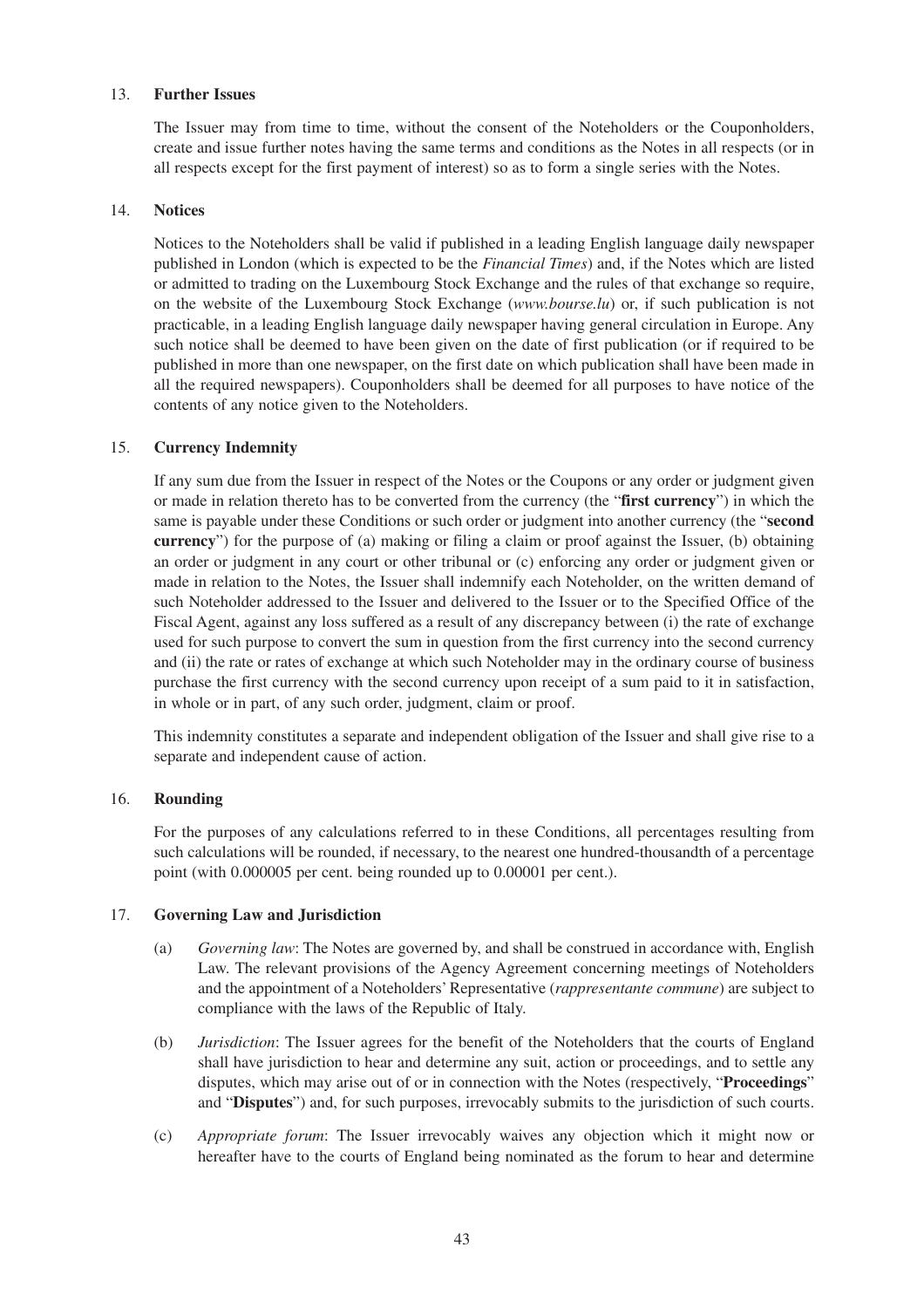any Proceedings and to settle any Disputes, and agrees not to claim that any such court is not a convenient or appropriate forum.

- (d) *Service of Process*: The Issuer agrees that the documents which start any Proceedings and any other documents required to be served in relation to those Proceedings may be served on it by being delivered to the person or persons for the time being registered at the Companies Register under Part XXIII of the Companies Act 1985 and authorised to accept service of process in England on behalf of the Issuer. If such person is not or ceases to be effectively appointed to accept service of process on behalf of the Issuer, the Issuer shall, on the written demand of any Noteholder addressed to the Issuer and delivered to the Issuer, appoint a further person in England to accept service of process on its behalf and, failing such appointment within 15 days, any Noteholder shall be entitled to appoint such a person by written notice addressed to the Issuer and delivered to the Issuer. Nothing in this paragraph shall affect the right of any Noteholder to serve process in any other manner permitted by law. This clause applies to Proceedings in England and to Proceedings elsewhere.
- (e) *Non-exclusivity*: The submission to the jurisdiction of the courts of England shall not (and shall not be construed so as to) limit the right of any Noteholder to take Proceedings in any other court of competent jurisdiction, nor shall the taking of Proceedings in any one or more jurisdictions preclude the taking of Proceedings in any other jurisdiction (whether concurrently or not) if and to the extent permitted by law.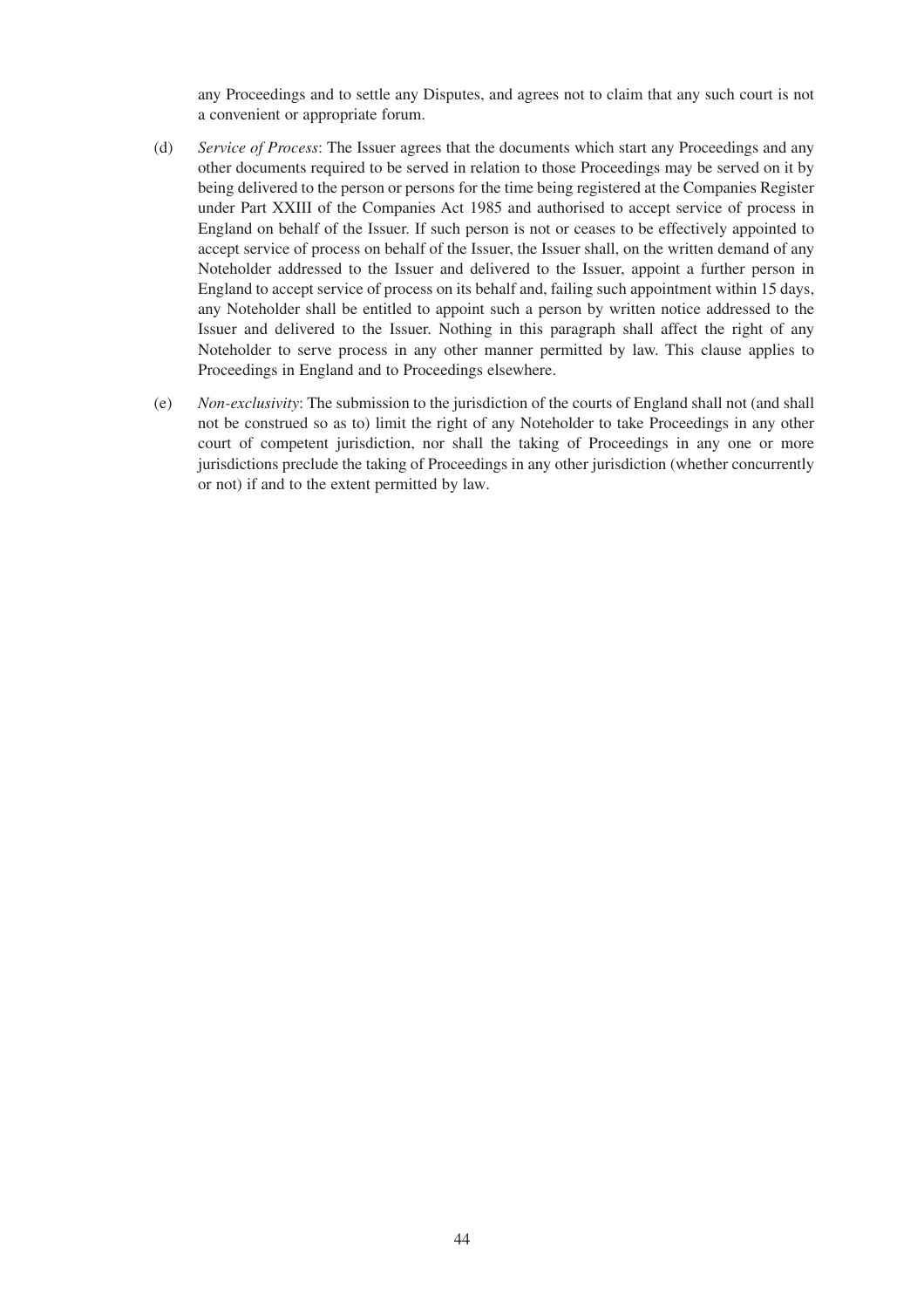### **SUMMARY OF PROVISIONS RELATING TO THE NOTES WHILE IN GLOBAL FORM**

The Notes will initially be in the form of a Temporary Global Note which will be deposited on or around 8 February 2007 (the "**Closing Date**") with a common depositary for Euroclear and Clearstream, Luxembourg. The Temporary Global Note will be exchangeable in whole or in part for interests in a Permanent Global Note not earlier than 40 days after the Closing Date upon certification as to non-U.S. beneficial ownership. No payments will be made under the Temporary Global Note unless exchange for interests in the Permanent Global Note is improperly withheld or refused. In addition, interest payments in respect of the Notes cannot be collected without such certification of non-U.S. beneficial ownership.

The Permanent Global Note will become exchangeable in whole, but not in part, for Notes in definitive form ("**Definitive Notes**") in the denomination of GBP 50,000 at the request of the bearer of the Permanent Global Note against presentation and surrender of the Permanent Global Note to the Fiscal Agent if Euroclear or Clearstream, Luxembourg is closed for business for a continuous period of 14 days (other than by reason of legal holidays) or announces an intention permanently to cease business.

The Permanent Global Note will also become exchangeable, in whole but not in part only and at the option of the Issuer, for Definitive Notes if, by reason of any change in the laws of the Issuer's taxing jurisdiction, the Issuer is or will be required to make any withholding or deduction from any payment in respect of the Notes which would not be required if the Notes were in definitive form.

Whenever the Permanent Global Note is to be exchanged for Definitive Notes, the Issuer shall procure the prompt delivery (free of charge to the bearer) of such Definitive Notes, duly authenticated and with Coupons attached, in an aggregate principal amount equal to the principal amount of the Permanent Global Note to the bearer of the Permanent Global Note against the surrender of the Permanent Global Note at the Specified Office of the Fiscal Agent within 30 days of the occurrence of the bearer requesting such exchange.

If:

- (a) Definitive Notes have not been delivered by 5.00 p.m. (London time) on the thirtieth day after the bearer has duly requested exchange of the Permanent Global Note for Definitive Notes; or
- (b) the Permanent Global Note (or any part of it) has become due and payable in accordance with the Conditions or the date for final redemption of the Notes has occurred and, in either case, payment in full of the amount of principal falling due with all accrued interest thereon has not been made to the bearer in accordance with the terms of the Permanent Global Note on the due date for payment,

then the Permanent Global Note (including the obligation to deliver Definitive Notes) will become void at 5.00 p.m. (London time) on such thirtieth day (in the case of (a) above) or at 5.00 p.m. (London time) on such due date (in the case of (b) above) and the bearer of the Permanent Global Note will have no further rights thereunder (but without prejudice to the rights which the bearer of the Permanent Global Note or others may have under a deed of covenant dated 8 February 2007 (the "**Deed of Covenant**") executed by the Issuer in relation to the Notes). Under the Deed of Covenant, persons shown in the records of Euroclear and/or Clearstream, Luxembourg as being entitled to an interest in the Permanent Global Note will acquire directly against the Issuer all those rights to which they would have been entitled if, immediately before the Permanent Global Note became void, they had been the holders of Definitive Notes in an aggregate principal amount equal to the principal amount of Notes they were shown as holding in the records of Euroclear and/or (as the case may be) Clearstream, Luxembourg.

In addition, the Permanent Global Note will contain provisions which modify the Terms and Conditions of the Notes as they apply to the Permanent Global Note. The following is a summary of certain of those provisions:

*Payments:* All payments in respect of the Temporary Global Note and the Permanent Global Note will be made against presentation and (in the case of payment of principal in full with all interest accrued thereon) surrender of the Temporary Global Note or (as the case may be) the Permanent Global Note at the Specified Office of any Paying Agent and will be effective to satisfy and discharge the corresponding liabilities of the Issuer in respect of the Notes. On each occasion on which a payment of principal or interest is made in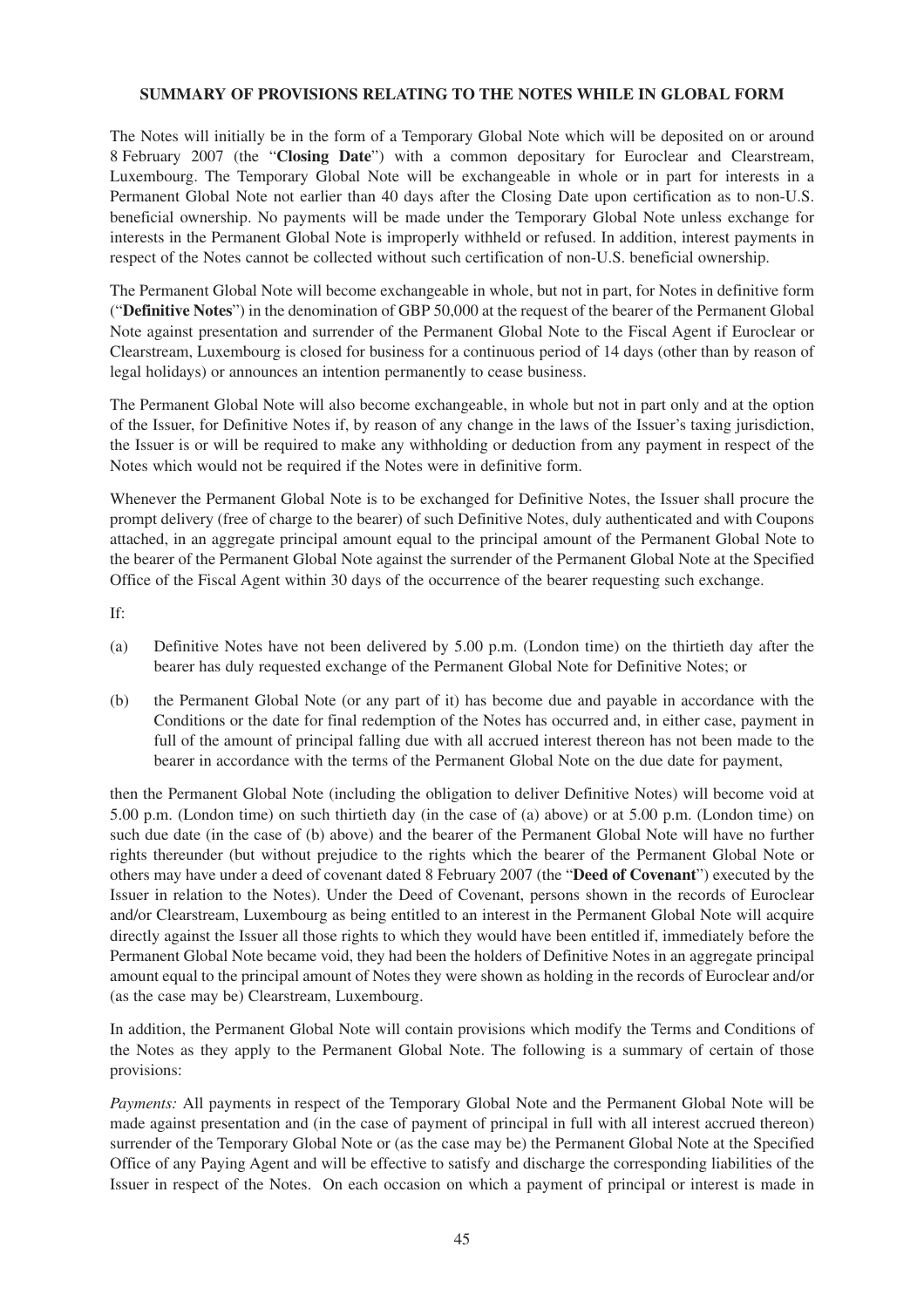respect of the Temporary Global Note or (as the case may be) the Permanent Global Note, the Issuer shall procure that the same is noted in a schedule thereto.

*Notices:* Notwithstanding Condition 14 (*Notices*), while all the Notes are represented by the Permanent Global Note (or by the Permanent Global Note and/or the Temporary Global Note) and the Permanent Global Note is (or the Permanent Global Note and/or the Temporary Global Note are) deposited with a common depositary for Euroclear and Clearstream, Luxembourg, notices to Noteholders may be given by delivery of the relevant notice to Euroclear and Clearstream, Luxembourg and, in any case, such notices shall be deemed to have been given to the Noteholders in accordance with Condition 14 (*Notices*) on the date of delivery to Euroclear and Clearstream, Luxembourg, except that, for so long as the Notes are admitted to trading on the Luxembourg Stock Exchange and it is a requirement of applicable law or regulations, such notices shall be published on the website of the Luxembourg Stock Exchange (*www.bourse.lu*).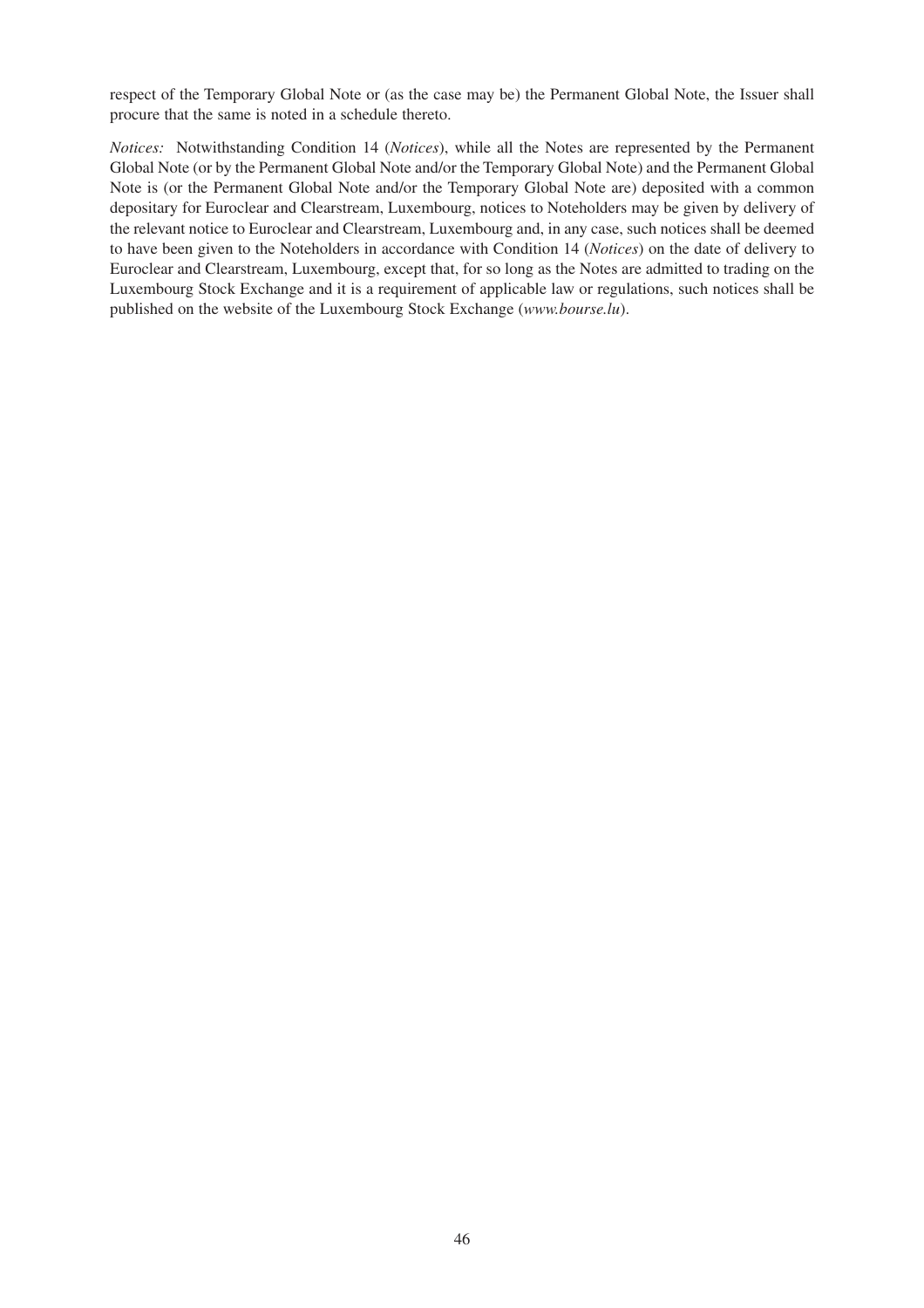# **USE OF PROCEEDS**

The net proceeds from the issue of the Notes are expected to be approximately £491,040,000 after deducting the Managers' fees and commissions, less estimated offering expenses. The proceeds of the Notes will be used by the Issuer to repay amounts outstanding under a bridge financing arrangement entered into to finance the acquisition of Toro and for other corporate purposes. See "Description of Assicurazioni Generali S.p.A.—Recent Developments".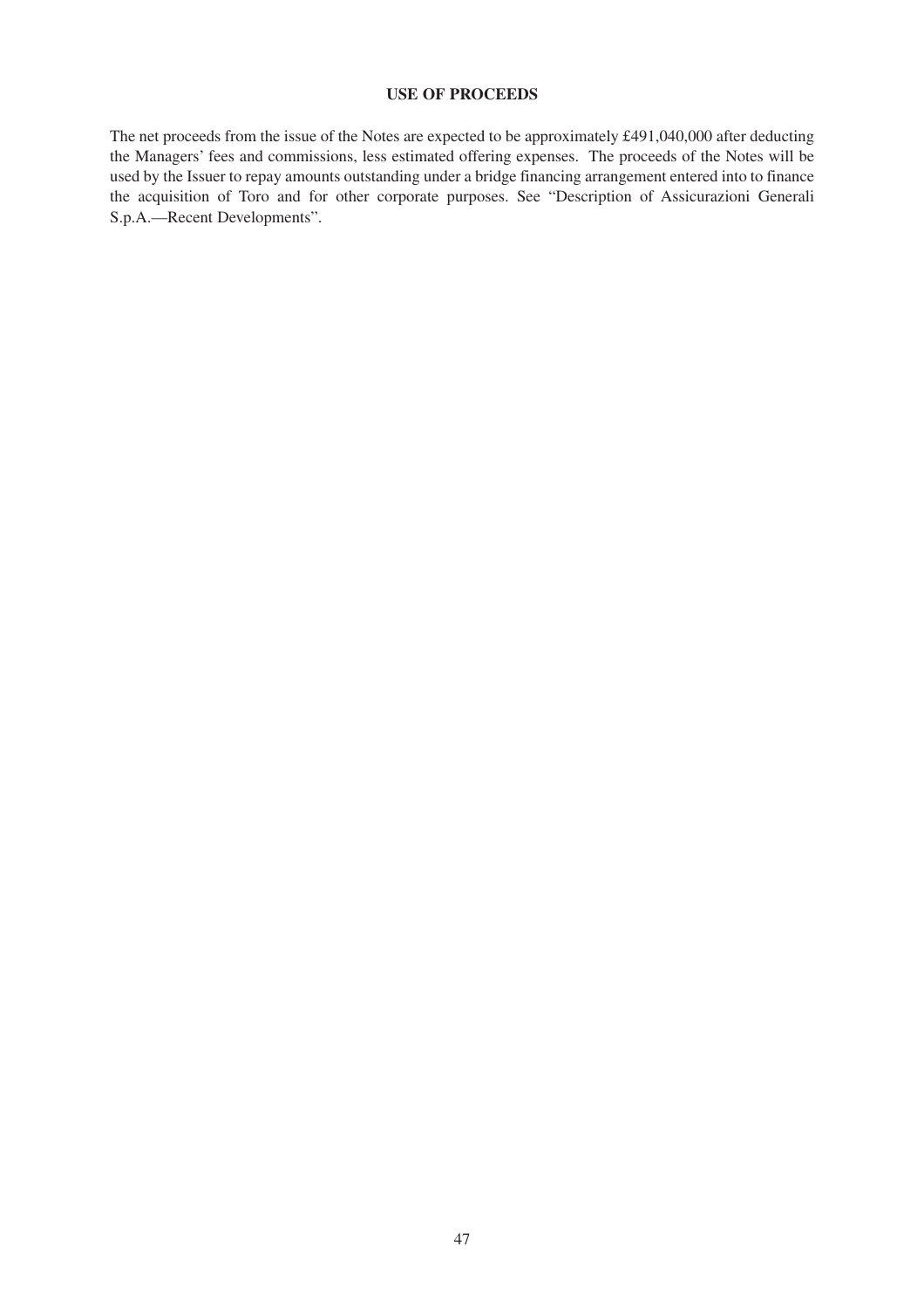### **DESCRIPTION OF ASSICURAZIONI GENERALI S. p. A.**

# **General**

Established in Trieste in 1831 as a company limited by shares (*Società per Azioni*) with a duration of 300 years, Assicurazioni Generali S.p.A. ("**Assicurazioni Generali**" or the "**Guarantor**") and its consolidated subsidiaries (together the "**Generali Group**") is the largest insurance group in Italy and the third largest in Europe in terms of total gross premiums written. The Generali Group operates in approximately 40 countries worldwide through branch offices and subsidiaries. The registered address of Assicurazioni Generali is Piazza Duca degli Abruzzi 2, 34132 Trieste, Italy and the telephone number is +39 040 671111. Assicurazioni Generali is registered at the Companies' Registry of the Chamber of Commerce of Trieste, Italy under registration no. 00079760328.

The corporate purpose of Assicurazioni Generali, as provided by Articles 4.1 and 4.2 of its by-laws, is to: (i) engage in and carry out the business of insurance, reinsurance and capitalisation of every kind and to operate and manage any forms of supplementary pensions, including through the creation of open funds, in Italy and abroad, or the undertaking of any other activities reserved or admitted by the law to insurance companies; and (ii) in general engage in and perform any activity and carry out any transaction that is related to, connected with or conducive to the attainment of the corporate purpose, also through the participation in Italian or foreign companies and bodies.

Assicurazioni Generali has a dual function within the Generali Group, acting as an insurer in its own right, operating through branch offices in Italy and other countries, and also acting as the parent company of the Generali Group.

Assicurazioni Generali was first quoted on the Trieste stock exchange in 1857. Since 15 April 1994, Assicurazioni Generali shares have been listed on the *Mercato Telematico Azionario*, the electronic stock market of the Italian Stock Exchange. As at 29 December 2006, Assicurazioni Generali had a market capitalisation of approximately Euro 42.5 billion.

# **Generali Group**

The Generali Group undertakes a wide range of direct life and non-life insurance business, assumed reinsurance business and activities in fund and asset management and related areas. As at 30 September 2006, the Generali Group fully consolidates 310 companies: 115 insurance companies, 57 financial holding companies, 70 real estate companies and 68 services companies. The Group controls 10 subsidiaries that are accounted for on an equity basis. Such subsidiaries operate in insurance-related areas, such as fund and asset management. Assicurazioni Generali controls a further 313 non-consolidated subsidiaries and has a significant influence on a further 68 companies which are accounted for on a cost method basis.

#### **Financial Overview**

The audited consolidated financial statements of Assicurazioni Generali as at and for the year ended 31 December 2005 have been prepared in accordance with IFRS and the audited consolidated financial statements of Assicurazioni Generali as at and for the year ended 31 December 2004 have been restated in accordance with IFRS. The unaudited consolidated financial statements of Assicurazioni Generali as at and for the nine months ended 30 September 2006 and 2005 have been prepared in accordance with Art. 82 of Rules for Issuers No. 11971/99, amended by CONSOB resolution No. 14990 of 14 April 2005. Profit and loss account and balance sheet data has been presented based on Annex 3D, adopting IAS/IFRS.

For the year ended 31 December 2005, gross premiums written by the Generali Group amounted to Euro 62.83 billion (for the year ended 31 December 2004: Euro 55.7 billion; for the nine months ended 30 September 2006: Euro 45.35 billion), of which Euro 45.77 billion (for the year ended 31 December 2004: Euro 38.67 billion; for the nine months ended 30 September 2006: Euro 32.22 billion) was attributable to its life insurance business and Euro 17.06 billion (for the year ended 31 December 2004: Euro 17.03 billion; for the nine months ended 30 September 2006: Euro 13.14 billion) to its non-life insurance business.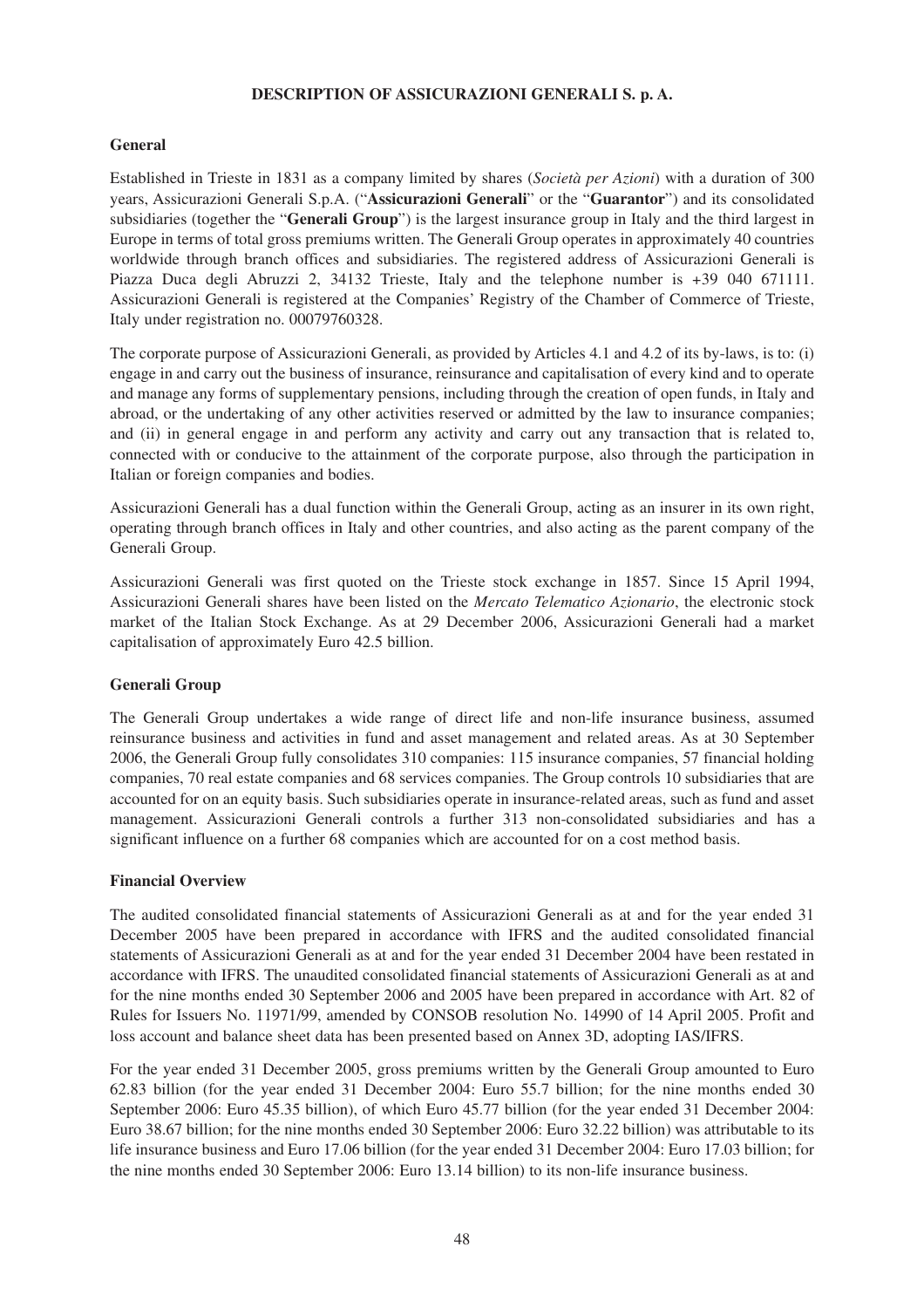The consolidated net profit of the Generali Group for the full year 2005 was Euro 1.92 billion (for the year ended 31 December 2004: Euro 1.67 billion; for the nine months ended 30 September 2006: Euro 1.94 billion).

Total investments of the Generali Group as at 31 December 2005 amounted to Euro 307.42 billion (for the year ended 31 December 2004: Euro 271.77 billion; for the nine months ended 30 September 2006: Euro 320.61 billion), representing a 13.12 per cent. increase compared to the 2004 year end figure. Total net investment income, not at fair value, for the full year 2005 amounted to Euro 11.70 billion (for the year ended 31 December 2004: Euro 10.87 billion; for the nine months ended 30 September 2006: Euro 9.51 billion).

Net insurance provision, net of consolidated adjustments of the Generali Group as at 31 December 2005 amounted to Euro 275.14 billion (as at 31 December 2004: Euro 244.53 billion; as at 30 September 2006: Euro 287.14 billion), representing a 12.52 per cent. increase over the 2004 year end figure.

# **Selected Financial Information**

The section "Summary Financial Information of Assicurazioni Generali S.p.A.", included elsewhere in this Prospectus, contains consolidated balance sheet and income statement information in summary form, extracted from the audited consolidated financial statements of Assicurazioni Generali as at and for the years ended 31 December 2004 and 2005 and the unaudited consolidated financial statements as at and for the nine months ended 30 September 2006 and 2005.

The following table sets out certain selected consolidated financial information of the Generali Group as at and for the nine months ended 30 September 2006 and as at and for the year ended 31 December 2005.

|                                                            | As at and<br>for the nine<br>months<br>ended 30<br><b>September</b><br>2006 | As at and<br>for the year<br>ended 31<br><b>December</b><br>2005 |  |
|------------------------------------------------------------|-----------------------------------------------------------------------------|------------------------------------------------------------------|--|
|                                                            | <b>IFRS</b><br>(unaudited)                                                  | <b>IFRS</b><br>(audited)                                         |  |
|                                                            | (in billions of Euro,<br>except percentages)                                |                                                                  |  |
|                                                            | 45.35                                                                       | 62.68                                                            |  |
|                                                            | 7.06                                                                        | 9.44                                                             |  |
|                                                            | 320.61                                                                      | 307.42                                                           |  |
|                                                            | 9.51                                                                        | 11.70                                                            |  |
| Net insurance provisions (net of consolidated adjustments) | 287.14                                                                      | 275.14                                                           |  |
|                                                            | 12.51                                                                       | 12.03                                                            |  |
|                                                            | 1.94                                                                        | 1.92                                                             |  |
|                                                            | 10.2%                                                                       | 9.4%                                                             |  |
|                                                            | 69.7%                                                                       | 70.6%                                                            |  |
| Combined ratio (non-life, net of consolidated adjustments) | 95.9%                                                                       | 97.9%                                                            |  |

# **Strategy**

In March 2006 the Board of Directors adopted a business plan for the three-year period 2006-2008 (the "**Business Plan**"). The plan seeks to accelerate the model implemented in the previous 2003-2005 plan.

The Business Plan, building on the growth and efficiency achieved under the previous plan, sets significant new targets for further growth: a rise in non-life premiums that outperform the industry average and new business value in the life sector expanding at an average annual rate of 10 per cent. Moreover, it sets out objectives whereby the aim is to achieve the following targets at the end of the three years: a combined ratio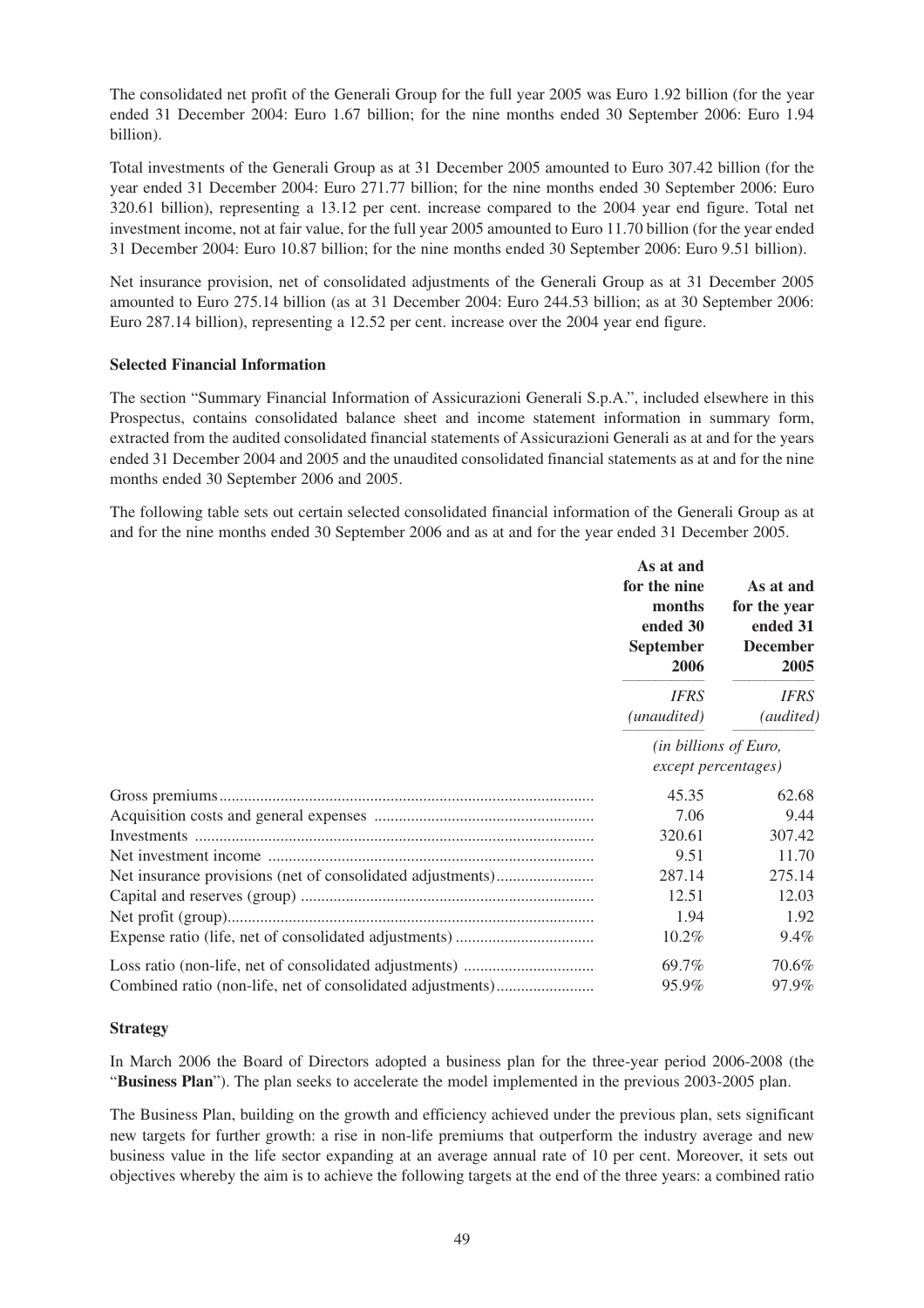falling to 95.5 per cent., consolidated earnings up 50 per cent. and normalised return on embedded value rising to 14.5 per cent.

The new plan envisages three pillars: growth and innovation; a single national organisational model and Generali Group-wide structures and capital optimisation.

Management expects that the tools for growth and innovation will be the Generali Group's widespread network of agents and financial advisers, the professionalism of the Generali Group's salesmen, leadership in some countries in direct channels (telephone, Internet), entry into the Indian market and expansion in fastgrowing markets such as China and Central and Eastern Europe. The Generali Group's expansion in these emerging markets may be executed through acquisitions, joint venture agreements or strategic alliances. The Generali Group continues to evaluate a variety of such transactions and may finance these transactions through cash on hand, newly issued debt or equity securities or a combination of the foregoing.

Management believes that an essential factor in improving the Generali Group's efficiency will be a single, simplified operational model at national level, flanked by four key Generali Group-wide projects designed to achieve economies of scale.

As part of the new model in each country administrative services, procurement, claims management, strategic marketing and product development are centralised and shared by Generali Group companies creating a series of networks, each designed to provide its own clients with customised services, products and channels that best serve their needs.

The Generali Group-wide plans will pool capital-intensive activities such as IT, large scale activities such as asset management and treasury management, and activities that require the sharing of specialised skills, such as risk management. Management expects that the sharing of Generali Group's best practices at an international level in strategic sectors such as pricing of motor insurance and claims handling will also be extended.

Management aims to undertake measures for more efficient use of capital in order to preserve the Generali Group's financial wellbeing and credit rating and to ensure there is sufficient capacity for external growth.

# **Significant Recent Events**

In April 2006, in Germany, by means of a voluntary public offering, the Generali Group increased its stake in AMB Generali Holding to 85.05 per cent. and, in doing so, now has full control of AMB Generali Holding's shareholders' general meeting. In July 2006 in Austria and August 2006 in Switzerland, the Generali Group consummated similar transactions to obtain the entire share capital of Generali Holding Vienna A.G. and Generali (Schweiz) Holding, respectively. Additionally, in Israel, the Generali Group increased its stake in Migdal Insurance and Financial Holding from approximately 60 per cent. to approximately 70 per cent.

In 2005, in China, Generali China Life moved into the market for group insurance by underwriting a large pension plan for the payment of annuities. Management believes that as a result of the one-off premium paid under this contract, Generali China Life is now a leader in premium income compared to other foreign joint ventures in China. An agreement with Industrial and Commercial Bank of China signed in Beijing in 2004 became operational for the Canton region, and distribution agreements were also entered into with other leading Chinese banks. In December 2005, a new branch in Shanghai began insurance underwriting and in 2006 the Generali Group obtained from the competent regulatory body a permit to operate in non-life lines, enabling the Generali Group to provide insurance in China both in the life and non-life sector.

In line with its expansion strategy in Eastern Europe, in March 2006, the Generali Group acquired a majority stake in Delta Osiguranje, the country's third largest insurance company, which operates in both the life and non-life sectors.

In India, in May 2006, the Generali Group entered into an agreement for the establishment of a life and nonlife joint venture with the most important Indian retail distribution group: Pantaloon Retail. The joint venture, which will mark the Generali Group's entry into the Indian market, will take the name of "Future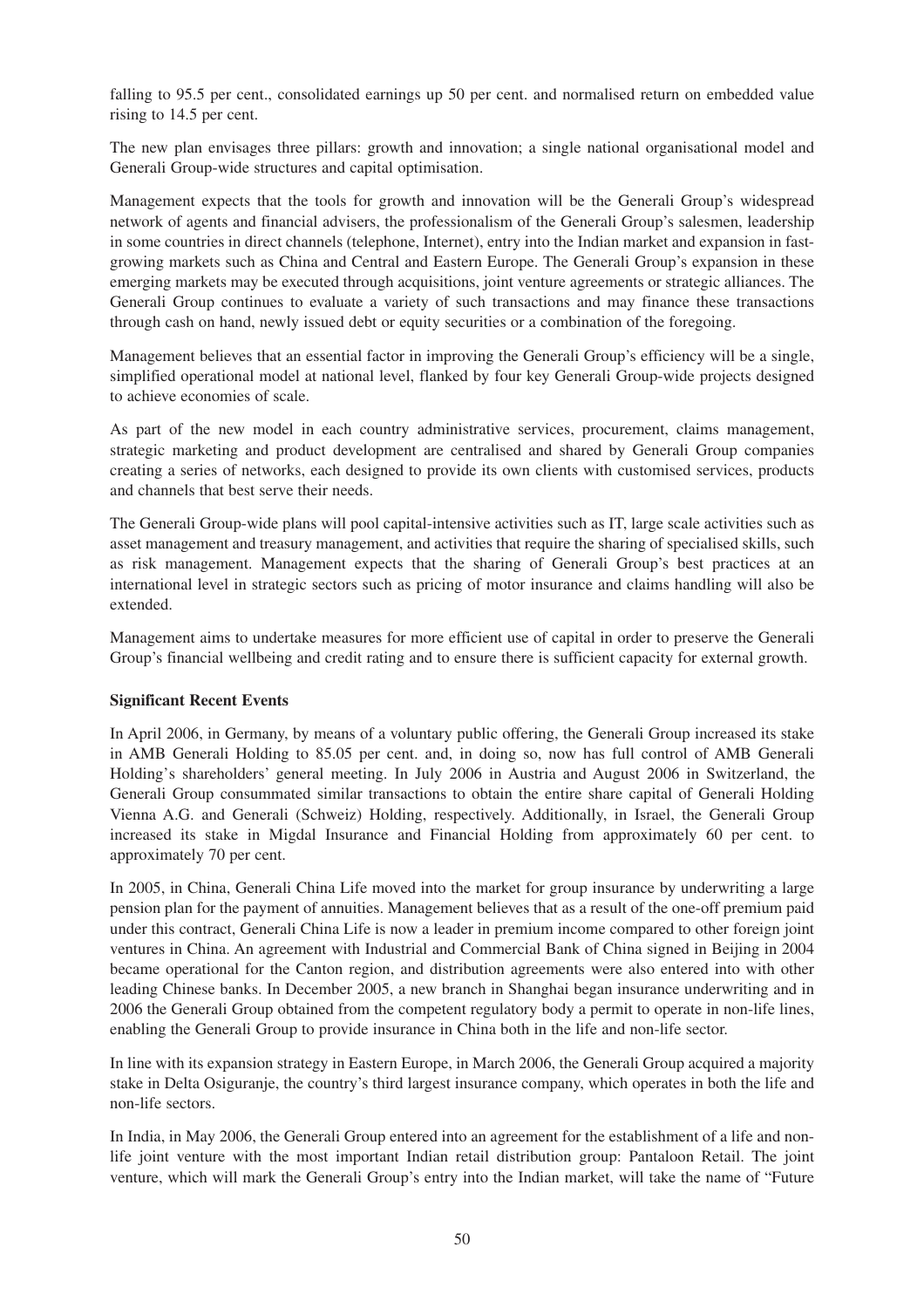Generali" and the Generali Group will hold a stake within the limit of 26 per cent., as laid down by current Indian legislation on foreign investments in Indian companies.

In May 2006, in Croatia the Generali Group acquired 100 per cent. of Libertas Osiguranje, a company operating in the life sector, and authorised to operate in the accident and health sectors.

In June 2006, in Ukraine the Generali Group acquired 51 per cent. of the capital of Garant Auto and Garant Life, respectively the second largest company in the non-life sector and the third largest company in the life sector in Ukraine.

In June 2006, in Switzerland, our Swiss bank, BSI - Banca della Svizzera Italiana agreed to acquire Banca Unione Credito from the Fiat Group in an effort to further solidify its position in the asset management business. In January 2007, the merger between Banca Unione di Credito and BSI was concluded.

In July 2006, in Bulgaria, the Generali Group acquired 51 per cent. of the Orel-G group, which operates in the Bulgarian market through three separate companies: Orel AD (non-life insurance), Orel Life AD (life insurance) and Zakrila Ad.

The realisation of single Generali Group-wide systems has proceeded at both a national and an international level as part of the reorganisation of the Generali Group's activities by geographical area with the aim of achieving cost savings and optimising the use of resources, especially in IT and administration. In Italy in particular, the single data processing platforms for life and non-life portfolio management went operational and the centralisation of Generali Group's administrative and operational functions has proceeded.

In the first half of 2006, the Generali Group has initiated organisational restructuring initiatives aimed at optimising management in Italy. With a view to simplifying the structure, the Generali Group resolved to incorporate Generali Vita into Assicurazioni Generali as well as to merge INA and Assitalia.

On 4 October 2006, Assicurazioni Generali acquired a controlling stake in the share capital of Toro and on 19 December 2006, Assicurazioni Generali completed a tender offer for the remaining ordinary shares of Toro. See "—Recent Developments".

# **Generali Group Business**

The Generali Group's operations are comprised of two major businesses – the insurance business and the asset and financial management business.

The Generali Group's insurance business consists of two segments – Life and Non-Life. The Generali Group's Life segment provides several types of life and health insurance. The Generali Group's Non-Life segment provides several types of property and casualty insurance.

The Generali Group's Life and Non-Life segments offer a wide range of insurance products and services and cater to both retail and corporate customers. In order to distribute its insurance products and services, the Generali Group's Life and Non-Life segments rely on a multi-channel and multi-brand strategy that primarily uses sales agents. Both segments also rely on paid sales persons, financial advisers, bancassurance networks (distribution through the counters of the Generali Group's partner banks) and strategic partnerships with third party distribution networks to distribute the Generali Group's insurance products and services. The Generali Group's Life and Non-Life segments also distribute insurance products and services through "direct sales companies". These companies utilise the telephone and the Internet to sell and provide services to the Generali Group's customers.

The Generali Group's asset and financial management business primarily focuses on managing the Generali Group's assets, together with private wealth management services.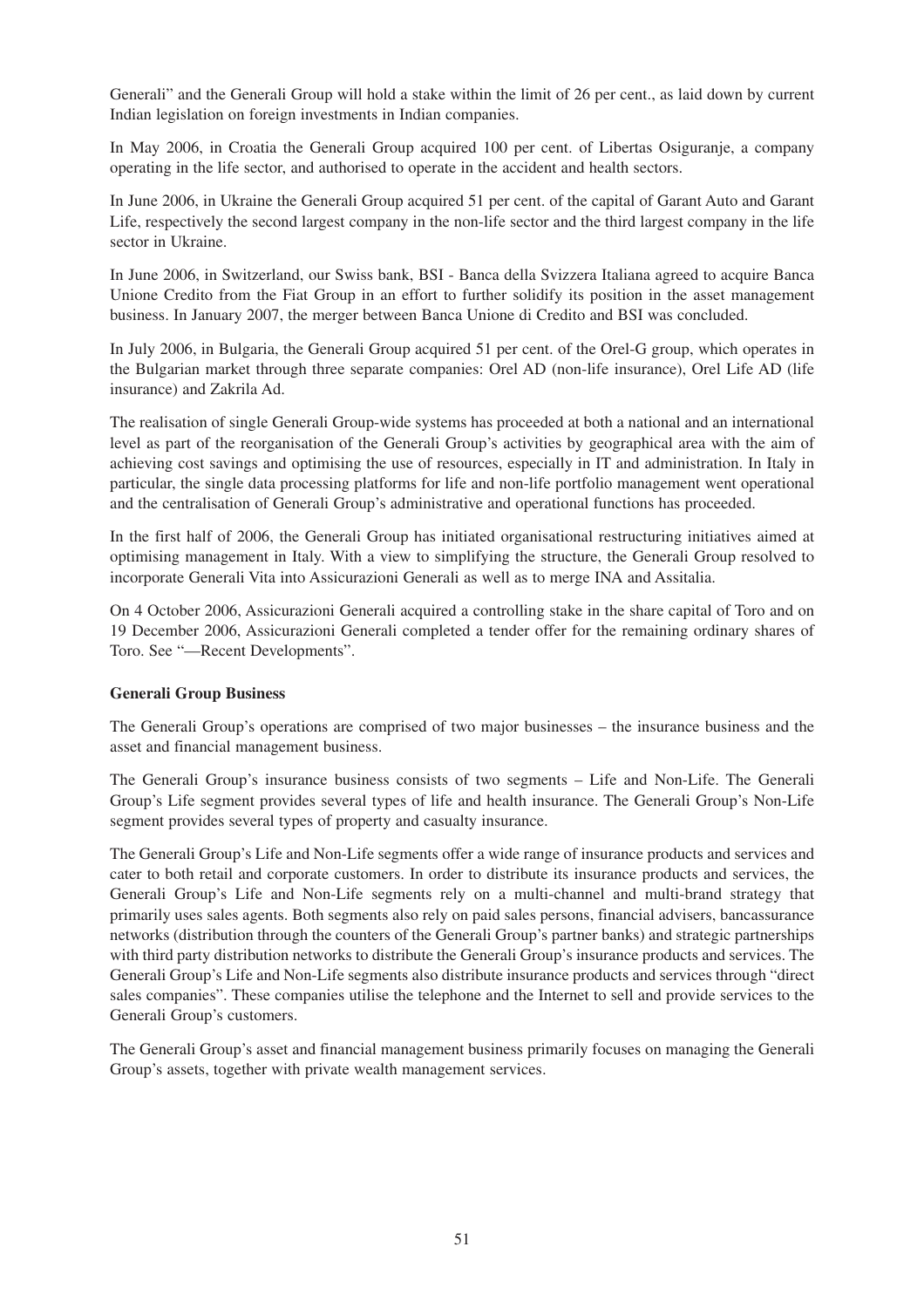The following table sets forth selected figures for the Generali Group's consolidated results of operations for the year ended 31 December 2005:

|                                                                              | For the year ended 31 December 2005 |                        |                                 |                                                              |              |
|------------------------------------------------------------------------------|-------------------------------------|------------------------|---------------------------------|--------------------------------------------------------------|--------------|
|                                                                              | Non-Life<br><b>Segment</b>          | Life<br><b>Segment</b> |                                 | <b>Financial Consolidation</b><br><b>Segment</b> Adjustments | <b>Total</b> |
|                                                                              |                                     |                        | <b>IFRS</b>                     |                                                              |              |
|                                                                              |                                     |                        | (audited) (in millions of Euro) |                                                              |              |
| Fee and commission income and income                                         | 15,270.1                            | 44,876.8               |                                 | (64.6)                                                       | 60,082.4     |
| from financial service activities<br>Net income from financial instruments   |                                     | 99.3                   | 733.3                           | (79.0)                                                       | 753.6        |
| at fair value through profit or loss<br>Income from subsidiaries, associated | 139.7                               | 5,654.4                | 109.2                           |                                                              | 5,903.4      |
| companies and joint ventures                                                 | 577.0                               | 295.0                  | 13.2                            | (796.5)                                                      | 88.8         |
| Income from other financial instruments<br>and land and buildings            |                                     |                        |                                 |                                                              |              |
|                                                                              | 2,271.4                             | 10,742.4               | 508.8                           | (260.4)                                                      | 13,262.3     |
|                                                                              | 1,332.3                             | 1,010.6                | 176.6                           | (890.8)                                                      | 1,628.8      |
|                                                                              | 19,590.6                            | 62,678.6               | 1,541.2                         | (2,091.2)                                                    | 81,719.2     |
| Net insurance benefits and claims                                            | 10,746.6                            | 52,890.5               |                                 | (73.7)                                                       | 63,563.4     |
| Fee and commission expenses<br>Expenses for subsidiaries, associated         |                                     | 63.3                   | 265.5                           | (9.1)                                                        | 319.6        |
| companies and joint ventures                                                 | 194.6                               | 129.1                  | 0.3                             | (155.1)                                                      | 169.0        |
| Expenses for other financial<br>instruments and land and buildings           |                                     |                        |                                 |                                                              |              |
|                                                                              | 794.8                               | 1,277.7                | 332.1                           | (159.3)                                                      | 2,245.3      |
| Acquisition and administration costs                                         | 4,316.7                             | 4,745.5                | 460.8                           | (81.9)                                                       | 9,441.0      |
|                                                                              | 2,074.0                             | 1,097.8                | 186.3                           | (924.3)                                                      | 2,433.8      |
|                                                                              | 18,126.7                            | 60,203.8               | 1,245.1                         | (1,403.4)                                                    | 78,172.1     |
|                                                                              | 1,463.9                             | 2,474.8                | 296.1                           | (687.7)                                                      | 3,547.1      |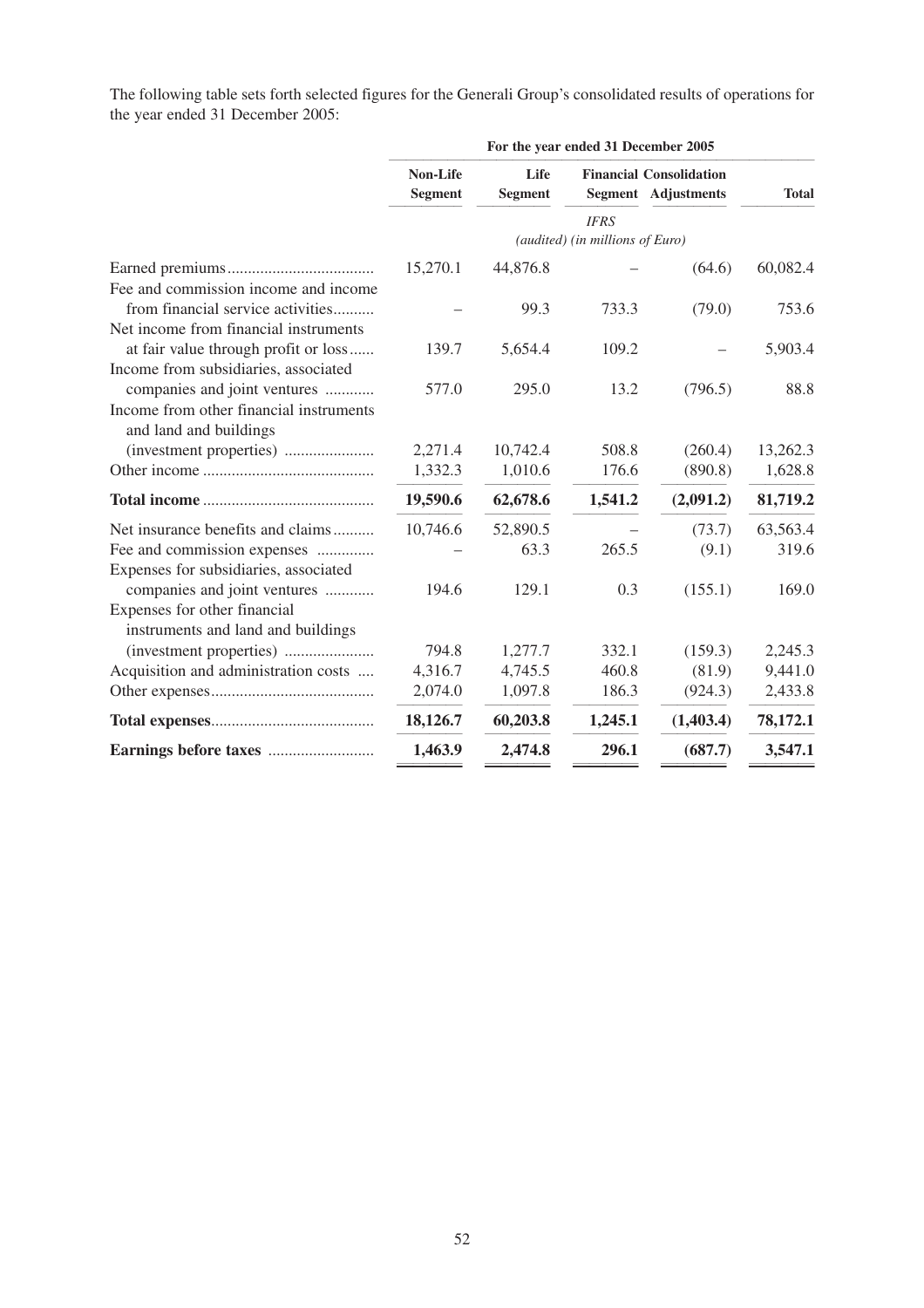The following table sets forth selected figures for the Generali Group's consolidated results of operations for the year ended 31 December 2004:

|                                                                                                    | For the year ended 31 December 2004 |                        |                                           |                                                              |              |
|----------------------------------------------------------------------------------------------------|-------------------------------------|------------------------|-------------------------------------------|--------------------------------------------------------------|--------------|
|                                                                                                    | Non-Life<br><b>Segment</b>          | Life<br><b>Segment</b> |                                           | <b>Financial Consolidation</b><br><b>Segment</b> Adjustments | <b>Total</b> |
|                                                                                                    |                                     | (unaudited)            | Restated to IFRS<br>(in millions of Euro) |                                                              | (audited)    |
| Fee and commission income and income                                                               | 15,058.1                            | 37,991.8               |                                           |                                                              | 53,049.9     |
| from financial service activities<br>Net income from financial instruments                         | 27.7                                | 85.9                   | 681.9                                     | (104.6)                                                      | 691.0        |
| at fair value through profit or loss<br>Income from subsidiaries, associated                       | 131.7                               | 3,162.4                | 77.2                                      |                                                              | 3,371.3      |
| companies and joint ventures<br>Income from other financial instruments<br>and land and buildings  | 236.3                               | 157.5                  | 5.0                                       | (292.0)                                                      | 106.8        |
|                                                                                                    | 2,215.0                             | 9,751.2                | 473.9                                     | (107.9)                                                      | 12,332.1     |
|                                                                                                    | 1,317.3                             | 966.2                  | 200.6                                     | (947.2)                                                      | 1,536.9      |
|                                                                                                    | 18,986.7                            | 52,115.0               | 1,438.6                                   | (1,451.7)                                                    | 71,088.0     |
| Net insurance benefits and claims                                                                  | 10,824.4                            | 42,894.1               |                                           |                                                              | 53,718.5     |
| Fee and commission expenses<br>Expenses from subsidiaries, associated                              | 14.9                                | 53.6                   | 259.6                                     | (37.2)                                                       | 290.9        |
| companies and joint ventures<br>Expenses for other financial<br>instruments and land and buildings | 2.0                                 | 61.9                   | 0.2                                       |                                                              | 64.2         |
|                                                                                                    | 813.3                               | 1,321.7                | 350.0                                     | (169.2)                                                      | 2,315.7      |
| Acquisition and administration costs                                                               | 4,402.8                             | 4,868.6                | 330.3                                     | (23.7)                                                       | 9,578.1      |
|                                                                                                    | 1,659.1                             | 1,081.5                | 289.8                                     | (1,004.9)                                                    | 2,025.5      |
|                                                                                                    | 17,716.5                            | 50,281.4               | 1,229.9                                   | (1,235.0)                                                    | 67,992.8     |
|                                                                                                    | 1,269.7                             | 1,833.6                | 208.6                                     | (216.7)                                                      | 3,095.2      |
|                                                                                                    |                                     |                        |                                           |                                                              |              |

# **Generali Group Insurance Business**

The Generali Group premium income, prior to reinsurance and after consolidated adjustments, amounted to Euro 62.68 billion for the year ended 31 December 2005 (Euro 55.60 billion for the year ended 31 December 2004 and Euro 45.35 billion for the nine months ended 30 September 2006).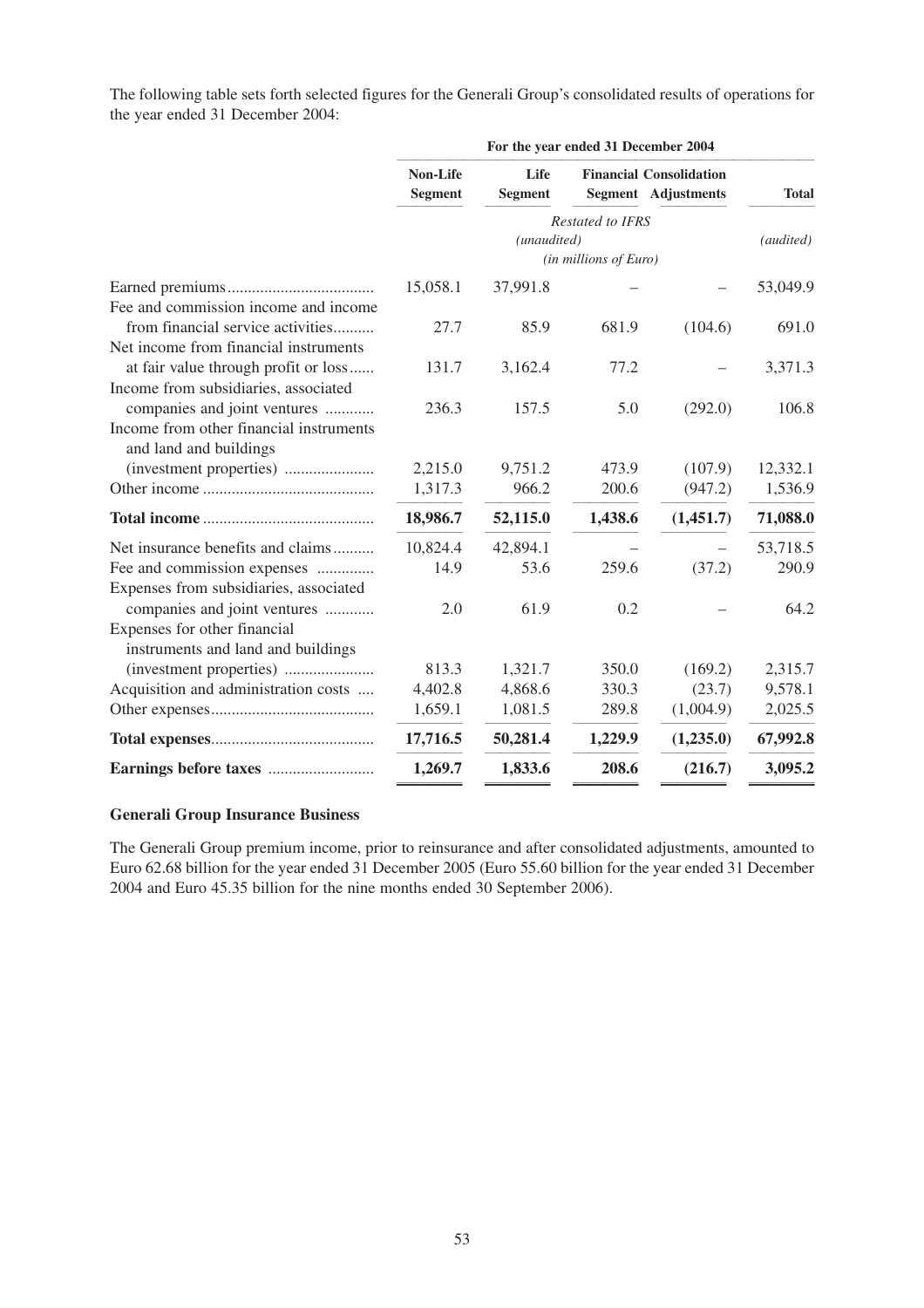# *Life Segment*

Life business income of the Generali Group amounted to Euro 45.77 billion in 2005, a growth of 18.36 per cent. compared to Euro 38.67 billion in 2004 and accounted for 72.85 per cent. of its overall portfolio.

The following table sets out certain selected figures for the Generali Group's life operations for the years ended 31 December 2005 and 2004.

|                                                                     | For the years ended<br>31 December |                                                                                |  |
|---------------------------------------------------------------------|------------------------------------|--------------------------------------------------------------------------------|--|
|                                                                     | 2005                               | 2004                                                                           |  |
|                                                                     | <b>IFRS</b>                        | Restated<br>to IFRS<br>(audited) (unaudited)<br>( <i>in billions of Euro</i> ) |  |
|                                                                     | 45.77                              | 38.67                                                                          |  |
|                                                                     | 44.88                              | 37.99                                                                          |  |
|                                                                     | 5.66                               | 3.16                                                                           |  |
|                                                                     | 62.68                              | 52.11                                                                          |  |
|                                                                     | 52.89                              | 42.89                                                                          |  |
|                                                                     | 60.20                              | 50.28                                                                          |  |
| Result of the period gross of income taxes and minorities interests | 2.47                               | 1.83                                                                           |  |

#### *Breakdown of Investments of the Life Segment*

The following table presents a breakdown of the investments of the Generali Group's life segment as at 31 December 2005 and 2004:

|                                                       | As at 31 December                 |       |                                   |        |  |  |  |  |  |  |  |  |  |  |                                   |               |
|-------------------------------------------------------|-----------------------------------|-------|-----------------------------------|--------|--|--|--|--|--|--|--|--|--|--|-----------------------------------|---------------|
|                                                       | 2005                              |       | 2004                              |        |  |  |  |  |  |  |  |  |  |  |                                   |               |
|                                                       | <b>Total</b><br>book value        |       |                                   |        |  |  |  |  |  |  |  |  |  |  | <b>Total</b><br>Impact book value | <b>Impact</b> |
|                                                       | <i>(in millions</i> )<br>of Euro) | (%)   | <i>(in millions</i> )<br>of Euro) | $(\%)$ |  |  |  |  |  |  |  |  |  |  |                                   |               |
| Land and buildings (investment properties) $(*)$      | 4,239.3                           | 1.8   | 3,878.5                           | 1.9    |  |  |  |  |  |  |  |  |  |  |                                   |               |
| Investments in subsidiaries, associated companies     | 11,103.4                          | 4.8   | 11,974.5                          | 5.8    |  |  |  |  |  |  |  |  |  |  |                                   |               |
|                                                       | 890.1                             | 0.4   | 588.9                             | 0.3    |  |  |  |  |  |  |  |  |  |  |                                   |               |
|                                                       | 28,927.9                          | 12.5  | 27,549.7                          | 13.3   |  |  |  |  |  |  |  |  |  |  |                                   |               |
|                                                       | 166,976.7                         | 72.0  | 146,948.2                         | 70.8   |  |  |  |  |  |  |  |  |  |  |                                   |               |
| Financial assets at fair value through profit or loss | 19,736.5                          | 8.5   | 16,608.1                          | 8.0    |  |  |  |  |  |  |  |  |  |  |                                   |               |
|                                                       | 231,873.8                         | 100.0 | 207,547.9                         | 100.0  |  |  |  |  |  |  |  |  |  |  |                                   |               |
| Investments back to policies where the investment     |                                   |       |                                   |        |  |  |  |  |  |  |  |  |  |  |                                   |               |
|                                                       | 41,187.5                          |       | 34,791.4                          |        |  |  |  |  |  |  |  |  |  |  |                                   |               |
|                                                       | 273,061.4                         |       | 242,339.3                         |        |  |  |  |  |  |  |  |  |  |  |                                   |               |

<sup>(\*)</sup> In accordance with IAS, Euro 1,129.2 million (as at 31 December 2005) and Euro 865.3 million (as at 31 December 2004) of land and buildings used for own activities are classified as tangible assets.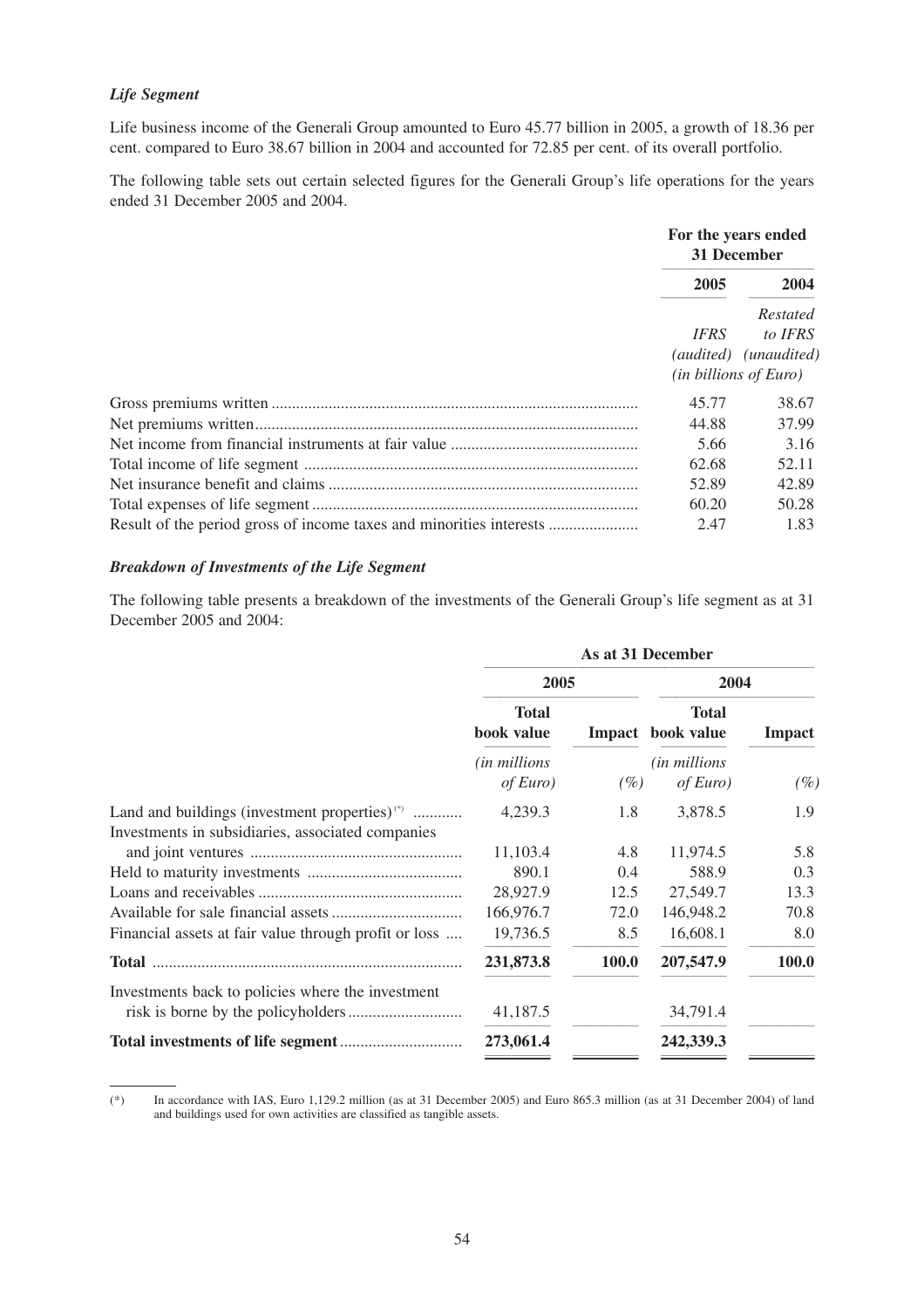### *Non-Life Segment*

Non-life business premiums of the Generali Group rose by 0.15 per cent. to Euro 17.06 billion for the year ended 31 December 2005.

The following table sets out certain selected figures for the Generali Group's non-life operations for the years ended 31 December 2005 and 2004.

|                                                                     | For the years ended<br>31 December |                                                                                |  |
|---------------------------------------------------------------------|------------------------------------|--------------------------------------------------------------------------------|--|
|                                                                     | 2005                               | 2004                                                                           |  |
|                                                                     | IFRS                               | Restated<br>to IFRS<br>(audited) (unaudited)<br>( <i>in billions of Euro</i> ) |  |
|                                                                     | 17.06                              | 17.03                                                                          |  |
|                                                                     | 15.27                              | 15.06                                                                          |  |
|                                                                     | 0.14                               | 0.13                                                                           |  |
|                                                                     | 19.59                              | 18.99                                                                          |  |
|                                                                     | 18.13                              | 17.72                                                                          |  |
| Result of the period gross of income taxes and minorities interests | 1.46                               | 1.27                                                                           |  |

#### *Breakdown of Investments of the Non-Life Segment*

The following table presents a breakdown of the investments of the Generali Group's non-life segment as at 31 December 2005 and 2004:

|                                                                                                                | As at 31 December                                                         |                                   |                                   |       |
|----------------------------------------------------------------------------------------------------------------|---------------------------------------------------------------------------|-----------------------------------|-----------------------------------|-------|
|                                                                                                                | 2005                                                                      |                                   | 2004                              |       |
|                                                                                                                | <b>Total</b><br>book value<br><i>(in millions</i> )<br>of Euro)<br>$(\%)$ | <b>Total</b><br>Impact book value | <b>Impact</b>                     |       |
|                                                                                                                |                                                                           |                                   | <i>(in millions</i> )<br>of Euro) | (%    |
| Land and buildings (investment properties) <sup>(*)</sup><br>Investments in subsidiaries, associated companies | 5,979.3                                                                   | 14.2                              | 6,426.9                           | 15.7  |
|                                                                                                                | 8,313.3                                                                   | 19.8                              | 9,553.6                           | 23.3  |
|                                                                                                                | 83.9                                                                      | 0.2                               | 79.5                              | 0.2   |
|                                                                                                                | 6,243.1                                                                   | 14.9                              | 6,017.0                           | 14.7  |
|                                                                                                                | 20,131.4                                                                  | 48.0                              | 17,819.1                          | 43.5  |
| Financial assets at fair value through profit or loss                                                          | 1,229.6                                                                   | 2.9                               | 1,041.8                           | 2.5   |
|                                                                                                                | 41,980.6                                                                  | 100.0                             | 40,937.9                          | 100.0 |

(\*) In accordance with IAS, Euro 1,664.9 million (as at 31 December 2005) and Euro 1,909.6 million (as at 31 December 2004) land and buildings used for own activities are classified as tangible assets.

### *Geographic Distribution*

#### *Italy*

Over the course of 2005, the life insurance market in Italy expanded, with premiums growing by approximately 10 per cent. compared with 4.4 per cent. in 2004. Demand for mixed insurance policies continued, but other products, especially those with greater financial content, staged a recovery after contracting significantly in the previous year. The improvement in 2005 is generally considered to be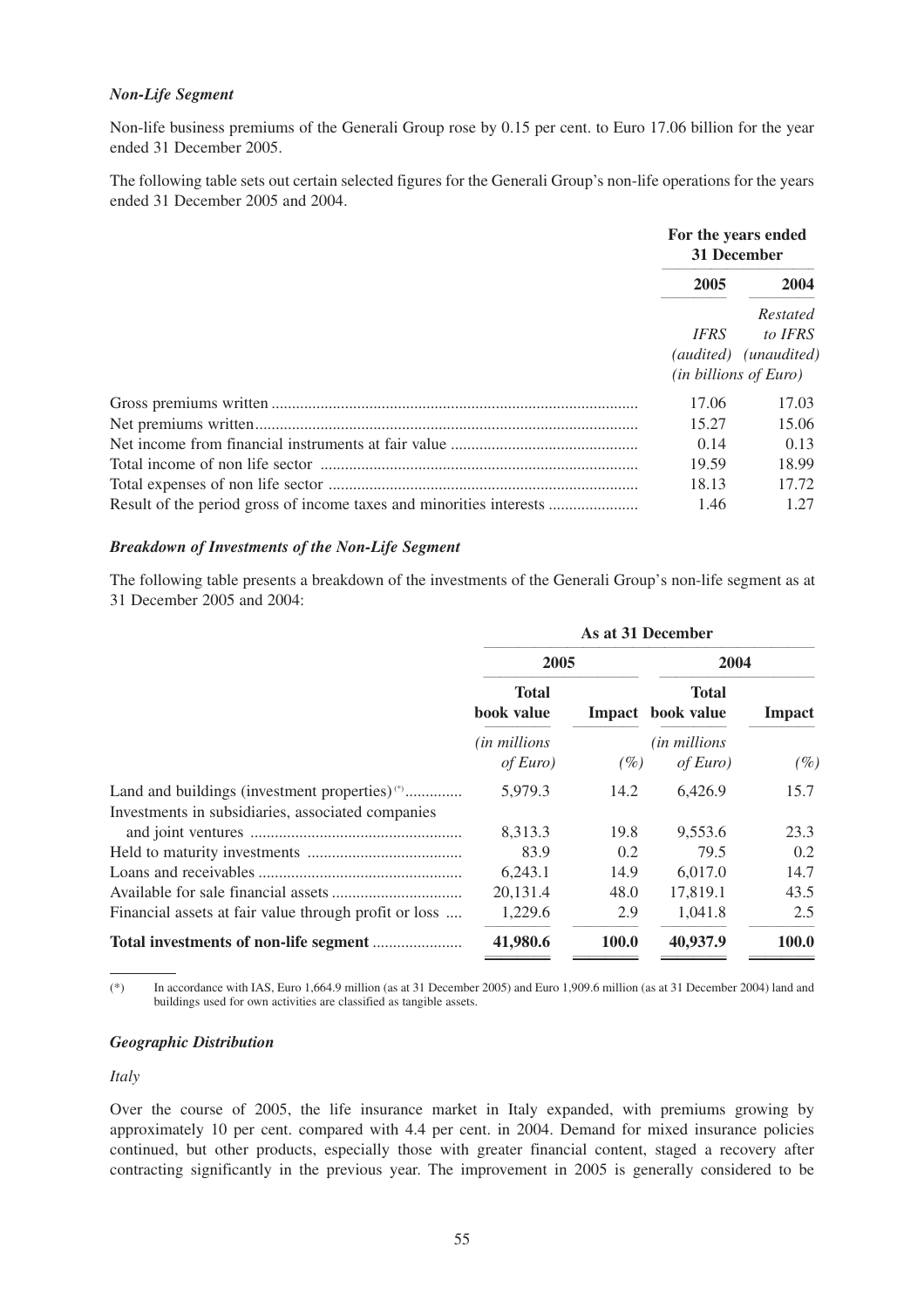attributable to bancassurance (up by 15.5 per cent.) and strong demand for index-linked contracts. By contrast, there was a slowdown over the course of 2005 in business growth through the agency network and direct sales (up by 7 per cent.) and a further contraction of 15 per cent. in the contribution of the network of financial advisers.

The growth in Generali Group premiums in Italy (an increase of 16.8 per cent. during 2005 on equivalent terms) was driven by individual insurance, especially recurring single premium contracts. Premiums from new business acquired by the banking channel and the proprietary networks registered gains over the course of 2005 (39.2 per cent. and 9.8 per cent., respectively, as compared to 2004). The premiums of the network of financial advisers declined in 2005, reflecting the reorientation of business towards recurring premium products with greater insurance content, while over the same period new business in these products rose by 40.4 per cent.

The following table sets out the performance of the life business in Italy as at and for the years ended 31 December 2005 and 2004.

| As at and for<br>the years ended<br>31 December |                         |
|-------------------------------------------------|-------------------------|
| 2005                                            | 2004                    |
| 18,863.5<br>26.6<br>6.4                         | 16.157.5<br>25.2<br>7 Q |

During the course of 2005 there was a further slowdown compared to 2004 in the expansion of the non-life insurance market due to economic stagnation and the small rise in rates in the motor sector.

For the Generali Group, premiums rose by 1.4 per cent. during 2005 on equivalent terms, as business continued to be affected by the contraction in the volume of Assitalia's premiums for motor and general liability insurance as a result of portfolio restructuring and stricter underwriting policies. The other Generali Group companies registered an increase in sales over 2005 higher than 3 per cent. compared to 2004.

The following table sets out the performance of the non-life business in Italy as at and for the years ended 31 December 2005 and 2004.

| As at and for<br>the years ended<br>31 December |         |
|-------------------------------------------------|---------|
| 2005                                            | 2004    |
| 5,630.7                                         | 5,786.6 |
| 15.6                                            | 16.4    |
| 74.5                                            | 76.1    |
| 23.2                                            | 22.4    |
| 97.7                                            | 98.5    |

#### *Germany*

In Germany, the expansion of the life insurance market was sustained over 2005 by the substantial contribution of the recurring premium policies underwritten towards the end of 2004, ahead of the introduction of more restrictive tax rules, and by the flow of premiums from retirement policies. Health insurance in 2005 again showed good growth and outperformed the market, albeit less than in 2004.

Generali Group's premiums rose by 8.4 per cent. in 2005 compared to 2004, an increase higher than that recorded by the market, as a result of the performance of the risk policies and of the state-supported retirement policies, a sector where the Generali Group consolidated its leadership of the market with more than a million contracts in its portfolio at the end of 2005.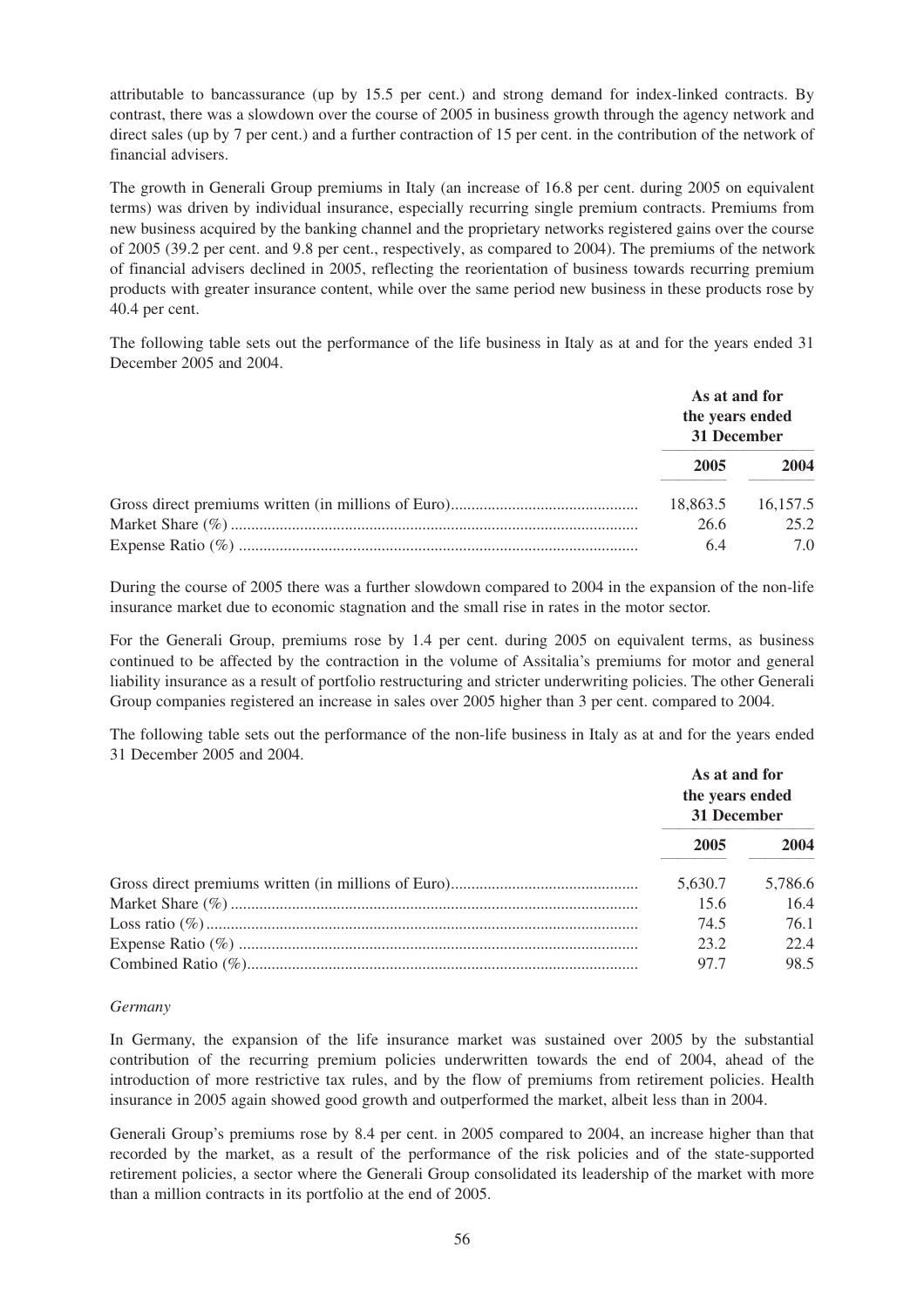The following table sets out the performance of the life business in Germany as at and for the years ended 31 December 2005 and 2004.

| As at and for<br>the years ended<br>31 December |         |
|-------------------------------------------------|---------|
| 2005                                            | 2004    |
| 9.813.4                                         | 9.052.9 |
| 9.6                                             | 9.4     |
| 154                                             | 20.5    |

After years of modest expansion, the non-life insurance market suffered a decline in premium volume in 2005, owing to the state of the economy and more intense competition. The downtrend was sharpest in the motor and corporate risk insurance.

The Generali Group's non-life premiums declined slightly in 2005 (by 0.6 per cent.), in line with the contraction of the market as a whole. This performance reflects the heightened competition in the motor sector, which counts heavily in the overall insurance portfolio.

The following table sets out the performance of the non-life business in Germany as at and for the years ended 31 December 2005 and 2004.

| As at and for<br>the years ended<br>31 December |         |
|-------------------------------------------------|---------|
| 2005                                            | 2004    |
| 2.986.5                                         | 3,003.0 |
| 5.4                                             | 5.4     |
| 65.0                                            | 66.8    |
| 32.0                                            | 32.6    |
| 97.0                                            | 99.4    |

#### *France*

In France, performance in the life insurance market over 2005 matched the very buoyant growth of the previous year, with continuing expansion of unit-linked products, good sales of traditional contracts and a further uptrend in retirement products.

Similarly, the large increase in premiums over 2005 (13.7 per cent. on equivalent terms) came mainly from a rapid expansion in unit-linked policies, which now account for a substantial share of the portfolio of savings products. All sales channels contributed to the above-mentioned results. As in the previous years, the expense ratio continued its trend of reduction.

The following table sets out the performance of the life business in France as at and for the years ended 31 December 2005 and 2004.

| As at and for<br>the years ended<br>31 December |         |
|-------------------------------------------------|---------|
| 2005                                            | 2004    |
| 9,351.6                                         | 8.226.2 |
| 7.6                                             | 7.6     |
| 7.0                                             | 79      |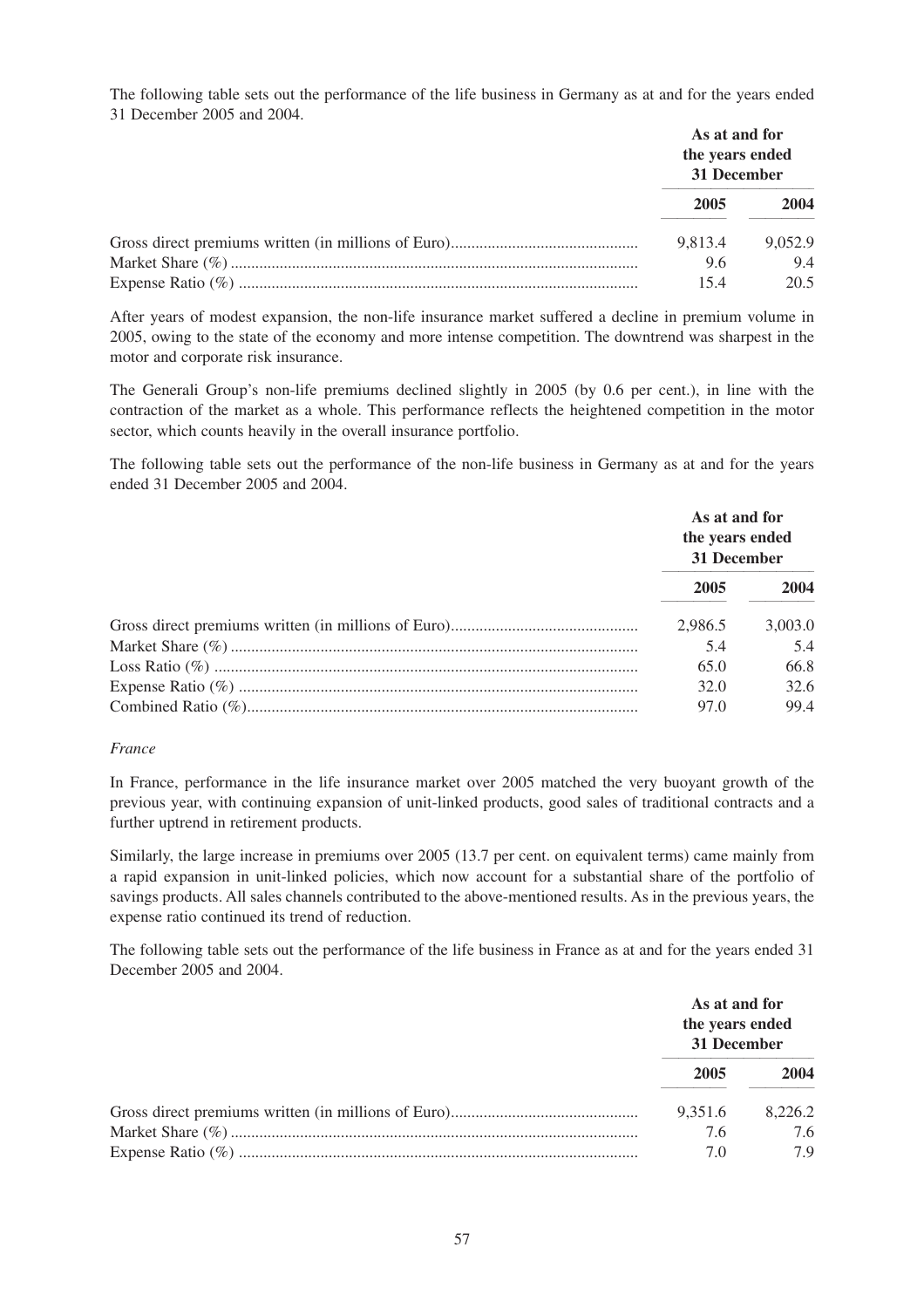The development of the non-life insurance market slowed further during 2005, chiefly because of stagnation in motor insurance and in the corporate lines, owing in both cases to heightened competitive pressure. An exception was medical and accident insurance, which continued to expand mainly as a result of the demand for increased coverage as a response to the recent health service reform.

Against this background, after strong growth in 2004 the Generali Group's premiums fell slightly in 2005 (by 0.6 per cent. on equivalent terms), reflecting a reduction in premiums especially in the transport business, the restructuring of portfolios showing a loss and on the whole a focus on technical profitability.

The following table sets out the performance of the non-life business in France as at and for the years ended 31 December 2005 and 2004.

| As at and for<br>the years ended<br>31 December |         |
|-------------------------------------------------|---------|
| 2005                                            | 2004    |
| 3.237.1                                         | 3.255.8 |
| 6.7                                             | 6.7     |
| 72.3                                            | 74.2    |
| 26.6                                            | 26.0    |
| 98.9                                            | 100.2   |

### *Spain*

In Spain, the life insurance market extended its growth trend during 2005. The expansion was led by individual insurance products, where the banking channel is dominant. Agencies also made good progress in sales of both risk policies and unit-linked and index-linked products. Volumes for group retirement products grew, following a number of operations connected with corporate restructuring.

Against this backdrop, the Generali Group achieved 8.7 per cent. growth in premiums during 2005.

The following table sets out the performance of the life business in Spain as at and for the years ended 31 December 2005 and 2004.

|       | As at and for<br>the years ended<br>31 December |  |
|-------|-------------------------------------------------|--|
| 2005  | 2004                                            |  |
| 837.8 | 771.1                                           |  |
| 4.1   | 4.1                                             |  |
| 5.0   | 55                                              |  |

Non-life insurance market growth rate remained positive in all lines of business, but there was a further slowdown in the motor sector due to high levels of competition.

The Generali Group's non-life premium growth in 2005 (an increase of 8.2 per cent.) was consistent in all branches, with both individual and corporate risks enjoying gains equalling or exceeding the performance of the market as a whole.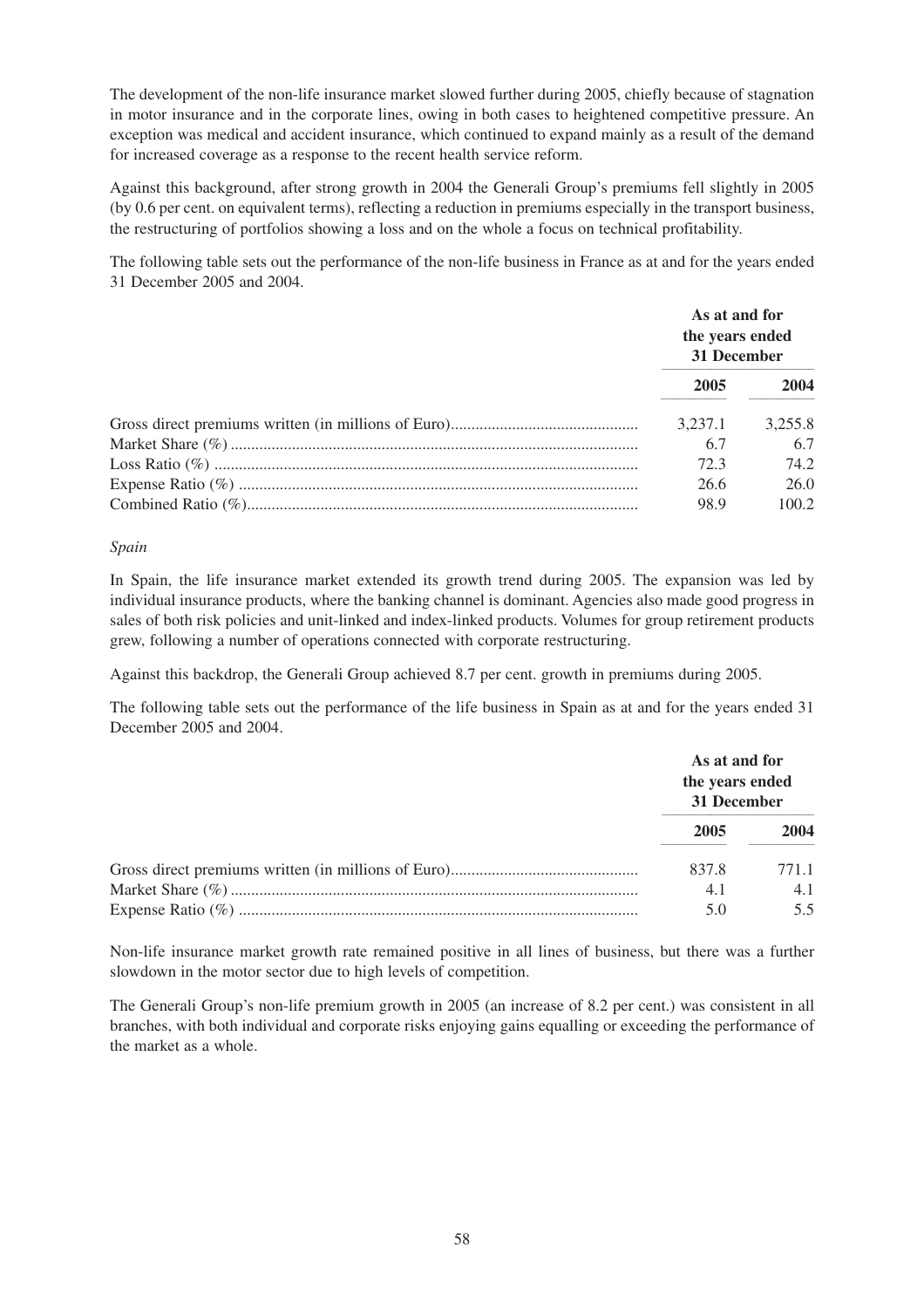The following table sets out the performance of the non-life business in Spain as at and for the years ended 31 December 2005 and 2004.

| As at and for<br>the years ended<br>31 December |         |
|-------------------------------------------------|---------|
| 2005                                            | 2004    |
| 1.340.3                                         | 1.238.5 |
| 4.8                                             | 4.7     |
| 65.2                                            | 63.4    |
| 24.9                                            | 25.3    |
| 90.1                                            | 88.8    |

### *Austria*

In Austria the life market accelerated, as a result of the positive showing of the capital markets (which favoured the expansion of linked products), the launch of company level supplementary policies and the good results on sales of supplementary retirement plans. There was faster growth in the health business as well.

The increase in the Generali Group's premiums in 2005 (7.4 per cent.) was mainly attributable to the success of linked policies, especially the positive reception of an index-linked pension product launched at the end of 2004. There was a sharp rise in single premium policies but income from recurring premium policies also continued to grow, especially as regards new business.

The following table sets out the performance of the life business in Austria as at and for the years ended 31 December 2005 and 2004.

|       | As at and for<br>the years ended<br>31 December |  |
|-------|-------------------------------------------------|--|
| 2005  | 2004                                            |  |
| 767.8 | 714.9                                           |  |
| 9.5   | 9.8                                             |  |
| 221   | 22.O                                            |  |

The non-life market grew, although growth was slower than in 2004.

The Generali Group's premium income grew at a modest rate in 2005 (an increase of 0.8 per cent.) The gain was due in part to an increase in personal and corporate insurance premiums and in part to the motor sector, which showed definite signs of improvement thanks to new tariffs. The loss ratio for 2005 worsened following floods in August, while the expense ratio, positively influenced by the processes carried out to improve efficiency, showed a reduction equal to 1 per cent. compared to 2004.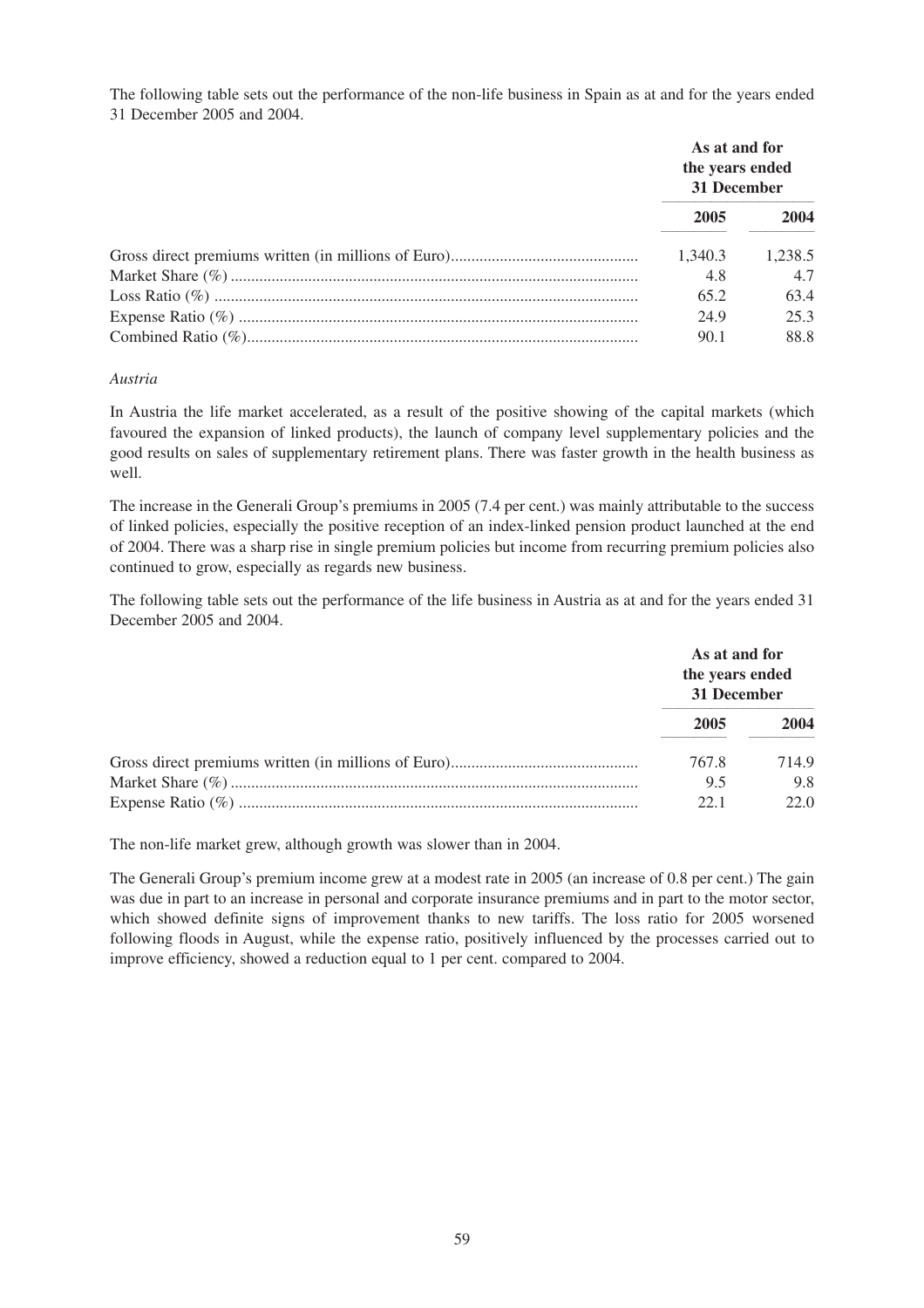The following table sets out the performance of the non-life business in Austria as at and for the years ended 31 December 2005 and 2004.

| As at and for<br>the years ended<br>31 December |         |
|-------------------------------------------------|---------|
| 2005                                            | 2004    |
| 1.219.0                                         | 1.209.3 |
| 17.9                                            | 18.7    |
| 69.3                                            | 68.5    |
| 28.7                                            | 29.7    |
| 98.1                                            | 98.1    |

### *Switzerland*

In Switzerland, in the life business, market-wide premium income fell over 2005, although slightly less than in the two previous years. The decline reflected the negative performance of group policies, which are the main product in the Swiss market. Individual policies showed signs of recovery.

These trends benefited the Generali Group. Its new business is orientated towards the acquisition of recurring premiums, individual unit-linked contracts, a segment in which the Generali Group consolidated its leadership. The overall increase in the premiums for 2005 came to 1.4 per cent. at equivalent exchange rates. The agency network was again the principal sales channel, followed by the networks of independent financial advisers.

The following table sets out the performance of the life business in Switzerland as at and for the years ended 31 December 2005 and 2004.

| As at and for<br>the years ended<br>31 December |       |
|-------------------------------------------------|-------|
| 2005                                            | 2004  |
| 802.6                                           | 794.1 |
| 4.7                                             | 4.2   |
| 21.0                                            | 20.2  |

The non-life insurance market grew in 2005, though more slowly than in 2004. Premium income growth was greatest in the motor sector, which benefited from a revision of rates and the increasing incidence of cars of higher value.

The Generali Group's premiums rose in 2005 by 5.8 per cent. at equivalent exchange rates, led by the motor business, which is the largest in the portfolio. The gain was the product in part of the revision of rates. The accident and health lines of the business also contributed strongly to the gain.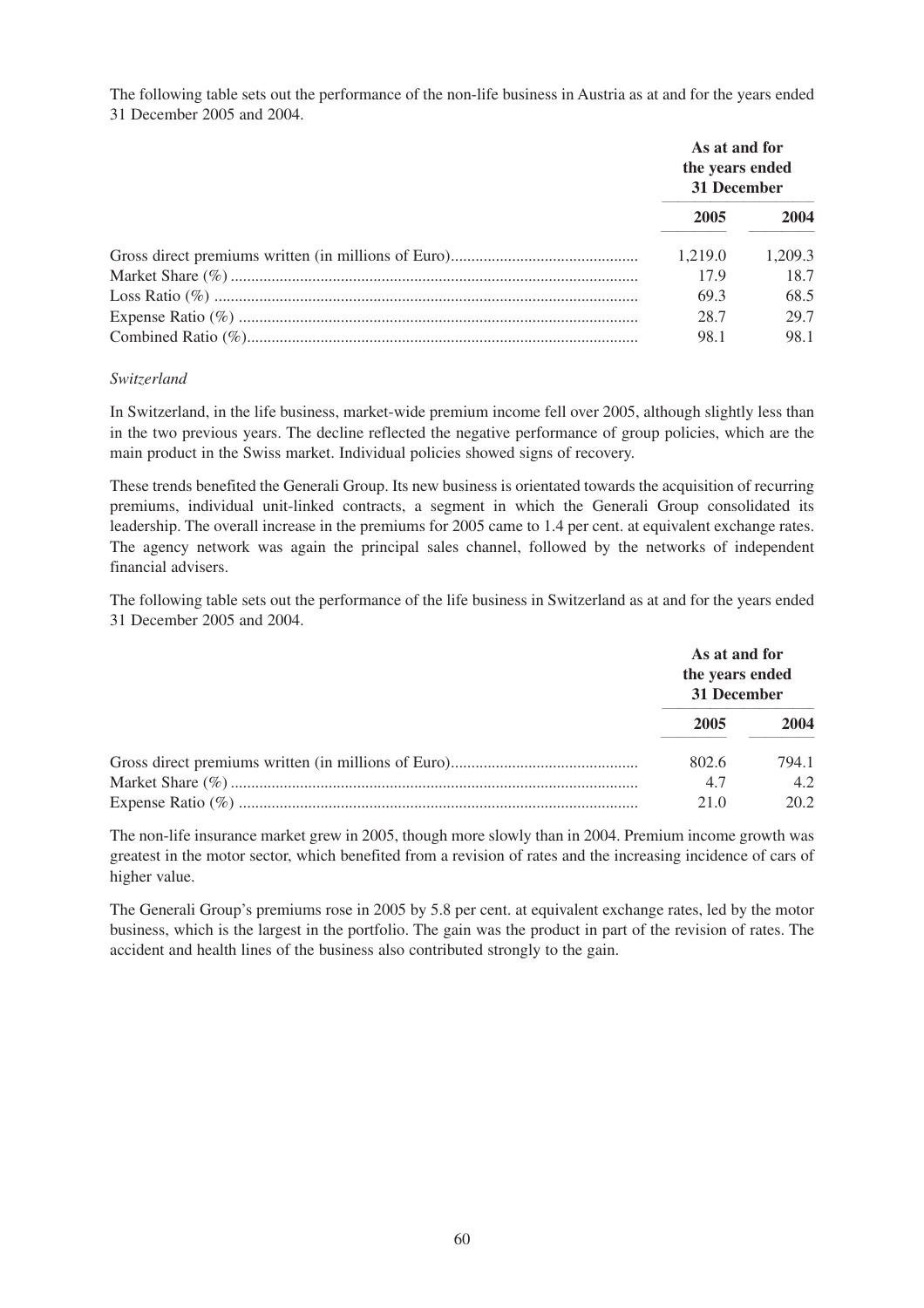The following table sets out the performance of the non-life business in Switzerland as at and for the years ended 31 December 2005 and 2004.

| As at and for<br>the years ended<br>31 December |       |
|-------------------------------------------------|-------|
| 2005                                            | 2004  |
| 455.1                                           | 431.3 |
| 3.4                                             | 33    |
| 71.2                                            | 70.0  |
| 28.1                                            | 30.1  |
| 99.3                                            | 100.1 |

### *Israel*

In Israel, the life insurance market over 2005 was characterised by moderate growth following an improvement in economic conditions. There was an increase in shifts from life policies to pension funds, due in part to the reduction in the limits of deductibility of life policies providing for lump-sum payments.

The modest size of the increase for 2005 (1 per cent. at equivalent exchange rates) in Generali Group premiums reflected the termination of an important group insurance plan with death coverages showing a loss and a reduction of single premiums.

The following table sets out the performance of the life business in Israel as at and for the years ended 31 December 2005 and 2004.

|       | As at and for<br>the years ended<br>31 December |  |
|-------|-------------------------------------------------|--|
| 2005  | 2004                                            |  |
| 830.0 | 823.1                                           |  |
| 29.8  | 32.2                                            |  |
| 16.5  | 18.0                                            |  |

The non-life insurance market showed limited growth in 2005, as a consequence of strong rate competition and further cuts imposed by the supervisory authority in compulsory motor third party liability insurance rates, which are semi-administered.

The Generali Group saw a decline of 2.6 per cent. over 2005 at equivalent exchange rates in premiums, owing mainly to a negative trend in the first half of the year affecting first of all the motor sector, given the market situation described, and health insurance, in which an important group contract showing a loss was not renewed.

The following table sets out the performance of the non-life business in Israel as at and for the years ended 31 December 2005 and 2004.

| As at and for<br>the years ended<br>31 December |       |
|-------------------------------------------------|-------|
| 2005                                            | 2004  |
| 303.6                                           | 312.3 |
| 9.6                                             | 10.1  |
| 69.7                                            | 68.9  |
| 30.0                                            | 30.2  |
| 99.7                                            | 99.1  |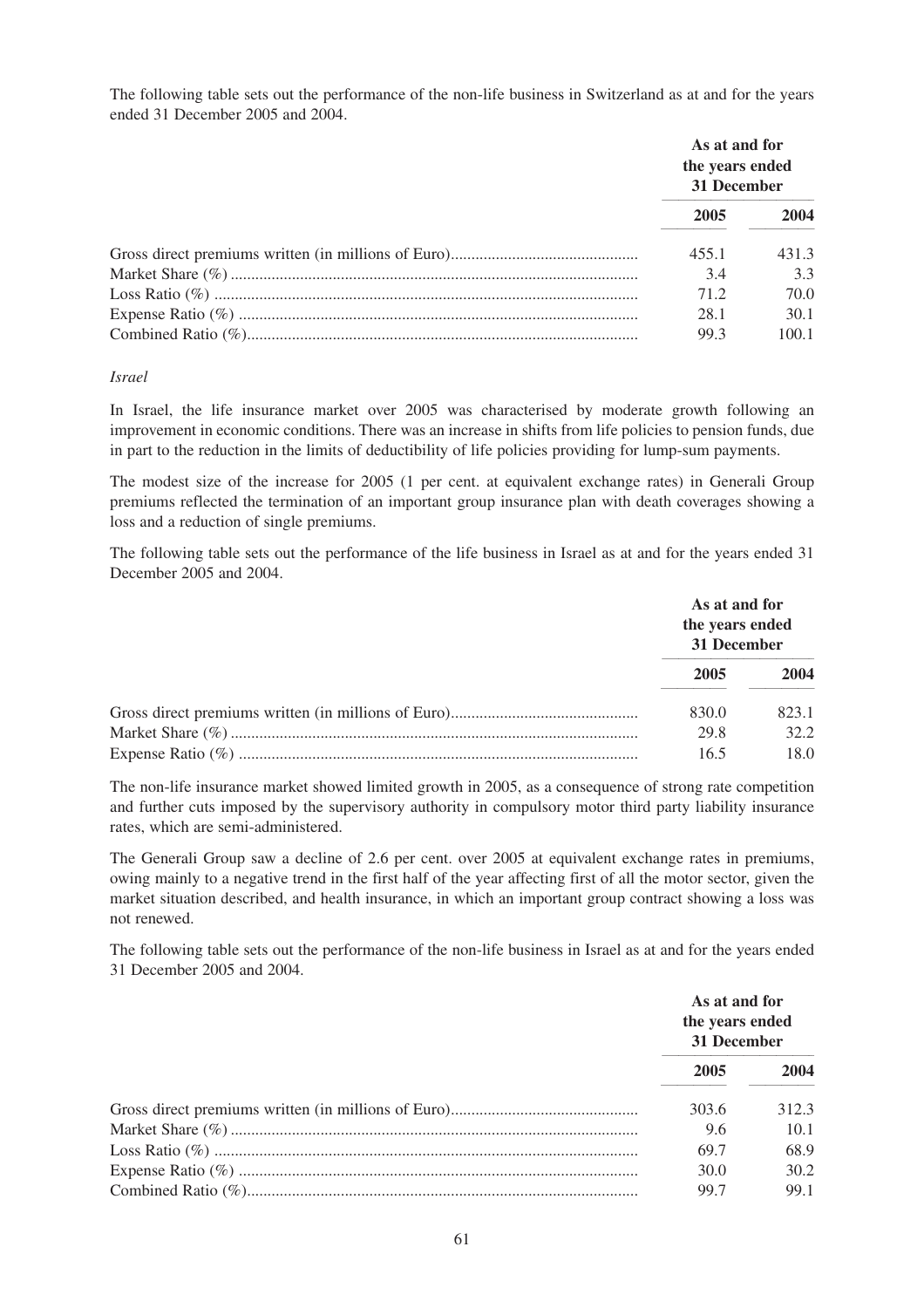### *Belgium*

In Belgium, the life market registered strong growth for 2005, mainly as a result of the expansion of single premium policies. Sales of group policies remained stable.

Over 2005, the Generali Group's premiums held at the previous year's level following the exit from the Luxembourg market and the decision to focus business on recurring premium products, which showed good growth both for group and individual policies.

The following table sets out the performance of the life business in Belgium as at and for the years ended 31 December 2005 and 2004.

|       | As at and for<br>the years ended<br>31 December |  |
|-------|-------------------------------------------------|--|
| 2005  | 2004                                            |  |
| 379.3 | 380.5                                           |  |
| 1.5   | 1.9                                             |  |
| 85    | 74                                              |  |

The non-life insurance market in Belgium slowed its growth over 2005 in the motor sector in particular, due primarily to strong competition.

In this context, the Generali Group's premiums increased by 1.5 per cent. for 2005, in part because of a more restrictive approach both to new policies and to renewals.

The following table sets out the performance of the non-life business in Belgium as at and for the years ended 31 December 2005 and 2004.

|       | As at and for<br>the years ended<br>31 December |  |
|-------|-------------------------------------------------|--|
| 2005  | 2004                                            |  |
| 219.2 | 216.1                                           |  |
| 2.5   | 2.5                                             |  |
| 65.3  | 64.2                                            |  |
| 34.3  | 34.8                                            |  |
| 99.6  | 99.0                                            |  |

#### *Other Countries*

In Central and Eastern Europe, the life market's overall expansion in 2005 reflected the rapid pace of economic growth. The 27.1 per cent. rise compared to 2004, at equivalent exchange rates, in Generali Group premiums came primarily from the progress of unit-linked products, recently launched on several markets. The 2005 growth recorded in the Czech Republic (60.7 per cent.), Poland (50.5 per cent), Slovakia (20.1 per cent.) and Hungary (11 per cent.) was most noteworthy.

The following table sets out the performance of the life business in Central and Eastern Europe as at and for the years ended 31 December 2005 and 2004.

| As at and for<br>the years ended<br>31 December |       |
|-------------------------------------------------|-------|
| 2005                                            | 2004  |
| 249.8                                           | 188.7 |
| 32.2                                            | 33.7  |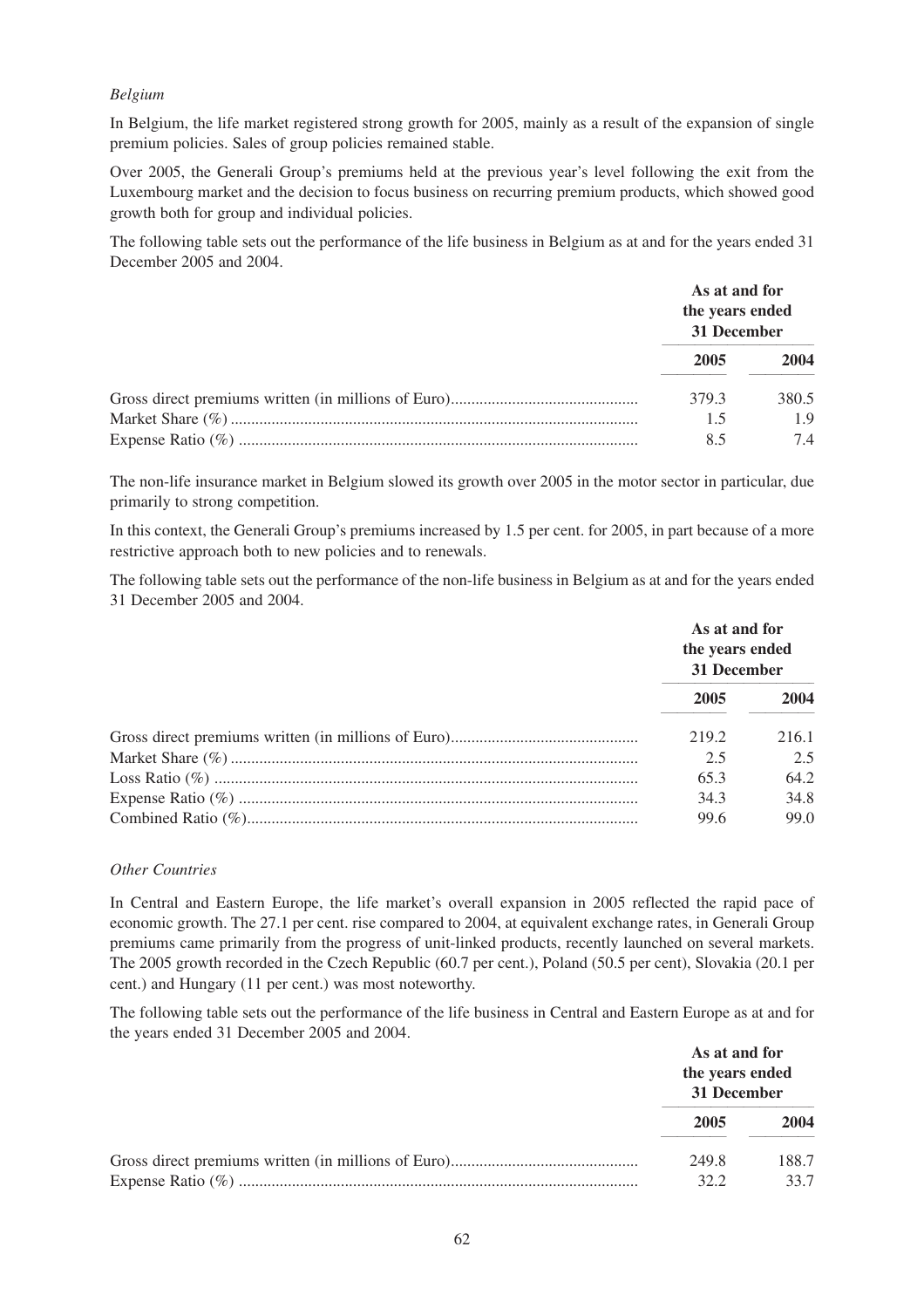The total number of insurance premiums in the non-life sector in Central and Eastern Europe expanded, fuelled by the rapid rate of economic growth.

Over 2005, the Generali Group's premiums increased by 5.2 per cent. at equivalent exchange rates, as a result of good performance in motor and personal insurance. The largest contributions came from the Czech Republic and Hungary.

The following table sets out the performance of the non life business in Central and Eastern Europe as at and for the years ended 31 December 2005 and 2004.

| As at and for<br>the years ended<br>31 December |       |
|-------------------------------------------------|-------|
| 2005                                            | 2004  |
| 581.5                                           | 528.6 |
| 65.6                                            | 62.9  |
| 29.9                                            | 31.0  |
| 95.6                                            | 93.9  |

In China, the volume of the life business benefited from a major single premium of Euro 1,874.7 million from a contract signed by Generali China Life for the payment of annuities. Excluding that contract, premiums nearly doubled compared to 2004, with a total of Euro 63.1 million for 2005, as a result of the contribution of the banking channel which distributes traditional policies.

In Latin America, the Generali Group's life premiums amounted to Euro 310.1 million for 2005 (an increase of 31.4 per cent. on equivalent terms). In Mexico, growth was driven by major group policies. Pension funds business turned in another positive performance, despite the pressure of competition, and the permanent disability annuity sector also produced good results on new business. In Argentina, the acquisition of new group contracts and premium increases on renewals in 2005 offset the effect of the termination of certain large policies with high loss ratios.

The Generali Group's total non life premiums in Latin America amounted to Euro 434 million for 2005 (an increase of 11.7 per cent. at equivalent exchange rates). In Mexico the growth in the motor sector was affected by the sharp rise in competition in the whole market. However, there was a significant increase in health underwriting. In Argentina, in contrast, premium growth was sustained principally by the motor insurance, which benefited from an increase in the number of vehicles insured and a rise in the average premium as a consequence of marketing targeted at the high-end market segments that demand broader coverage and are less sensitive to competition.

# **Generali Group Asset and Financial Management Business**

The Generali Group's asset and financial management business includes its banking and asset management operations. These operations focus on managing the Generali Group's assets and conduct most of the Generali Group's financial activities. The largest business units within the Generali Group's asset and financial management business are (i) its captive asset management companies based in Italy, Germany and France and (ii) its Swiss bank, BSI-Banca della Svizerra Italiana ("**BSI Group**"), and its Italian bank, Banca Generali ("**Banca Generali**").

As at 31 December 2005, assets managed by the Generali Group's asset management companies and banks amounted to Euro 279,292.2 million (an increase of 17.1 per cent. as compared to 31 December 2004).

# *Captive Asset Management Activities*

The Generali Group's captive asset management activities are primarily conducted by Generali Asset Management SGR (based in Italy), AMB Generali Asset Management Kapitalanlagegesellschaft (based in Germany) and Generali Finances (based in France). During the first quarter of 2007, management intends to unify these three entities under a single holding company, Generali Investments S.p.A.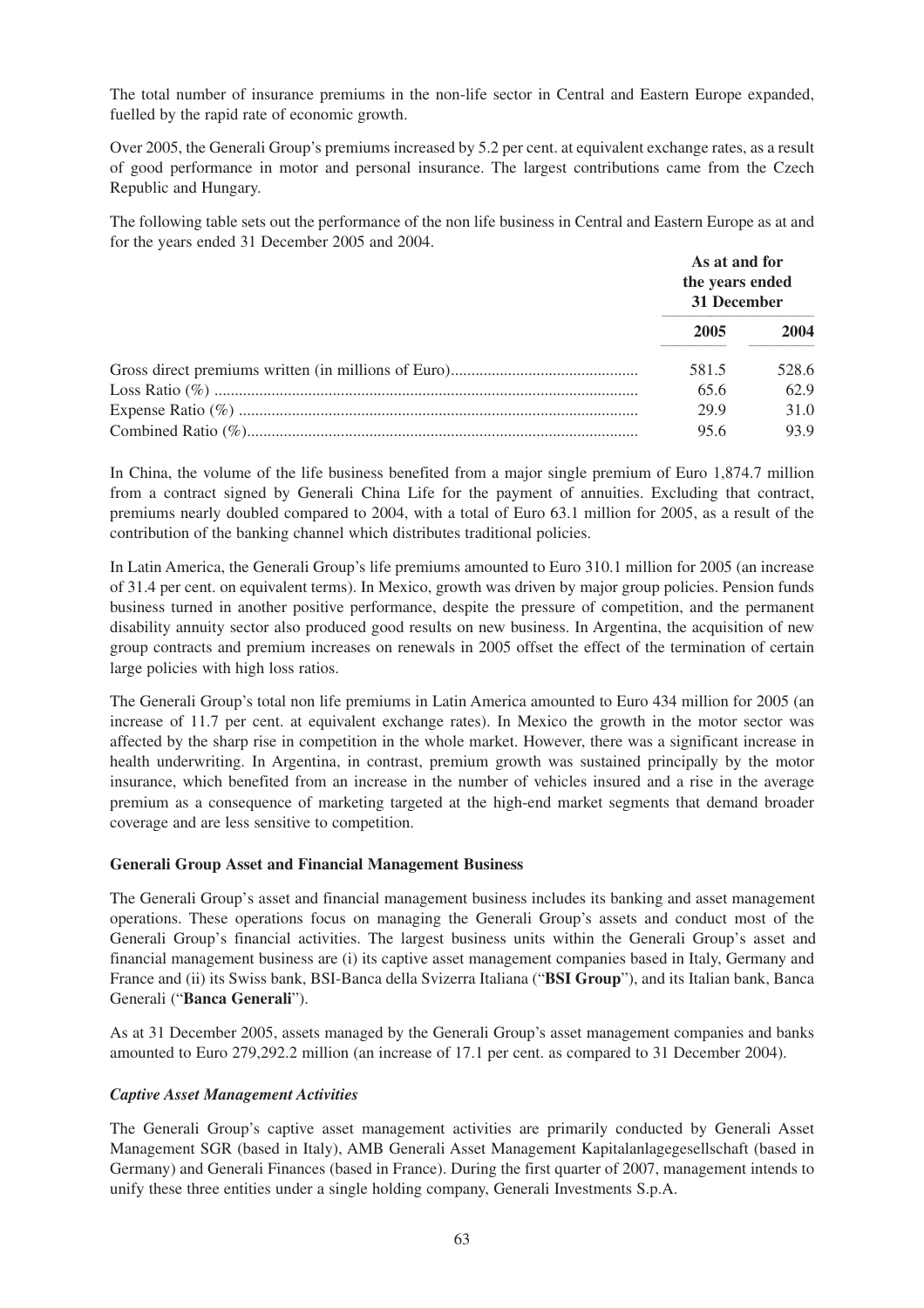### *Swiss and Italian Banking Activities*

In 2005 Banca Generali more than doubled its 2004 figure for net fund-raising with a total of Euro 2,309 million. An increase in intermediation business with the exploitation of significant synergies across the Generali Group in distributing financial products, brought the total amount of assets under management at the end of 2005 to Euro 18,290 million, up by 18.7 per cent. from 31 December 2004. Substantial gains in 2005 compared to 2004 levels were recorded in both net commissions (an increase of 14.3 per cent.) and intermediation margin (an increase of 19.3 per cent.). Banca Generali launched a plan for investment in the distribution network – which as at 31 December 2005 resulted in 2,006 financial advisers and 2,809 financial advisers in the Simgenia S.p.A. subsidiary's proprietary network, who belong to the agency networks of the Italian Generali Group companies – in order to increase both the volume of assets under management and their profitability.

During 2005, as part of the concentration of wealth management for retail customers in Banca Generali, the Generali Asset Management division responsible for running investment funds and third-party portfolio management services was incorporated into a new asset management company controlled by Banca Generali, which went fully operational at the start of 2006.

In Switzerland, the BSI Group benefited from a positive trend in the financial markets which led to an increase in both fund-raising and earnings. Over 2005, operating revenue rose by 17.4 per cent. to Euro 345.5 million, including Euro 192.2 million in commissions, while operating costs amounted to Euro 253.1 million or 73.3 per cent. of income, up from 70.4 per cent. in 2004. BSI's net profit for 2005 came to Euro 71.2 million, a gain of 22 per cent. compared to 2004. At the end of 2005 the BSI Group had Euro 33,564.3 million in assets under management, an increase of 16.8 per cent. from 31 December 2004. The BSI Group launched a major plan to develop more competitive, higher-value-added asset management products. In June 2006, the BSI Group acquired Banca Unione Credito (BUC) from the Fiat Group. This transaction forms part of BSI's expansion programme into the asset management sector.

See also "—Recent Developments" for more information on Banca Generali's listing on the Italian Stock Exchange.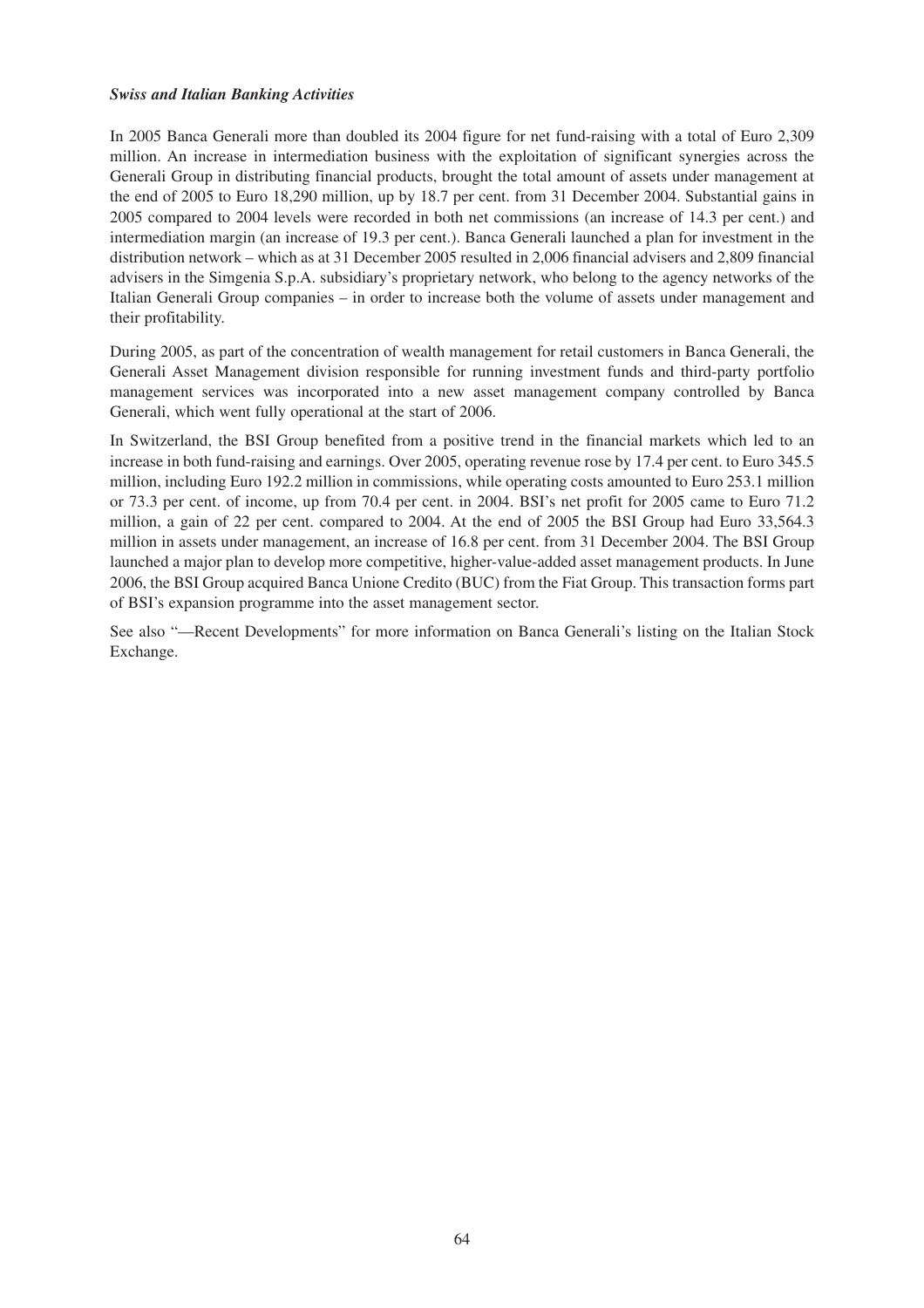### *Breakdown of Investments of the Financial Segment*

The following table presents a breakdown of the investments of the Generali Group's financial segment as at 31 December 2005 and 2004:

|                                                       | As at 31 December                 |        |                            |               |
|-------------------------------------------------------|-----------------------------------|--------|----------------------------|---------------|
|                                                       | 2005                              |        | 2004                       |               |
|                                                       | <b>Total</b><br>book value        | Impact | <b>Total</b><br>book value | <b>Impact</b> |
|                                                       | <i>(in millions</i> )<br>of Euro) | $(\%)$ | (in millions<br>of Euro)   | $(\%)$        |
| $Equities(*)$                                         | 267.5                             | 1.8    | 188.7                      | 1.3           |
|                                                       | 205.1                             |        | 118.7                      |               |
| Financial assets at fair value through profit or loss | 62.5                              |        | 70.1                       |               |
|                                                       | 3,829.0                           | 25.6   | 3,495.5                    | 24.6          |
|                                                       | 19.0                              |        | 0.0                        |               |
|                                                       | 29.9                              |        | 29.9                       |               |
|                                                       | 1,781.5                           |        | 1,730.6                    |               |
| Financial assets at fair value through profit or loss | 1,998.6                           |        | 1,735.1                    |               |
|                                                       | 10,842.7                          | 72.6   | 10,552.3                   | 74.1          |
| Land and buildings (investment properties)            | 16.9                              |        | 20.5                       |               |
| Investments in subsidiaries, associated companies     |                                   |        |                            |               |
|                                                       | 88.4                              |        | 46.7                       |               |
|                                                       | 731.3                             |        | 562.8                      |               |
|                                                       | 4,379.1                           |        | 4,087.7                    |               |
|                                                       | 5,627.0                           |        | 5,834.5                    |               |
|                                                       | 14,939.2                          | 100.0  | 14,236.5                   | 100.0         |

(\*) Investment fund units amounted to Euro 2.7 million.

(\*\*) Investment fund units amounted to Euro 254.4 million.

Investment fund units amounted to Euro 155.6 million.

At 31 December 2005 investments of the financial segment amounted to Euro 14,939.2 million, an increase of 4.9 per cent. compared to the end of the previous year.

#### **Regulatory**

Italian insurance companies are subject to a comprehensive regulatory scheme determined by law and supplemented by guidelines issued by the Interministerial Committee for Economic Planning ("**CIPE**") and administered primarily by the *Ministero delle Attività Produttive* (the "**Ministry of Industry and Commerce**") and the *Istituto per la Vigilanza sulle Assicurazioni Private e di Interesse Collettivo* ("**ISVAP**"). The most important insurance laws have recently been consolidated into the Code of Insurance (*Codice delle Assicurazioni Private*)(Legislative Decree No. 209/2005), with certain amendments, some of which became effective as from 1 January 2006, while others will only become effective upon the issuance by ISVAP of certain implementing regulations. The provisions of the Code of Insurance *inter alia*: (i) regulate access to insurance activities; (ii) require the maintenance of certain solvency margins, in part through a guarantee fund; (iii) determine the form of financial statements for insurance companies; and (iv) regulate the activities of insurance intermediaries. In addition, the Italian Civil Code contains certain provisions applicable to insurance contracts.

Under the regulatory scheme currently in force, with the exception of certain powers specifically reserved to the Ministry of Industry and Commerce, all control and supervisory power in respect of the insurance industry is exercised autonomously by ISVAP. ISVAP's purposes include: (i) monitoring technical, financial and asset and liability management and monitoring solvency ratios; (ii) review of financial statements; (iii) supervision of the activities of insurance brokers and agencies; (iv) advising the Ministry of Industry and Commerce on its views regarding business plans submitted by companies seeking authorisation to conduct insurance activities (upon the entry into force of the relevant provisions of the Code of Insurance, ISVAP will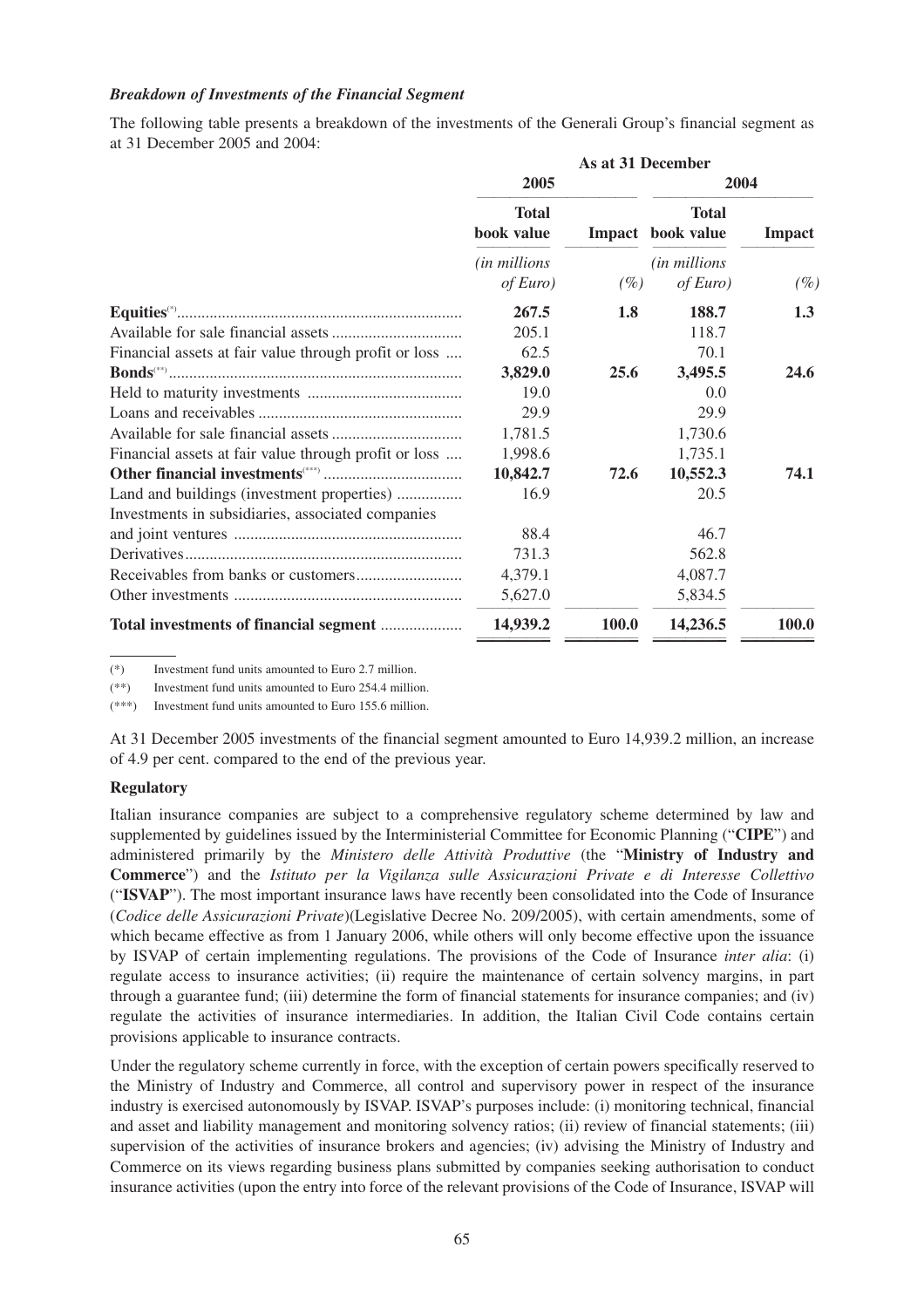be directly responsible for the granting of the licence to conduct insurance activities, so will itself review business plans submitted by companies seeking authorisation); (v) proposing disciplinary measures, including revocation of authorisations; (vi) approving restructuring plans; (vii) advising the Ministry of Industry and Commerce with respect to admission to the forced liquidation procedure for financially troubled entities; and (viii) communicating and collaborating with other EU insurance regulatory bodies. ISVAP has the power to request information from insurance companies, conduct audits of their activities and question their legal representatives, managing directors and statutory auditors and to convene shareholders', directors' and statutory auditors' meetings in order to propose measures necessary to conform the management of the insurance company to the requirements of law. In addition to the foregoing, the minutes of meetings of the boards of directors of insurance companies and the reports of their statutory auditors, must be transmitted to ISVAP within 15 and 10 days, respectively, of their adoption.

The acquisition by insurance companies of controlling interests or interests which exceed certain limits in companies other than insurance companies, must be communicated to ISVAP which will give authorisation for such acquisitions when required by then applicable laws and regulations. ISVAP has the power to order a reduction in such holdings if they do not satisfy conditions prescribed by law and to apply sanctions. In certain cases, ISVAP may also propose to the Ministry of Industry and Commerce the revocation of the authorisation to conduct insurance activities.

# **Corporate Governance Rules**

To the best of Assicurazioni Generali's knowledge and belief, it is in compliance with all applicable corporate governance laws and regulations of Italy.

# **Board of Directors, Executive Committee, General Council**

The Board of Directors of Assicurazioni Generali in office at the date of this Prospectus was appointed at an Ordinary General Meeting of Assicurazioni Generali held on 24 April 2004 for a term expiring on approval of the financial statements for the year ending 31 December 2006. The Board of Directors of Assicurazioni Generali as at the date of this Prospectus is constituted as follows:

| <b>Principal Occupation</b> | <b>Name</b>                 | <b>Principal Activities Performed by</b><br>the Directors Outside the Assicurazioni<br><b>Generali Group</b>                                                                                                                                                           |  |  |
|-----------------------------|-----------------------------|------------------------------------------------------------------------------------------------------------------------------------------------------------------------------------------------------------------------------------------------------------------------|--|--|
| Chairman                    | Antoine Bernheim            | Member of the Board of Mediobanca, Vice-<br>chairman of LVMH and Bolloré<br>Investissement, Director of BSI – Banca<br>della Svizzera Italiana and Christian Dior<br>S.A., Auditor of Eurazeo, Vice-chairman of<br>the Supervisory Board of Intesa San Paolo<br>S.p.A. |  |  |
| Vice-Chairman               | Gabriele Galateri di Genola | Chairman of Mediobanca, Director of Pirelli<br>& C. S.p.A, Ifi S.p.A., Banca Esperia S.p.A.,<br>Banca CRS S.p.A. and Accor S.A.                                                                                                                                        |  |  |
| <b>Managing Directors</b>   | Sergio Balbinot             | Vice Chairman of Generali España Holding<br>Entidades de Seguros S.A., Member of the<br>supervisory body of Participatie<br>Maatschappij Graafschap Holland N.V.,<br>Generali Investments S.p.A. and Director of<br>AMB Generali Holding A.G. and<br>Commerzbank A.G.  |  |  |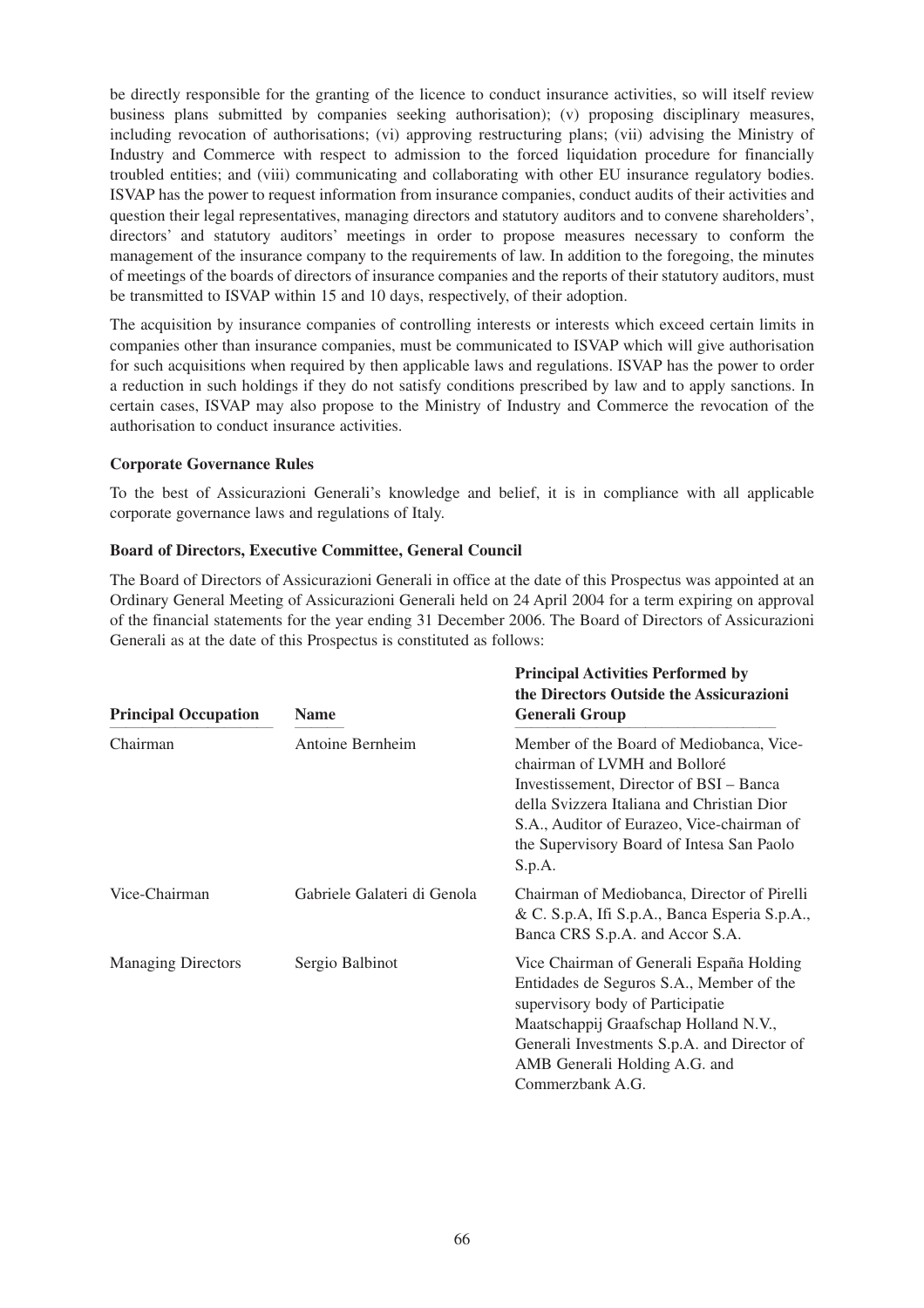| <b>Principal Occupation</b>                                                                                                                                   | <b>Name</b>              | the Directors Outside Assicurazioni<br><b>Generali Group</b>                                                                                                                                                                                                                                                                                                                                                                                      |
|---------------------------------------------------------------------------------------------------------------------------------------------------------------|--------------------------|---------------------------------------------------------------------------------------------------------------------------------------------------------------------------------------------------------------------------------------------------------------------------------------------------------------------------------------------------------------------------------------------------------------------------------------------------|
|                                                                                                                                                               | Giovanni Perissinotto    | Director of Alleanza, INA Assitalia S.p.A.,<br>Participatie Maatschappij Graafschap<br>Holland N.V., BSI-Banca della Svizzera<br>Italiana, Generali España Holding Entidades<br>de Seguros S.A., Pirelli & C. S.p.A., Banca<br>Generali S.p.A. Member of the Board of<br>Directors and of the Council of Assonime,<br>Member of the Executive Committee of<br>ANIA and Member of the Board of<br>Managing Directors of Intesa San Paolo<br>S.p.A. |
| Directors (An asterisk                                                                                                                                        | Luigi Arturo Bianchi     | Director of Benetton Group and Anima SGR                                                                                                                                                                                                                                                                                                                                                                                                          |
| marks the names of<br>those Directors who,<br>together with the<br>Chairman, Vice-<br>Chairman and<br>Managing Directors,<br>form the Executive<br>Committee) | Ana Patricia Botin       | Chairman of Banesto, Member of the<br><b>Executive Committee of Santander Central</b><br>Hispano.                                                                                                                                                                                                                                                                                                                                                 |
|                                                                                                                                                               | Gerardo Broggini(*)      | Vice Chairman of INA Assitalia S.p.A.,<br>Director of UBS Securities Italia Finanziaria,<br>Danieli & C. S.p.A. and Berco S.p.A.<br>(Thyssen Krupp).                                                                                                                                                                                                                                                                                              |
|                                                                                                                                                               | Claudio Consolo          | Member of various Italian ministerial<br>committees entrusted with the preparation of<br>civil and administrative law reform projects.<br>Permanent Auditor of Autostrada Brescia-<br>Verona-Vicenza-Padova S.p.A.                                                                                                                                                                                                                                |
|                                                                                                                                                               | <b>Laurent Dassault</b>  | Holder of several primary offices within the<br>Dassault Group.                                                                                                                                                                                                                                                                                                                                                                                   |
|                                                                                                                                                               | Diego Della Valle        | Chairman and a Managing Director of Tod's<br>S.p.A,. Director of Ferrari S.p.A., Maserati<br>S.p.A., LVMH and RCS Mediagroup S.p.A.                                                                                                                                                                                                                                                                                                               |
|                                                                                                                                                               | Piergaetano Marchetti(*) | Notary Public in Milan, Editor in chief of<br>"Rivista delle Società", Chairman of the<br>Board of Directors of RCS Quotidiani S.p.A.<br>Chairman of the Board of the Mediobanca<br>Shareholders' Agreement.                                                                                                                                                                                                                                      |
|                                                                                                                                                               | Klaus-Peter Müller       | Chairman of the Vorstand of Commerzbank<br>A.G., Director of Parker Hannifin Co,<br>Member of the Supervisory Board of Linde<br>A.G. and of the German Financial<br>Supervisory Authority (BaFin).                                                                                                                                                                                                                                                |
|                                                                                                                                                               | Alberto Nicola Nagel(*)  | Director of Banca Esperia, General Manager<br>of Mediobanca - Banca di Credito<br>Finanziario S.p.A.                                                                                                                                                                                                                                                                                                                                              |
|                                                                                                                                                               | Alessandro Ovi           | Director of STMicroelectronics, Telecom<br>Italia Media S.p.A. and Finsel S.p.A.                                                                                                                                                                                                                                                                                                                                                                  |
|                                                                                                                                                               | Alessandro Pedersoli     | Director of BPU Banca S.p.A., RCS<br>Mediagroup S.p.A., Effe 2005 Finanziaria<br>Feltrinelli S.p.A.                                                                                                                                                                                                                                                                                                                                               |

**Principal Activities Performed by**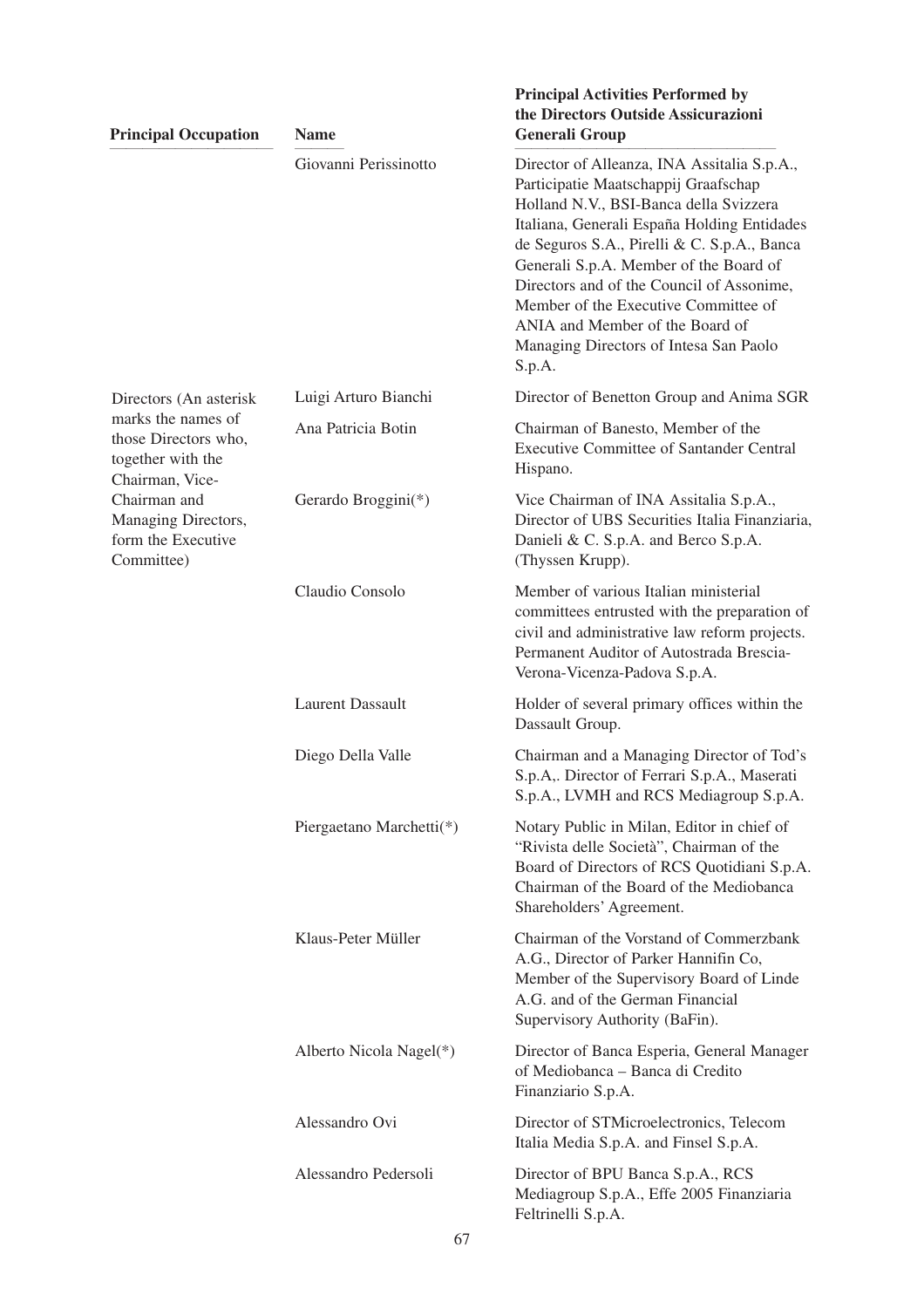| <b>Principal Occupation</b>                                                                                                                                                                     | <b>Name</b>                                                                                                                                                                                                                                                                                                                                                                                                                                                                                                                     | <b>Principal Activities Performed by</b><br>the Directors Outside Assicurazioni<br><b>Generali Group</b>                                                                                                                              |
|-------------------------------------------------------------------------------------------------------------------------------------------------------------------------------------------------|---------------------------------------------------------------------------------------------------------------------------------------------------------------------------------------------------------------------------------------------------------------------------------------------------------------------------------------------------------------------------------------------------------------------------------------------------------------------------------------------------------------------------------|---------------------------------------------------------------------------------------------------------------------------------------------------------------------------------------------------------------------------------------|
|                                                                                                                                                                                                 | Reinfried Pohl                                                                                                                                                                                                                                                                                                                                                                                                                                                                                                                  | Member of the Vorstand of Deutsche<br>Vermögensberatung A.G. and Member of the<br>Supervisory Board of Aachener Muenchener<br>Lebensversicherung A.G.                                                                                 |
|                                                                                                                                                                                                 | Vittorio Ripa di Meana                                                                                                                                                                                                                                                                                                                                                                                                                                                                                                          | Chairman of IPSE 2000 and of the<br>Association for the Economics of Culture<br>and Vice Chairman of FAI (the Italian Fund<br>for the Environment), Director of Ansa,<br>Chairman of Capitalia Bank Group<br>Shareholders' Agreement. |
| General Council<br>(Comprising, besides<br>the listed Members<br>appointed by the<br>general shareholders'<br>meeting, the Members<br>of the Board of<br>Directors and the<br>General Managers) | Giorgio Davide Adler<br>José Ramòn Alvarez Rendueles<br>José Maria Amusàtegui de la Cierva<br>Francesco Maria Attaguile<br><b>Raymond Barre</b><br>Claude Bébéar<br>Kenneth J. Bialkin<br>Giacomo Costa<br>Maurizio de Tilla<br>Enrico Filippi<br>Carlos Fitz-James Stuart y Màrtinez de Irujo<br>Albert Frère<br>Roberto Gonzales Barrera<br>Georges Hervet<br>Dietrich Karner<br>Khoon Chen Kuok<br>Stefano Micossi<br>Benedetto Orsini<br>Arturo Romanin Jacur<br>Guido Schmidt-Chiari<br>Theo Waigel<br>Wilhelm Winterstein |                                                                                                                                                                                                                                       |
| <b>General Managers</b>                                                                                                                                                                         | Raffaele Agrusti<br>Sergio Balbinot<br>Giovanni Perissinotto                                                                                                                                                                                                                                                                                                                                                                                                                                                                    |                                                                                                                                                                                                                                       |
| <b>Deputy General Managers</b>                                                                                                                                                                  | Mel Carvill<br>Claudio Cominelli<br>Aldo Minucci<br>Vittorio Rispoli<br>Lodovico Floriani                                                                                                                                                                                                                                                                                                                                                                                                                                       |                                                                                                                                                                                                                                       |

The business address of each of the Directors is Piazza Duca degli Abruzzi, 2, 34132 Trieste, Italy.

# **Conflicts of Interest of Members of the Board of Directors**

There are no conflicts of interests between any of the Directors' duties to Assicurazioni Generali and their private interests or other duties, other than (i) Gabriele Galateri di Genola who is the Chairman of the board of directors of Mediobanca – Banca di Credito Finanziario S.p.A., one of the Joint Lead Managers and (ii) Alberto Nicola Nagel who is a general manager of Mediobanca – Banca di Credito Finanziario S.p.A., one of the Joint Lead Managers.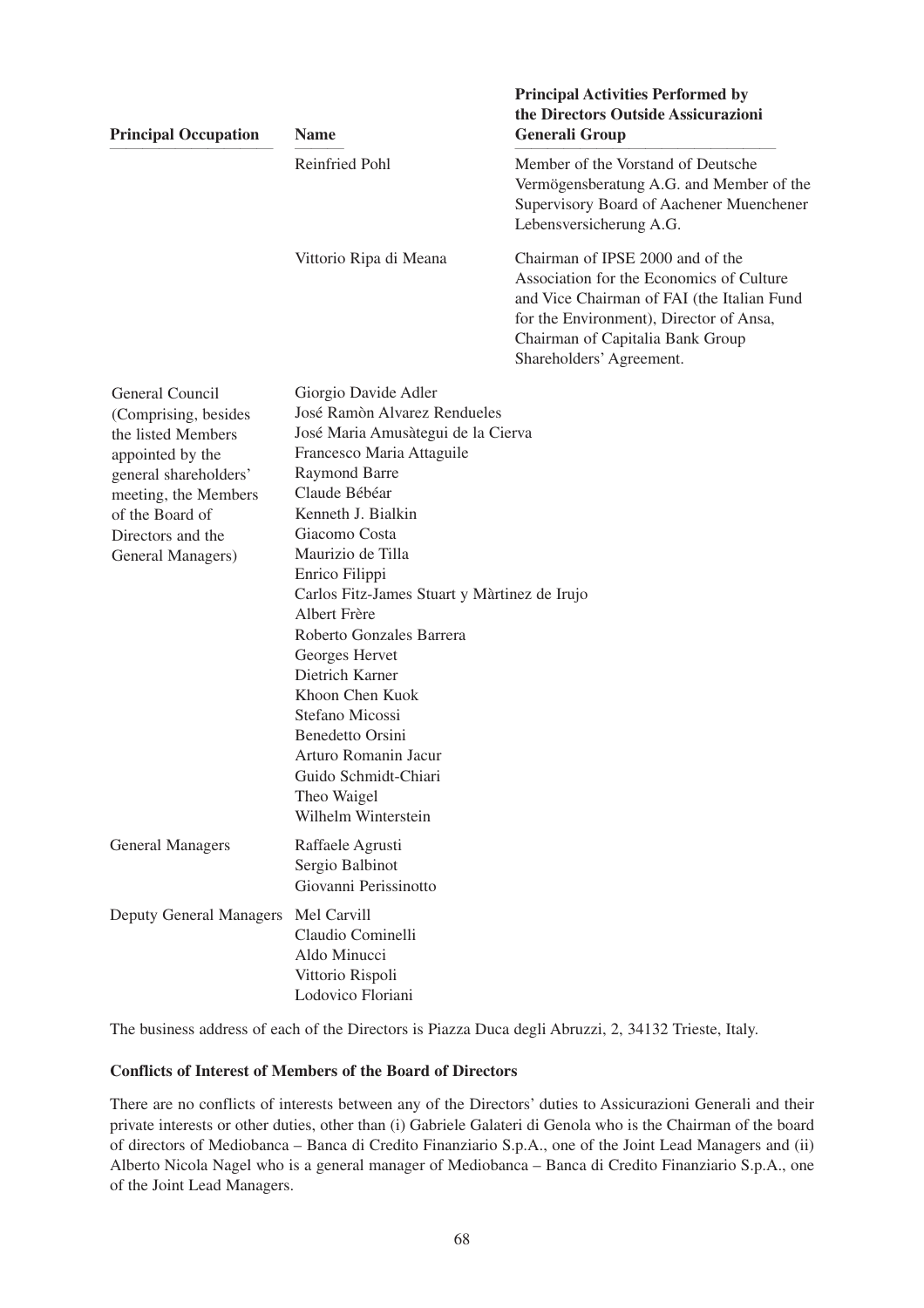# **Board of Statutory Auditors**

Pursuant to Italian law, Assicurazioni Generali maintains a Board of Statutory Auditors (*Collegio Sindacale*) composed of at least three independent experts in accounting matters.

The Board of Statutory Auditors consists of three permanent and two alternate auditors, who may be reelected. Once elected, auditors shall forfeit their assignment should situations of incompatibility arise as envisaged by the law and should they hold the office of permanent auditor in more than five Italian firms listed on Italian regulated markets. At least one third of permanent and alternate auditors are chosen from among candidates complying with the professional and competence requirements established for the office of chairman of the Board of Statutory Auditors.

The Board of Statutory Auditors in office at the date of this Prospectus was appointed at an Ordinary General Meeting of Assicurazioni Generali held on 30 April 2005 for a term expiring on approval of the financial statements for the year ending 31 December 2007. The Board of Statutory Auditors is currently made up of the following members:

| <b>Name</b>            | <b>Office Held</b> |  |
|------------------------|--------------------|--|
| Gianfranco Barbato     | Chairman           |  |
| Gaetano Terrin         | Auditor            |  |
| Paolo D'Agnolo         | Auditor            |  |
| Giuseppe Alessio-Vernì | Alternate Auditor  |  |
| Paolo Bruno            | Alternate Auditor  |  |

The business address of the Statutory Auditors is Piazza Duca degli Abruzzi 2, 34132 Trieste, Italy.

# **Conflicts of Interest of Members of the Board of Statutory Auditors**

There are no conflicts of interests between any of the Statutory Auditors' duties to Assicurazioni Generali and their private interests or other duties other than that Paolo D'Agnolo is a permanent auditor of Banca Generali.

# **Independent Auditors**

The current independent auditors of Assicurazioni Generali are PricewaterhouseCoopers S.p.A. who were appointed for a term of 3 years at the Ordinary General Meeting of Assicurazioni Generali held on 26 April 2003 and for a further term of 6 years at an Ordinary General Meeting of Assicurazioni Generali held on 29 April 2006 to audit the annual non-consolidated and consolidated financial statements of Assicurazioni Generali.

PricewaterhouseCoopers S.p.A. is registered on the special register of auditing firms held by CONSOB (*Albo Speciale delle Società di Revisione*) with registration number 43.

# **Employees**

As at 31 December 2005, the Generali Group had approximately 61,561 permanent employees compared to approximately 58,354 as at 31 December 2004.

# **Assicurazioni Generali Shares and Shareholders**

At 30 September 2006, the share capital of Assicurazioni Generali totalled Euro 1,276,985,320, divided into an equal number of ordinary shares with a nominal value of Euro 1 each. As at 30 September 2006, Assicurazioni Generali held 10,088,285 treasury shares amounting to Euro 291.1 million, as compared to Euro 167.1 million as at 31 December 2005.

The annual general meeting of Assicurazioni Generali, held on 29 April 2006, approved the payment of a dividend of Euro 0.54 for each outstanding share. This implies a total disbursement of Euro 688,985,753. Both the dividend per share and the total dividend payable are 25.6 per cent. higher than in the previous year.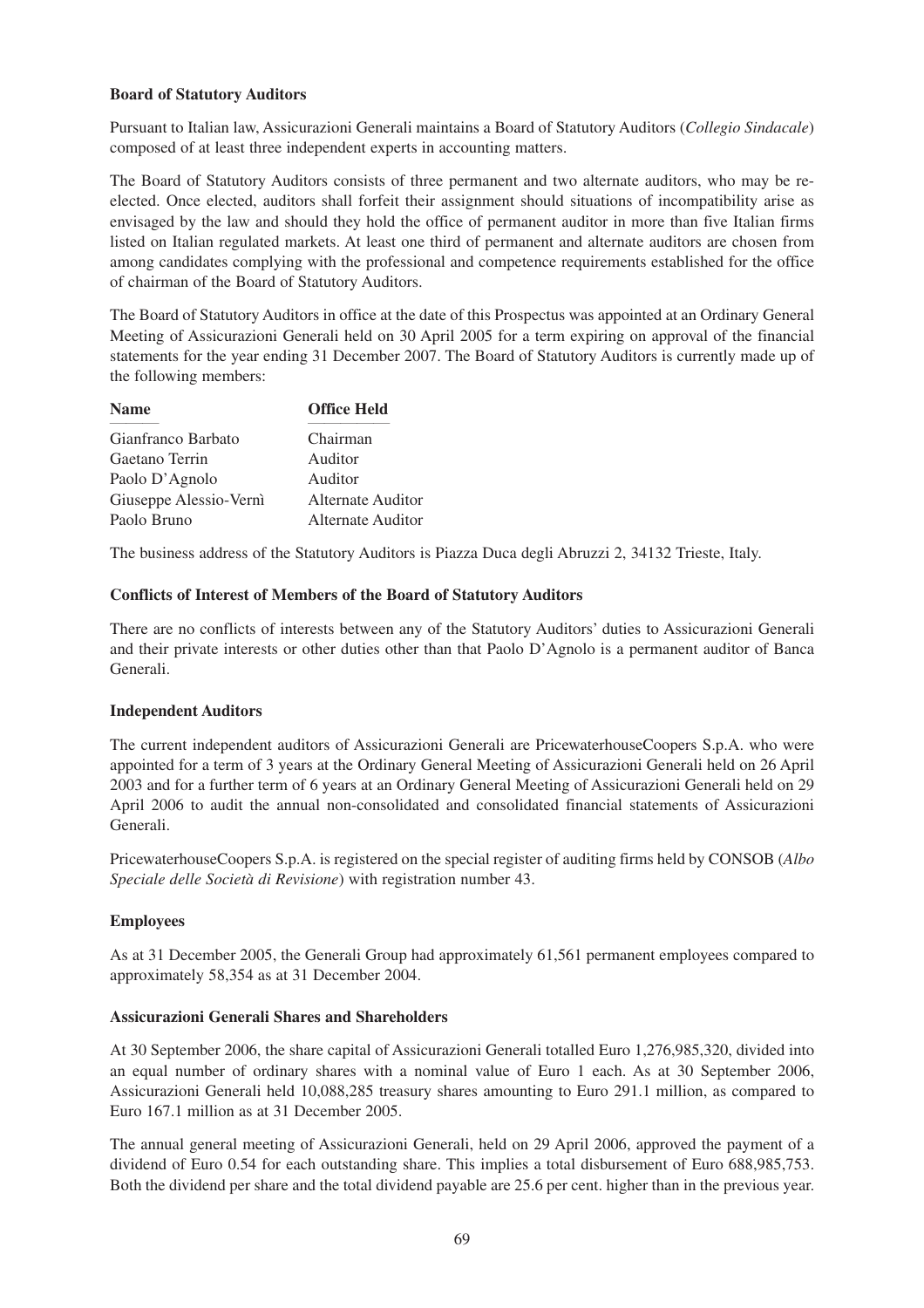Based on information available, as at 1 January 2007 the principal shareholders of Assicurazioni Generali were Mediobanca - Banca di Credito Finanziario S.p.A. (one of the Joint Lead Managers holding, directly and indirectly, 14.10 per cent.), Banca d'Italia (holding, directly and indirectly, 4.47 per cent.), Unicredito Italiano S.p.A. (holding, directly and indirectly, 3.71 per cent.), Capitalia S.p.A. (holding, directly and indirectly, 2.82 per cent.), Premafin Finanziaria S.p.A. (holding, directly and indirectly, 2.42 per cent.), Intesa San Paolo (holding, directly and indirectly, 2.28 per cent.), Carlo Tassara S.p.A. (holding, directly and indirectly, 2.27 per cent.) and Gruppo B&D Holding (holding, directly and indirectly, 2.00 per cent.).

### **Dividend and Share Price Performance**

| 2005 | 2004        | 2003  |
|------|-------------|-------|
|      | (Euro)      |       |
| 0.54 | (143)       | 0.33  |
|      | 29.49 24.98 | 21.13 |
|      |             |       |

(\*) Calculated as the weighted average share price on the last trading day of the relevant year.

In 2005, Assicurazioni Generali's shareholders' funds amounted to Euro 13.95 billion (compared to Euro 11.38 billion in 2004). Minority shareholders' interest in capital and reserves totalled Euro 3.12 billion, while minority shareholders' interest in the result for 2005 amounted to Euro 0.5 billion.

Changes to Assicurazioni Generali's interest in shareholders' funds are reported in the notes to the financial statements for the year ended 31 December 2005. See "Documents Incorporated by Reference".

# **Litigation Pending**

As at the date of this Prospectus, no member of the Generali Group is involved in any or is aware of any pending or threatened litigation, arbitration or administrative proceedings that are likely, individually or in the aggregate, to have a material effect on the results of operations or financial position of any member of the Generali Group or on the Generali Group as a whole.

# **Recent Developments**

On 17 July 2006, Assicurazioni Generali signed an agreement with De Agostini S.p.A. for the acquisition of a controlling stake of 65.5 per cent. of the share capital of Toro for an aggregate consideration of Euro 2.52 billion, or Euro 21.20 per Toro share. The transaction was completed on 4 October 2006. Assicurazioni Generali completed a tender offer for the remaining ordinary shares of Toro on 19 December 2006, acquiring an additional approximate 33.8 per cent. of the share capital of Toro (after the exercise of stock options granted to Toro's management) for an aggregate consideration of Euro 1.318 billion, or Euro 21.20 per Toro share, taking Assicurazioni Generali's stake in Toro to 98.44 per cent.

For the year ended 31 December 2005, gross premiums written by Toro amounted to approximately Euro 2.9 billion (Euro 2.7 billion for the year ended 31 December 2004) and net profit amounted to approximately Euro 344 million (Euro 163 million for the year ended 31 December 2004). As at 31 December 2005, shareholders' equity was approximately Euro 2.4 billion (Euro 2.3 billion as at 31 December 2004).

Assicurazioni Generali entered into a committed Euro 2.5 billion bridge loan facility agreement with a syndicate of banks for the purposes of funding the Toro acquisition. On 4 October 2006, Assicurazioni Generali drew down Euro 700 million under this bridge loan facility agreement, and on 19 December 2006, Assicurazioni Generali drew down a further Euro 1.321 billion under this agreement.

On 22 September 2006, ISVAP approved the acquisition of Toro. On 4 December 2006, the Italian antitrust authority ("AGCM") concluded its investigation concerning the acquisition of Toro. AGCM has authorized the acquisition, subject to the sale by Assicurazioni Generali of Nuova Tirrena, a subsidiary of the Toro group which operates primarily in the non-life insurance sector. Assicurazioni Generali has appealed the decision of AGCM to require the sale of Nuova Tirrena.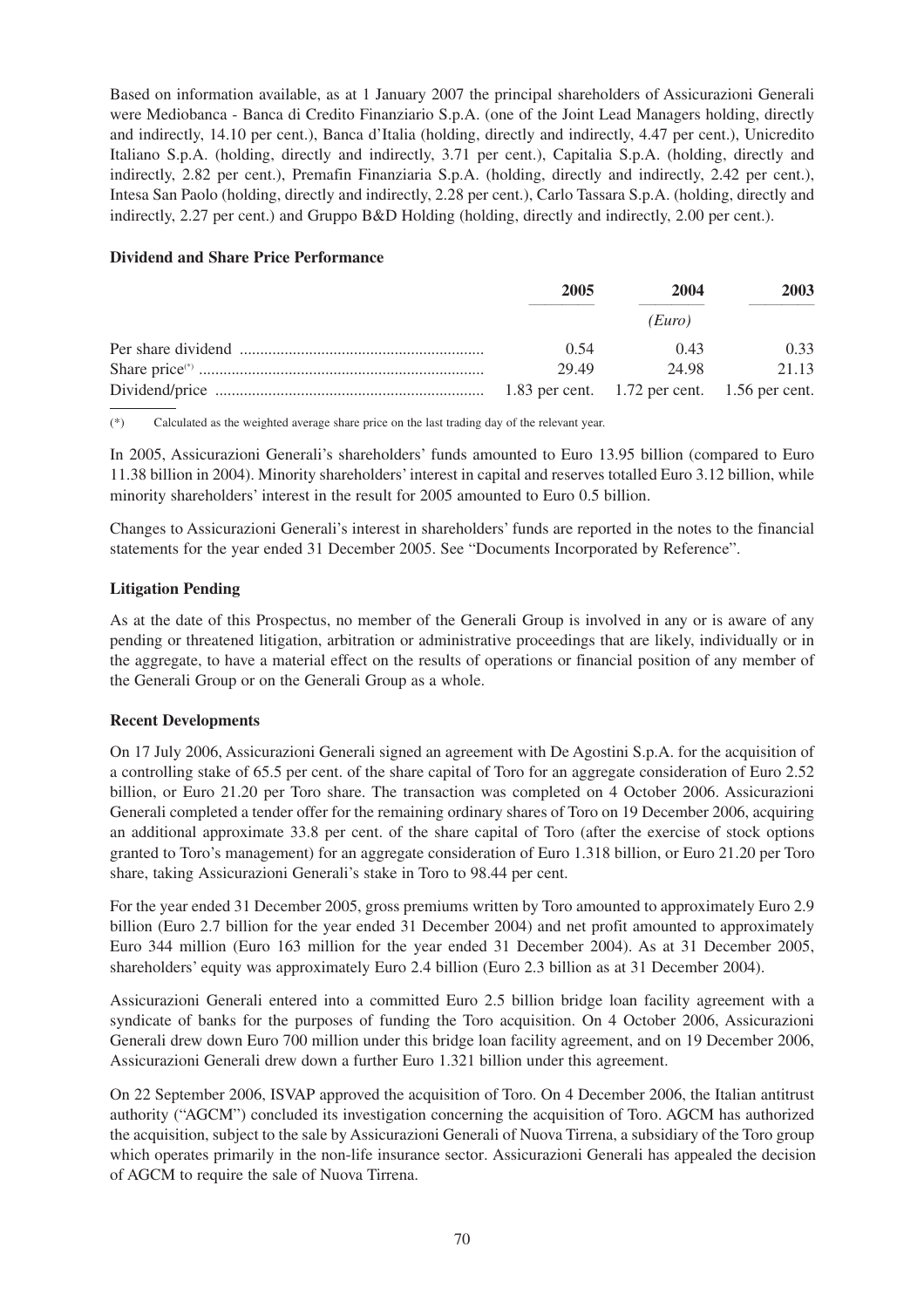For the year ended 31 December 2005, gross premiums written by Nuova Tirrena amounted to approximately Euro 0.78 billion (Euro 0.75 billion for the year ended 31 December 2004) and net profit amounted to approximately Euro 108 thousand (Euro 33 thousand for the year ended 31 December 2004). As at 31 December 2005, shareholders' equity was approximately Euro 366 thousand (Euro 299 thousand as at 31 December 2004).

On 16 June 2006, Assicurazioni Generali issued GBP 350,000,000 Perpetual Fixed/Floating Rate Notes listed on the official list of the Luxembourg Stock Exchange. On 16 June 2006, Assicurazioni Generali guaranteed the issuance of Euro 1,275,000,000 and GBP 700,000,000 Perpetual Fixed/Floating Rate Notes, by Generali Finance B.V. listed on the official list of the Luxembourg Stock Exchange. The net proceeds of the Notes were used for corporate purposes of the Generali Group.

Banca Generali, a subsidiary of Assicurazioni Generali operating in the Italian financial services market through its group with an integrated distribution network for a variety of financial, banking and insurance products, was listed on the Italian Stock Exchange on 15 November 2006. In connection therewith, the Generali Group sold shares in Banca Generali in an Italian public and international institutional offering. As at 31 December 2006, the Generali Group held, directly and indirectly, 60.9 per cent. of Banca Generali.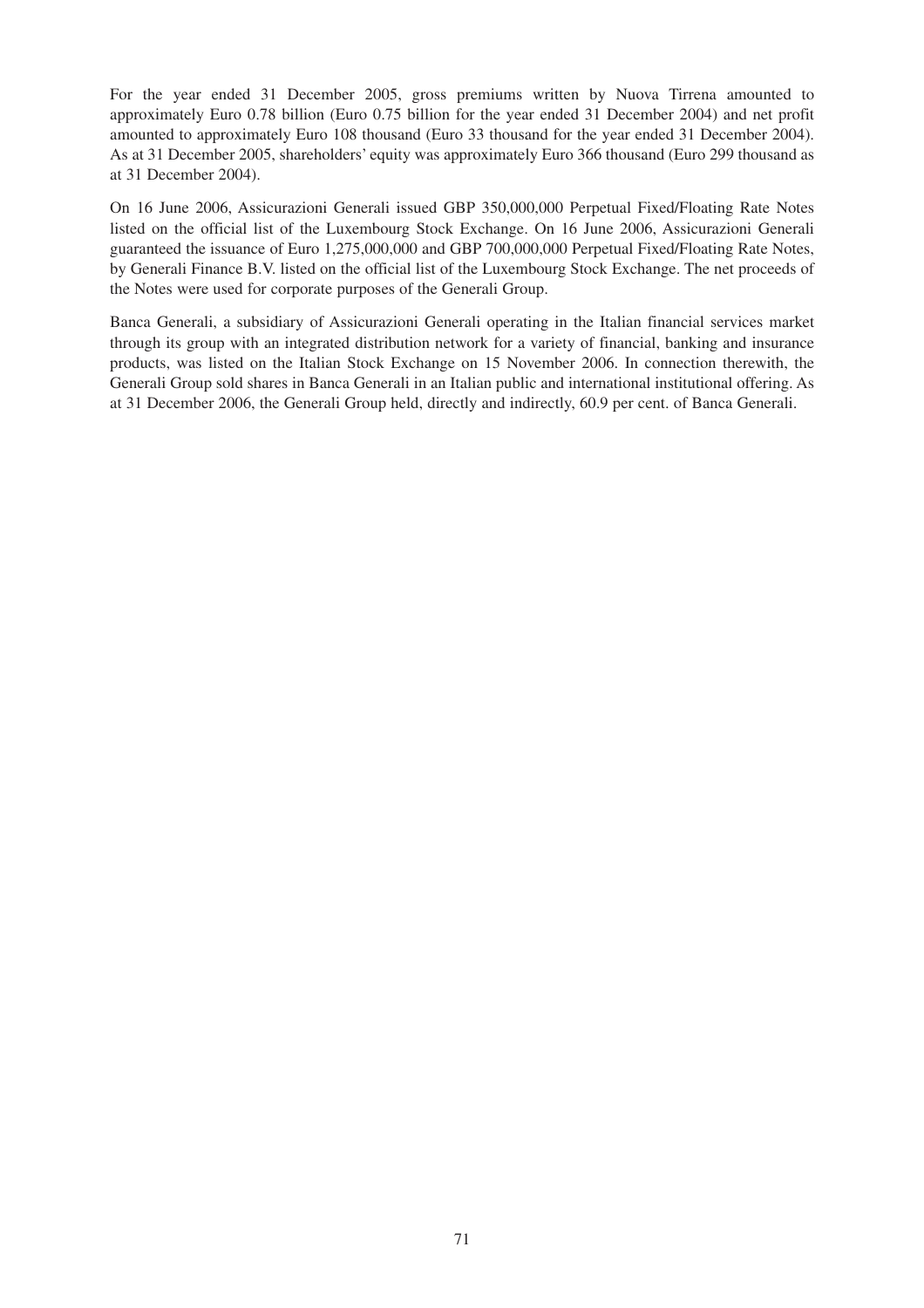# **CAPITALISATION OF ASSICURAZIONI GENERALI S.p.A.**

The following table sets out the capitalisation on a consolidated basis of Assicurazioni Generali as at 30 June 2006. This information has been extracted from and should be read in conjunction with, and is qualified in its entirety by reference to, the unaudited consolidated financial statements of Assicurazioni Generali as at and for the six months ended 30 June 2006 which are incorporated by reference herein. Save as disclosed in this Prospectus, there has been no material change in the consolidated capitalisation of Assicurazioni Generali since 30 June 2006.

|                                                                              | As at<br>30 June<br>2006 |
|------------------------------------------------------------------------------|--------------------------|
|                                                                              | <i>(in millions)</i>     |
|                                                                              | of Euro)<br>(unaudited)  |
|                                                                              | <b>IFRS</b>              |
| <b>Liabilities</b>                                                           |                          |
|                                                                              | 283,708                  |
|                                                                              | 49,660                   |
|                                                                              | 333,368                  |
| <b>Shareholders' equity</b>                                                  |                          |
| Share capital (authorised and paid-up, ordinary shares, Euro 1.00 par value) | 1,277                    |
|                                                                              | 13,373                   |
|                                                                              | 1,742                    |
|                                                                              | 16,392                   |
|                                                                              | 349,760                  |

(1) Includes minority interests equal to Euro 3,189 million.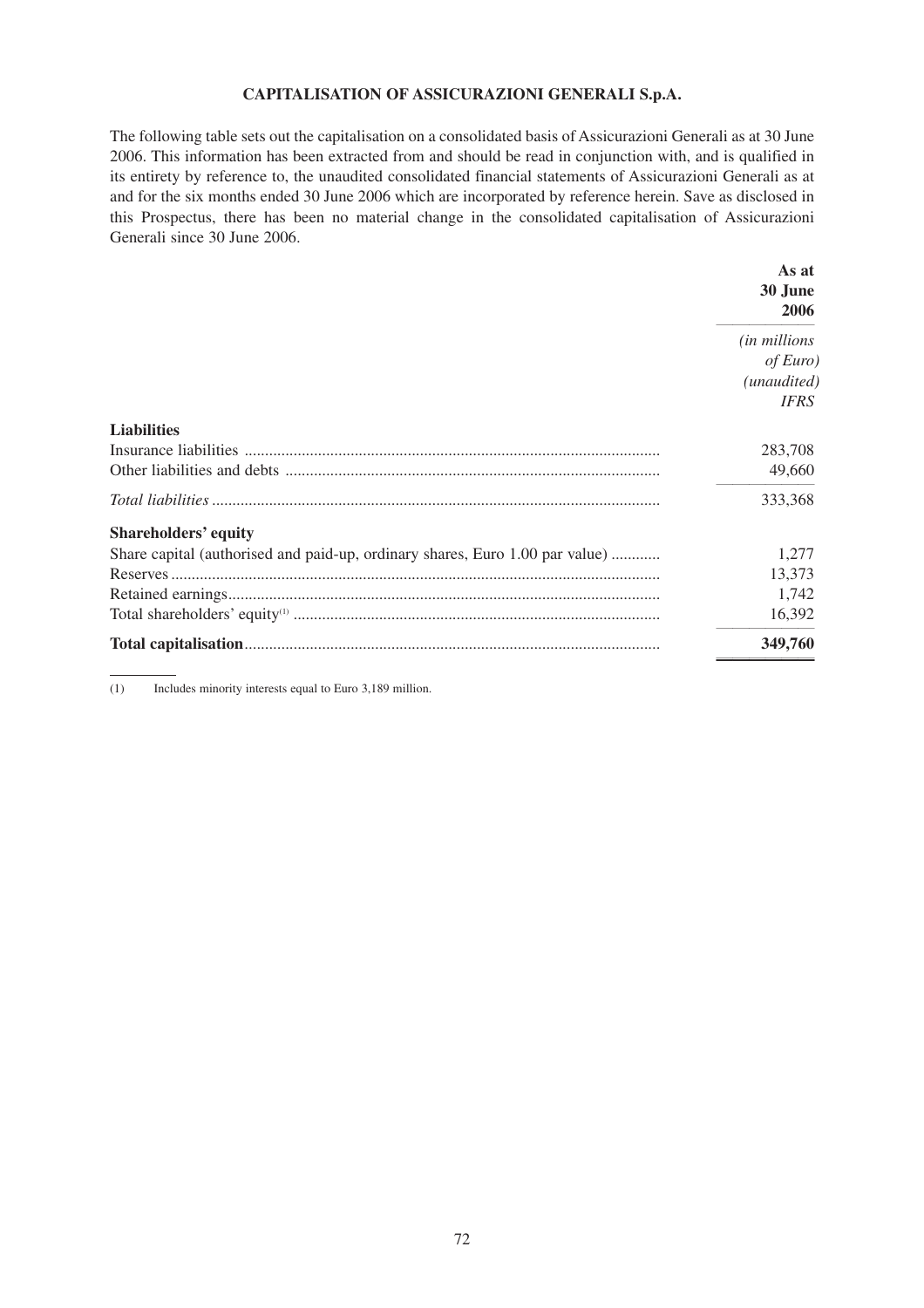## **SUMMARY FINANCIAL INFORMATION OF ASSICURAZIONI GENERALI S.p.A.**

Set out below is summary financial information of Assicurazioni Generali which is derived from: (i) the audited consolidated financial statements of Assicurazioni Generali as at and for the years ended 31 December 2005 (presented in accordance with IFRS) and 31 December 2004 (restated in accordance with IFRS) which have been audited by PricewaterhouseCoopers S.p.A.; and (ii) the unaudited consolidated financial statements of Assicurazioni Generali as at and for the nine months ended 30 September 2006 and 2005 presented in accordance with Art. 82 of Rules for Issuers No. 11971/99, amended by CONSOB resolution No. 14990 of 14 April 2005. Profit and loss account and balance sheet data has been presented based on Annex 3D, adopting IAS/IFRS. Such financial statements, together with the audit report of PricewaterhouseCoopers S.p.A. (as appropriate) and the accompanying notes, are incorporated by reference into this Prospectus. The financial information below should be read in conjunction with, and is qualified in its entirety by reference to, such financial statements, reports and the notes thereto. See also "Documents Incorporated by Reference".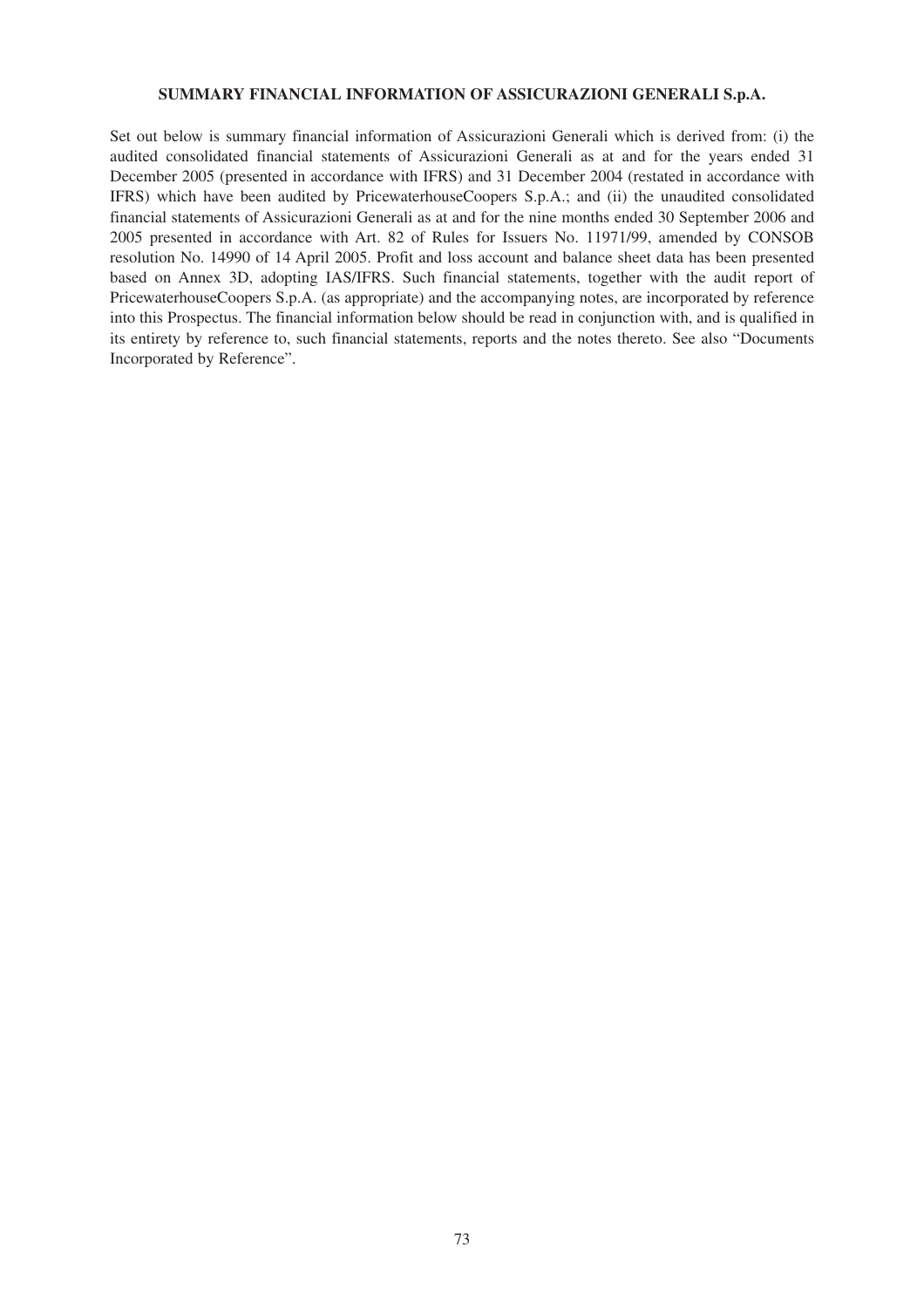# **ANNUAL CONSOLIDATED BALANCE SHEETS OF ASSICURAZIONI GENERALI S.p.A.**

|                                                                      | As at 31 December     |             |
|----------------------------------------------------------------------|-----------------------|-------------|
|                                                                      | 2005                  | 2004        |
|                                                                      | (audited)             |             |
|                                                                      |                       | Restated to |
|                                                                      | <b>IFRS</b>           | <b>IFRS</b> |
|                                                                      | (in millions of Euro) |             |
|                                                                      | 2,909.4               | 2,905.7     |
|                                                                      | 2,085.2               | 2,080.9     |
|                                                                      | 824.3                 | 824.8       |
|                                                                      | 3,425.3               | 3,496.7     |
|                                                                      | 2,889.3               | 2,872.0     |
|                                                                      | 536.0                 | 624.7       |
| AMOUNTS CEDED TO REINSURERS FROM INSURANCE                           |                       |             |
|                                                                      | 5,249.0               | 5,034.2     |
|                                                                      | 307,417.4             | 271,774.6   |
|                                                                      | 10,235.6              | 10,322.9    |
| Investments in subsidiaries, associated companies and joint ventures | 802.9                 | 840.5       |
|                                                                      | 993.0                 | 668.4       |
|                                                                      | 41,173.9              | 38,434.1    |
|                                                                      | 189,008.7             | 166,529.2   |
|                                                                      | 65,203.3              | 54,979.5    |
| of which financial assets where the investment risk is borne         |                       |             |
| by the policyholders and related to pension funds                    | 41,187.5              | 34,791.4    |
|                                                                      | 8,475.6               | 8,833.6     |
|                                                                      | 6,022.9               | 5,916.6     |
|                                                                      | 959.8                 | 1,019.6     |
|                                                                      | 1,492.9               | 1,897.4     |
|                                                                      | 12,346.1              | 11,432.7    |
| Non-current assets or disposal groups classified as held for sale    | 186.6                 | 0.0         |
|                                                                      | 1,000.5               | 751.7       |
|                                                                      | 3,483.1               | 3,349.8     |
|                                                                      | 1,922.9               | 2.204.9     |
|                                                                      | 5,753.1               | 5,126.3     |
|                                                                      | 5,730.7               | 6,868.8     |
|                                                                      | 345,553.6             | 310,346.3   |
|                                                                      |                       |             |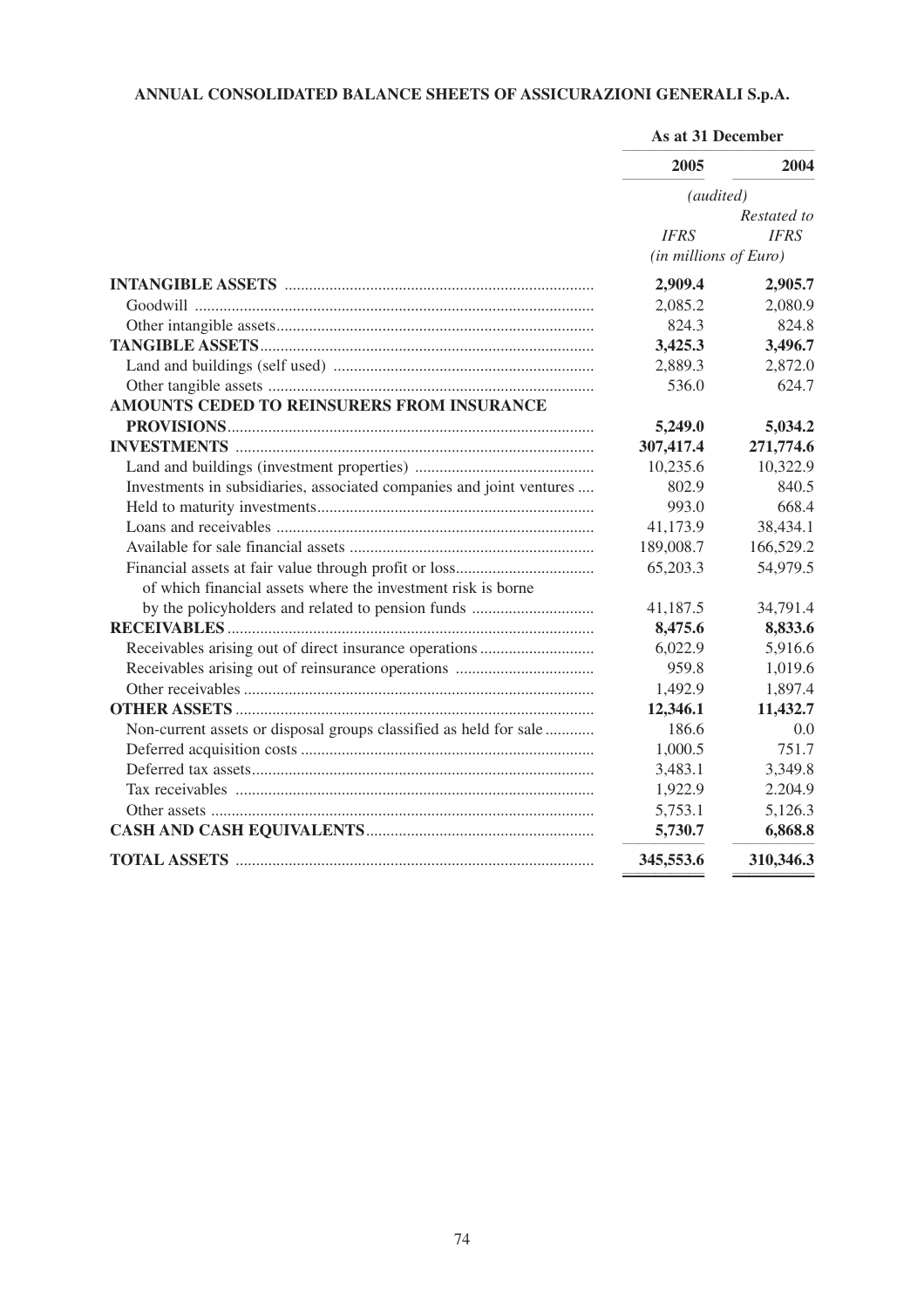# **ANNUAL CONSOLIDATED BALANCE SHEETS OF ASSICURAZIONI GENERALI S.p.A.**

|                                                                          | As at 31 December     |             |
|--------------------------------------------------------------------------|-----------------------|-------------|
|                                                                          | 2005                  | 2004        |
|                                                                          | (audited)             |             |
|                                                                          |                       | Restated to |
|                                                                          | <b>IFRS</b>           | <b>IFRS</b> |
|                                                                          | (in millions of Euro) |             |
|                                                                          | 17,554.2              | 14,575.4    |
|                                                                          | 13,947.2              | 11,385.0    |
|                                                                          | 1,276.0               | 1,276.0     |
|                                                                          | 0.0                   | 0.0         |
|                                                                          | 4,562.7               | 4,562.3     |
|                                                                          | 3,115.9               | 2,078.2     |
|                                                                          | (167.1)               | (295.0)     |
|                                                                          | 94.2                  | (40.3)      |
| Reserve for unrealised gains and losses on available for sale            |                       |             |
|                                                                          | 3,146.9               | 2,138.0     |
| Reserve for other unrealised gains and losses through equity             | 0.0                   | 0.0         |
|                                                                          | 1,918.6               | 1.665.8     |
|                                                                          | 3,607.0               | 3,190.4     |
|                                                                          | 2,623.6               | 2,340.1     |
| Minority interests: Reserve for unrealised gains and losses through      |                       |             |
|                                                                          | 491,8                 | 405.5       |
|                                                                          | 491.7                 | 444.8       |
|                                                                          | 1,610.6               | 1,342.4     |
|                                                                          | 280,390.5             | 249,561.6   |
| of which insurance provisions for policies where the investment risk is  |                       |             |
| borne by the policyholders and related to pension funds                  | 35,481.2              | 29,007.1    |
|                                                                          | 28,647.8              | 28,746.9    |
| Financial liabilities at fair value through profit or loss               | 7,155.7               | 8,571.4     |
| of which financial liabilities where the investment risk is borne by the |                       |             |
|                                                                          | 5,932.2               | 5,624.9     |
|                                                                          | 21,492.1              | 20,175.5    |
|                                                                          | 1,407.4               | 1,428.6     |
|                                                                          | 6,571.8               | 6,685.0     |
|                                                                          | 3,736.1               | 3,844.1     |
|                                                                          | 688.0                 | 585.6       |
|                                                                          | 2,147.7               | 2,255.3     |
|                                                                          | 10,778.8              | 9,435.0     |
| Liabilities directly associated with non-current assets classified as    |                       |             |
|                                                                          | 0.0                   | 0.0         |
|                                                                          | 4,806.2               | 4,509.9     |
|                                                                          | 1,264.8               | 727.0       |
|                                                                          | 4,707.8               | 4,198.1     |
|                                                                          | 345,553.6             | 310,346.3   |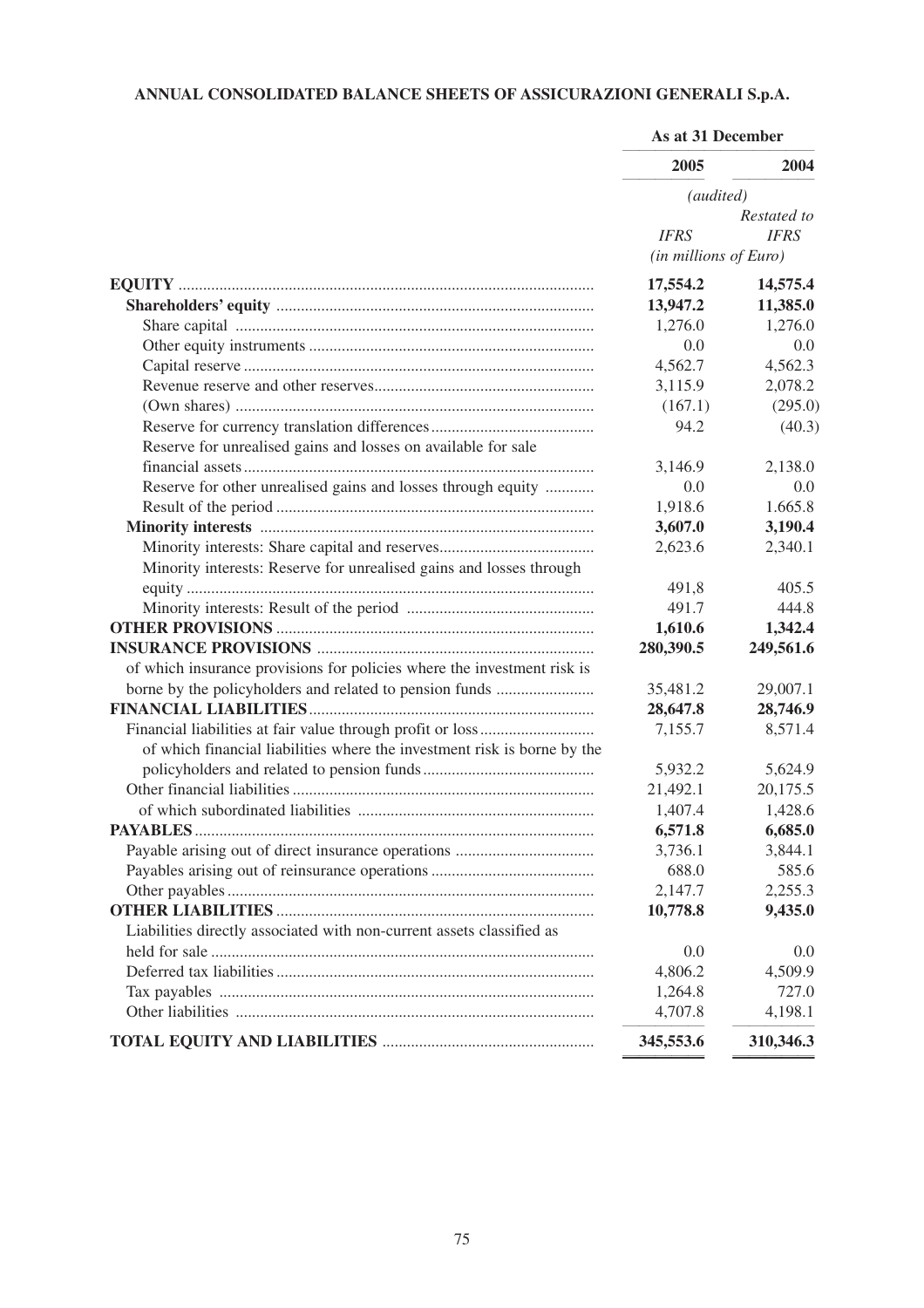## **ANNUAL CONSOLIDATED PROFIT AND LOSS ACCOUNTS OF ASSICURAZIONI GENERALI S.p.A.**

|                                                                             | For the year ended<br>31 December |             |
|-----------------------------------------------------------------------------|-----------------------------------|-------------|
|                                                                             | 2005                              | 2004        |
|                                                                             | (audited)                         |             |
|                                                                             |                                   | Restated to |
|                                                                             | <b>IFRS</b>                       | <b>IFRS</b> |
|                                                                             | (in millions of Euro)             |             |
|                                                                             | 60,082.4                          | 53,049.9    |
|                                                                             | 62,678.3                          | 55,604.8    |
|                                                                             | (2,595.9)                         | (2,554.9)   |
| Fee and commission income and income from financial services activities     | 753.6                             | 691.0       |
| Net income from financial instruments at fair value through profit or loss  | 5,903.4                           | 3,371.3     |
| of which net income from financial instruments where the investment risk    |                                   |             |
|                                                                             | 3,998.0                           | 1,655.8     |
| Income from subsidiaries, associated companies and joint ventures           | 88.8                              | 106.8       |
| Income from other financial instruments and land and buildings              |                                   |             |
|                                                                             | 13,262.3                          | 12,332.1    |
|                                                                             | 8,359.6                           | 7,978.6     |
|                                                                             | 1,898.3                           | 1,767.8     |
|                                                                             | 2,893.7                           | 2,415.4     |
|                                                                             | 110.7                             | 170.3       |
|                                                                             | 1,628.8                           | 1,536.9     |
|                                                                             | 81,719.2                          | 71,088.0    |
|                                                                             | 63,563.4                          | 53,718.5    |
|                                                                             | 65,281.7                          | 55,057.8    |
|                                                                             | (1,718.4)                         | (1,339.3)   |
| Fee and commission expenses and expenses from financial services activities | 319.6                             | 290.9       |
| Expenses from subsidiaries, associated companies and joint ventures         | 169.0                             | 64.2        |
| Expenses from other financial instruments and land and buildings            |                                   |             |
|                                                                             | 2,245.3                           | 2,315.7     |
|                                                                             | 767.8                             | 807.8       |
|                                                                             | 290.9                             | 335.8       |
|                                                                             | 715.2                             | 513.1       |
|                                                                             | 471.4                             | 659.0       |
|                                                                             | 9,441.0                           | 9,578.1     |
|                                                                             | 6,379.5                           | 6,612.1     |
|                                                                             | 458.5                             | 472.0       |
|                                                                             | 2,603.0                           | 2,494.0     |
|                                                                             | 2,433.8                           | 2,025.5     |
|                                                                             | 78,172.1                          | 67,992.8    |
|                                                                             | 3,547.1                           | 3,095.2     |
|                                                                             | 1,136.9                           | 984.5       |
|                                                                             | 2,410.3                           | 2,110.7     |
|                                                                             | 0.0                               | 0.0         |
|                                                                             | 2,410.3                           | 2,110.7     |
|                                                                             | 1,918.6                           | 1,665.8     |
|                                                                             | 491.7                             | 444.8       |
| <b>EARNING PER SHARE:</b>                                                   |                                   |             |
|                                                                             | 1.51                              | 1.31        |
|                                                                             | 1.51                              | 1.31        |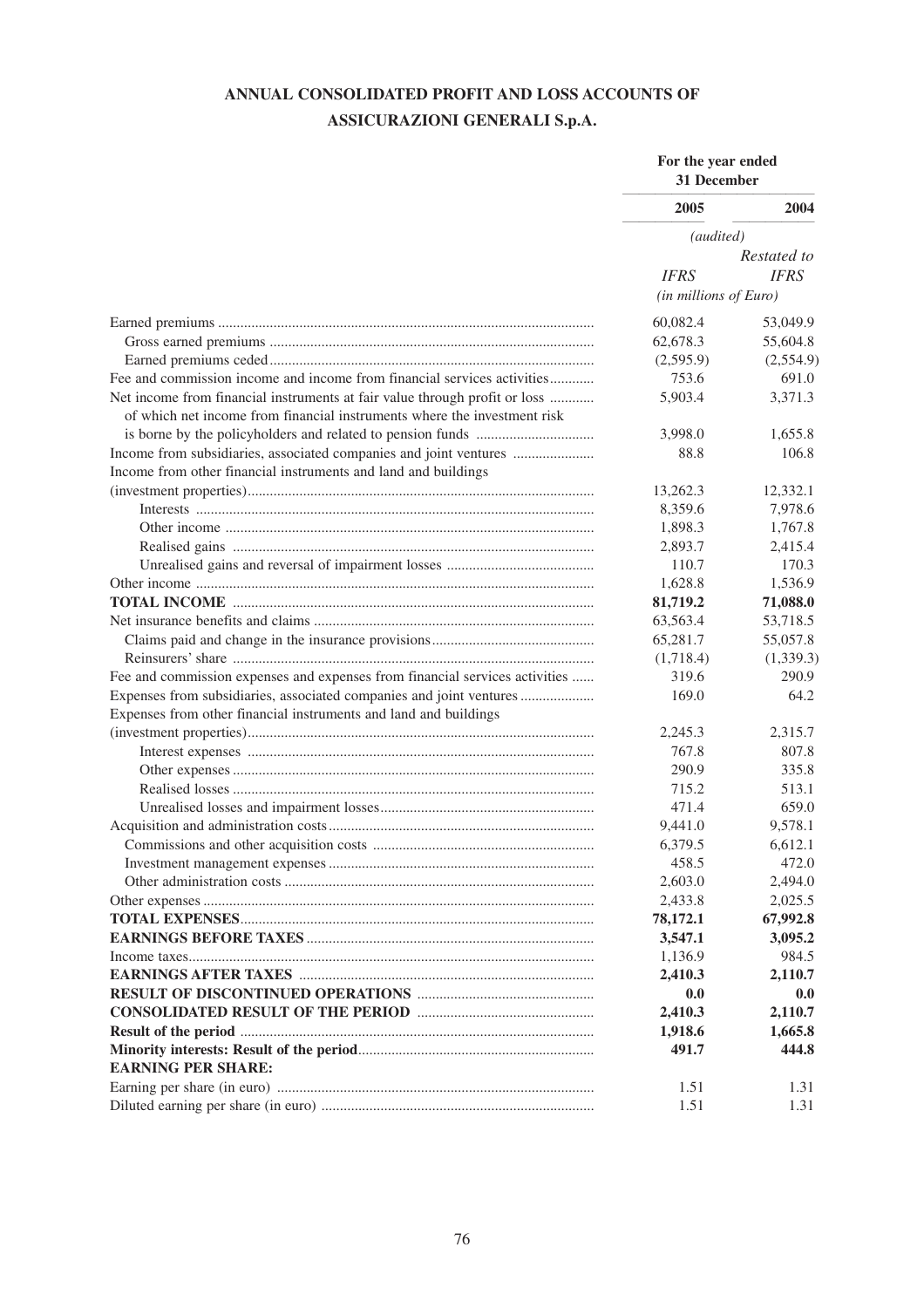## **INTERIM CONSOLIDATED BALANCE SHEETS**

## **OF ASSICURAZIONI GENERALI S.p.A.**

|                                                                      | As at 30<br>September<br>2006 | As at 31<br><b>December</b><br>2005<br>(audited) |
|----------------------------------------------------------------------|-------------------------------|--------------------------------------------------|
|                                                                      | (unaudited)                   |                                                  |
|                                                                      | <b>IFRS</b>                   | <b>IFRS</b>                                      |
|                                                                      | (in millions of Euro)         |                                                  |
|                                                                      | 3,911.2                       | 2,909.4                                          |
|                                                                      | 3,050.0                       | 2.085.2                                          |
|                                                                      | 861.2                         | 824.3                                            |
|                                                                      | 3,519.7                       | 3,425.3                                          |
|                                                                      | 2,989.0                       | 2,889.3                                          |
|                                                                      | 530.8                         | 536.0                                            |
| AMOUNTS CEDED TO REINSURERS FROM INSURANCE                           |                               |                                                  |
|                                                                      | 5,358.8                       | 5,249.0                                          |
|                                                                      | 320,608.2                     | 307,417.4                                        |
|                                                                      | 10,711.4                      | 10,235.6                                         |
| Investments in subsidiaries, associated companies and joint ventures | 876.7                         | 802.9                                            |
|                                                                      | 1,087.7                       | 993.0                                            |
|                                                                      | 51,475.9                      | 41,173.9                                         |
|                                                                      | 186,609.5                     | 189,008.7                                        |
|                                                                      | 69,847.0                      | 65,203.3                                         |
| Of which financial assets where the investment risk is borne by the  |                               |                                                  |
|                                                                      | 45,098.2                      | 41,187.5                                         |
|                                                                      | 8,379.8                       | 8,475.6                                          |
|                                                                      | 5,800.5                       | 6,022.9                                          |
|                                                                      | 958.8                         | 959.8                                            |
|                                                                      | 1,620.4                       | 1,492.9                                          |
|                                                                      | 12,231.6                      | 12,346.1                                         |
| Non-current assets or disposal groups classified as held for sale    | 128.5                         | 186.6                                            |
|                                                                      | 1,142.5                       | 1,000.5                                          |
|                                                                      | 3,601.8                       | 3,483.1                                          |
|                                                                      | 1,935.3                       | 1,922.9                                          |
|                                                                      | 5,423.5                       | 5,753.1                                          |
|                                                                      | 6,917.9                       | 5,730.7                                          |
|                                                                      | 360,927.2                     | 345,553.6                                        |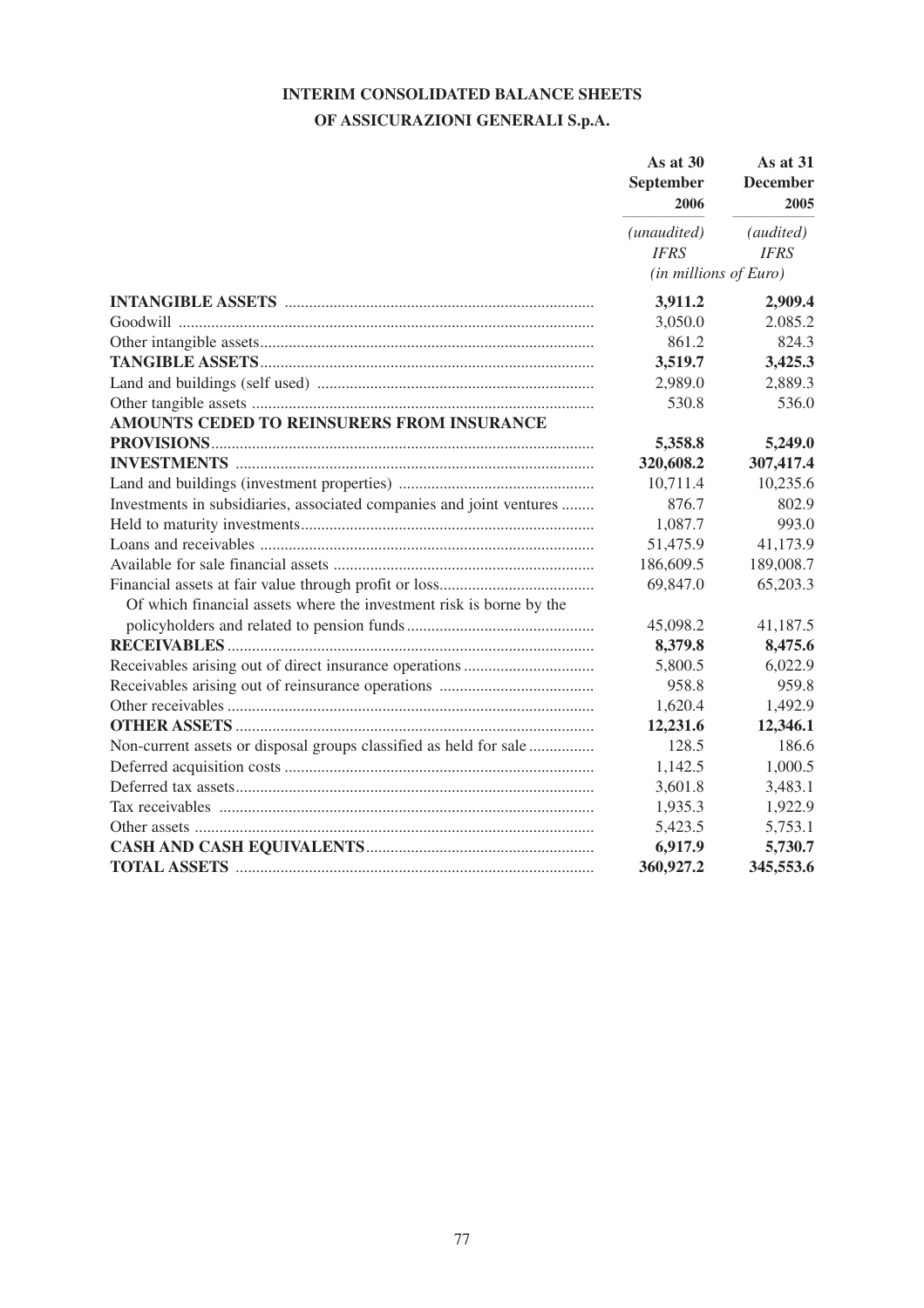# **INTERIM CONSOLIDATED BALANCE SHEETS**

## **OF ASSICURAZIONI GENERALI S.p.A.**

|                                                                             | September<br>2006 | As at 30<br>As at 31<br><b>December</b><br>2005<br>(audited)<br>(unaudited)<br><b>IFRS</b><br><b>IFRS</b><br>(in millions of Euro) |
|-----------------------------------------------------------------------------|-------------------|------------------------------------------------------------------------------------------------------------------------------------|
|                                                                             |                   |                                                                                                                                    |
|                                                                             |                   |                                                                                                                                    |
|                                                                             | 17,777.6          | 17,554.2                                                                                                                           |
|                                                                             | 14,447.7          | 13,947.2                                                                                                                           |
|                                                                             | 9,879.9           | 1,276.0                                                                                                                            |
|                                                                             | 0.0               | 0.0                                                                                                                                |
|                                                                             |                   | 4,562.7                                                                                                                            |
|                                                                             |                   | 3,115.9                                                                                                                            |
|                                                                             |                   | (167.1)                                                                                                                            |
|                                                                             |                   | 94.2                                                                                                                               |
| Reserve for unrealised gains and losses on available for sale               |                   |                                                                                                                                    |
|                                                                             | 2,626.5           | 3,146.9                                                                                                                            |
| Reserve for other unrealised gains and losses through equity                | 0.0               | 0.0                                                                                                                                |
|                                                                             | 1,941.3           | 1,918.6                                                                                                                            |
| Shareholders' equity attributable to minority interests                     | 3,330.0           | 3,607.0                                                                                                                            |
|                                                                             |                   | 2,623.5                                                                                                                            |
|                                                                             |                   | 491.8                                                                                                                              |
|                                                                             |                   | 491.7                                                                                                                              |
|                                                                             | 1,494.7           | 1,610.6                                                                                                                            |
|                                                                             | 292,493.9         | 280,390.5                                                                                                                          |
| of which insurance provisions for policies where the investment risk is     |                   |                                                                                                                                    |
|                                                                             | 39,402.1          | 35,481.2                                                                                                                           |
|                                                                             | 33,395.1          | 28,647.8                                                                                                                           |
|                                                                             | 7,296.1           | 7,155.7                                                                                                                            |
| of which financial liabilities where the investment risk is borne by the    |                   |                                                                                                                                    |
|                                                                             | 5,963.4           | 5,932.2                                                                                                                            |
|                                                                             | 26,099.1          | 21,492.1                                                                                                                           |
|                                                                             | 4,397.7           | 1,407.4                                                                                                                            |
|                                                                             | 6,226.6           | 6,571.8                                                                                                                            |
|                                                                             | 3,160.0           | 3,736.1                                                                                                                            |
|                                                                             | 757.6             | 688.0                                                                                                                              |
|                                                                             | 2,308.9           | 2,147.7                                                                                                                            |
|                                                                             | 9,539.3           | 10,778.8                                                                                                                           |
| Liabilities directly associated with non-current assets and disposal groups |                   |                                                                                                                                    |
|                                                                             | 0.0               | 0.0                                                                                                                                |
|                                                                             | 4,261.6           | 4,806.2                                                                                                                            |
|                                                                             | 929.9             | 1,264.8                                                                                                                            |
|                                                                             | 4,347.8           | 4,707.8                                                                                                                            |
| TOTAL SHAREHOLDERS' EQUITY AND LIABILITIES                                  | 360,927.2         | 345,553.6                                                                                                                          |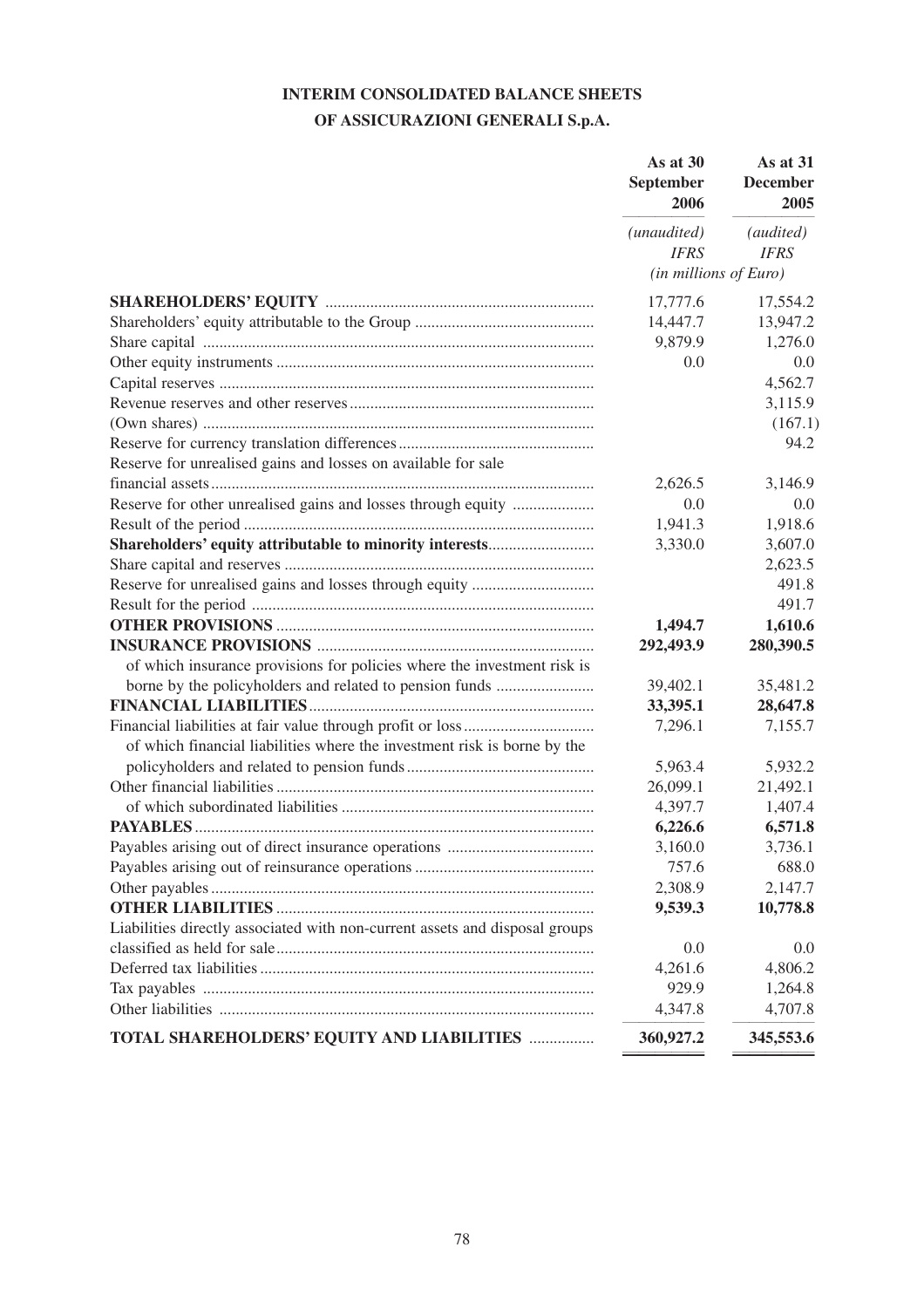# **INTERIM CONSOLIDATED PROFIT AND LOSS ACCOUNTS**

## **OF ASSICURAZIONI GENERALI S.p.A.**

|                                                                                                                                                        | For the<br>nine months<br>ended 30<br>September<br>2006 | For the<br>nine months<br>ended 30<br>September<br>2005<br>(unaudited)<br><b>IFRS</b><br>$(in$ millions of Euro) |
|--------------------------------------------------------------------------------------------------------------------------------------------------------|---------------------------------------------------------|------------------------------------------------------------------------------------------------------------------|
|                                                                                                                                                        | (unaudited)                                             |                                                                                                                  |
|                                                                                                                                                        | <b>IFRS</b>                                             |                                                                                                                  |
|                                                                                                                                                        |                                                         |                                                                                                                  |
|                                                                                                                                                        | 43,327.3                                                | 43,882.7                                                                                                         |
|                                                                                                                                                        | 45,351.6                                                | 45,735.7                                                                                                         |
|                                                                                                                                                        | (2,024.3)                                               | (1,853.0)                                                                                                        |
| Fee and commission income and income from financial services activities                                                                                | 644.4                                                   | 557.1                                                                                                            |
| Net income from financial instruments at fair value through profit or loss<br>of which net income from financial instruments where the investment risk | 1,908.5                                                 | 4,491.5                                                                                                          |
|                                                                                                                                                        | 1,260.1                                                 | 2,913.3                                                                                                          |
| Income from subsidiaries, associated companies and joint ventures                                                                                      | 44.4                                                    | 25.1                                                                                                             |
| Income from other financial instruments and land and buildings                                                                                         |                                                         |                                                                                                                  |
|                                                                                                                                                        | 10,672.1                                                | 9,416.6                                                                                                          |
|                                                                                                                                                        | 1,129.4                                                 | 1,156.3                                                                                                          |
|                                                                                                                                                        | 57,726.1                                                | 59,529.3                                                                                                         |
|                                                                                                                                                        | 43,796.3                                                | 46,198.0                                                                                                         |
|                                                                                                                                                        | 44,964.0                                                | 47,316.0                                                                                                         |
|                                                                                                                                                        | (1,167.6)                                               | (1, 118.0)                                                                                                       |
| Fee and commission expenses and expenses from financial services activities                                                                            | 260.5                                                   | 232.3                                                                                                            |
| Expenses from subsidiaries, associated companies and joint ventures                                                                                    | 11.3                                                    | 142.8                                                                                                            |
| Expenses from other financial instruments and land and buildings                                                                                       |                                                         |                                                                                                                  |
|                                                                                                                                                        | 1,922.0                                                 | 1,363.0                                                                                                          |
|                                                                                                                                                        | 7,056.1                                                 | 6,791.2                                                                                                          |
|                                                                                                                                                        | 1,491.0                                                 | 1,831.9                                                                                                          |
|                                                                                                                                                        | 54,537.2                                                | 56,559.2                                                                                                         |
|                                                                                                                                                        | 3,188.9                                                 | 2,970.1                                                                                                          |
|                                                                                                                                                        | 829.5                                                   | 1,017.0                                                                                                          |
|                                                                                                                                                        | 2,359.3                                                 | 1,953.1                                                                                                          |
|                                                                                                                                                        | 0.0                                                     | 0.0                                                                                                              |
|                                                                                                                                                        | 2,359.3                                                 | 1,953.1                                                                                                          |
|                                                                                                                                                        | 1,941.3                                                 | 1,576.3                                                                                                          |
|                                                                                                                                                        | 418.0                                                   | 376.9                                                                                                            |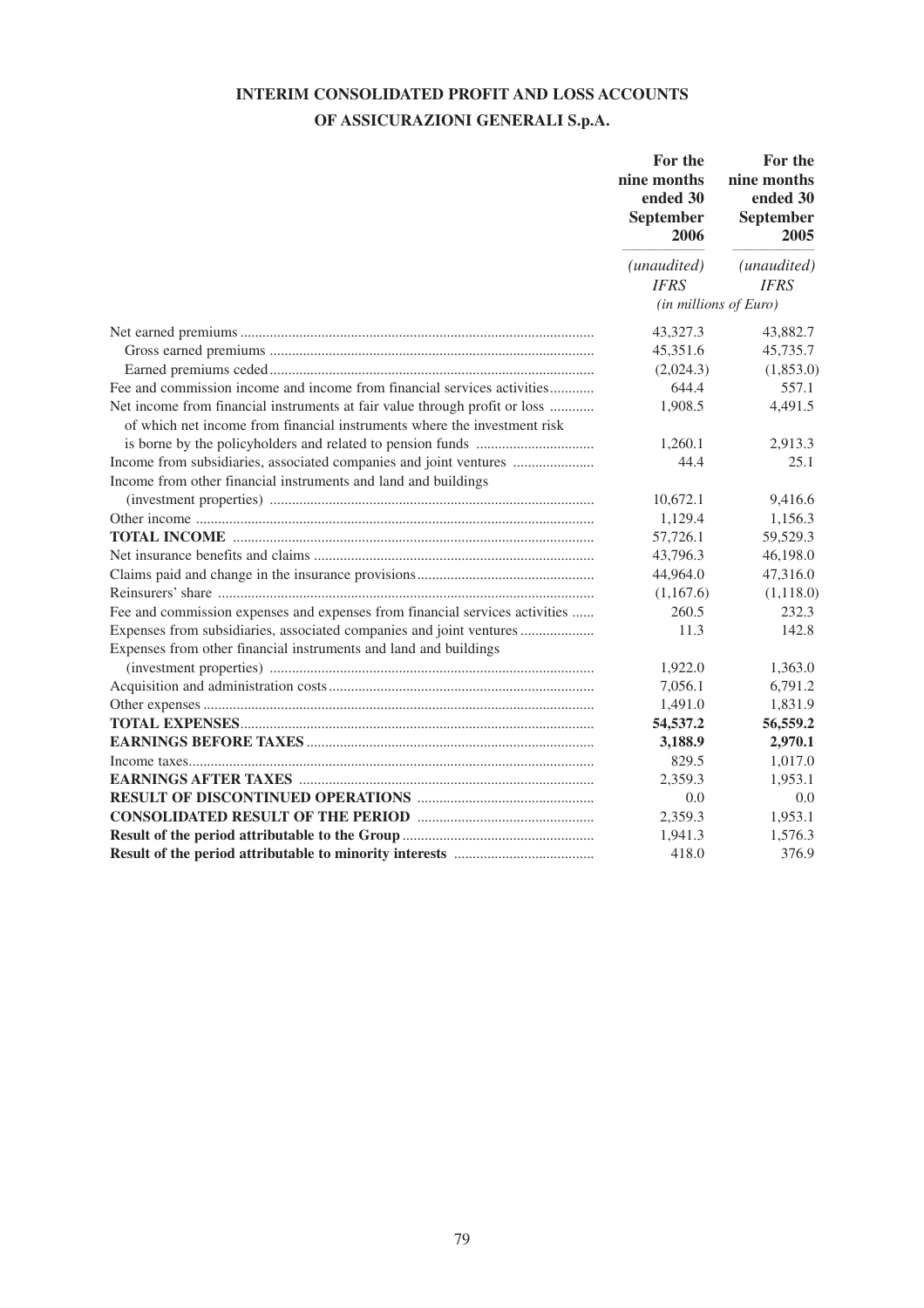## **TAXATION**

*The following is a general summary of certain tax consequences in Italy of acquiring, holding and disposing of Notes. It does not purport to be a complete analysis of all tax considerations that may be relevant to the decision to purchase, own or dispose of Notes and does not purport to deal with the tax consequences applicable to all categories of prospective beneficial owners of Notes, some of which may be subject to special rules. This summary is based upon tax laws and/or practice in force as at the date of this Prospectus, which are subject to any changes in law and/or practice occurring after such date, which could be made on a retroactive basis. The Issuer will not update this summary to reflect changes in law and, if any such change occurs, the information in this summary could be superseded.*

*Prospective purchasers of Notes should consult their tax advisers as to the overall tax consequences of acquiring, holding and disposing of Notes and receiving payments of interest, principal and/or other amounts under the Notes, including in particular the effect of any state, regional or local tax laws.*

#### 1. **ITALY**

#### *Tax Treatment of the Notes*

#### *Interest and other proceeds–Notes that qualify as "obbligazioni o titoli similari alle obbligazioni"*

Pursuant to Legislative Decree No. 239 of 1 April 1996 (''**Decree No. 239**''), as amended and restated, and pursuant to Article 44, paragraph 2(c) of Decree No. 917, in general, interest and other proceeds (including the difference between the redemption amount and the issue price) in respect of notes that qualify as "bonds" or "debentures similar to bonds" ("*obbligazioni*" or "*titoli similari alle obbligazioni*") for Italian tax purposes and are issued by Italian banks or listed companies (*i.e.*, the so called "*Grandi Emittenti*") may be subject to an Italian substitute tax (*imposta sostitutiva*) depending on the legal status of the beneficial owner of such interest and other proceeds. Both (i) "bonds", which are the securities qualifying as "*obbligazioni*" pursuant to Art. 2410-et seq. of the Italian Civil Code, and (ii) other securities (defined as "debentures similar to bonds" by Art.  $44(2)(c)$  of Decree No. 917), which incorporate an unconditional obligation to pay, at maturity, an amount not less than their nominal value and that do not give any right to directly or indirectly participate in the management of the relevant issuer or of the business in relation to which they are issued, are included in the category of "bonds and debentures similar to bonds" referred to in Decree No. 239, subject to the above regime. The Italian tax authorities have clarified (Revenue Agency Circular No. 4/E of 18 January 2006) that bonds may have a maturity which is not scheduled at a specific date, but it is linked to the maturity of the issuing company or to the liquidation thereof, if the company has been set-up with an undetermined maturity pursuant to Article 2328 (2), No. 13, of the Italian Civil Code.

#### *Italian Resident Noteholders—Applicability of the Imposta Sostitutiva*

Pursuant to Decree No. 239, as amended and restated, payments of interest and other proceeds (including the original issue discount) in respect of the Notes to Italian resident beneficial owners (either when interest and other proceeds are paid or when payment thereof is obtained by a beneficial owner on a transfer of the Notes) will be subject to final *imposta sostitutiva* (substitute tax) at a 12.5 per cent rate in the Republic of Italy if made to Italian resident beneficial owners that are: (i) private individuals holding Notes not in connection with an entrepreneurial activity (unless they have entrusted the management of their financial assets, including the Notes, to an Italian authorized financial intermediary and have opted for the *Risparmio Gestito* regime provided for by Article 7 of Legislative Decree No. 461 of 21 November 1997, the '**'Asset Management Option**''), (ii) partnerships (other than *società in nome collettivo, società in accomandita semplice* or similar partnerships), *de facto* partnerships not carrying out commercial activities and professional associations, (iii) public and private entities, other than companies, not carrying out commercial activities as their exclusive or principal activity, or (iv) entities exempt from corporate income tax. Based on Condition 8(a)(iv) of the "Terms and Conditions of the Notes", the above *imposta sostitutiva* would not give rise to any obligation of the Issuer to pay additional amounts.

In case the Notes are held by an individual or by an entity indicated above under (iii), in either case in connection with an entrepreneurial activity, interest and other proceeds relating to the Notes will be subject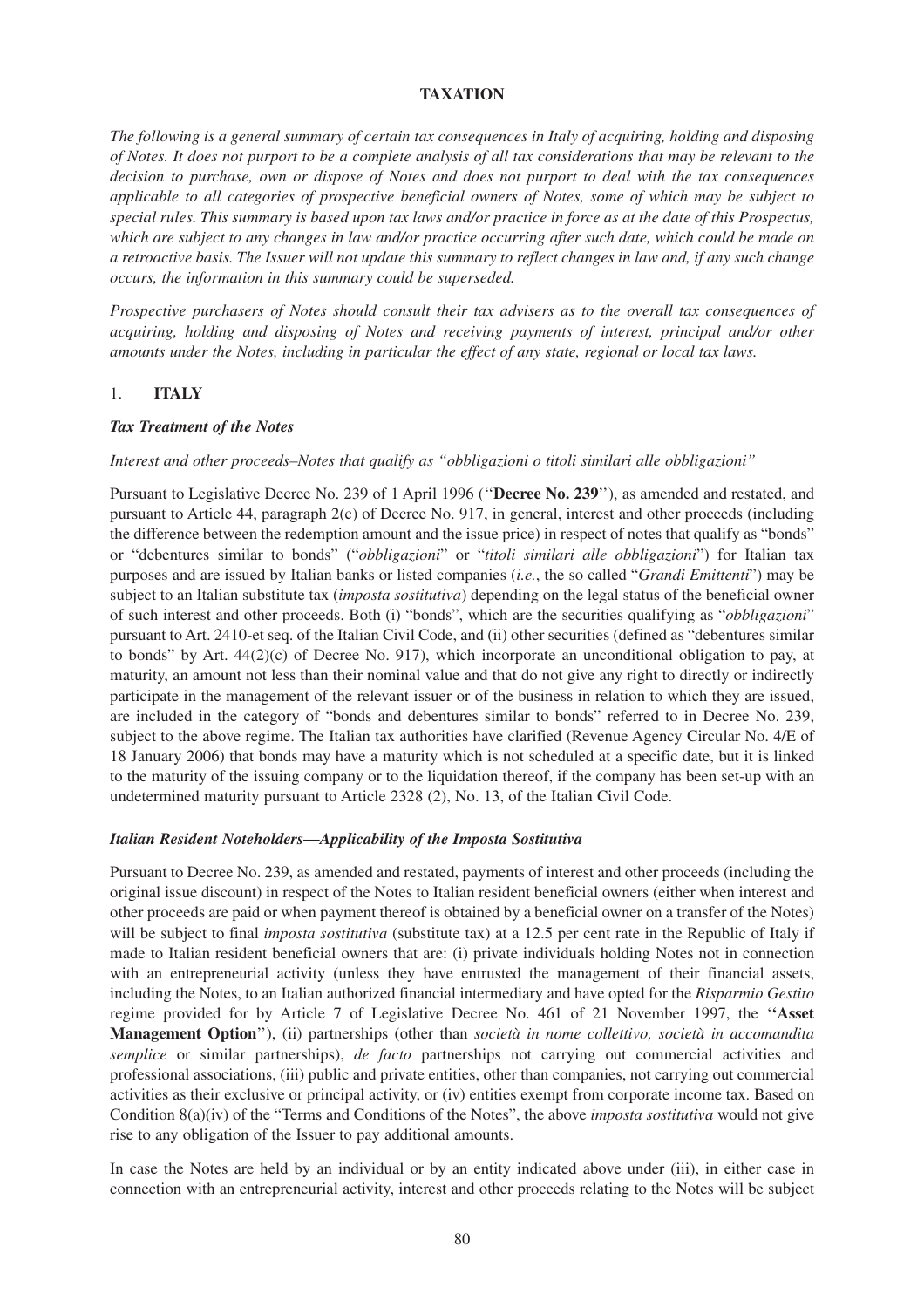to the *imposta sostitutiva* and will be included in the relevant beneficial owner's income tax return. As a consequence, the interest and other proceeds will be subject to the ordinary income tax and the *imposta sostitutiva* may be recovered as a deduction from the income tax due.

The 12.5 per cent *imposta sostitutiva* will be applied by the Italian resident qualified financial intermediaries provided by law (including banks, *società di intermediazione mobiliare* (or SIMs), fiduciary companies, *società di gestione del risparmio* (or SGRs), stock brokers and other qualified entities expressly indicated in Ministerial Decrees, as well as permanent establishments in the Republic of Italy of banks or intermediaries resident outside the Republic of Italy—collectively referred to as ''**Intermediaries***''* and each as an ''**Intermediary***''*) that will intervene, in any way, in the collection of interest and other proceeds on the Notes or, also as transferee, in the transfer of the Notes. If the Notes are not deposited with any qualified Intermediary, *imposta sostitutiva* will be applied and withheld by any Italian Intermediary (including a permanent establishment in Italy of a foreign entity) paying interest to a beneficial owner.

If interest and other proceeds on the Notes are not collected through the intervention of an Italian resident intermediary and as such no *imposta sostitutiva* is levied, the Italian resident beneficial owners listed above under (i) to (iv) will be required to include interest and other proceeds in their annual income tax return and subject them to final substitute tax at a rate of 12.5 per cent, unless an option is allowed and made for a different regime.

Investors should note that the Italian Council of Ministers has approved a draft law based on which the Italian Government would be delegated to, *inter alia*, amend and make uniform by means of a Legislative Decree (expected to be approved by the end of 2007) the tax rates for withholding and substitute taxes currently applicable to income from the investment of capital and financial gains. Based on the above draft law, the forthcoming uniform tax rate (that should also be applicable for the *imposta sostitutiva* regulated by Decree No. 239) may be up to 20%.

## *Italian Resident Noteholders—Imposta Sostitutiva Not Applicable*

Pursuant to Decree No. 239, as amended and restated, payments of interest and other proceeds (including the original issue discount) in respect of the Notes to Italian resident beneficial owners will not be subject to the *imposta sostitutiva* at the rate of 12.5 per cent if made to beneficial owners that are: (i) Italian resident individuals holding Notes not in connection with entrepreneurial activity who have entrusted the management of their financial assets, including the Notes, to an Italian authorized financial intermediary and have opted for the Asset Management Option, (ii) Italian resident collective investment funds and SICAVs and pension funds referred to in Legislative Decree No. 124 of 21 April 1993, (iii) Italian resident real estate investment funds, (iv) Italian resident corporations or permanent establishments in the Republic of Italy of non-resident corporations to which the Notes are effectively connected, (v) Italian resident partnerships qualified as *società in nome collettivo* or *società in accomandita semplice* and other similar partnerships, even *de facto*, carrying out a commercial activity, or (vi) public and private entities, other than companies, carrying out commercial activities and holding Notes in connection with the same commercial activities.

If the Notes are part of an investment portfolio managed on a discretionary basis by an Italian authorised intermediary and the beneficial owner of the Notes has opted for the Asset Management Option, annual substitute tax at a rate of 12.5 per cent (the ''**Asset Management Tax**'') applies on the increase in value of the managed assets accrued, even if not realized, at the end of each tax year (which increase includes interest, premium and other proceeds accrued on Notes). The Asset Management Tax is applied on behalf of the taxpayer by the managing authorised intermediary.

Italian resident collective investment funds and SICAVs are generally subject to a 12.5 per cent annual substitute tax (the ''**Collective Investment Fund Tax**'') on the increase in value of the managed assets accrued at the end of each tax year (which increase includes interest and other proceeds accrued on Notes).

Italian resident pension funds subject to the regime provided by Articles 14, 14 *ter* and 14 *quater*, paragraph 1, of Italian Legislative Decree No. 124 of 21 April 1993, are subject to an 11% annual substitute tax (the ''**Pension Fund Tax**'') on the increase in value of the managed assets accrued at the end of each tax year (which increase includes interest and other proceeds accrued on Notes).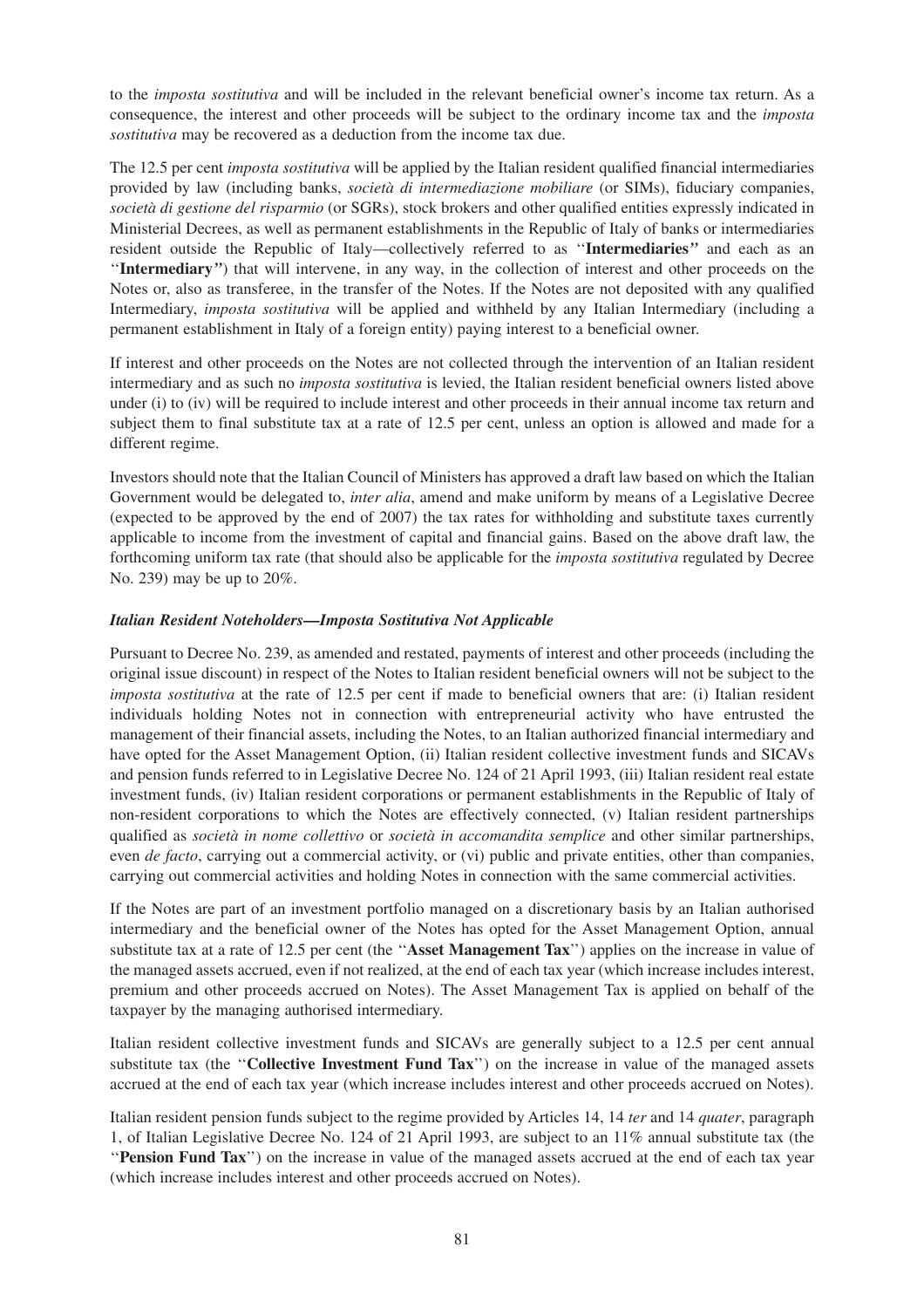Investors should note that the Italian Council of Ministers has approved a draft law based on which the Italian Government would be delegated to, *inter alia*, amend and make uniform by means of a Legislative Decree (expected to be approved by the end of 2007) the tax rates for withholding and substitute taxes currently applicable to income from the investment of capital and financial gains. Based on the above draft law, the forthcoming uniform tax rate (that should also be applicable for the Asset Management Tax, the Collective Investment Fund Tax and, potentially, for the Pension Fund Tax) may be up to 20%.

Pursuant to Law Decree No. 351 of 25 September 2001, converted into law with amendments by Law No. 410 of 23 November 2001 (''**Decree No. 351**''), Italian resident real estate investment funds established starting from 26 September 2001 pursuant to Article 37 of the Italian Finance Act and Article 14 bis of Law No. 86 of 25 January 1994, or in any case subject to the tax treatment provided for by Decree No. 351 as a consequence of an election for application of such treatment having been promptly made by the managing company, are not subject to any taxation at the fund level on payments under the Notes.

Interest and other proceeds on the Notes accrued to (a) Italian resident corporations or to permanent establishments in the Republic of Italy of foreign companies to which the Notes are effectively connected, (b) to Italian resident partnerships qualified as *società in nome collettivo* or *società in accomandita semplice* or similar partnerships carrying out a commercial activity; and (c) to Italian resident public and private entities, carrying out commercial activities and holding the Notes in connection with the same commercial activities, generally will be included in the taxable business income for income tax purposes (and, in certain cases, depending on the status of the Noteholder, may also be included in the taxable net value of production for purposes of regional tax on productive activities, IRAP) of such beneficial owners, subject to tax in the Republic of Italy in accordance with ordinary tax rules.

To ensure payment of interest and other proceeds in respect of the Notes without application of the *imposta sostitutiva*, where allowed, investors indicated herein under (i) to (vi) above must be the beneficial owners of payments of interest and other proceeds on the Notes and must timely deposit the Notes, together with the coupons relating to such Notes, directly or indirectly, with an Italian authorised financial intermediary (including non-resident entities and companies that participate in a centralised management system of securities and hold a direct relationship with the Ministry of Economy and Finances—Revenues Agency).

## *Non-Italian Resident Noteholders*

Pursuant to Decree No. 239 payments of interest and other proceeds in respect of the Notes will not be subject to the *imposta sostitutiva* if made to non-Italian resident beneficial owners of the Notes with no permanent establishment in the Republic of Italy to which the Notes are effectively connected, provided that:

- (a) they are resident in a country which allows an adequate exchange of information. With reference to this condition, according to Ministerial Decree of 12 December 2001, the current list of the countries allowing an adequate exchange of information is that contained in the Ministerial Decree of 4 September 1996, as subsequently amended and supplemented. The exemption from the *imposta sostitutiva* also applies to (i) non resident ''institutional investors'' (i.e., entities whose activity consists in making or managing investments on their own behalf or on behalf of other persons, as defined by the Revenue Agency Circular No. 23/E of 1 March 2002), even if they are not treated as taxpayers in their country of residence, but provided that they are located in a country which allows an adequate exchange of information (and subject to certain other conditions mentioned in Circular No. 23/E, quoted, and in Revenue Agency Circular No. 20/E of 27 March 2003, (ii) international organisations created pursuant to international treaties that are effective in the Republic of Italy, and (iii) central banks or entities managing also the official reserves of the State;
- (b) the Notes are deposited directly or indirectly: (i) with a bank or an Italian securities dealing firm (''SIM'') resident in the Republic of Italy, (ii) with the Italian permanent establishment of a nonresident bank or brokerage company which is electronically connected with the Italian Ministry of Economy and Finance, or (iii) with a non-resident entity or company which has an account with a centralised clearance and settlement system (such as Euroclear or Clearstream, Luxembourg) which has a direct relationship with the Italian Ministry of Economy and Finances; or (iv) with a centralised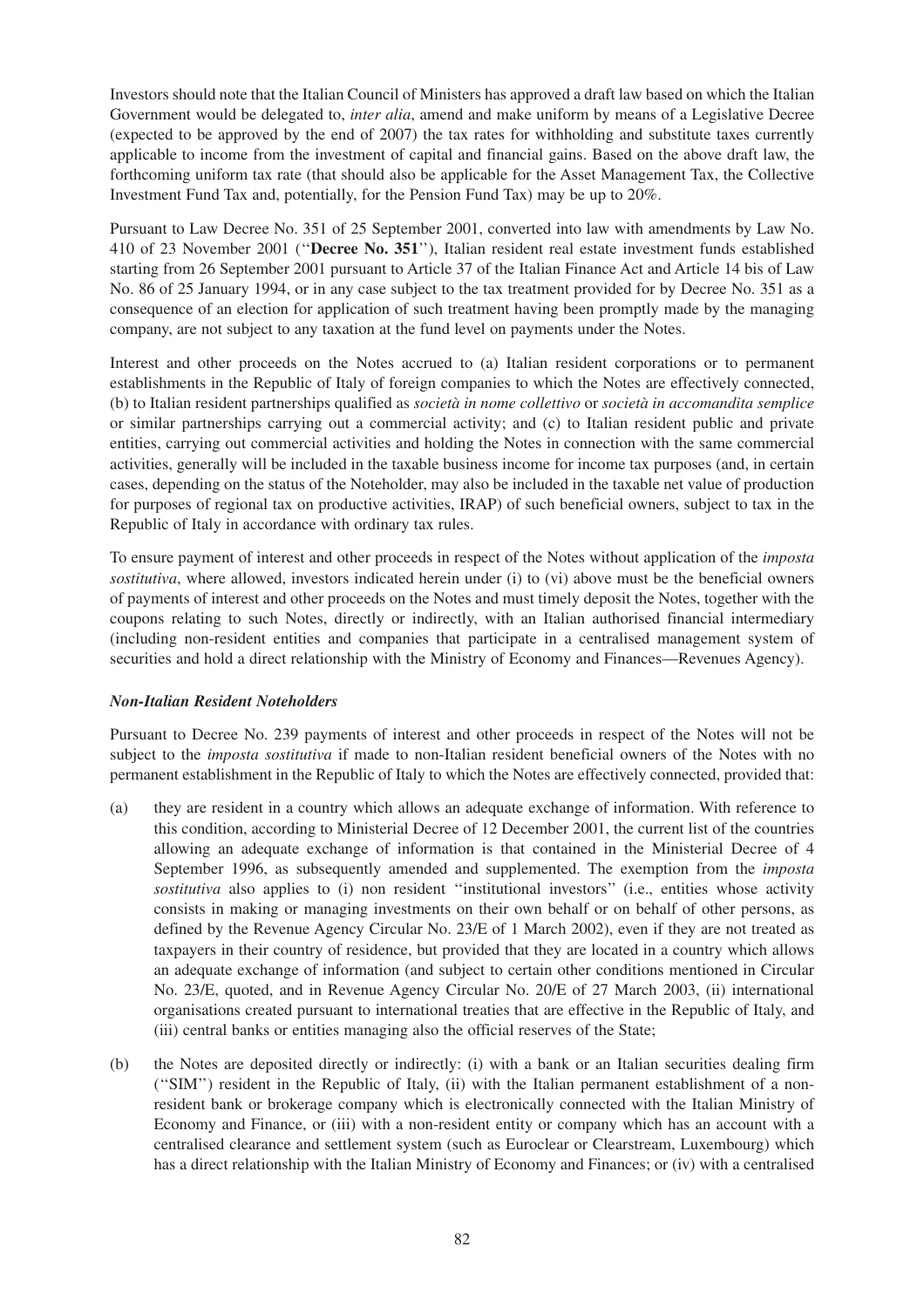managing company of financial instruments, authorised in accordance with Article 80 of the Italian Finance Act;

- (c) the banks or brokers mentioned in (b) above receive a self-declaration from the beneficial owner of the interest which states that the beneficial owner is a resident of that country. The self-declaration, which must be in conformity with the model approved by the Ministry of Economy and Finances (approved by Decree of the Ministry of Economy and Finances of 12 December 2001, published in the Ordinary Supplement No. 287 to the Official Gazette No. 301 of 29 December 2001), is valid until revoked by the investor and does not have to be filed if an equivalent self-declaration (including Form 116/IMP) has been submitted to the same intermediary for the same or different purposes; in the case of institutional investors not subject to tax, the institutional investor shall be regarded as the beneficial owner and the relevant self-declaration shall be produced by the management company; and
- (d) the banks or brokers mentioned in (b) and (c) above receive all necessary information to identify the non-resident beneficial owner of the deposited debt securities, and all necessary information in order to determine the amount of interest that such beneficial owner is entitled to receive.

Non-resident holders are subject to *imposta sostitutiva* at the rate of 12.5 per cent on interest and other proceeds on the Notes if any of the above conditions (a), (b), (c) or (d) are not satisfied.

## *Early Redemption*

Without prejudice to the above provisions, in the event that the Notes are redeemed, in full or in part, prior to eighteen months from their date of issue, the Issuer will be required to pay an additional amount equal to 20% of the interest, premium and other proceeds accrued up to the time of the early redemption. Where Italian withholding agents intervene in the collection of interest on the Notes or in their redemption, this additional amount may be levied by such withholding agents by way of withholding. In accordance with one interpretation of Italian fiscal law, the above 20% additional amount may be due also in the event of purchase of Notes by the Issuer with subsequent cancellation thereof prior to eighteen months from the date of issue.

## *Capital Gains Tax*

## *Capital Gains Realised by Italian Resident Noteholders*

Any capital gain realised upon the sale for consideration or redemption of the Notes would be treated as part of the taxable business income (and, in certain cases, may also be included in the taxable net value of production for IRAP purposes), subject to tax in the Republic of Italy according to the relevant tax provisions, if realised by Noteholders that are:

- Italian resident corporations;
- Italian resident partnerships qualified as *società in nome collettivo* or *società in accomandita semplice* and other similar partnerships, even de facto, carrying on a commercial activity;
- permanent establishments in the Republic of Italy of foreign corporations to which the Notes, are effectively connected;
- Italian resident individuals carrying out a commercial activity, as to any capital gains realized within the scope of the commercial activity carried out; or
- public or private entities, other than companies, carrying out commercial activities, holding Notes in connection with the same commercial activities.

Pursuant to Decree No. 461 of 21 November 1997, any capital gain realised by Italian resident individuals holding the Notes not in connection with an entrepreneurial activity and certain other persons upon sale for consideration or redemption of the Notes would be subject to an *imposta sostitutiva* at the current rate of 12.5 per cent. Under the tax return regime, which is the standard regime for taxation of capital gains realised by Italian resident individuals not engaged in an entrepreneurial activity, *imposta sostitutiva* on capital gains will be chargeable, on a cumulative basis, on all capital gains, net of any relevant incurred capital loss,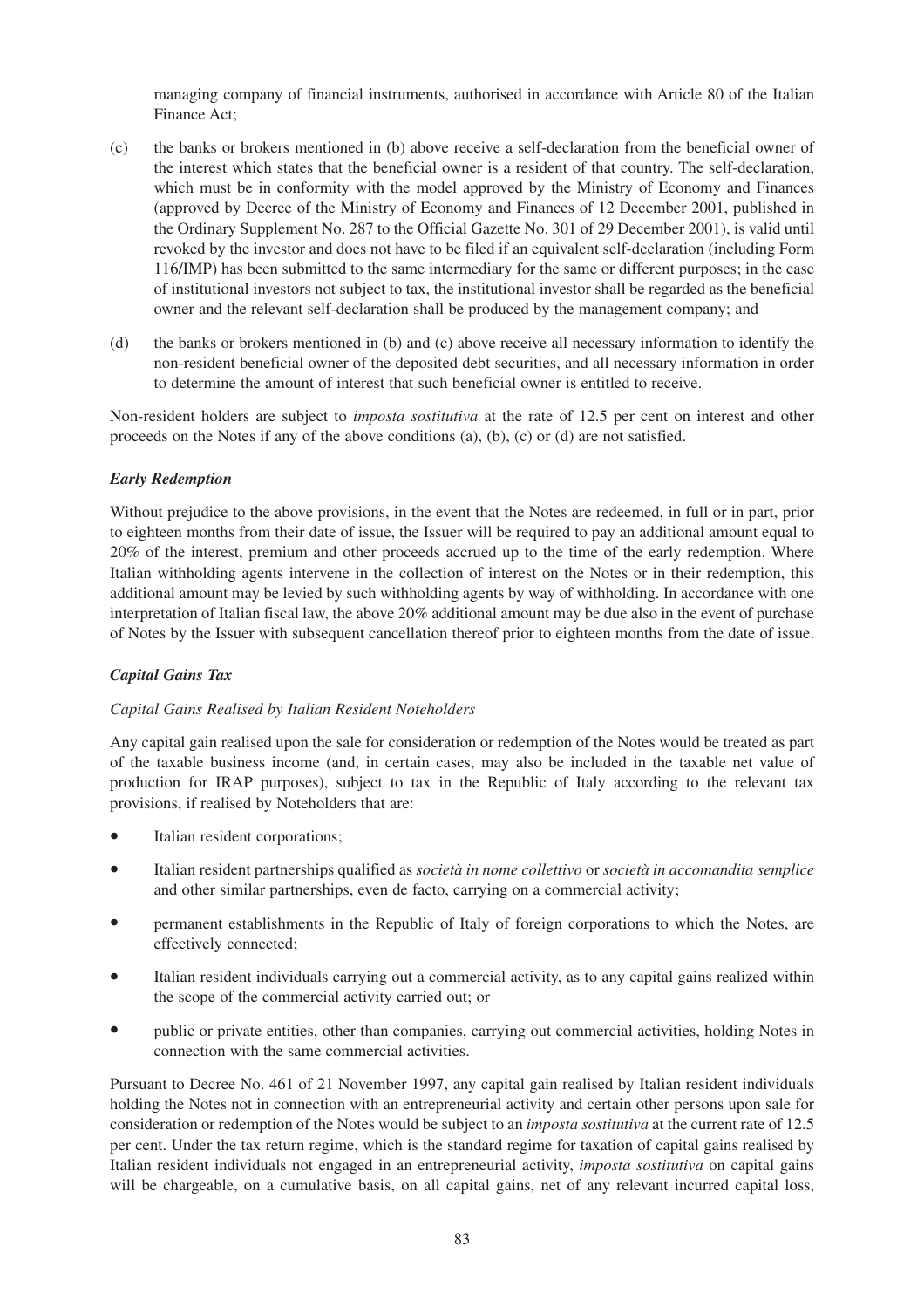realised by Italian resident individual holders of Notes holding Notes not in connection with an entrepreneurial activity pursuant to all disposals of Notes carried out during any given fiscal year. Italian resident individuals holding Notes not in connection with entrepreneurial activity must report overall capital gains realised in any tax year, net of any relevant incurred capital loss, in the annual tax return to be filed for such year and pay *imposta sostitutiva* on such gains together with any income tax due for such year. Capital losses in excess of capital gains may be carried forward against capital gains of the same kind realised in any of the four succeeding tax years.

As an alternative to the tax return regime, Italian resident individual Noteholders holding the Notes not in connection with entrepreneurial activity may elect to pay a 12.5 per cent *imposta sostitutiva* separately on capital gains realised on each sale or redemption of the Notes (the *Risparmio Amministrato* regime). Such separate taxation of capital gains is allowed subject to (i) the Notes being deposited with Italian banks, SIMs or certain authorised financial intermediaries; and (ii) an express election for the *Risparmio Amministrato* regime being timely made in writing by the relevant Noteholder. Under the *Risparmio Amministrato* regime, the financial intermediary is responsible for accounting for *imposta sostitutiva* in respect of capital gains realised on each sale or redemption of the Notes (as well as in respect of capital gains realised at revocation of its mandate), net of any relevant incurred capital loss, and is required to pay the relevant amount to the Italian fiscal authorities on behalf of the taxpayer, by deducting a corresponding amount from proceeds to be credited to the Noteholder.

Under the *Risparmio Amministrato* regime, where a sale or redemption of the Notes results in capital loss, such loss may be deducted from capital gains of the same kind subsequently realised within the same relationship of deposit in the same tax year or in the following tax years up to the fourth. Under the *Risparmio Amministrato* regime, the Noteholder is not required to declare capital gains in its annual tax declaration and remains anonymous.

Any capital gains accrued on Notes held not in connection with entrepreneurial activity by Italian resident individuals who have elected for the Asset Management Option will be included in the computation of the annual increase in value of the managed assets accrued, even if not realised, at year end, subject to the Asset Management Tax to be applied on behalf of the taxpayer by the managing authorised intermediary. Under the Asset Management Option, any depreciation of the managed assets accrued at year end may be carried forward against increase in value of the managed assets accrued in any of the four succeeding tax years. Under the Asset Management Option, the Noteholder is not required to report capital gains realised in its annual tax declaration and remains anonymous.

In the case of Notes held by Italian resident collective investment funds or SICAVs, capital gains on Notes will be included in the computation of the taxable basis of the Collective Investment Fund Tax.

In the case of Notes held by Italian resident pension funds subject to the regime provided by Articles 14, 14 *ter* and 14 *quater*, paragraph 1, of Legislative Decree No. 124 of 21 April 1993, capital gains on Notes will be included in the computation of the taxable basis of the Pension Fund Tax.

## *Capital Gains Realised by Non-Italian Resident Noteholders*

Capital gains realised by beneficial owners who are not resident in the Republic of Italy for tax purposes from the sale or redemption of the Notes are not subject to Italian taxation, provided that the Notes are held outside the Republic of Italy.

However, pursuant Legislative Decree No. 259 of 21 July 1999, any capital gains realised by non-Italian residents without a permanent establishment in the Republic of Italy to which the Notes are effectively connected through the sale for consideration or redemption of the Notes are exempt for taxation in the Republic of Italy to the extent that the Notes are listed on a regulated market in the Republic of Italy or abroad (including the Luxembourg Stock Exchange) and in certain cases subject to timely filing of documentation stating that the holder is not resident in the Republic of Italy, even if the Notes are held in the Republic of Italy and regardless of the provisions set forth by any applicable double tax treaty.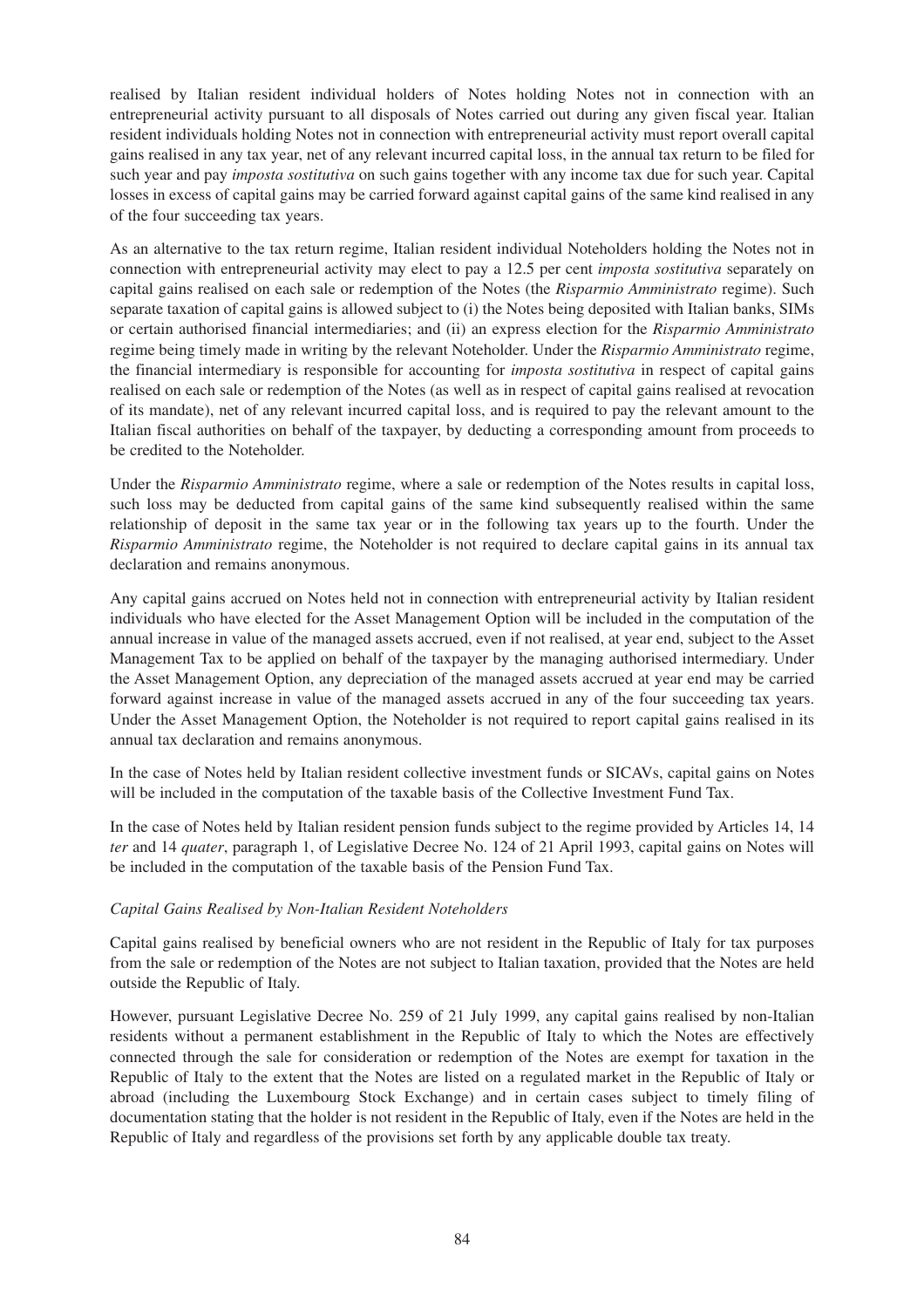## *Inheritance and Gift Tax*

Pursuant to Decree No. 262 of 3 October 2006, as converted with amendments by Law No. 286 of 24 November 2006, inheritance and gift taxes have been re-introduced in Italy, with effect as of 3 October 2006.

Consequently, any transfer of Notes by reason of death or donation made on or after 3 October 2006 is liable to inheritance or gift tax, if the holder is an Italian resident individual or the Notes are issued by an Italian resident company.

Inheritance and gift taxes apply according to the following rates and exclusions:

- (i) if assets (including money) pass to a spouse or civil partner, as well as to any linear descendent, tax is levied at a rate of 4%. The tax applies to the value of the assets (net of liabilities) left to each heir/beneficiary which exceeded Euro 1,000,000;
- (ii) if assets (including money) pass to a relative within the fourth degree or to a linear relative-in-law, as well as to a collateral relative within the third degree, tax is levied at a rate of 6%. The tax applies to the value of the assets (net of liabilities) exceeding Euro 100,000, if assets are left to a brother or sister;
- (iii) if assets (including money) pass to any other individual, tax is levied at a rate of 8% of the value of the assets (net of liabilities).

## *Transfer Tax*

Italian Legislative Decree No. 435 of 21 November 1997 (''**Decree No. 435**''), which partly amended the regime set forth by Royal Decree No. 3278 of December 30, 1923, governs the application of Italian transfer tax on the transfer of securities (so-called t*assa sui contratti di borsa*), with Italian transfer tax being in general applicable as follows in relation to transfers of Notes executed in the Republic of Italy:

- (i) Euro 0.0083 for every Euro 51.65 (or fraction thereof) of the price at which the Notes are transferred, when the transfer is effected between private subjects directly or through an intermediary other than a bank or other authorised intermediaries governed by Legislative Decree No. 451 of 23 July 1996, as superseded by the Italian Finance Act, or stockbroker (the ''**Qualified Intermediaries**'');
- (ii) Euro 0.00465 for every Euro 51.65 (or fraction thereof) of the price at which the Notes are transferred, when the transfer is effected (a) between private subjects and Qualified Intermediaries, or (b) between private subjects through Qualified Intermediaries; and
- (iii) Euro 0.00465 for every Euro 51.65 (or fraction thereof) of the price at which the Notes are transferred, when the transfer is effected between Qualified Intermediaries.

However, in the cases indicated above under (ii) and (iii), the amount of applicable transfer tax may not exceed Euro 929.62 for each transaction.

The transfer tax does not apply, *inter alia*, to: (i) contracts entered into on regulated markets (*e.g*. the Luxembourg Stock Exchange) relating to the transfer of securities, including contracts between the intermediary and its principal or between Qualified Intermediaries, or (ii) off-market transactions regarding securities listed on regulated markets, provided that the contracts are entered into: (a) between Qualified Intermediaries, (b) between Qualified Intermediaries, on the one hand, and non-Italian residents, on the other hand, or (c) between Qualified Intermediaries, even if non-resident in the Republic of Italy, on the one hand, and undertakings for collective investment of saving income, on the other hand; (iii) contracts related to sales of securities occurring in the context of a public sale offering (*offerta pubblica di vendita*) aimed at a listing on regulated markets, or involving financial instruments already listed on regulated markets; and (iv) contracts regarding securities not listed on a regulated market entered into between Qualified Intermediaries, on the one hand, and non-Italian residents, on the other hand.

For transfer tax purposes, transfers of securities to or by Italian residents are presumed to be executed in the Republic of Italy. Moreover, contracts for the transfer of Notes executed outside the Republic of Italy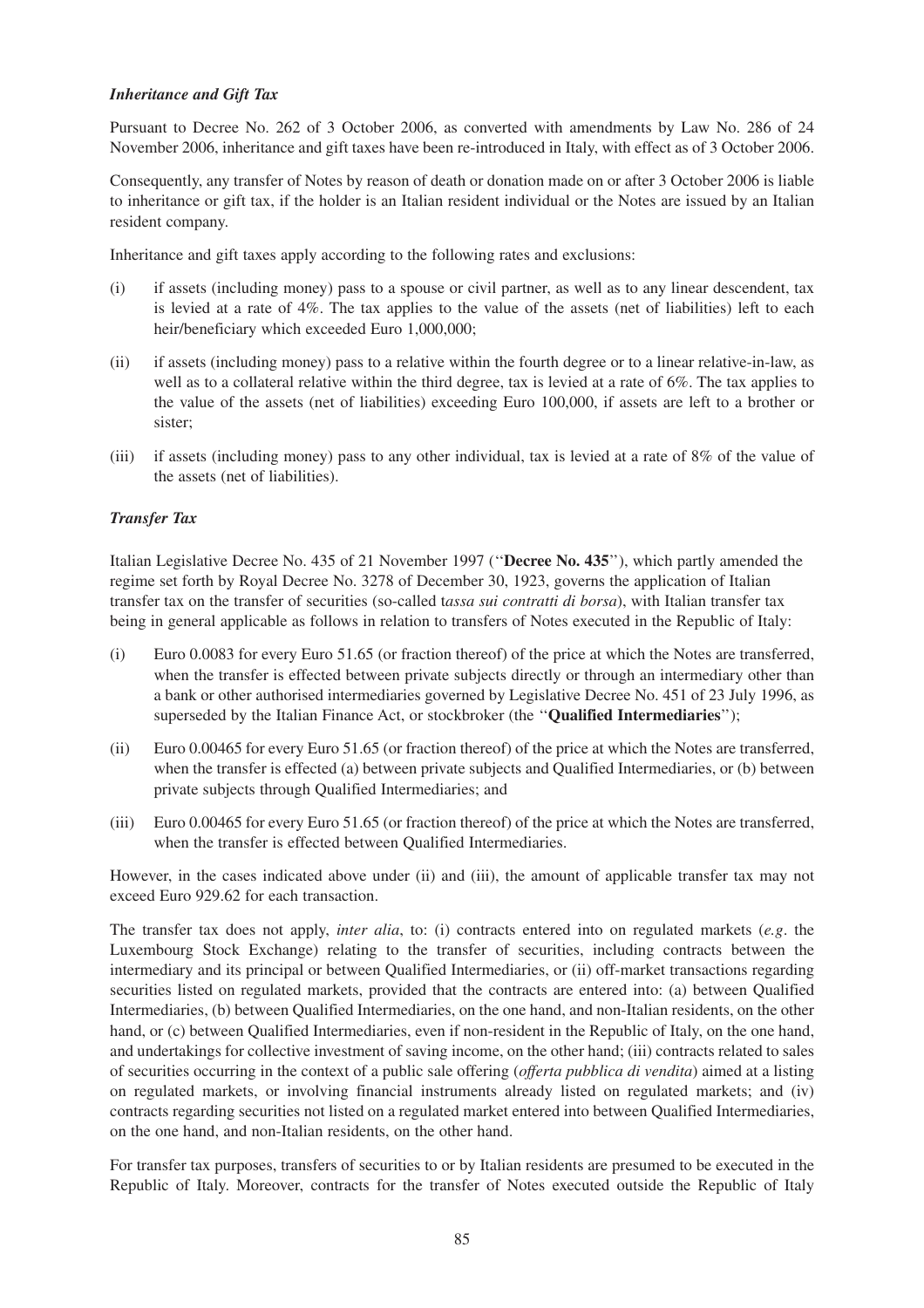between non-Italian residents will have legal effect (*efficacia giuridica*) in the Republic of Italy to the extent that transfer tax is paid.

## 2. **EUROPEAN WITHHOLDING TAX DIRECTIVE**

Under EC Council Directive 2003/48/EC on the taxation of savings income, each Member State is required, from 1 July 2005, to provide to the tax authorities of another Member State details of payments of interest or other similar income paid by a person within its jurisdiction to, or collected by such a person for, an individual resident of that other Member State; however, for a transitional period, Austria, Belgium and Luxembourg may instead apply a withholding system in relation to such payments, deducting tax at rates rising over time to 35 per cent. The transitional period is to terminate at the end of the first full fiscal year following agreement by certain non-EU countries to the exchange of information relating to such payments. A number of non-EU countries and territories, including, *inter alia*, Switzerland, have agreed to adopt similar measures (which will be a withholding system in the case of Switzerland) with effect from the same date.

## **Implementation in Italy of the EU Savings Directive**

The Republic of Italy has implemented the EU Savings Directive through Legislative Decree No. 84 of 18 April 2005 ("**Decree No. 84**"). Under Decree No. 84, subject to a number of important conditions being met, in the case of interest paid starting from 1 July 2005 to individuals who qualify as beneficial owners of the interest payment and are resident for tax purposes in another EU member state, Italian qualified paying agents shall report to the Italian Tax Authorities details of the relevant payments and personal information on the individual beneficial owner. Such information is transmitted by the Italian Tax Authorities to the competent foreign tax authorities of the State of residence of the beneficial owner.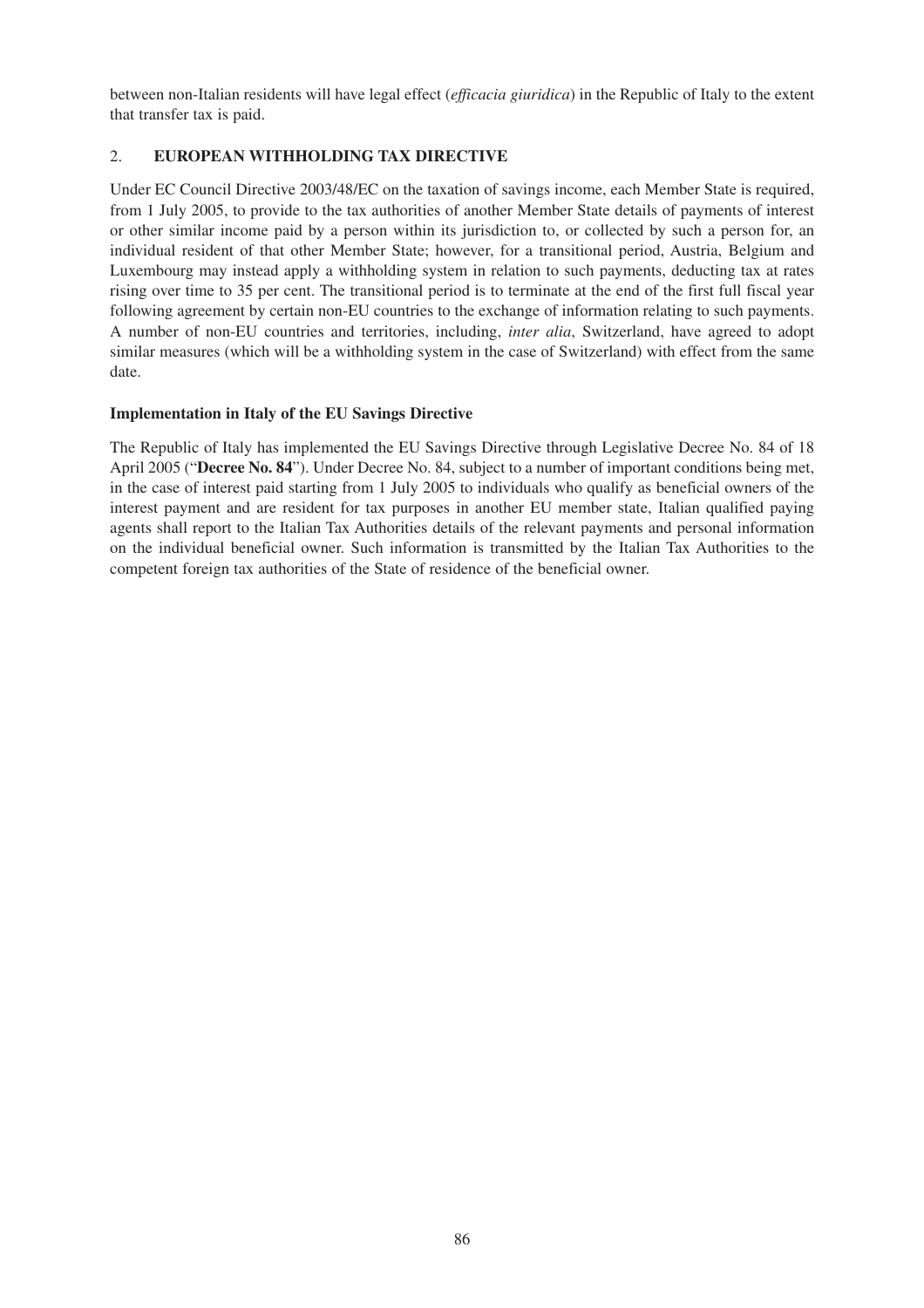## **SUBSCRIPTION AND SALE**

HSBC Bank plc, J.P. Morgan Securities Ltd., Mediobanca – Banca di Credito Finanziario S.p.A. and UBS Limited (together the "**Joint Lead Managers**") and Banca Caboto S.p.A., Banca Generali S.p.A., CALYON, Commerzbank Aktiengesellschaft and Société Générale (together with the Joint Lead Managers, the "**Managers**") have, in a subscription agreement dated 6 February 2007 (the "**Subscription Agreement**") and made between the Issuer and the Joint Lead Managers, on behalf of the Managers, upon the terms and subject to the conditions contained therein, jointly and severally agreed to subscribe for the Notes at their issue price of 100 per cent. of their principal amount less commissions of 0.80 per cent. of their principal amount. The Issuer has also agreed to reimburse the Joint Lead Managers for certain of the expenses incurred in connection with the management of the issue of the Notes. The Managers are entitled in certain circumstances to be released and discharged from their obligations under the Subscription Agreement prior to the closing of the issue of the Notes.

## **United States of America**

The Notes have not been and will not be registered under the Securities Act and may not be offered or sold within the United States or to, or for the account or benefit of, U.S. persons except in certain transactions exempt from the registration requirements of the Securities Act. Terms used in this paragraph have the meanings given to them by Regulation S.

The Notes are subject to U.S. tax law requirements and may not be offered, sold or delivered within the United States or its possessions or to a United States person, except in certain transactions permitted by U.S. tax regulations. Terms used in this paragraph have the meanings given to them by the United States Internal Revenue Code and regulations thereunder.

Each Manager has agreed that, except as permitted by the Subscription Agreement, it will not offer, sell or deliver the Notes, (a) as part of their distribution at any time or (b) otherwise, until 40 days after the later of the commencement of the offering and the issue date of the Notes, within the United States or to, or for the account or benefit of, U.S. persons, and that it will have sent to each dealer to which it sells Notes during the distribution compliance period a confirmation or other notice setting forth the restrictions on offers and sales of the Notes within the United States or to, or for the account or benefit of, U.S. persons.

In addition, until 40 days after commencement of the offering, an offer or sale of Notes within the United States by a dealer (whether or not participating in the offering) may violate the registration requirements of the Securities Act.

## **United Kingdom**

Each Manager has represented, warranted and agreed that:

- (a) it has only communicated or caused to be communicated and will only communicate or cause to be communicated an invitation or inducement to engage in investment activity (within the meaning of Section 21 of the FSMA) received by it in connection with the issue or sale of the Notes in circumstances in which Section 21(1) of the FSMA does not apply to the Issuer; and
- (b) it has complied and will comply with all applicable provisions of the FSMA with respect to anything done by it in relation to the Notes in, from or otherwise involving the United Kingdom.

## **Italy**

The offering of the Notes has not been registered pursuant to Italian securities legislation and, accordingly, each Manager has represented and agreed that it has not offered or sold, and will not offer or sell, any Notes in Italy in a solicitation to the public and that sales of the Notes by such Manager in Italy will be effected in accordance with all Italian securities, tax and exchange control and other applicable laws and regulations.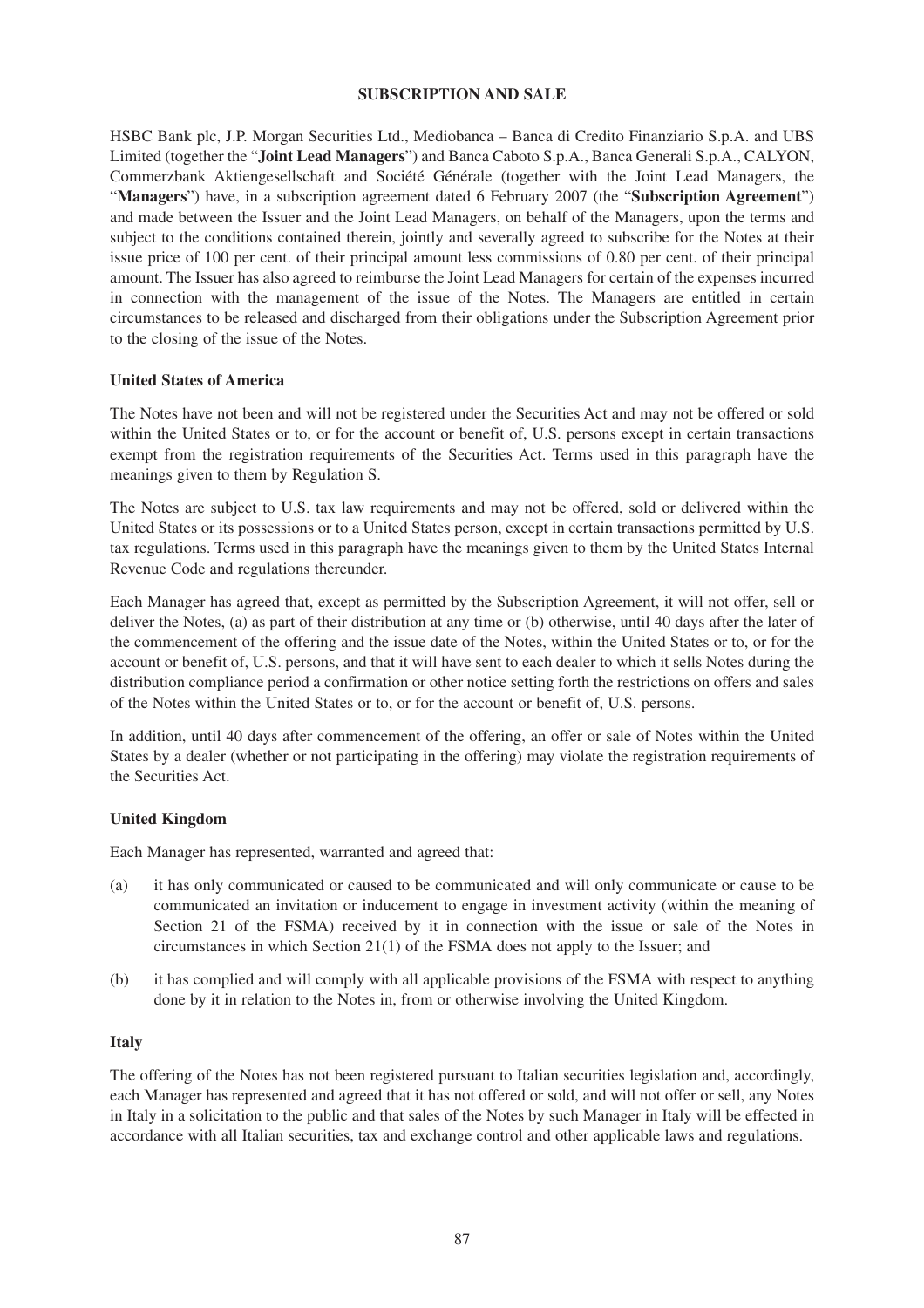Each of the Managers has represented and agreed that it will not offer, sell or deliver any Notes or distribute copies of the Prospectus or any other document relating to the Notes in Italy except:

- (i) to "**Professional Investors**", as defined in Article 31, paragraph 2 of CONSOB Regulation No. 11522 of 1 July 1998, as amended ("**Regulation No. 11522**"), pursuant to Article 30, paragraph 2 and Article 100 of Legislative Decree No. 58 of 24 February 1998, as amended ("**Decree No. 58**"); or
- (ii) in any other circumstances where an express exemption from compliance with the solicitation restrictions provided under Decree No. 58 or CONSOB Regulation No. 11971 of 14 May 1999, as amended, applies.

Any such offer, sale or delivery of the Notes or distribution of copies of the Prospectus or any other document relating to the Notes in Italy must be:

- (a) made by investment firms, banks or financial intermediaries permitted to conduct such activities in Italy in accordance with Legislative Decree No. 385 of 1 September 1993 as amended ("**Decree No. 385**"), Decree No. 58, Regulation No. 11522 and any other applicable laws and regulations;
- (b) in compliance with Article 129 of Decree No. 385 and the implementing instructions of the Bank of Italy, pursuant to which the issue, trading or placement of securities in Italy is subject to prior notification to the Bank of Italy, unless an exemption applies, depending, *inter alia*, on the aggregate amount and the characteristics of the Notes issued or offered in Italy; and
- (c) in compliance with any other applicable notification requirement or limitation which may be imposed by CONSOB or the Bank of Italy.

## *Transfer Restriction Due to Certain Tax Considerations*

The Notes have only been offered and sold to investors who are resident for income tax purposes in those countries listed in the Italian Ministerial Decree of 4 September 1996, as subsequently amended and supplemented. A copy of the Decree can be obtained from the website of the Ministry of Finance of Italy at www.finanze.it. It is the intention of the Issuer that the Notes will be held only by investors resident in countries identified in the above Decree. In the case of payments made by or on behalf of the Issuer, there would be no obligation to gross up such payments to investors not resident in the countries identified in the above Decree (including investors resident in the United States who do not furnish the required certifications under applicable Italian tax requirements). See "*Terms and Conditions of the Notes - Taxation*".

The following is the current exclusive list of countries or territories where, if the Notes were held by residents for income tax purposes of such countries or territories, and in the case of payments by the Issuer, the Issuer would have an obligation to gross up payments in the event of a withholding on any payments on the Notes, subject to the limitations set out under "*Terms and Conditions of the Notes - Taxation*": Albania, Algeria, Argentina, Australia, Austria, Bangladesh, Belarus, Belgium, Brazil, Bulgaria, Canada, China, Croatia, Czech Republic, Denmark, Ecuador, Egypt, Estonia, Finland, France, Germany, Greece, Hungary, India, Indonesia, Ireland, Israel, Ivory Coast, Japan, Kazakhstan, Kuwait, Lithuania, Luxembourg, Macedonia, Malta, Mauritius, Mexico, Morocco, The Netherlands, New Zealand, Norway, Pakistan, Philippines, Poland, Portugal, Romania, Russian Federation, Singapore, Slovakia, Slovenia, South Africa, South Korea, Spain, Sri Lanka, Sweden, Tanzania, Thailand, Trinidad and Tobago, Tunisia, Turkey, Ukraine, United Arab Emirates, United Kingdom, United States of America, Uzbekistan, Venezuela, Vietnam, Yugoslavia and Zambia.

#### **General**

Each Manager has represented, warranted and agreed that it has complied and will comply with all applicable laws and regulations in each country or jurisdiction in which it purchases, offers, sells or delivers Notes or possesses, distributes or publishes this Prospectus or any other offering material relating to the Notes. Persons into whose hands this Prospectus comes are required by the Issuer and the Managers to comply with all applicable laws and regulations in each country or jurisdiction in which they purchase, offer,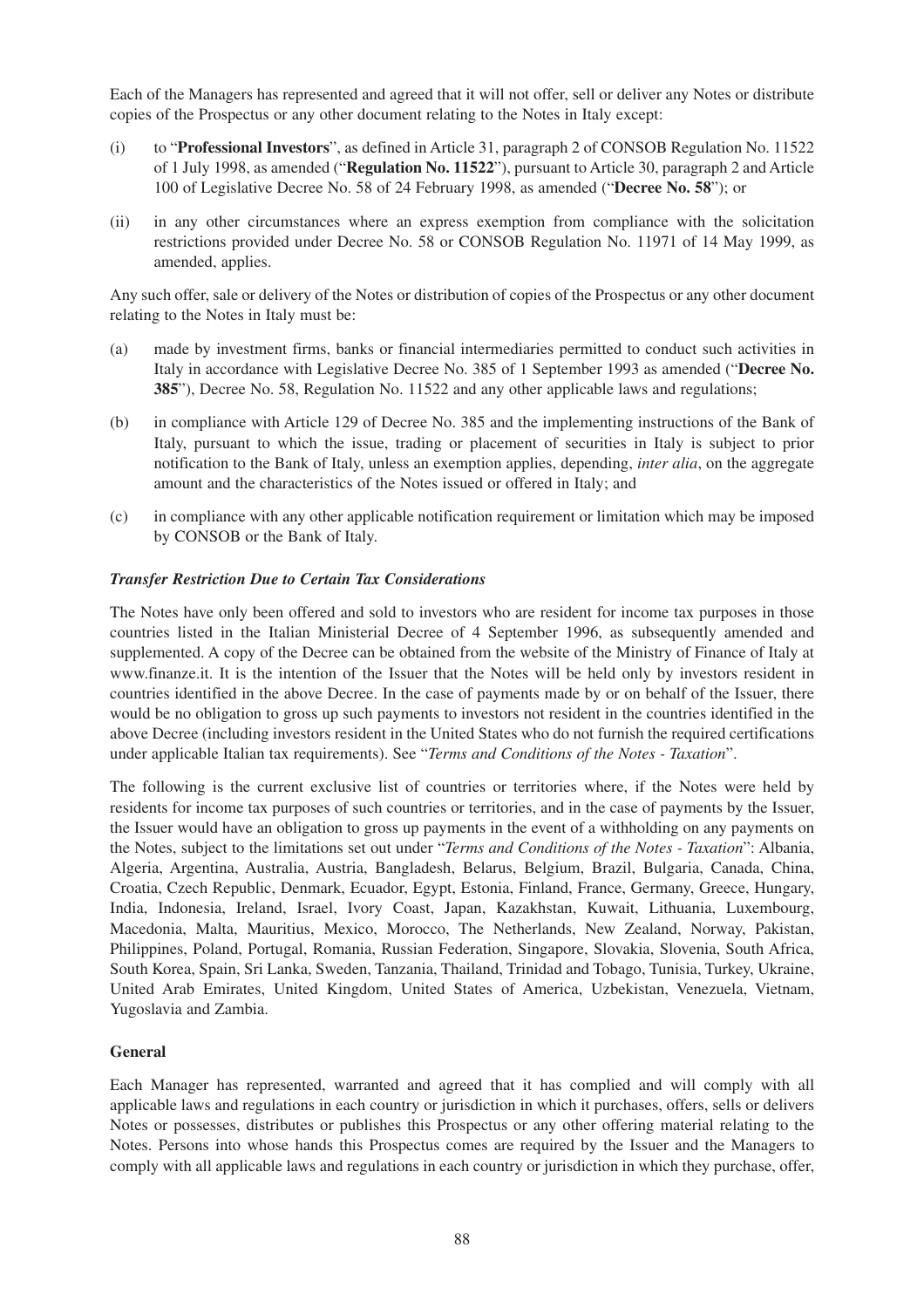sell or deliver Notes or possess, distribute or publish this Prospectus or any other offering material relating to the Notes, in all cases at their own expense.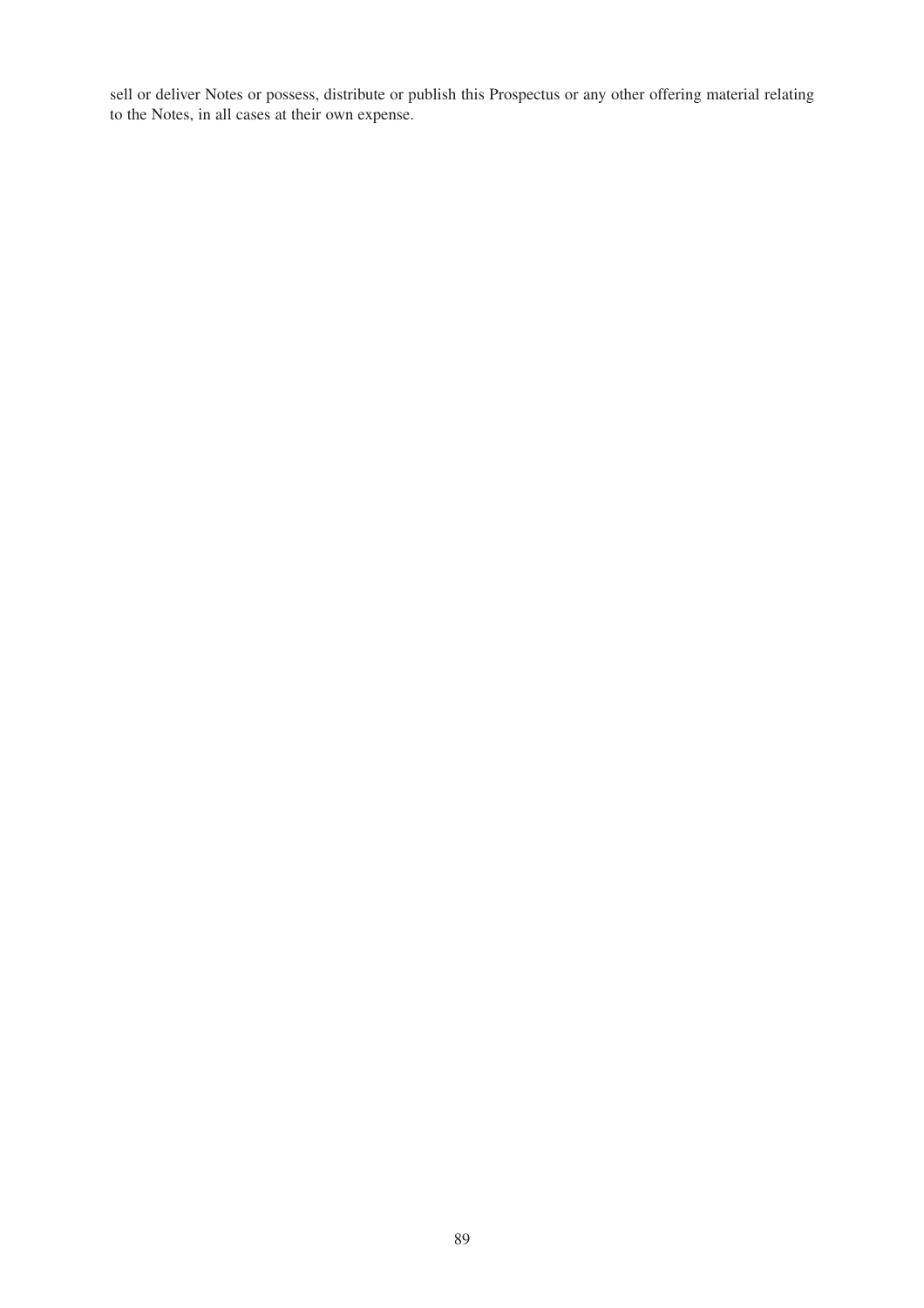## **GENERAL INFORMATION**

## **Authorisations**

The creation and the issue of the Notes has been authorised by a resolution of the Board of Directors of the Issuer dated 7 September 2006.

## **Clearing of the Notes**

The Notes have been accepted for clearance through Euroclear and Clearstream, Luxembourg (which are the entities in charge of keeping the records). The appropriate Common Code and ISIN for the Notes are as follows:

| ISIN: | XS0283627908 |
|-------|--------------|
|       |              |

Common Code: 028362790

The address of Euroclear is Euroclear Bank S.A./N.V., 1 Boulevard du Roi Albert II, B-1210 Brusssels and the address of Clearstream, Luxembourg is Clearstream Banking, 42 Avenue JF Kennedy, L-1855 Luxembourg.

## **Listing and Trading Expenses**

Total expenses related to the listing of the Notes on the official list of the Luxembourg Stock Exchange and the admission of the Notes to trading on the Regulated Market of the Luxembourg Stock Exchange are estimated to be Euro 2,600.

## **Litigation**

Save as disclosed in this Prospectus, there are no governmental, legal or arbitration proceedings against or affecting the Issuer, its subsidiaries or any of their respective assets, nor is the Issuer aware of any pending or threatened proceedings of such kind during the 12 months before the date of this Prospectus, which may have, or had in the recent past, significant effects on the Issuer's or the Generali Group's financial position or profitability or which are or might be material in the context of the issue of the Notes.

## **No Significant Change**

Save as otherwise disclosed in this Prospectus and since 30 September 2006, which was the last day of the financial period in respect of which the most recent interim financial statements of the Issuer have been published, there has been no significant change, or any development reasonably likely to involve a significant change, in the condition (financial or otherwise), trading position or general affairs of the Issuer or any of its subsidiaries.

#### **Material Adverse Change**

There has been no material adverse change in the prospects of the Issuer or the Generali Group since 31 December 2005.

#### **Trend Information**

Save as disclosed in this Prospectus, the Issuer is not aware of any trends, uncertainties, demands, commitments or events that are reasonably likely to have a material effect on the Issuer's prospects for the current financial year since 31 December 2005, the date of the last published audited financial statements of the Issuer.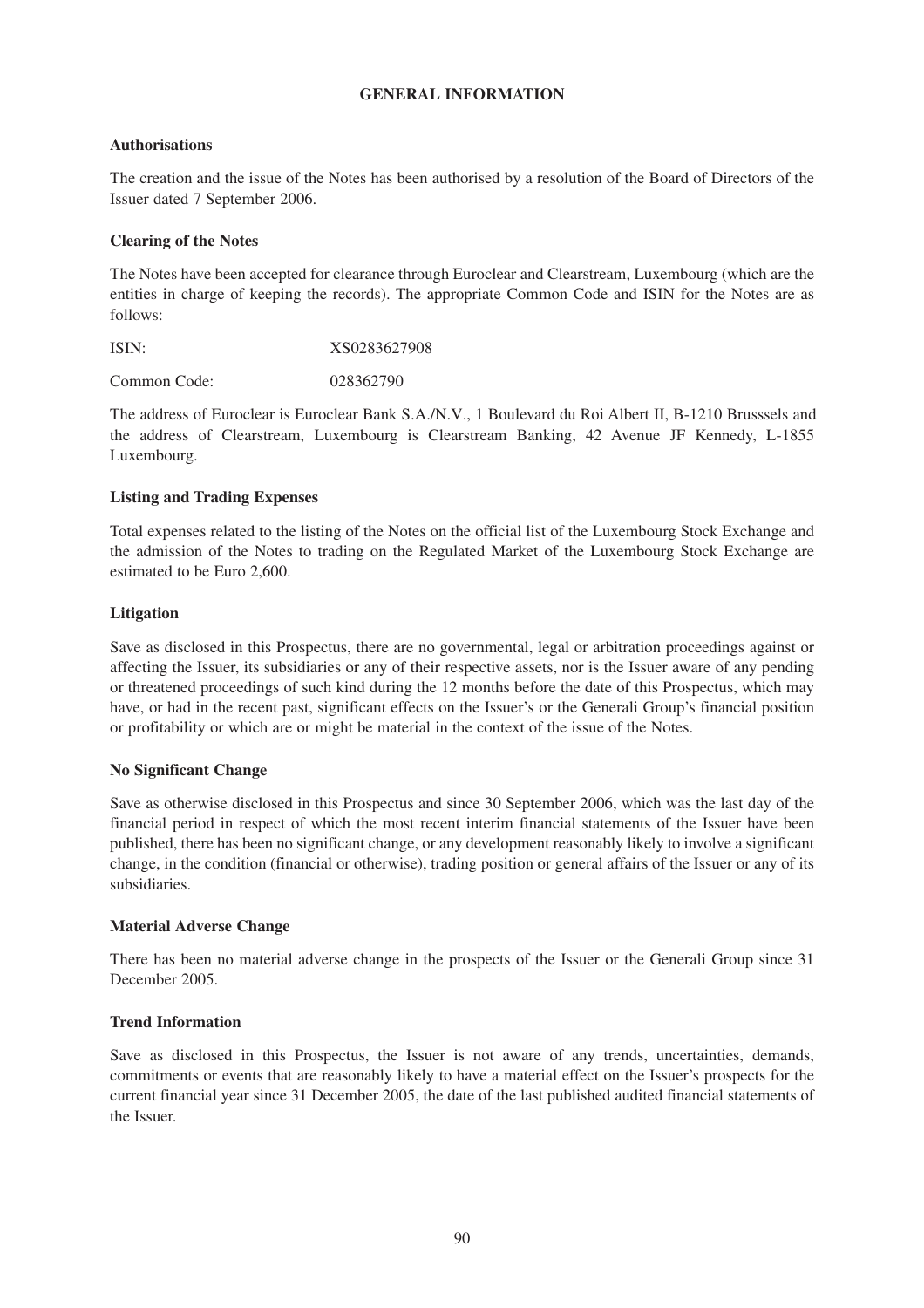## **Material Contracts**

There are no material contracts that are not entered into in the ordinary course of the Issuer's business, which could result in any Generali Group member being under an obligation or entitlement that is material to the Issuer's ability to meet its obligation to Noteholders in respect of the Notes being issued.

## **Change in Control**

There are no arrangements known to the Issuer the operation of which may result in a change of control of the Issuer other than as described herein.

## **Documents Available for Inspection**

For so long as the Notes are outstanding, copies and, where appropriate, English translations of the following documents may be inspected during normal business hours at the specified office of the Paying Agent, namely:

- (a) the Agency Agreement;
- (b) the Deed of Covenant;
- (c) the Subscription Agreement; and
- (d) the by-laws of the Issuer.

## **Documents Available**

For so long as the Notes are outstanding, copies and, where appropriate, English translations of the following documents may be obtained during normal business hours at the specified office of each Paying Agent, namely:

- (a) a copy of this Prospectus (including any supplement to this Prospectus);
- (b) the audited consolidated annual financial statements of the Issuer as at and for the years ended 31 December 2004 and 2005;
- (c) the unaudited consolidated interim financial statements of the Issuer as at and for the six months ended 30 June 2005 and 2006;
- (d) the auditor's limited review report on the unaudited consolidated interim financial statements of the Issuer as at and for the six months ended 30 June 2006; and
- (e) the unaudited consolidated interim financial statements of the Issuer as at and for the nine months ended 30 September 2005 and 2006.

#### **Auditors**

The auditors of the Issuer are PricewaterhouseCoopers S.p.A. who are registered on the special register of accounting firms held by CONSOB (*Albo Specialie delle Società di Revisione*) with registration number 43.

## **Legend**

The Notes and any Coupons appertaining thereto will bear a legend to the following effect: "*Any United States person who holds this obligation will be subject to limitations under the United States income tax laws, including the limitations provided in Sections 165(j) and 1287(a) of the Internal Revenue Code.*"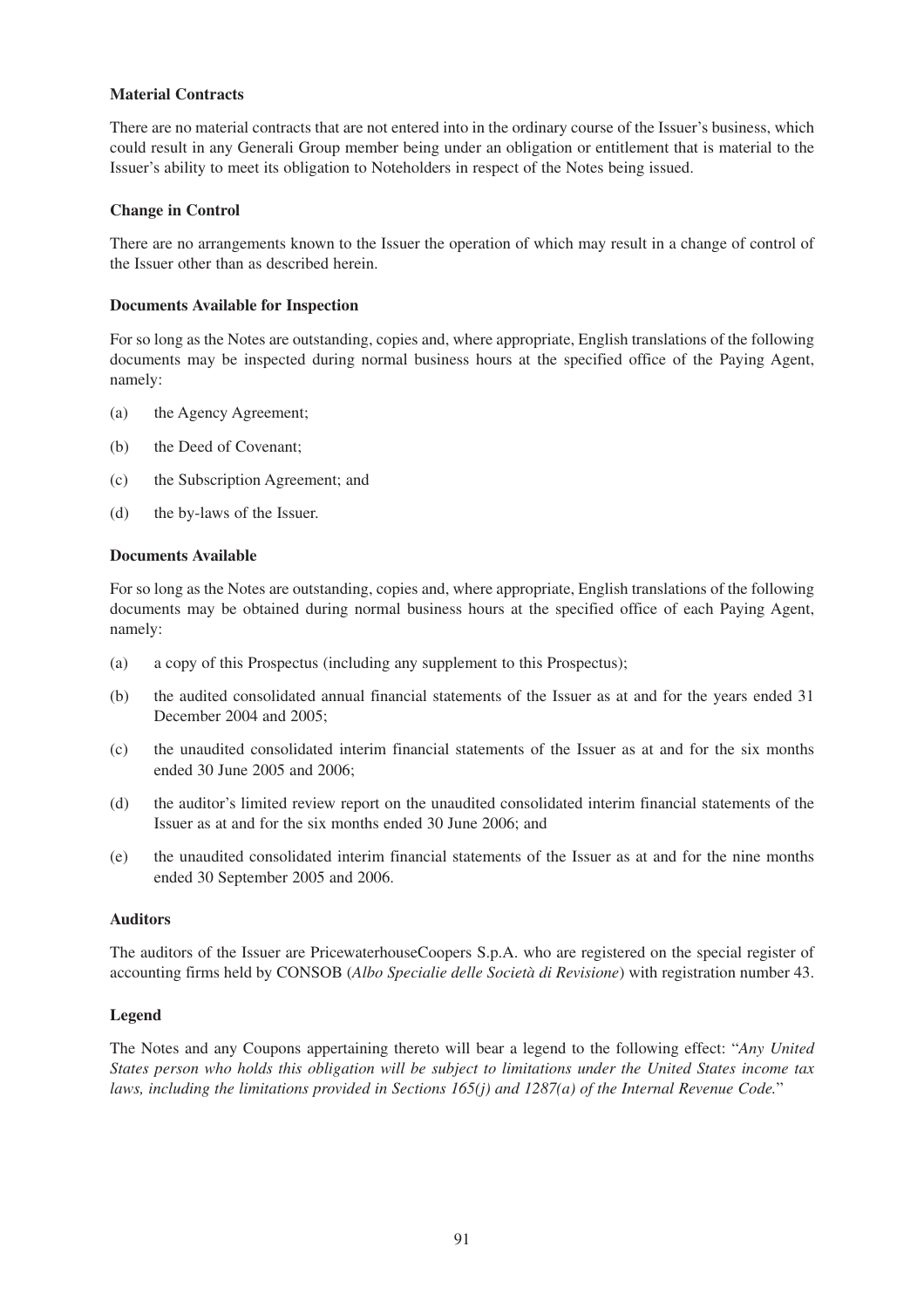## **Potential Conflicts of Interest**

Save for the commissions payable to the Managers (for further detail, see "Subscription and Sale" above), there are no interests, conflicting or otherwise, of natural and legal persons involved in the issue of the Notes that are material to the issue of the Notes.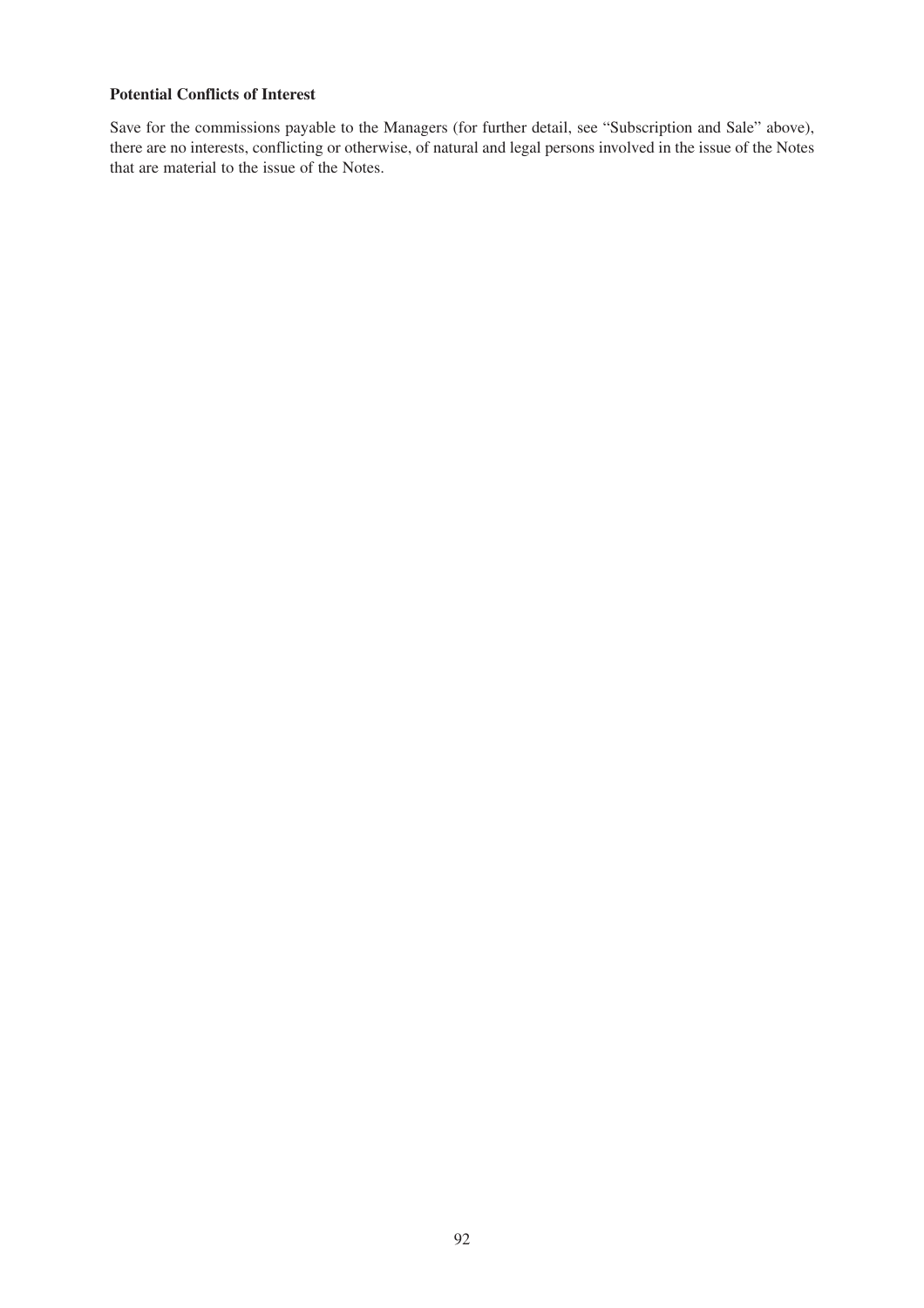#### **THE ISSUER**

#### **Assicurazioni Generali S.p.A.** Piazza Duca degli Abruzzi 2

34132 Trieste Italy

#### **JOINT LEAD MANAGERS**

**HSBC Bank plc J.P. Morgan Securities Ltd. Mediobanca - Banca di UBS Limited** 8 Canada Square 125 London Wall **Credito Finanziario S.p.A.** 1 Finsbury Avenue London E14 5HQ London EC2Y 5AJ Piazzetta E. Cuccia 1 London EC2M 2PP United Kingdom United Kingdom 20121 Milan United Kingdom Italy

#### **CO-LEAD MANAGERS**

Piazzetta Giordano Via Crispi 4 Via Brera 21 **Aktiengesellschaft** 29 boulevard Haussman

dell'Amore 3 34125 Trieste 20121 Milan Kaiserplatz 75009 Paris 20121 Milan Italy Italy 60261 Frankfurt am Main France Italy Germany

**Banca Caboto S.p.A. Banca Generali S.p.A. CALYON Commerzbank Société Générale**

#### **FISCAL AGENT**

**BNP Paribas Securities Services, Luxembourg Branch** 33, Rue de Gasperich, Howald - Hesperange L-2085 Luxembourg

#### **PAYING AGENT**

**BNP Paribas Securities Services, Luxembourg Branch** 33, Rue de Gasperich, Howald - Hesperange L-2085 Luxembourg

#### **LEGAL ADVISERS**

*To the Issuer as to English law: To the Issuer as to Italian law:* London E14 5DS 34125 Trieste United Kingdom Italy

*To the Managers as to To the Managers as to English and Italian law: Italian tax law:*

**Skadden, Arps, Slate, Meagher & Flom (UK) LLP Legal Department of Assicurazioni Generali S.p.A.** 40 Bank Street Via Machiavelli 4

**Clifford Chance Studio Legale Associato Studio Vitali Romagnoli Piccardi e Associati** Piazzetta M. Bossi 3 Via Crocefisso 12 20121 Milan 20122 Milan Italy Italy Italy

#### **AUDITORS TO ASSICURAZIONI GENERALI S.p.A.**

**Pricewaterhouse Coopers S.p.A.** Viale Monterosa 91 20149 Milan Italy

#### **LISTING AGENT**

**BNP Paribas Securities Services, Luxembourg Branch** 33 Rue de Gasperich, Howald - Hesperange

L-2085 Luxembourg